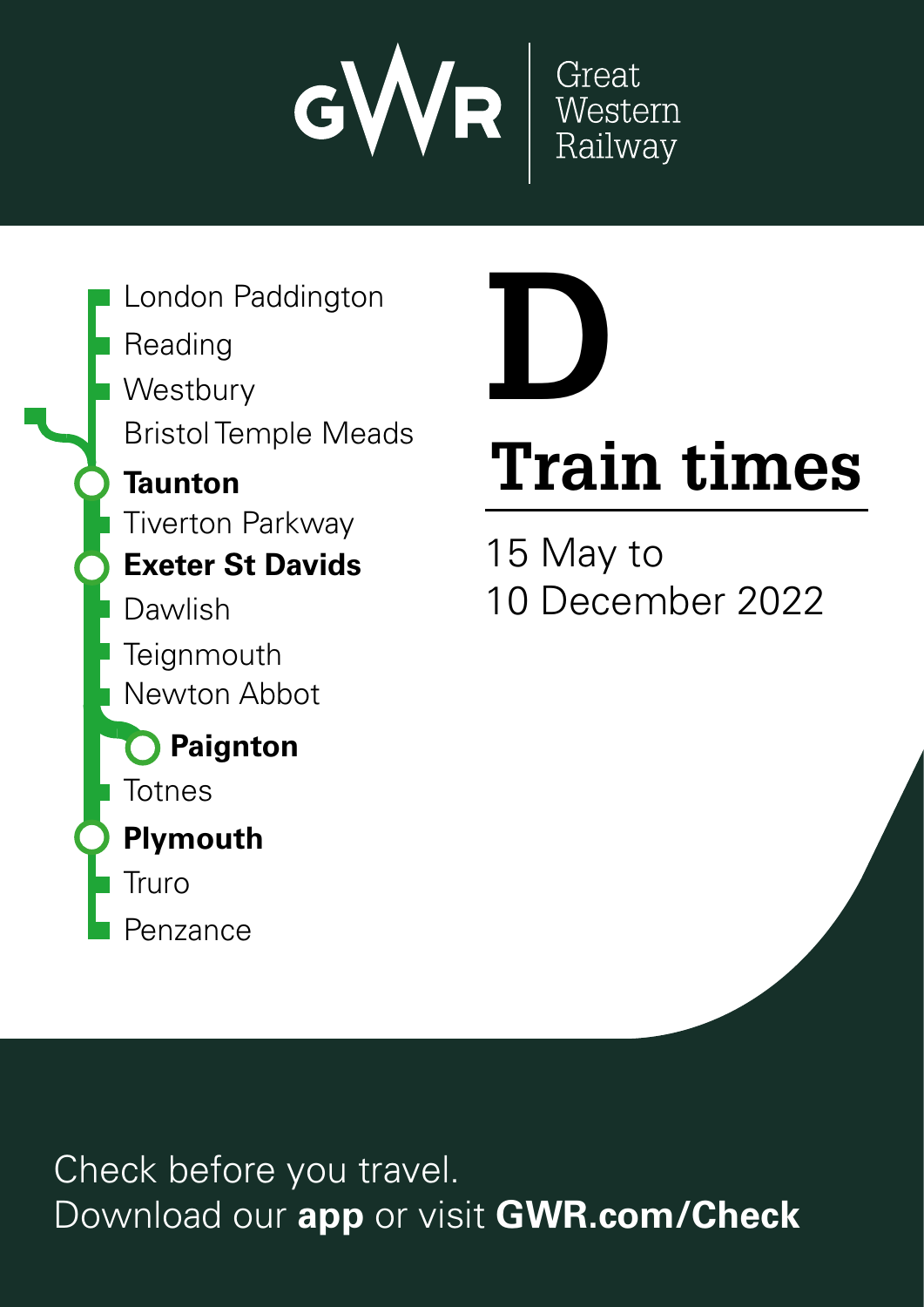#### **This timetable shows trains from Taunton and Exeter to Plymouth and Paignton.**

#### **Changes to published times**

Improvement works may affect services, especially at<br>weekends. Services may also be different on public ys. Always check your journey before you leave at **GWR.com/check** 

#### **Replacement buses**

Animals<sup>t</sup>, non-folding bikes, and large items of luggage can't be carried on our buse

h Assistance dogs can be carried.



# **Penalty Fares**

If you don't have a valid ticket you may have to pay a Penalty Fare. Find out more at **GWR.com/revenueprotection**

#### **National Rail**

Find out more about train times and fares. Call **03457 48 49 50**\* (24 hours, calls may be recorded) or go to **nationalrail.co.uk**

You can also find the National Rail Conditions of Travel here.

#### **PlusBus** ¬

An add-on ticket which gives you discounted bus travel to and from many of our stations. Find out more at **plusbus.info**

#### **Bags and Luggage**

You can bring up to 3 pieces of luggage, with a maximum size of 30 x 70 x 90cm. Small and medium sized bags can be stored under your seats or in the overhead racks. Large items can be stored in the dedicated luggage areas. Surfboards can't be taken on our IET trains. Look for GWR trains shown with a  $\blacksquare$  symbol in our timetables.

#### **Bikes**

You must reserve a bike space on many of our services. These are shown in our timetables. Space is limited, so we have a strict first-come, first-served policy. Book a space at<br>your nearest staffed station, through our Customer Support team, or when you buy your ticket online at **GWR.com**

#### **Short platforms**

Some stations have short platforms. In some cases, you can only join or leave the train from certain carriages. Please listen for announcements.

**Free Wi-Fi and plug sockets** are available on most of our trains.

#### **Delay Repay**

You are entitled to compensation if your journey has been delayed for 15 minutes or more. Find out more at **GWR.com/DelayRepay**

#### **Great Western Railway Customer Panel**

Our panel is set up for you to tell us your thoughts and give us feedback on how we are doing. Find out more at **GWR.com/Panel**

**Passenger Assist**

You can arrange help, check station accessibility, buy a ticket and reserve a seat by calling us on Freephone **0800 197 1329** or by text relay

**18001 0800 197 1329** (open 0600 to 2300, 7 days a week, except Christmas Day). You may book assistance by completing the online booking form available on our website.

#### **Station accessibility**

All of our stations are classified for their level of accessibility:

**Category A:** This station has step-free access to all platforms

**Category B:** This station has a degree of step-free access to the platform, which may be in both directions or in one direction only. Check details on our website

**Category C:** This station does not have step-free access to any platform

Full details can be found at **GWR.com/PassengerAssist**

#### **Transport Focus**

The UK's independent watchdog for passengers and<br>road users. Call **0300 123 2350**\* or find out more at **transportfocus.org.uk**

#### **Seat reservations on GWR services**

#### $\boxtimes$  **(Shown on our Intercity Express Trains, and some long distance regional trains)**

Reservations are recommended on many of our trains. When you try and buy a ticket, we will allocate you a seat if one is available. We leave some space for those with walk-up tickets, or who may have been disrupted.

If you buy a ticket on the day of travel, we may allocate you<br>a space instead of a specific seat. Sit in any unreserved seat in your class of travel, following any current social distancing rules as best you can.

#### **Our seat guarantee**

If you have a reservation on a GWR service and have to stand, you are entitled to compensation. Find out more at **GWR.com**

tard network charges apply. Calls from mobiles may be highe All information correct at time of publication. Errors and omissions excepted. Download the most up-to-date version at **GWR.com/timetables**

## **Large print timetables** are available for our partially sighted customers. Call **03457 000 125**\*, or email **GWR.Feedback@GWR.com**

\* Standard network charges apply. Calls from mobiles may be higher.

#### **Operator**

GW Great Western Railway

NR Network Rail

For details of accessibility at stations not operated by GWR or Network Rail, check **nationalrail.co.uk**

|                             |            |                 | <b>Access</b>  |                 | <b>Ticket Office Hours</b> |                | <b>Ticket</b> |                |                 |                  |
|-----------------------------|------------|-----------------|----------------|-----------------|----------------------------|----------------|---------------|----------------|-----------------|------------------|
| <b>Station</b>              | <b>CRS</b> | <b>Operator</b> | Category       | <b>Weekdays</b> | <b>Saturdays</b>           | <b>Sundays</b> | machine       | <b>Toilets</b> | <b>Car Park</b> | <b>Bike Rack</b> |
| <b>Barnstaple</b>           | <b>BNP</b> | GW              | $\overline{A}$ | 0615-1750       | 0615-1750                  | 0920-1640      |               | $\bullet$      |                 |                  |
| <b>Bere Alston</b>          | <b>BAS</b> | GW              | А              | Unstaffed       | Unstaffed                  | Unstaffed      |               |                |                 |                  |
| <b>Bere Ferrers</b>         | <b>BFE</b> | GW              | А              | Unstaffed       | Unstaffed                  | Unstaffed      |               |                |                 |                  |
| <b>Bodmin Parkway</b>       | <b>BOD</b> | GW              | B              | 0610-2000       | 0630-2000                  | 1035-1940      | Ō             | $\bullet$      |                 |                  |
| <b>Bristol Temple Meads</b> | <b>BRI</b> | <b>NR</b>       | A              | 0530-2130       | 0530-2130                  | 0645-2130      |               | $\bullet$      |                 |                  |
| <b>Calstock</b>             | <b>CSK</b> | GW              | B              | Unstaffed       | Unstaffed                  | Unstaffed      |               |                | ●               |                  |
| <b>Cardiff Central</b>      | CDF        | <b>TW</b>       | $\overline{A}$ | 0630-1930       | 0630-1930                  | 0630-1930      |               | $\bullet$      |                 |                  |
| <b>Castle Cary</b>          | CLC        | GW              | B              | 0630-2130       | 0630-2130                  | 1450-2130      | $\bullet$     | $\bullet$      | ●               |                  |
| <b>Chapelton</b>            | CPN        | GW              | B              | Unstaffed       | Unstaffed                  | Unstaffed      |               |                |                 |                  |
| Copplestone                 | COP        | GW              | B              | Unstaffed       | Unstaffed                  | Unstaffed      |               |                |                 |                  |
| <b>Crediton</b>             | CDI        | GW              | B              | Unstaffed       | Unstaffed                  | Unstaffed      |               |                |                 | ∙                |
| <b>Dawlish</b>              | <b>DWL</b> | GW              | B              | 0705-1900       | 0700-1400                  | Closed         |               | $\bullet$      |                 |                  |
| <b>Dawlish Warren</b>       | <b>DWW</b> | GW              | B              | Unstaffed       | Unstaffed                  | Unstaffed      |               |                |                 |                  |
| <b>Devonport</b>            | <b>DPT</b> | GW              | B              | Unstaffed       | Unstaffed                  | Unstaffed      |               |                |                 |                  |
| Digby & Sowton              | DIG        | GW              | $\overline{A}$ | Unstaffed       | Unstaffed                  | Unstaffed      |               |                |                 |                  |
| Dockyard                    | <b>DOC</b> | GW              | С              | Unstaffed       | Unstaffed                  | Unstaffed      |               |                |                 |                  |
| Eggesford                   | EGG        | GW              | B              | Unstaffed       | Unstaffed                  | Unstaffed      |               |                |                 |                  |
| <b>Exeter Central</b>       | EXC        | GW              | А              | 0750-1815       | 0750-1815                  | 0930-1630      | Ō             | $\bullet$      |                 | e                |
| <b>Exeter St Davids</b>     | <b>EXD</b> | GW              | $\overline{A}$ | 0545-2040       | 0615-2000                  | 0730-2040      | $\bullet$     | $\bullet$      |                 |                  |
| <b>Exeter St Thomas</b>     | <b>EXT</b> | GW              | C              | Unstaffed       | Unstaffed                  | Unstaffed      |               |                |                 |                  |
| <b>Exmouth</b>              | <b>EXM</b> | GW              | A              | 0710-1525       | 0710-1525                  | Closed         | ∙             |                |                 |                  |
| <b>Exton</b>                | EXN        | GW              | B              | Unstaffed       | Unstaffed                  | Unstaffed      |               |                |                 |                  |
| <b>Gunnislake</b>           | GSL        | GW              | B              | Unstaffed       | Unstaffed                  | Unstaffed      |               |                |                 |                  |
| lvybridge                   | <b>IVY</b> | GW              | B              | Unstaffed       | Unstaffed                  | Unstaffed      |               |                |                 |                  |
| Keyham                      | <b>KEY</b> | GW              | C              | Unstaffed       | Unstaffed                  | Unstaffed      |               |                |                 |                  |
| <b>Kings Nympton</b>        | <b>KGN</b> | GW              | А              | Unstaffed       | Unstaffed                  | Unstaffed      |               |                | 0               |                  |
| Lapford                     | LAP        | GW              | C              | Unstaffed       | Unstaffed                  | Unstaffed      |               |                |                 |                  |
| Liskeard                    | <b>LSK</b> | GW              | B              | 0615-1845       | 0615-1845                  | 1100-1830      |               | $\bullet$      |                 |                  |
| <b>London Paddington</b>    | PAD        | <b>NR</b>       | $\overline{A}$ | 24 hrs          | 24 hrs                     | 24 hrs         |               | 06             |                 |                  |
| Lympstone Commando          | LYC        | GW              | C              | Unstaffed       | Unstaffed                  | Unstaffed      |               |                |                 |                  |
| <b>Lympstone Village</b>    | <b>LYM</b> | GW              | $\overline{A}$ | Unstaffed       | Unstaffed                  | Unstaffed      |               |                |                 |                  |
| <b>Morchard Road</b>        | <b>MRD</b> | GW              | Α              | Unstaffed       | Unstaffed                  | Unstaffed      |               |                |                 |                  |
| <b>Newbury</b>              | <b>NBY</b> | GW              | Α              | 0600-2024       | 0615-1945                  | 0830-1730      |               | $\bullet$      |                 |                  |
| <b>Newcourt</b>             | <b>NCO</b> | GW              | А              | Unstaffed       | Unstaffed                  | Unstaffed      | ●             |                |                 |                  |
| <b>Newton Abbot</b>         | <b>NTA</b> | GW              | $\overline{A}$ | 0550-1910       | 0610-1750                  | 0845-1810      |               | $\bullet$      |                 |                  |
| <b>Newton St Cyres</b>      | <b>NTC</b> | GW              | B              | Unstaffed       | Unstaffed                  | Unstaffed      |               |                |                 |                  |
| Okehampton                  | OKE        | GW              | $\overline{A}$ | Unstaffed       | Unstaffed                  | Unstaffed      | $\bullet$     |                |                 |                  |
| Paignton                    | <b>PGN</b> | GW              | B              | 0655-1900       | 0655-1655                  | 1010-1710      | $\bullet$     | $\bullet$      |                 |                  |
| Par                         | PAR        | GW              | B              | 0720-1410       | 0720-1410                  | Closed         |               |                |                 |                  |
| Penzance                    | PNZ        | GW              | А              | 0605-2010       | 0615-1810                  | 0845-1730      | $\bullet$     | $\bullet$      |                 |                  |

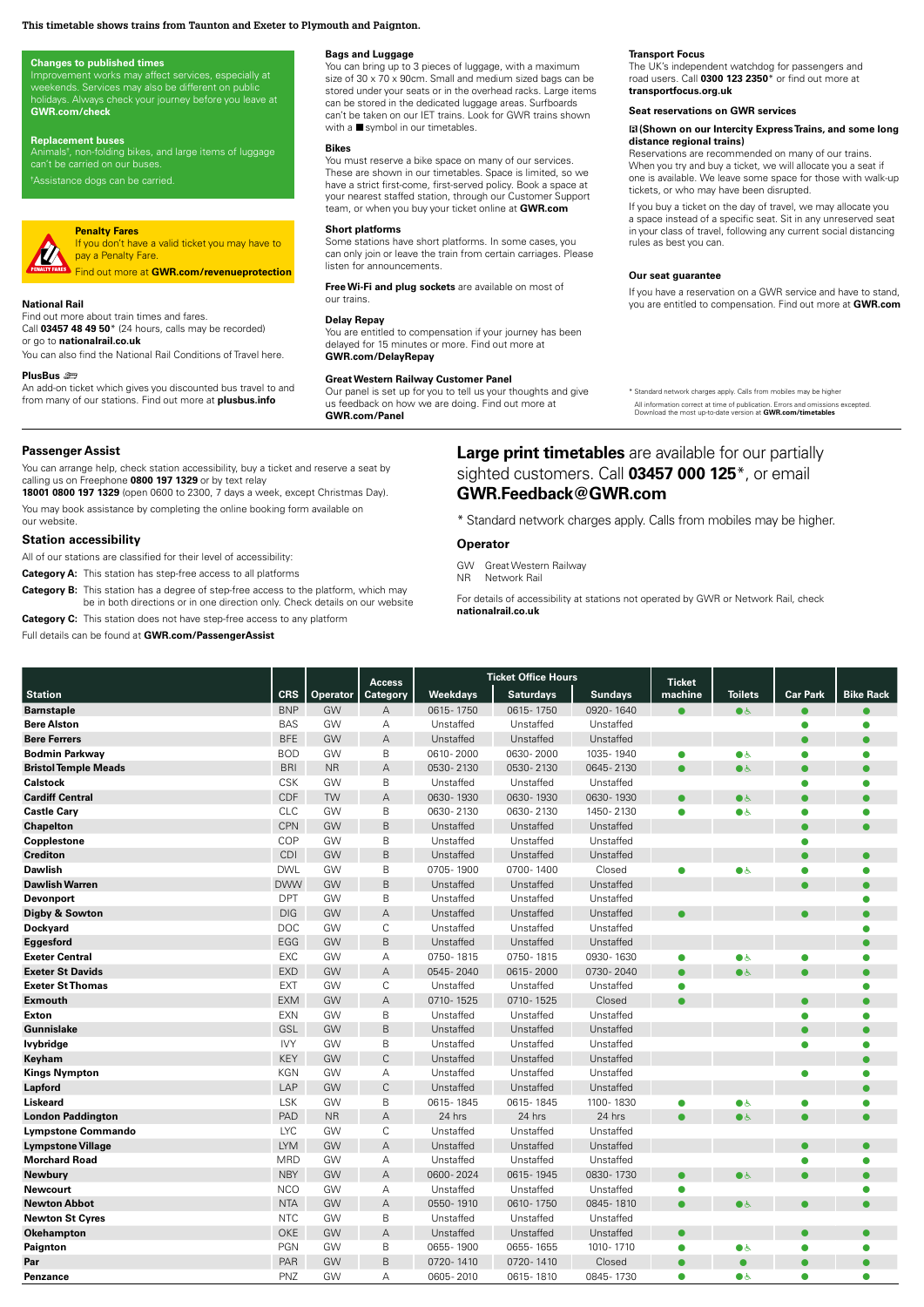|                                 |            |                 | <b>Access</b>   |                            | <b>Ticket Office Hours</b>   |                            | <b>Ticket</b> |                |                 |                  |
|---------------------------------|------------|-----------------|-----------------|----------------------------|------------------------------|----------------------------|---------------|----------------|-----------------|------------------|
| <b>Station</b>                  | <b>CRS</b> | <b>Operator</b> | <b>Category</b> | <b>Weekdays</b>            | <b>Saturdays</b>             | <b>Sundays</b>             | machine       | <b>Toilets</b> | <b>Car Park</b> | <b>Bike Rack</b> |
| Pewsey                          | PEW        | GW              | B               | $0610 - 1240$              | 0710 - 1340                  | Closed                     |               | $\bullet$      |                 |                  |
| Plymouth                        | PLY        | GW              | Α               | $0625 - 2000$              | 0625 - 1900                  | 0800 - 2000                | $\bullet$     | $\bullet$      | $\bullet$       |                  |
| <b>Polsloe Bridge</b>           | POL        | GW              | С               | Unstaffed                  | Unstaffed                    | Unstaffed                  |               |                |                 |                  |
| <b>Portsmouth Arms</b>          | <b>PMA</b> | GW              | Α               | Unstaffed                  | Unstaffed                    | Unstaffed                  |               |                |                 |                  |
| Reading                         | <b>RDG</b> | <b>NR</b>       | A               | 0515 - 2245                | 0530 - 2245                  | $0715 - 2245$              | $\bullet$     | $\bullet$      | $\bullet$       |                  |
| Redruth                         | <b>RED</b> | GW              | B               | 0520 - 2020                | 0520 - 2020                  | 0900 - 2030                | $\bullet$     | $\bullet$      |                 |                  |
| <b>St Austell</b>               | SAU        | GW              | A               | 0550 - 1900                | 0650 - 1900                  | 0945 - 1645                | $\bullet$     | $\bullet$      | $\bullet$       |                  |
| <b>St Budeaux Ferry Road</b>    | <b>SBF</b> | GW              | B               | Unstaffed                  | Unstaffed                    | Unstaffed                  |               |                |                 |                  |
| <b>St Budeaux Victoria Road</b> | <b>SBV</b> | GW              | B               | Unstaffed                  | Unstaffed                    | Unstaffed                  |               |                |                 |                  |
| <b>St Erth</b>                  | <b>SER</b> | GW              | B               | 0715 - 1200<br>1230 - 1500 | $0715 - 1200$<br>1230 - 1500 | 1015 - 1745<br>Summer only |               | $\bullet$      |                 |                  |
| <b>St James' Park</b>           | <b>SJP</b> | GW              | B               | Unstaffed                  | Unstaffed                    | Unstaffed                  |               |                |                 |                  |
| <b>Starcross</b>                | SCS        | GW              | С               | Unstaffed                  | Unstaffed                    | Unstaffed                  |               |                |                 |                  |
| <b>Taunton</b>                  | <b>TAU</b> | GW              | A               | $0450 - 0100$              | $0610 - 2000$                | 0810 - 2000                | $\bullet$     | $\bullet$      | $\bullet$       |                  |
| Teignmouth                      | <b>TGM</b> | GW              | B               | 0710 - 1900                | $0700 - 1400$                | Closed                     | $\bullet$     | $\bullet$      |                 |                  |
| <b>Tiverton Parkway</b>         | <b>TVP</b> | GW              | B               | 0605 - 2140                | 0605 - 2140                  | 0810 - 2210                | $\bullet$     | $\bullet$      | $\bullet$       |                  |
| Topsham                         | <b>TOP</b> | GW              | B               | Unstaffed                  | Unstaffed                    | Unstaffed                  | $\bullet$     |                |                 |                  |
| <b>Torquay</b>                  | <b>TQY</b> | GW              | B               | $0710 - 1700$              | $0700 - 1700$                | 0940 - 1710                | $\bullet$     | $\bullet$      | $\bullet$       |                  |
| <b>Torre</b>                    | <b>TRR</b> | GW              | B               | Unstaffed                  | Unstaffed                    | Unstaffed                  | $\bullet$     |                |                 |                  |
| <b>Totnes</b>                   | <b>TOT</b> | GW              | Α               | $0725 - 1610$              | $0725 - 1545$                | 1050 - 1825                | $\bullet$     | $\bullet$      | $\bullet$       |                  |
| <b>Truro</b>                    | <b>TRU</b> | GW              | Α               | 0645 - 2005                | 0640 - 1905                  | 0915 - 1920                | $\bullet$     | $\bullet$      |                 |                  |
| Umberleigh                      | <b>UMB</b> | GW              | Α               | Unstaffed                  | Unstaffed                    | Unstaffed                  |               |                | $\bullet$       |                  |
| Westbury                        | <b>WSB</b> | GW              | А               | 0650 - 1700                | 0740 - 1340                  | 0830 - 1700                | $\bullet$     | $\bullet$      |                 |                  |
| <b>Weston-super-Mare</b>        | <b>WSM</b> | GW              | B               | $0610 - 1745$              | $0610 - 1745$                | 1020 - 1820                | $\bullet$     | $\bullet$      | $\bullet$       | $\bullet$        |
| Yeoford                         | <b>YEO</b> | GW              | B               | Unstaffed                  | Unstaffed                    | Unstaffed                  |               |                |                 |                  |

#### **NOTES AND SYMBOLS**

**Bold** Through service<br>
Light Connecting serv<br> **Green** Runs on certain Light Connecting service **Green** Runs on certain days only, or has differences at some stations. Please check notes for details

**GW** Great Western Railway<br>**XC** CrossCountry

® Minimum time, in minutes, you need to allow between connecting services (this is only shown at stations where this differs from the standard 5 minute allowance)<br>● Minterchange with London Underground

**XC** CrossCountry<br> **ConsCountry**<br> **ConsCountry**<br> **ConsCountry**<br> **ConsCountry**<br> **ConsCountry** 

> Heritage railway connection. Operating days vary ¬ PlusBus available. For more details, visit **plusbus.info**

ക്ക PlusBus available. For more details, visit **plusbus.info**<br>■ Bike reservations are compulsory. First Class accommodation, seat reservations, Wi-Fi and power points are available<br>■ Seat reservations recommended

ங Seat reservations recommended<br>ء Night Riviera Sleeper service with sleeping berths and Standard Class seating. Sleeper and bike reservations are compulsory. Drinks and light snacks are available for all or part of the × Pullman fine dining available to First Class ticket holders (also Standard Class ticket holders if space is available). A trolley service of drinks and snacks is also available for all or part of the journey<br>0815 Pullm

 $\leftarrow$  Continued in a later column<br>Continued from an earlier co Continued from an earlier column

**a** Arrival time<br>**d** Departure time

**Departure time** 

**p** Previous night<br> **pu** Previous night.

**pu** Previous night. Stops to pick up passengers only<br> **s** Stops to set down passengers only

**s** Stops to set down passengers only<br> **u** Stops to pick up passengers only

**u** Stops to pick up passengers only<br> **uf** On Fridays, only stops to pick up On Fridays, only stops to pick up passengers

**c** Passengers may arrive earlier by changing trains at Plymouth **e** From 12 September arrives St Austell at 1014, Truro at 1029 and Penzance at 1110

**g** On Fridays arrives at 2320 **h** Change at Par

**j** From 18 September arrives at 1803

**k** Change at Taunton and Bristol Temple Meads **fa** Calls at this station on Fridays only until 9 September

**sp** Stops to set down passengers only. Passengers may arrive earlier by changing trains at Plymouth

| FO         | Fridays only                 |
|------------|------------------------------|
| FX         | Not Fridavs                  |
| мо         | Mondavs only                 |
| мx         | Not Mondays                  |
| <b>TSM</b> | Tuesday to Saturday mornings |

**A** Until 9 September, train continues to Newquay<br> **B** Buns from 18 September

**B** Runs from 18 September<br> **C** Runs until 11 September

**D** Until 11 September, train continues to Newquay

| <b>ABD</b> | Aberdeen               |
|------------|------------------------|
| <b>BHM</b> | Birmingham New Street  |
| <b>BPW</b> | <b>Bristol Parkway</b> |
| <b>DBY</b> | Derby                  |
| <b>EDB</b> | Edinburgh              |
| <b>EXM</b> | <b>Fxmouth</b>         |
| <b>GCR</b> | Gloucester             |
| GLC        | Glasgow Central        |
| <b>LDS</b> | I eeds                 |
| <b>MAN</b> | Manchester Piccadilly  |
| <b>NCL</b> | Newcastle              |
| <b>NQY</b> | Newguay                |
| <b>PGN</b> | Paignton               |
|            |                        |

**YRK** York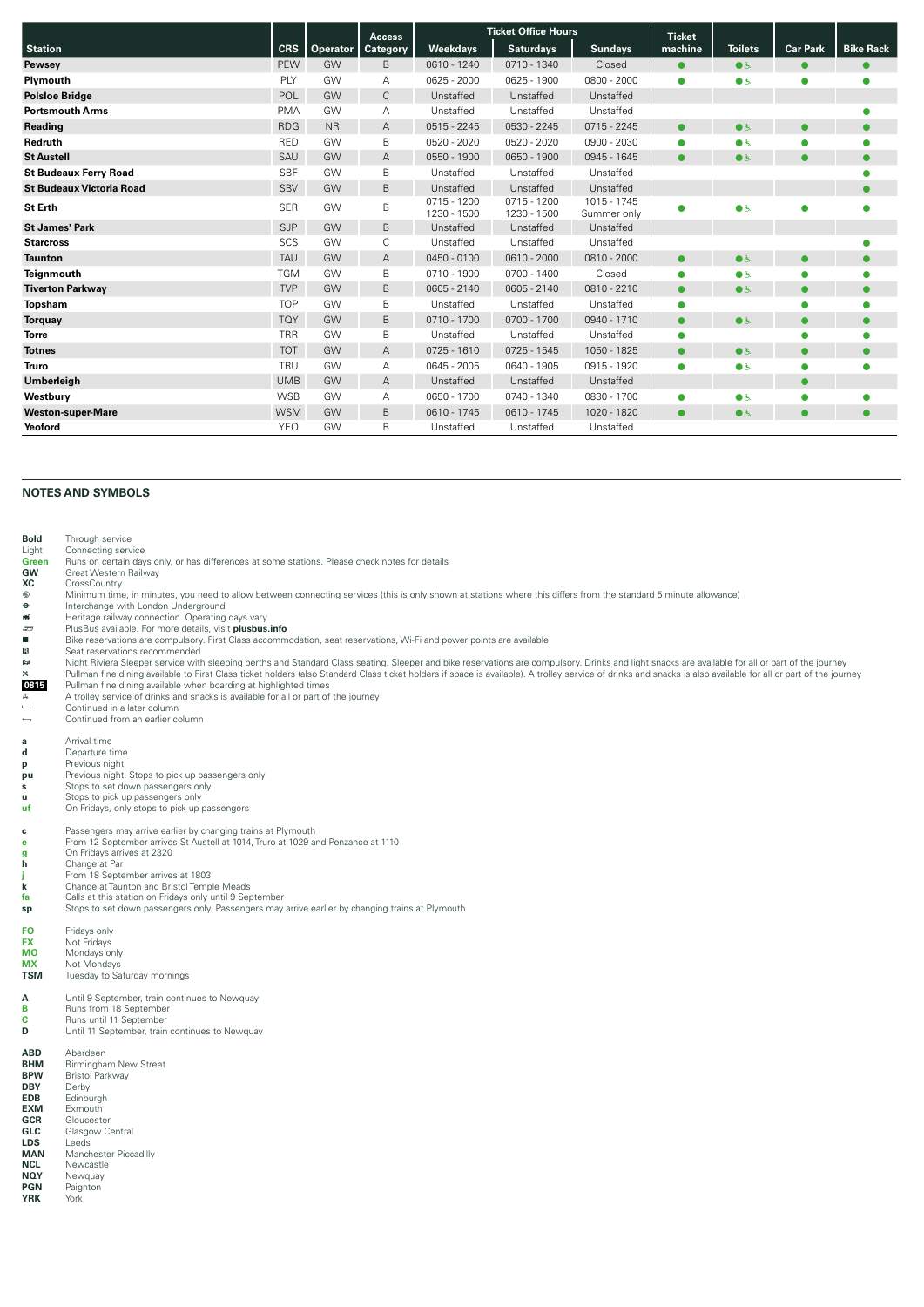| 酉<br>酉<br>в<br>∎⊞ऊ<br>в<br>∎⊓ਡ<br>R<br>R<br>∎ѫ<br>г<br>15 d<br>2345p<br>2350 <sub>p</sub><br>0637<br>0703<br>$^\circledR$<br>0049u<br>0051u<br>O<br>d<br>C<br>d<br>d<br>Cardiff Central s<br>$\circledD$ d<br>0628<br>0703<br>0749<br>0752<br>0812<br>0525<br>0540<br>0640<br>0650<br>Bristol Temple Meads<br>O<br>٠<br>Weston-super-Mare<br>0545<br>0709<br>0737<br>0827<br>d<br>0622<br>0711<br>0826<br>0843<br>Taunton <i>s</i> ⊟<br>0237<br>0617<br>0737<br>0818<br>d<br>$\cdot$<br>$\overline{\phantom{a}}$<br>٠<br>٠<br><b>Tiverton Parkway</b><br>0635<br>0723<br>0749<br>0838<br>0855<br>d<br>0551<br>0551<br>0615<br>0655<br>0724<br>0754<br>0824<br>Exmouth<br>d<br>0615<br>$\cdot$<br>$\cdot$<br>$\cdot$<br>×<br>×<br>×<br>$\cdot$<br>٠<br>$\cdot$<br>$\cdot$<br>٠<br>Exeter Central<br>0616<br>0651a<br>0643<br>0724<br>0753<br>0826<br>0834<br>0853<br>d<br>0616<br>0643<br>0733<br>Exeter St Davids <i>a</i><br>6a<br>0323<br>0618<br>0644<br>0650<br>0645<br>0727<br>0737<br>0756<br>0804<br>0829<br>0841<br>0852<br>0856<br>0909<br>0307<br>Exeter St Davids<br>6d<br>0458<br>0625<br>0727<br>0730<br>0800<br>0809<br>0832<br>0845<br>0855<br>0900<br>0912<br>0411<br>0436<br>0530<br>0558<br>0630<br>0655<br>0659<br>0743<br>÷,<br>$\cdot$<br>0501<br>0601<br>0702<br>0733<br>0803<br><b>Exeter St Thomas</b><br>0633<br>0835<br>d<br>$\cdot$<br>$\cdot$<br>$\cdot$<br>$\cdot$<br>$\cdot$<br>$\cdot$<br>$\cdot$<br>$\cdot$<br>٠.<br>$\overline{\phantom{a}}$<br>$\cdot$<br><b>Starcross</b><br>0510<br>0612<br>0644<br>0713<br>0744<br>0812<br>0846<br>d<br>0514<br>0616<br>0648<br>0705<br>0717<br>0749<br>0816<br>0851<br>a<br>٠<br>0515<br>0617<br>0649<br>0706<br>0718<br>0754<br>0754<br>0821<br>0821<br>0856<br>$\cdot$<br>d<br>0638<br>0739<br>0758<br>0519<br>0546<br>0621<br>0653<br>0710<br>0722<br>$\longmapsto$<br>0825<br>0900<br>0907<br>0913<br>$\longmapsto$<br>d<br>٠<br>0803<br>0830<br>0524<br>0551<br>0626<br>0644<br>0658<br>0715<br>0743<br>0905<br>0912<br>0918<br>0727<br>d<br>0705<br>0828<br>0930<br>0456<br>0531<br>0558<br>0633<br>0650<br>0721<br>0734<br>0750<br>0801<br>0811<br>0837<br>0912<br>0919<br>0925<br>0431<br>a<br>$\cdot$<br>0937<br>0433<br>0457<br>0533<br>0559<br>0635<br>0652<br>0706<br>0723<br>0737<br>0751<br>0802<br>0812<br>0829<br>0838<br>0913<br>0920<br>0925<br>÷,<br>$\cdot$<br>d<br>0820<br><b>Torre</b><br>0541<br>0607<br>0643<br>0716<br>0745<br>0846<br>0921<br>0933<br>٠<br>$\cdot$<br>$\cdot$<br>$\cdot$<br>$\cdot$<br>$\blacksquare$<br>a<br>0646<br>0823<br>0924<br>0946<br>0544<br>0610<br>0719<br>0849<br>0936<br>Torquay =<br>0748<br>a<br>0954<br>Paignton = W<br>0550<br>0616<br>0652<br>0726<br>0830<br>0855<br>0931<br>0943<br>$\cdot$<br>0754<br>$\cdot$<br>$\cdot$<br>$\cdot$<br>a<br>0704<br>0734<br>0802<br>0813<br>0840<br>0932<br>Totnes sam<br>a<br>$\cdot$<br>٠<br>lvybridge<br>0720<br>0749<br>0816<br>0855<br>0946<br>٠<br>a<br>$\cdot$<br>$\cdot$<br>٠<br>$\cdot$<br>٠<br>$\cdot$<br>٠<br>1002<br>Plymouth $\equiv$<br>0536s<br>0736<br>0804<br>0831<br>0840<br>0910<br>0936<br>a<br>0511 <sub>s</sub><br>1115<br>St Austell s<br>a 0649sp 0649s<br>0843<br>0914<br>0947<br>1019e<br>1042<br>$\cdot$<br>٠<br>٠<br>0707sp 0707s<br>0859<br>0929<br>1003<br>1034e<br>1059<br>1131<br>Truro $\equiv$<br>a<br>0940<br>1010<br>1212<br>Penzance s<br>0754c<br>0754<br>1043<br>1114e<br>1140<br>a<br><b>EXM</b><br><b>Train continues to</b><br>GW<br>XC<br>XC<br>GW<br><b>GW</b><br>GW<br>GW<br>XC<br>GW<br>GW<br>GW<br>GW<br>GW<br>GW<br>GW<br>GW<br>GW<br>GW<br><b>GW</b><br>GW<br><b>GW</b><br>GW<br>GW<br>Operator<br><b>Notes</b><br>А<br><b>Facilities</b><br>R<br>∎⊞क्र<br>■B*<br>П<br>∎ म<br>∎в≂<br>R<br>∎≖<br>∎⊞ऊ<br>∎в≂<br>∎в≂<br>■┻<br>0804<br>1035<br>London Paddington $\bullet$<br>15 d<br>0704<br>0904<br>0937<br>1004<br>⑦ d<br>0730<br>0829<br>0929<br>1029uf<br>1101<br>Reading se<br>1002<br>0745<br>1017<br>1116<br><del>دھ</del> Newbury<br>d<br>0804<br>1037<br>1138<br>d<br>٠<br>0822<br>1055<br>1156<br>d<br>1216<br>0842<br>1029fa<br>1115<br>d<br>٠<br>Cardiff Central s<br>7 d<br>0728<br>0800<br>0828<br>0900<br>0928<br>1000<br>$\cdot$<br>0945<br>0956<br>Bristol Temple Meads<br>10 d<br>0845<br>0856<br>1045<br>1055<br>٠<br>$\cdot$<br>٠<br>٠<br>$\blacksquare$<br>٠<br>$\cdot$<br>٠<br>٠<br>1026<br>1126<br>Weston-super-Mare<br>0827<br>0929<br>d<br>0903<br>0918<br>0945<br>1017<br>1048<br>1130<br>1137<br>d<br>0857<br>0957<br>1056<br>1146<br>1238<br>$\cdot$<br>٠<br>$\cdot$<br>$\cdot$<br>$\cdot$<br>$\cdot$<br>$\cdot$<br>٠<br>٠<br>0931<br>1030<br>1108<br>d<br>0916<br>1009<br>1100<br>1142<br>1149<br>1158<br>$\cdot$<br>$\ddot{\phantom{a}}$<br>$\epsilon$<br>$\sim$<br>1123<br>0854<br>0924<br>0957<br>1023<br>1057<br>1157<br>1223<br>Exmouth<br>d<br>$\cdot$<br>٠<br>٠<br>٠<br>$\cdot$<br>$\cdot$<br>×<br>٠<br>٠<br>$\cdot$<br>0923<br>0933<br>0952<br>1040<br>1051<br>1153<br>Exeter Central<br>0914<br>1014<br>1022<br>1114<br>1121<br>1139<br>1221<br>1251<br>d<br>٠<br>0929<br>1211<br>$^{\circ}$<br>0926<br>0946<br>0955<br>1007<br>1023<br>1025<br>1044<br>1054<br>1114<br>1123<br>1124<br>1157<br>1156<br>1204<br>1224<br>1254<br>1307<br>0923<br>a<br>$\cdot$<br>0925<br>0935<br>0948<br>1049<br>1129<br>1214<br>6 d<br>0931<br>0959<br>1011<br>1025<br>1029<br>1100<br>1116<br>1125<br>1158<br>1202<br>1207<br>1231<br>1300<br>0938<br>1032<br>1132<br>1234<br>d<br>$\cdot$<br>$\cdot$<br>$\cdot$<br>$\cdot$<br>$\cdot$<br>$\cdot$<br>0949<br>1043<br>1143<br>1245<br>d<br>0954<br>1010<br>1047<br>1147<br>1213<br>1249<br>a<br>1000<br>1010<br>1048<br>1148<br>1226<br>1250<br>0944<br>1014<br>1038<br>1052<br>1113<br>1137<br>1152<br>1219<br>1230<br>1254<br>1313<br>0938<br>$\longmapsto$<br>1004<br>$\longmapsto$<br>d<br>$\cdot$<br>$\cdot$<br>$\cdot$<br>$\cdot$<br>$\cdot$<br>$\blacksquare$<br>1118<br>1224<br>1259<br>1318<br>0943<br>0949<br>1009<br>1019<br>1043<br>1057<br>1142<br>1157<br>1235<br>d<br>0949<br>0956<br>1007<br>1016<br>1026<br>1030<br>1050<br>1104<br>1108<br>1125<br>1135<br>1149<br>1204<br>1217<br>1231<br>1235<br>1242<br>1306<br>1325<br>$\longleftarrow$<br>a<br>٠<br>٠<br>1008<br>1017<br>1035<br>1126<br>1150<br>1205<br>1218<br>1232<br>1236<br>1243<br>1311<br>1326<br>0951<br>0958<br>1035<br>1031<br>1051<br>1105<br>1109<br>1136<br>d<br>$\epsilon$<br>$\cdot$<br>×.<br>1134<br>1240<br>1251<br>1319<br>1334<br>1006<br>1025<br>$\longmapsto$<br>1043<br>1114<br>1214<br>$\cdot$<br>$\cdot$<br>$\sim$<br>$\cdot$<br>$\sim$<br>$\cdot$<br>٠<br>a<br>$\cdot$<br>$\cdot$<br>٠<br>٠<br>٠<br>1046<br>1137<br>1217<br>1244<br>1254<br>1337<br>1009<br>1028<br>1117<br>1322<br>a<br>$\cdot$<br>$\sim$<br>Paignton = mi<br>1016<br>1034<br>1052<br>1124<br>1143<br>1224<br>1250<br>1300<br>1328<br>1343<br>a<br>٠<br>$\cdot$<br>$\cdot$<br>$\cdot$<br>٠<br>$\cdot$<br>$\sim$<br>×<br>٠<br>$\cdot$<br>1019<br>1202<br>1003<br>1042<br>1103<br>1120<br>1147<br>1230<br>1247<br>$\cdot$<br>$\cdot$<br>$\cdot$<br>a<br>$\cdot$<br>$\cdot$<br>$\cdot$<br>$\cdot$<br>$\cdot$<br>٠<br>$\cdot$<br>$\cdot$<br>٠<br>$\blacksquare$<br>1216<br>1019<br>1118<br>٠<br>٠<br>٠<br>$\cdot$<br>$\cdot$<br>$\cdot$<br>$\cdot$<br>$\cdot$<br>$\cdot$<br>$\blacksquare$<br>٠<br>$\cdot$<br>$\cdot$<br>٠<br>a<br>1133<br>1232<br>1257<br>1033<br>1046<br>1108<br>1148<br>1214<br>1312<br>a<br>$\cdot$<br>٠<br>$\cdot$<br>$\cdot$<br>$\sim$<br>$\cdot$<br>$\cdot$<br>٠<br>$\cdot$<br>٠<br>$\cdot$<br>٠<br>$\cdot$<br>St Austell s<br>1144<br>1212<br>1244<br>1316<br>1344<br>1410<br>a<br>٠<br>٠<br>$\cdot$<br>×<br>$\blacksquare$<br>٠<br>٠<br>٠<br>٠<br>Truro s<br>1200<br>1229<br>1300<br>1332<br>1400<br>1427<br>a<br>٠<br>$\cdot$<br>٠<br>٠<br>Penzance s<br>1240<br>1307<br>1340<br>1412<br>1440<br>1507<br>a<br>$\sim$<br>$\cdot$<br>$\overline{\phantom{a}}$<br>$\cdot$ | <b>Operator</b><br><b>Notes</b>                                                                                                                                                                                                                                                       | <b>GW</b><br>МX | GW<br><b>MO</b> | GW | GW | GW | GW | GW | GW | GW | GW | GW | GW | xс | GW | GW | GW | GW | GW | GW | GW | GW | GW | XC |
|--------------------------------------------------------------------------------------------------------------------------------------------------------------------------------------------------------------------------------------------------------------------------------------------------------------------------------------------------------------------------------------------------------------------------------------------------------------------------------------------------------------------------------------------------------------------------------------------------------------------------------------------------------------------------------------------------------------------------------------------------------------------------------------------------------------------------------------------------------------------------------------------------------------------------------------------------------------------------------------------------------------------------------------------------------------------------------------------------------------------------------------------------------------------------------------------------------------------------------------------------------------------------------------------------------------------------------------------------------------------------------------------------------------------------------------------------------------------------------------------------------------------------------------------------------------------------------------------------------------------------------------------------------------------------------------------------------------------------------------------------------------------------------------------------------------------------------------------------------------------------------------------------------------------------------------------------------------------------------------------------------------------------------------------------------------------------------------------------------------------------------------------------------------------------------------------------------------------------------------------------------------------------------------------------------------------------------------------------------------------------------------------------------------------------------------------------------------------------------------------------------------------------------------------------------------------------------------------------------------------------------------------------------------------------------------------------------------------------------------------------------------------------------------------------------------------------------------------------------------------------------------------------------------------------------------------------------------------------------------------------------------------------------------------------------------------------------------------------------------------------------------------------------------------------------------------------------------------------------------------------------------------------------------------------------------------------------------------------------------------------------------------------------------------------------------------------------------------------------------------------------------------------------------------------------------------------------------------------------------------------------------------------------------------------------------------------------------------------------------------------------------------------------------------------------------------------------------------------------------------------------------------------------------------------------------------------------------------------------------------------------------------------------------------------------------------------------------------------------------------------------------------------------------------------------------------------------------------------------------------------------------------------------------------------------------------------------------------------------------------------------------------------------------------------------------------------------------------------------------------------------------------------------------------------------------------------------------------------------------------------------------------------------------------------------------------------------------------------------------------------------------------------------------------------------------------------------------------------------------------------------------------------------------------------------------------------------------------------------------------------------------------------------------------------------------------------------------------------------------------------------------------------------------------------------------------------------------------------------------------------------------------------------------------------------------------------------------------------------------------------------------------------------------------------------------------------------------------------------------------------------------------------------------------------------------------------------------------------------------------------------------------------------------------------------------------------------------------------------------------------------------------------------------------------------------------------------------------------------------------------------------------------------------------------------------------------------------------------------------------------------------------------------------------------------------------------------------------------------------------------------------------------------------------------------------------------------------------------------------------------------------------------------------------------------------------------------------------------------------------------------------------------------------------------------------------------------------------------------------------------------------------------------------------------------------------------------------------------------------------------------------------------------------------------------------------------------------------------------------------------------------------------------------------------------------------------------------------------------------------------------------------------------------------------------------------------------------------------------------------------------------------------------------------------------------------------------------------------------------------------------------------------------------------------------------------------------------------------------------------------------------------------------------------------------------------------------------------------------------------------------------------------------------------------------------------------------------------------------------------------------------------------------------------------------------------------------------------------------------------------------------------------------------------------------------------------------------------------------------------------------------------------------------------------------------------------------------------------------|---------------------------------------------------------------------------------------------------------------------------------------------------------------------------------------------------------------------------------------------------------------------------------------|-----------------|-----------------|----|----|----|----|----|----|----|----|----|----|----|----|----|----|----|----|----|----|----|----|----|
|                                                                                                                                                                                                                                                                                                                                                                                                                                                                                                                                                                                                                                                                                                                                                                                                                                                                                                                                                                                                                                                                                                                                                                                                                                                                                                                                                                                                                                                                                                                                                                                                                                                                                                                                                                                                                                                                                                                                                                                                                                                                                                                                                                                                                                                                                                                                                                                                                                                                                                                                                                                                                                                                                                                                                                                                                                                                                                                                                                                                                                                                                                                                                                                                                                                                                                                                                                                                                                                                                                                                                                                                                                                                                                                                                                                                                                                                                                                                                                                                                                                                                                                                                                                                                                                                                                                                                                                                                                                                                                                                                                                                                                                                                                                                                                                                                                                                                                                                                                                                                                                                                                                                                                                                                                                                                                                                                                                                                                                                                                                                                                                                                                                                                                                                                                                                                                                                                                                                                                                                                                                                                                                                                                                                                                                                                                                                                                                                                                                                                                                                                                                                                                                                                                                                                                                                                                                                                                                                                                                                                                                                                                                                                                                                                                                                                                                                                                                                                                                                                                                                                                                                                                                                                                                                                                                                                                                        | <b>Facilities</b>                                                                                                                                                                                                                                                                     |                 |                 |    |    |    |    |    |    |    |    |    |    |    |    |    |    |    |    |    |    |    |    |    |
|                                                                                                                                                                                                                                                                                                                                                                                                                                                                                                                                                                                                                                                                                                                                                                                                                                                                                                                                                                                                                                                                                                                                                                                                                                                                                                                                                                                                                                                                                                                                                                                                                                                                                                                                                                                                                                                                                                                                                                                                                                                                                                                                                                                                                                                                                                                                                                                                                                                                                                                                                                                                                                                                                                                                                                                                                                                                                                                                                                                                                                                                                                                                                                                                                                                                                                                                                                                                                                                                                                                                                                                                                                                                                                                                                                                                                                                                                                                                                                                                                                                                                                                                                                                                                                                                                                                                                                                                                                                                                                                                                                                                                                                                                                                                                                                                                                                                                                                                                                                                                                                                                                                                                                                                                                                                                                                                                                                                                                                                                                                                                                                                                                                                                                                                                                                                                                                                                                                                                                                                                                                                                                                                                                                                                                                                                                                                                                                                                                                                                                                                                                                                                                                                                                                                                                                                                                                                                                                                                                                                                                                                                                                                                                                                                                                                                                                                                                                                                                                                                                                                                                                                                                                                                                                                                                                                                                                        | London Paddington $\bullet$                                                                                                                                                                                                                                                           |                 |                 |    |    |    |    |    |    |    |    |    |    |    |    |    |    |    |    |    |    |    |    |    |
|                                                                                                                                                                                                                                                                                                                                                                                                                                                                                                                                                                                                                                                                                                                                                                                                                                                                                                                                                                                                                                                                                                                                                                                                                                                                                                                                                                                                                                                                                                                                                                                                                                                                                                                                                                                                                                                                                                                                                                                                                                                                                                                                                                                                                                                                                                                                                                                                                                                                                                                                                                                                                                                                                                                                                                                                                                                                                                                                                                                                                                                                                                                                                                                                                                                                                                                                                                                                                                                                                                                                                                                                                                                                                                                                                                                                                                                                                                                                                                                                                                                                                                                                                                                                                                                                                                                                                                                                                                                                                                                                                                                                                                                                                                                                                                                                                                                                                                                                                                                                                                                                                                                                                                                                                                                                                                                                                                                                                                                                                                                                                                                                                                                                                                                                                                                                                                                                                                                                                                                                                                                                                                                                                                                                                                                                                                                                                                                                                                                                                                                                                                                                                                                                                                                                                                                                                                                                                                                                                                                                                                                                                                                                                                                                                                                                                                                                                                                                                                                                                                                                                                                                                                                                                                                                                                                                                                                        | Reading se                                                                                                                                                                                                                                                                            |                 |                 |    |    |    |    |    |    |    |    |    |    |    |    |    |    |    |    |    |    |    |    |    |
|                                                                                                                                                                                                                                                                                                                                                                                                                                                                                                                                                                                                                                                                                                                                                                                                                                                                                                                                                                                                                                                                                                                                                                                                                                                                                                                                                                                                                                                                                                                                                                                                                                                                                                                                                                                                                                                                                                                                                                                                                                                                                                                                                                                                                                                                                                                                                                                                                                                                                                                                                                                                                                                                                                                                                                                                                                                                                                                                                                                                                                                                                                                                                                                                                                                                                                                                                                                                                                                                                                                                                                                                                                                                                                                                                                                                                                                                                                                                                                                                                                                                                                                                                                                                                                                                                                                                                                                                                                                                                                                                                                                                                                                                                                                                                                                                                                                                                                                                                                                                                                                                                                                                                                                                                                                                                                                                                                                                                                                                                                                                                                                                                                                                                                                                                                                                                                                                                                                                                                                                                                                                                                                                                                                                                                                                                                                                                                                                                                                                                                                                                                                                                                                                                                                                                                                                                                                                                                                                                                                                                                                                                                                                                                                                                                                                                                                                                                                                                                                                                                                                                                                                                                                                                                                                                                                                                                                        | Newbury se                                                                                                                                                                                                                                                                            |                 |                 |    |    |    |    |    |    |    |    |    |    |    |    |    |    |    |    |    |    |    |    |    |
|                                                                                                                                                                                                                                                                                                                                                                                                                                                                                                                                                                                                                                                                                                                                                                                                                                                                                                                                                                                                                                                                                                                                                                                                                                                                                                                                                                                                                                                                                                                                                                                                                                                                                                                                                                                                                                                                                                                                                                                                                                                                                                                                                                                                                                                                                                                                                                                                                                                                                                                                                                                                                                                                                                                                                                                                                                                                                                                                                                                                                                                                                                                                                                                                                                                                                                                                                                                                                                                                                                                                                                                                                                                                                                                                                                                                                                                                                                                                                                                                                                                                                                                                                                                                                                                                                                                                                                                                                                                                                                                                                                                                                                                                                                                                                                                                                                                                                                                                                                                                                                                                                                                                                                                                                                                                                                                                                                                                                                                                                                                                                                                                                                                                                                                                                                                                                                                                                                                                                                                                                                                                                                                                                                                                                                                                                                                                                                                                                                                                                                                                                                                                                                                                                                                                                                                                                                                                                                                                                                                                                                                                                                                                                                                                                                                                                                                                                                                                                                                                                                                                                                                                                                                                                                                                                                                                                                                        | Pewsey                                                                                                                                                                                                                                                                                |                 |                 |    |    |    |    |    |    |    |    |    |    |    |    |    |    |    |    |    |    |    |    |    |
|                                                                                                                                                                                                                                                                                                                                                                                                                                                                                                                                                                                                                                                                                                                                                                                                                                                                                                                                                                                                                                                                                                                                                                                                                                                                                                                                                                                                                                                                                                                                                                                                                                                                                                                                                                                                                                                                                                                                                                                                                                                                                                                                                                                                                                                                                                                                                                                                                                                                                                                                                                                                                                                                                                                                                                                                                                                                                                                                                                                                                                                                                                                                                                                                                                                                                                                                                                                                                                                                                                                                                                                                                                                                                                                                                                                                                                                                                                                                                                                                                                                                                                                                                                                                                                                                                                                                                                                                                                                                                                                                                                                                                                                                                                                                                                                                                                                                                                                                                                                                                                                                                                                                                                                                                                                                                                                                                                                                                                                                                                                                                                                                                                                                                                                                                                                                                                                                                                                                                                                                                                                                                                                                                                                                                                                                                                                                                                                                                                                                                                                                                                                                                                                                                                                                                                                                                                                                                                                                                                                                                                                                                                                                                                                                                                                                                                                                                                                                                                                                                                                                                                                                                                                                                                                                                                                                                                                        | Westbury                                                                                                                                                                                                                                                                              |                 |                 |    |    |    |    |    |    |    |    |    |    |    |    |    |    |    |    |    |    |    |    |    |
|                                                                                                                                                                                                                                                                                                                                                                                                                                                                                                                                                                                                                                                                                                                                                                                                                                                                                                                                                                                                                                                                                                                                                                                                                                                                                                                                                                                                                                                                                                                                                                                                                                                                                                                                                                                                                                                                                                                                                                                                                                                                                                                                                                                                                                                                                                                                                                                                                                                                                                                                                                                                                                                                                                                                                                                                                                                                                                                                                                                                                                                                                                                                                                                                                                                                                                                                                                                                                                                                                                                                                                                                                                                                                                                                                                                                                                                                                                                                                                                                                                                                                                                                                                                                                                                                                                                                                                                                                                                                                                                                                                                                                                                                                                                                                                                                                                                                                                                                                                                                                                                                                                                                                                                                                                                                                                                                                                                                                                                                                                                                                                                                                                                                                                                                                                                                                                                                                                                                                                                                                                                                                                                                                                                                                                                                                                                                                                                                                                                                                                                                                                                                                                                                                                                                                                                                                                                                                                                                                                                                                                                                                                                                                                                                                                                                                                                                                                                                                                                                                                                                                                                                                                                                                                                                                                                                                                                        | Castle Cary                                                                                                                                                                                                                                                                           |                 |                 |    |    |    |    |    |    |    |    |    |    |    |    |    |    |    |    |    |    |    |    |    |
|                                                                                                                                                                                                                                                                                                                                                                                                                                                                                                                                                                                                                                                                                                                                                                                                                                                                                                                                                                                                                                                                                                                                                                                                                                                                                                                                                                                                                                                                                                                                                                                                                                                                                                                                                                                                                                                                                                                                                                                                                                                                                                                                                                                                                                                                                                                                                                                                                                                                                                                                                                                                                                                                                                                                                                                                                                                                                                                                                                                                                                                                                                                                                                                                                                                                                                                                                                                                                                                                                                                                                                                                                                                                                                                                                                                                                                                                                                                                                                                                                                                                                                                                                                                                                                                                                                                                                                                                                                                                                                                                                                                                                                                                                                                                                                                                                                                                                                                                                                                                                                                                                                                                                                                                                                                                                                                                                                                                                                                                                                                                                                                                                                                                                                                                                                                                                                                                                                                                                                                                                                                                                                                                                                                                                                                                                                                                                                                                                                                                                                                                                                                                                                                                                                                                                                                                                                                                                                                                                                                                                                                                                                                                                                                                                                                                                                                                                                                                                                                                                                                                                                                                                                                                                                                                                                                                                                                        |                                                                                                                                                                                                                                                                                       |                 |                 |    |    |    |    |    |    |    |    |    |    |    |    |    |    |    |    |    |    |    |    |    |
|                                                                                                                                                                                                                                                                                                                                                                                                                                                                                                                                                                                                                                                                                                                                                                                                                                                                                                                                                                                                                                                                                                                                                                                                                                                                                                                                                                                                                                                                                                                                                                                                                                                                                                                                                                                                                                                                                                                                                                                                                                                                                                                                                                                                                                                                                                                                                                                                                                                                                                                                                                                                                                                                                                                                                                                                                                                                                                                                                                                                                                                                                                                                                                                                                                                                                                                                                                                                                                                                                                                                                                                                                                                                                                                                                                                                                                                                                                                                                                                                                                                                                                                                                                                                                                                                                                                                                                                                                                                                                                                                                                                                                                                                                                                                                                                                                                                                                                                                                                                                                                                                                                                                                                                                                                                                                                                                                                                                                                                                                                                                                                                                                                                                                                                                                                                                                                                                                                                                                                                                                                                                                                                                                                                                                                                                                                                                                                                                                                                                                                                                                                                                                                                                                                                                                                                                                                                                                                                                                                                                                                                                                                                                                                                                                                                                                                                                                                                                                                                                                                                                                                                                                                                                                                                                                                                                                                                        |                                                                                                                                                                                                                                                                                       |                 |                 |    |    |    |    |    |    |    |    |    |    |    |    |    |    |    |    |    |    |    |    |    |
|                                                                                                                                                                                                                                                                                                                                                                                                                                                                                                                                                                                                                                                                                                                                                                                                                                                                                                                                                                                                                                                                                                                                                                                                                                                                                                                                                                                                                                                                                                                                                                                                                                                                                                                                                                                                                                                                                                                                                                                                                                                                                                                                                                                                                                                                                                                                                                                                                                                                                                                                                                                                                                                                                                                                                                                                                                                                                                                                                                                                                                                                                                                                                                                                                                                                                                                                                                                                                                                                                                                                                                                                                                                                                                                                                                                                                                                                                                                                                                                                                                                                                                                                                                                                                                                                                                                                                                                                                                                                                                                                                                                                                                                                                                                                                                                                                                                                                                                                                                                                                                                                                                                                                                                                                                                                                                                                                                                                                                                                                                                                                                                                                                                                                                                                                                                                                                                                                                                                                                                                                                                                                                                                                                                                                                                                                                                                                                                                                                                                                                                                                                                                                                                                                                                                                                                                                                                                                                                                                                                                                                                                                                                                                                                                                                                                                                                                                                                                                                                                                                                                                                                                                                                                                                                                                                                                                                                        |                                                                                                                                                                                                                                                                                       |                 |                 |    |    |    |    |    |    |    |    |    |    |    |    |    |    |    |    |    |    |    |    |    |
|                                                                                                                                                                                                                                                                                                                                                                                                                                                                                                                                                                                                                                                                                                                                                                                                                                                                                                                                                                                                                                                                                                                                                                                                                                                                                                                                                                                                                                                                                                                                                                                                                                                                                                                                                                                                                                                                                                                                                                                                                                                                                                                                                                                                                                                                                                                                                                                                                                                                                                                                                                                                                                                                                                                                                                                                                                                                                                                                                                                                                                                                                                                                                                                                                                                                                                                                                                                                                                                                                                                                                                                                                                                                                                                                                                                                                                                                                                                                                                                                                                                                                                                                                                                                                                                                                                                                                                                                                                                                                                                                                                                                                                                                                                                                                                                                                                                                                                                                                                                                                                                                                                                                                                                                                                                                                                                                                                                                                                                                                                                                                                                                                                                                                                                                                                                                                                                                                                                                                                                                                                                                                                                                                                                                                                                                                                                                                                                                                                                                                                                                                                                                                                                                                                                                                                                                                                                                                                                                                                                                                                                                                                                                                                                                                                                                                                                                                                                                                                                                                                                                                                                                                                                                                                                                                                                                                                                        |                                                                                                                                                                                                                                                                                       |                 |                 |    |    |    |    |    |    |    |    |    |    |    |    |    |    |    |    |    |    |    |    |    |
|                                                                                                                                                                                                                                                                                                                                                                                                                                                                                                                                                                                                                                                                                                                                                                                                                                                                                                                                                                                                                                                                                                                                                                                                                                                                                                                                                                                                                                                                                                                                                                                                                                                                                                                                                                                                                                                                                                                                                                                                                                                                                                                                                                                                                                                                                                                                                                                                                                                                                                                                                                                                                                                                                                                                                                                                                                                                                                                                                                                                                                                                                                                                                                                                                                                                                                                                                                                                                                                                                                                                                                                                                                                                                                                                                                                                                                                                                                                                                                                                                                                                                                                                                                                                                                                                                                                                                                                                                                                                                                                                                                                                                                                                                                                                                                                                                                                                                                                                                                                                                                                                                                                                                                                                                                                                                                                                                                                                                                                                                                                                                                                                                                                                                                                                                                                                                                                                                                                                                                                                                                                                                                                                                                                                                                                                                                                                                                                                                                                                                                                                                                                                                                                                                                                                                                                                                                                                                                                                                                                                                                                                                                                                                                                                                                                                                                                                                                                                                                                                                                                                                                                                                                                                                                                                                                                                                                                        |                                                                                                                                                                                                                                                                                       |                 |                 |    |    |    |    |    |    |    |    |    |    |    |    |    |    |    |    |    |    |    |    |    |
|                                                                                                                                                                                                                                                                                                                                                                                                                                                                                                                                                                                                                                                                                                                                                                                                                                                                                                                                                                                                                                                                                                                                                                                                                                                                                                                                                                                                                                                                                                                                                                                                                                                                                                                                                                                                                                                                                                                                                                                                                                                                                                                                                                                                                                                                                                                                                                                                                                                                                                                                                                                                                                                                                                                                                                                                                                                                                                                                                                                                                                                                                                                                                                                                                                                                                                                                                                                                                                                                                                                                                                                                                                                                                                                                                                                                                                                                                                                                                                                                                                                                                                                                                                                                                                                                                                                                                                                                                                                                                                                                                                                                                                                                                                                                                                                                                                                                                                                                                                                                                                                                                                                                                                                                                                                                                                                                                                                                                                                                                                                                                                                                                                                                                                                                                                                                                                                                                                                                                                                                                                                                                                                                                                                                                                                                                                                                                                                                                                                                                                                                                                                                                                                                                                                                                                                                                                                                                                                                                                                                                                                                                                                                                                                                                                                                                                                                                                                                                                                                                                                                                                                                                                                                                                                                                                                                                                                        |                                                                                                                                                                                                                                                                                       |                 |                 |    |    |    |    |    |    |    |    |    |    |    |    |    |    |    |    |    |    |    |    |    |
|                                                                                                                                                                                                                                                                                                                                                                                                                                                                                                                                                                                                                                                                                                                                                                                                                                                                                                                                                                                                                                                                                                                                                                                                                                                                                                                                                                                                                                                                                                                                                                                                                                                                                                                                                                                                                                                                                                                                                                                                                                                                                                                                                                                                                                                                                                                                                                                                                                                                                                                                                                                                                                                                                                                                                                                                                                                                                                                                                                                                                                                                                                                                                                                                                                                                                                                                                                                                                                                                                                                                                                                                                                                                                                                                                                                                                                                                                                                                                                                                                                                                                                                                                                                                                                                                                                                                                                                                                                                                                                                                                                                                                                                                                                                                                                                                                                                                                                                                                                                                                                                                                                                                                                                                                                                                                                                                                                                                                                                                                                                                                                                                                                                                                                                                                                                                                                                                                                                                                                                                                                                                                                                                                                                                                                                                                                                                                                                                                                                                                                                                                                                                                                                                                                                                                                                                                                                                                                                                                                                                                                                                                                                                                                                                                                                                                                                                                                                                                                                                                                                                                                                                                                                                                                                                                                                                                                                        |                                                                                                                                                                                                                                                                                       |                 |                 |    |    |    |    |    |    |    |    |    |    |    |    |    |    |    |    |    |    |    |    |    |
|                                                                                                                                                                                                                                                                                                                                                                                                                                                                                                                                                                                                                                                                                                                                                                                                                                                                                                                                                                                                                                                                                                                                                                                                                                                                                                                                                                                                                                                                                                                                                                                                                                                                                                                                                                                                                                                                                                                                                                                                                                                                                                                                                                                                                                                                                                                                                                                                                                                                                                                                                                                                                                                                                                                                                                                                                                                                                                                                                                                                                                                                                                                                                                                                                                                                                                                                                                                                                                                                                                                                                                                                                                                                                                                                                                                                                                                                                                                                                                                                                                                                                                                                                                                                                                                                                                                                                                                                                                                                                                                                                                                                                                                                                                                                                                                                                                                                                                                                                                                                                                                                                                                                                                                                                                                                                                                                                                                                                                                                                                                                                                                                                                                                                                                                                                                                                                                                                                                                                                                                                                                                                                                                                                                                                                                                                                                                                                                                                                                                                                                                                                                                                                                                                                                                                                                                                                                                                                                                                                                                                                                                                                                                                                                                                                                                                                                                                                                                                                                                                                                                                                                                                                                                                                                                                                                                                                                        |                                                                                                                                                                                                                                                                                       |                 |                 |    |    |    |    |    |    |    |    |    |    |    |    |    |    |    |    |    |    |    |    |    |
|                                                                                                                                                                                                                                                                                                                                                                                                                                                                                                                                                                                                                                                                                                                                                                                                                                                                                                                                                                                                                                                                                                                                                                                                                                                                                                                                                                                                                                                                                                                                                                                                                                                                                                                                                                                                                                                                                                                                                                                                                                                                                                                                                                                                                                                                                                                                                                                                                                                                                                                                                                                                                                                                                                                                                                                                                                                                                                                                                                                                                                                                                                                                                                                                                                                                                                                                                                                                                                                                                                                                                                                                                                                                                                                                                                                                                                                                                                                                                                                                                                                                                                                                                                                                                                                                                                                                                                                                                                                                                                                                                                                                                                                                                                                                                                                                                                                                                                                                                                                                                                                                                                                                                                                                                                                                                                                                                                                                                                                                                                                                                                                                                                                                                                                                                                                                                                                                                                                                                                                                                                                                                                                                                                                                                                                                                                                                                                                                                                                                                                                                                                                                                                                                                                                                                                                                                                                                                                                                                                                                                                                                                                                                                                                                                                                                                                                                                                                                                                                                                                                                                                                                                                                                                                                                                                                                                                                        |                                                                                                                                                                                                                                                                                       |                 |                 |    |    |    |    |    |    |    |    |    |    |    |    |    |    |    |    |    |    |    |    |    |
|                                                                                                                                                                                                                                                                                                                                                                                                                                                                                                                                                                                                                                                                                                                                                                                                                                                                                                                                                                                                                                                                                                                                                                                                                                                                                                                                                                                                                                                                                                                                                                                                                                                                                                                                                                                                                                                                                                                                                                                                                                                                                                                                                                                                                                                                                                                                                                                                                                                                                                                                                                                                                                                                                                                                                                                                                                                                                                                                                                                                                                                                                                                                                                                                                                                                                                                                                                                                                                                                                                                                                                                                                                                                                                                                                                                                                                                                                                                                                                                                                                                                                                                                                                                                                                                                                                                                                                                                                                                                                                                                                                                                                                                                                                                                                                                                                                                                                                                                                                                                                                                                                                                                                                                                                                                                                                                                                                                                                                                                                                                                                                                                                                                                                                                                                                                                                                                                                                                                                                                                                                                                                                                                                                                                                                                                                                                                                                                                                                                                                                                                                                                                                                                                                                                                                                                                                                                                                                                                                                                                                                                                                                                                                                                                                                                                                                                                                                                                                                                                                                                                                                                                                                                                                                                                                                                                                                                        |                                                                                                                                                                                                                                                                                       |                 |                 |    |    |    |    |    |    |    |    |    |    |    |    |    |    |    |    |    |    |    |    |    |
|                                                                                                                                                                                                                                                                                                                                                                                                                                                                                                                                                                                                                                                                                                                                                                                                                                                                                                                                                                                                                                                                                                                                                                                                                                                                                                                                                                                                                                                                                                                                                                                                                                                                                                                                                                                                                                                                                                                                                                                                                                                                                                                                                                                                                                                                                                                                                                                                                                                                                                                                                                                                                                                                                                                                                                                                                                                                                                                                                                                                                                                                                                                                                                                                                                                                                                                                                                                                                                                                                                                                                                                                                                                                                                                                                                                                                                                                                                                                                                                                                                                                                                                                                                                                                                                                                                                                                                                                                                                                                                                                                                                                                                                                                                                                                                                                                                                                                                                                                                                                                                                                                                                                                                                                                                                                                                                                                                                                                                                                                                                                                                                                                                                                                                                                                                                                                                                                                                                                                                                                                                                                                                                                                                                                                                                                                                                                                                                                                                                                                                                                                                                                                                                                                                                                                                                                                                                                                                                                                                                                                                                                                                                                                                                                                                                                                                                                                                                                                                                                                                                                                                                                                                                                                                                                                                                                                                                        |                                                                                                                                                                                                                                                                                       |                 |                 |    |    |    |    |    |    |    |    |    |    |    |    |    |    |    |    |    |    |    |    |    |
|                                                                                                                                                                                                                                                                                                                                                                                                                                                                                                                                                                                                                                                                                                                                                                                                                                                                                                                                                                                                                                                                                                                                                                                                                                                                                                                                                                                                                                                                                                                                                                                                                                                                                                                                                                                                                                                                                                                                                                                                                                                                                                                                                                                                                                                                                                                                                                                                                                                                                                                                                                                                                                                                                                                                                                                                                                                                                                                                                                                                                                                                                                                                                                                                                                                                                                                                                                                                                                                                                                                                                                                                                                                                                                                                                                                                                                                                                                                                                                                                                                                                                                                                                                                                                                                                                                                                                                                                                                                                                                                                                                                                                                                                                                                                                                                                                                                                                                                                                                                                                                                                                                                                                                                                                                                                                                                                                                                                                                                                                                                                                                                                                                                                                                                                                                                                                                                                                                                                                                                                                                                                                                                                                                                                                                                                                                                                                                                                                                                                                                                                                                                                                                                                                                                                                                                                                                                                                                                                                                                                                                                                                                                                                                                                                                                                                                                                                                                                                                                                                                                                                                                                                                                                                                                                                                                                                                                        |                                                                                                                                                                                                                                                                                       |                 |                 |    |    |    |    |    |    |    |    |    |    |    |    |    |    |    |    |    |    |    |    |    |
|                                                                                                                                                                                                                                                                                                                                                                                                                                                                                                                                                                                                                                                                                                                                                                                                                                                                                                                                                                                                                                                                                                                                                                                                                                                                                                                                                                                                                                                                                                                                                                                                                                                                                                                                                                                                                                                                                                                                                                                                                                                                                                                                                                                                                                                                                                                                                                                                                                                                                                                                                                                                                                                                                                                                                                                                                                                                                                                                                                                                                                                                                                                                                                                                                                                                                                                                                                                                                                                                                                                                                                                                                                                                                                                                                                                                                                                                                                                                                                                                                                                                                                                                                                                                                                                                                                                                                                                                                                                                                                                                                                                                                                                                                                                                                                                                                                                                                                                                                                                                                                                                                                                                                                                                                                                                                                                                                                                                                                                                                                                                                                                                                                                                                                                                                                                                                                                                                                                                                                                                                                                                                                                                                                                                                                                                                                                                                                                                                                                                                                                                                                                                                                                                                                                                                                                                                                                                                                                                                                                                                                                                                                                                                                                                                                                                                                                                                                                                                                                                                                                                                                                                                                                                                                                                                                                                                                                        | <b>Dawlish Warren</b>                                                                                                                                                                                                                                                                 |                 |                 |    |    |    |    |    |    |    |    |    |    |    |    |    |    |    |    |    |    |    |    |    |
|                                                                                                                                                                                                                                                                                                                                                                                                                                                                                                                                                                                                                                                                                                                                                                                                                                                                                                                                                                                                                                                                                                                                                                                                                                                                                                                                                                                                                                                                                                                                                                                                                                                                                                                                                                                                                                                                                                                                                                                                                                                                                                                                                                                                                                                                                                                                                                                                                                                                                                                                                                                                                                                                                                                                                                                                                                                                                                                                                                                                                                                                                                                                                                                                                                                                                                                                                                                                                                                                                                                                                                                                                                                                                                                                                                                                                                                                                                                                                                                                                                                                                                                                                                                                                                                                                                                                                                                                                                                                                                                                                                                                                                                                                                                                                                                                                                                                                                                                                                                                                                                                                                                                                                                                                                                                                                                                                                                                                                                                                                                                                                                                                                                                                                                                                                                                                                                                                                                                                                                                                                                                                                                                                                                                                                                                                                                                                                                                                                                                                                                                                                                                                                                                                                                                                                                                                                                                                                                                                                                                                                                                                                                                                                                                                                                                                                                                                                                                                                                                                                                                                                                                                                                                                                                                                                                                                                                        | <b>Dawlish Warren</b>                                                                                                                                                                                                                                                                 |                 |                 |    |    |    |    |    |    |    |    |    |    |    |    |    |    |    |    |    |    |    |    |    |
|                                                                                                                                                                                                                                                                                                                                                                                                                                                                                                                                                                                                                                                                                                                                                                                                                                                                                                                                                                                                                                                                                                                                                                                                                                                                                                                                                                                                                                                                                                                                                                                                                                                                                                                                                                                                                                                                                                                                                                                                                                                                                                                                                                                                                                                                                                                                                                                                                                                                                                                                                                                                                                                                                                                                                                                                                                                                                                                                                                                                                                                                                                                                                                                                                                                                                                                                                                                                                                                                                                                                                                                                                                                                                                                                                                                                                                                                                                                                                                                                                                                                                                                                                                                                                                                                                                                                                                                                                                                                                                                                                                                                                                                                                                                                                                                                                                                                                                                                                                                                                                                                                                                                                                                                                                                                                                                                                                                                                                                                                                                                                                                                                                                                                                                                                                                                                                                                                                                                                                                                                                                                                                                                                                                                                                                                                                                                                                                                                                                                                                                                                                                                                                                                                                                                                                                                                                                                                                                                                                                                                                                                                                                                                                                                                                                                                                                                                                                                                                                                                                                                                                                                                                                                                                                                                                                                                                                        | <b>Dawlish</b>                                                                                                                                                                                                                                                                        |                 |                 |    |    |    |    |    |    |    |    |    |    |    |    |    |    |    |    |    |    |    |    |    |
|                                                                                                                                                                                                                                                                                                                                                                                                                                                                                                                                                                                                                                                                                                                                                                                                                                                                                                                                                                                                                                                                                                                                                                                                                                                                                                                                                                                                                                                                                                                                                                                                                                                                                                                                                                                                                                                                                                                                                                                                                                                                                                                                                                                                                                                                                                                                                                                                                                                                                                                                                                                                                                                                                                                                                                                                                                                                                                                                                                                                                                                                                                                                                                                                                                                                                                                                                                                                                                                                                                                                                                                                                                                                                                                                                                                                                                                                                                                                                                                                                                                                                                                                                                                                                                                                                                                                                                                                                                                                                                                                                                                                                                                                                                                                                                                                                                                                                                                                                                                                                                                                                                                                                                                                                                                                                                                                                                                                                                                                                                                                                                                                                                                                                                                                                                                                                                                                                                                                                                                                                                                                                                                                                                                                                                                                                                                                                                                                                                                                                                                                                                                                                                                                                                                                                                                                                                                                                                                                                                                                                                                                                                                                                                                                                                                                                                                                                                                                                                                                                                                                                                                                                                                                                                                                                                                                                                                        | Teignmouth                                                                                                                                                                                                                                                                            |                 |                 |    |    |    |    |    |    |    |    |    |    |    |    |    |    |    |    |    |    |    |    |    |
|                                                                                                                                                                                                                                                                                                                                                                                                                                                                                                                                                                                                                                                                                                                                                                                                                                                                                                                                                                                                                                                                                                                                                                                                                                                                                                                                                                                                                                                                                                                                                                                                                                                                                                                                                                                                                                                                                                                                                                                                                                                                                                                                                                                                                                                                                                                                                                                                                                                                                                                                                                                                                                                                                                                                                                                                                                                                                                                                                                                                                                                                                                                                                                                                                                                                                                                                                                                                                                                                                                                                                                                                                                                                                                                                                                                                                                                                                                                                                                                                                                                                                                                                                                                                                                                                                                                                                                                                                                                                                                                                                                                                                                                                                                                                                                                                                                                                                                                                                                                                                                                                                                                                                                                                                                                                                                                                                                                                                                                                                                                                                                                                                                                                                                                                                                                                                                                                                                                                                                                                                                                                                                                                                                                                                                                                                                                                                                                                                                                                                                                                                                                                                                                                                                                                                                                                                                                                                                                                                                                                                                                                                                                                                                                                                                                                                                                                                                                                                                                                                                                                                                                                                                                                                                                                                                                                                                                        | Newton Abbot æ                                                                                                                                                                                                                                                                        |                 |                 |    |    |    |    |    |    |    |    |    |    |    |    |    |    |    |    |    |    |    |    |    |
|                                                                                                                                                                                                                                                                                                                                                                                                                                                                                                                                                                                                                                                                                                                                                                                                                                                                                                                                                                                                                                                                                                                                                                                                                                                                                                                                                                                                                                                                                                                                                                                                                                                                                                                                                                                                                                                                                                                                                                                                                                                                                                                                                                                                                                                                                                                                                                                                                                                                                                                                                                                                                                                                                                                                                                                                                                                                                                                                                                                                                                                                                                                                                                                                                                                                                                                                                                                                                                                                                                                                                                                                                                                                                                                                                                                                                                                                                                                                                                                                                                                                                                                                                                                                                                                                                                                                                                                                                                                                                                                                                                                                                                                                                                                                                                                                                                                                                                                                                                                                                                                                                                                                                                                                                                                                                                                                                                                                                                                                                                                                                                                                                                                                                                                                                                                                                                                                                                                                                                                                                                                                                                                                                                                                                                                                                                                                                                                                                                                                                                                                                                                                                                                                                                                                                                                                                                                                                                                                                                                                                                                                                                                                                                                                                                                                                                                                                                                                                                                                                                                                                                                                                                                                                                                                                                                                                                                        | Newton Abbot <i>≅</i> ≡                                                                                                                                                                                                                                                               |                 |                 |    |    |    |    |    |    |    |    |    |    |    |    |    |    |    |    |    |    |    |    |    |
|                                                                                                                                                                                                                                                                                                                                                                                                                                                                                                                                                                                                                                                                                                                                                                                                                                                                                                                                                                                                                                                                                                                                                                                                                                                                                                                                                                                                                                                                                                                                                                                                                                                                                                                                                                                                                                                                                                                                                                                                                                                                                                                                                                                                                                                                                                                                                                                                                                                                                                                                                                                                                                                                                                                                                                                                                                                                                                                                                                                                                                                                                                                                                                                                                                                                                                                                                                                                                                                                                                                                                                                                                                                                                                                                                                                                                                                                                                                                                                                                                                                                                                                                                                                                                                                                                                                                                                                                                                                                                                                                                                                                                                                                                                                                                                                                                                                                                                                                                                                                                                                                                                                                                                                                                                                                                                                                                                                                                                                                                                                                                                                                                                                                                                                                                                                                                                                                                                                                                                                                                                                                                                                                                                                                                                                                                                                                                                                                                                                                                                                                                                                                                                                                                                                                                                                                                                                                                                                                                                                                                                                                                                                                                                                                                                                                                                                                                                                                                                                                                                                                                                                                                                                                                                                                                                                                                                                        |                                                                                                                                                                                                                                                                                       |                 |                 |    |    |    |    |    |    |    |    |    |    |    |    |    |    |    |    |    |    |    |    |    |
|                                                                                                                                                                                                                                                                                                                                                                                                                                                                                                                                                                                                                                                                                                                                                                                                                                                                                                                                                                                                                                                                                                                                                                                                                                                                                                                                                                                                                                                                                                                                                                                                                                                                                                                                                                                                                                                                                                                                                                                                                                                                                                                                                                                                                                                                                                                                                                                                                                                                                                                                                                                                                                                                                                                                                                                                                                                                                                                                                                                                                                                                                                                                                                                                                                                                                                                                                                                                                                                                                                                                                                                                                                                                                                                                                                                                                                                                                                                                                                                                                                                                                                                                                                                                                                                                                                                                                                                                                                                                                                                                                                                                                                                                                                                                                                                                                                                                                                                                                                                                                                                                                                                                                                                                                                                                                                                                                                                                                                                                                                                                                                                                                                                                                                                                                                                                                                                                                                                                                                                                                                                                                                                                                                                                                                                                                                                                                                                                                                                                                                                                                                                                                                                                                                                                                                                                                                                                                                                                                                                                                                                                                                                                                                                                                                                                                                                                                                                                                                                                                                                                                                                                                                                                                                                                                                                                                                                        |                                                                                                                                                                                                                                                                                       |                 |                 |    |    |    |    |    |    |    |    |    |    |    |    |    |    |    |    |    |    |    |    |    |
|                                                                                                                                                                                                                                                                                                                                                                                                                                                                                                                                                                                                                                                                                                                                                                                                                                                                                                                                                                                                                                                                                                                                                                                                                                                                                                                                                                                                                                                                                                                                                                                                                                                                                                                                                                                                                                                                                                                                                                                                                                                                                                                                                                                                                                                                                                                                                                                                                                                                                                                                                                                                                                                                                                                                                                                                                                                                                                                                                                                                                                                                                                                                                                                                                                                                                                                                                                                                                                                                                                                                                                                                                                                                                                                                                                                                                                                                                                                                                                                                                                                                                                                                                                                                                                                                                                                                                                                                                                                                                                                                                                                                                                                                                                                                                                                                                                                                                                                                                                                                                                                                                                                                                                                                                                                                                                                                                                                                                                                                                                                                                                                                                                                                                                                                                                                                                                                                                                                                                                                                                                                                                                                                                                                                                                                                                                                                                                                                                                                                                                                                                                                                                                                                                                                                                                                                                                                                                                                                                                                                                                                                                                                                                                                                                                                                                                                                                                                                                                                                                                                                                                                                                                                                                                                                                                                                                                                        |                                                                                                                                                                                                                                                                                       |                 |                 |    |    |    |    |    |    |    |    |    |    |    |    |    |    |    |    |    |    |    |    |    |
|                                                                                                                                                                                                                                                                                                                                                                                                                                                                                                                                                                                                                                                                                                                                                                                                                                                                                                                                                                                                                                                                                                                                                                                                                                                                                                                                                                                                                                                                                                                                                                                                                                                                                                                                                                                                                                                                                                                                                                                                                                                                                                                                                                                                                                                                                                                                                                                                                                                                                                                                                                                                                                                                                                                                                                                                                                                                                                                                                                                                                                                                                                                                                                                                                                                                                                                                                                                                                                                                                                                                                                                                                                                                                                                                                                                                                                                                                                                                                                                                                                                                                                                                                                                                                                                                                                                                                                                                                                                                                                                                                                                                                                                                                                                                                                                                                                                                                                                                                                                                                                                                                                                                                                                                                                                                                                                                                                                                                                                                                                                                                                                                                                                                                                                                                                                                                                                                                                                                                                                                                                                                                                                                                                                                                                                                                                                                                                                                                                                                                                                                                                                                                                                                                                                                                                                                                                                                                                                                                                                                                                                                                                                                                                                                                                                                                                                                                                                                                                                                                                                                                                                                                                                                                                                                                                                                                                                        |                                                                                                                                                                                                                                                                                       |                 |                 |    |    |    |    |    |    |    |    |    |    |    |    |    |    |    |    |    |    |    |    |    |
|                                                                                                                                                                                                                                                                                                                                                                                                                                                                                                                                                                                                                                                                                                                                                                                                                                                                                                                                                                                                                                                                                                                                                                                                                                                                                                                                                                                                                                                                                                                                                                                                                                                                                                                                                                                                                                                                                                                                                                                                                                                                                                                                                                                                                                                                                                                                                                                                                                                                                                                                                                                                                                                                                                                                                                                                                                                                                                                                                                                                                                                                                                                                                                                                                                                                                                                                                                                                                                                                                                                                                                                                                                                                                                                                                                                                                                                                                                                                                                                                                                                                                                                                                                                                                                                                                                                                                                                                                                                                                                                                                                                                                                                                                                                                                                                                                                                                                                                                                                                                                                                                                                                                                                                                                                                                                                                                                                                                                                                                                                                                                                                                                                                                                                                                                                                                                                                                                                                                                                                                                                                                                                                                                                                                                                                                                                                                                                                                                                                                                                                                                                                                                                                                                                                                                                                                                                                                                                                                                                                                                                                                                                                                                                                                                                                                                                                                                                                                                                                                                                                                                                                                                                                                                                                                                                                                                                                        |                                                                                                                                                                                                                                                                                       |                 |                 |    |    |    |    |    |    |    |    |    |    |    |    |    |    |    |    |    |    |    |    |    |
|                                                                                                                                                                                                                                                                                                                                                                                                                                                                                                                                                                                                                                                                                                                                                                                                                                                                                                                                                                                                                                                                                                                                                                                                                                                                                                                                                                                                                                                                                                                                                                                                                                                                                                                                                                                                                                                                                                                                                                                                                                                                                                                                                                                                                                                                                                                                                                                                                                                                                                                                                                                                                                                                                                                                                                                                                                                                                                                                                                                                                                                                                                                                                                                                                                                                                                                                                                                                                                                                                                                                                                                                                                                                                                                                                                                                                                                                                                                                                                                                                                                                                                                                                                                                                                                                                                                                                                                                                                                                                                                                                                                                                                                                                                                                                                                                                                                                                                                                                                                                                                                                                                                                                                                                                                                                                                                                                                                                                                                                                                                                                                                                                                                                                                                                                                                                                                                                                                                                                                                                                                                                                                                                                                                                                                                                                                                                                                                                                                                                                                                                                                                                                                                                                                                                                                                                                                                                                                                                                                                                                                                                                                                                                                                                                                                                                                                                                                                                                                                                                                                                                                                                                                                                                                                                                                                                                                                        |                                                                                                                                                                                                                                                                                       |                 |                 |    |    |    |    |    |    |    |    |    |    |    |    |    |    |    |    |    |    |    |    |    |
|                                                                                                                                                                                                                                                                                                                                                                                                                                                                                                                                                                                                                                                                                                                                                                                                                                                                                                                                                                                                                                                                                                                                                                                                                                                                                                                                                                                                                                                                                                                                                                                                                                                                                                                                                                                                                                                                                                                                                                                                                                                                                                                                                                                                                                                                                                                                                                                                                                                                                                                                                                                                                                                                                                                                                                                                                                                                                                                                                                                                                                                                                                                                                                                                                                                                                                                                                                                                                                                                                                                                                                                                                                                                                                                                                                                                                                                                                                                                                                                                                                                                                                                                                                                                                                                                                                                                                                                                                                                                                                                                                                                                                                                                                                                                                                                                                                                                                                                                                                                                                                                                                                                                                                                                                                                                                                                                                                                                                                                                                                                                                                                                                                                                                                                                                                                                                                                                                                                                                                                                                                                                                                                                                                                                                                                                                                                                                                                                                                                                                                                                                                                                                                                                                                                                                                                                                                                                                                                                                                                                                                                                                                                                                                                                                                                                                                                                                                                                                                                                                                                                                                                                                                                                                                                                                                                                                                                        |                                                                                                                                                                                                                                                                                       |                 |                 |    |    |    |    |    |    |    |    |    |    |    |    |    |    |    |    |    |    |    |    |    |
|                                                                                                                                                                                                                                                                                                                                                                                                                                                                                                                                                                                                                                                                                                                                                                                                                                                                                                                                                                                                                                                                                                                                                                                                                                                                                                                                                                                                                                                                                                                                                                                                                                                                                                                                                                                                                                                                                                                                                                                                                                                                                                                                                                                                                                                                                                                                                                                                                                                                                                                                                                                                                                                                                                                                                                                                                                                                                                                                                                                                                                                                                                                                                                                                                                                                                                                                                                                                                                                                                                                                                                                                                                                                                                                                                                                                                                                                                                                                                                                                                                                                                                                                                                                                                                                                                                                                                                                                                                                                                                                                                                                                                                                                                                                                                                                                                                                                                                                                                                                                                                                                                                                                                                                                                                                                                                                                                                                                                                                                                                                                                                                                                                                                                                                                                                                                                                                                                                                                                                                                                                                                                                                                                                                                                                                                                                                                                                                                                                                                                                                                                                                                                                                                                                                                                                                                                                                                                                                                                                                                                                                                                                                                                                                                                                                                                                                                                                                                                                                                                                                                                                                                                                                                                                                                                                                                                                                        |                                                                                                                                                                                                                                                                                       |                 |                 |    |    |    |    |    |    |    |    |    |    |    |    |    |    |    |    |    |    |    |    |    |
|                                                                                                                                                                                                                                                                                                                                                                                                                                                                                                                                                                                                                                                                                                                                                                                                                                                                                                                                                                                                                                                                                                                                                                                                                                                                                                                                                                                                                                                                                                                                                                                                                                                                                                                                                                                                                                                                                                                                                                                                                                                                                                                                                                                                                                                                                                                                                                                                                                                                                                                                                                                                                                                                                                                                                                                                                                                                                                                                                                                                                                                                                                                                                                                                                                                                                                                                                                                                                                                                                                                                                                                                                                                                                                                                                                                                                                                                                                                                                                                                                                                                                                                                                                                                                                                                                                                                                                                                                                                                                                                                                                                                                                                                                                                                                                                                                                                                                                                                                                                                                                                                                                                                                                                                                                                                                                                                                                                                                                                                                                                                                                                                                                                                                                                                                                                                                                                                                                                                                                                                                                                                                                                                                                                                                                                                                                                                                                                                                                                                                                                                                                                                                                                                                                                                                                                                                                                                                                                                                                                                                                                                                                                                                                                                                                                                                                                                                                                                                                                                                                                                                                                                                                                                                                                                                                                                                                                        |                                                                                                                                                                                                                                                                                       |                 |                 |    |    |    |    |    |    |    |    |    |    |    |    |    |    |    |    |    |    |    |    |    |
|                                                                                                                                                                                                                                                                                                                                                                                                                                                                                                                                                                                                                                                                                                                                                                                                                                                                                                                                                                                                                                                                                                                                                                                                                                                                                                                                                                                                                                                                                                                                                                                                                                                                                                                                                                                                                                                                                                                                                                                                                                                                                                                                                                                                                                                                                                                                                                                                                                                                                                                                                                                                                                                                                                                                                                                                                                                                                                                                                                                                                                                                                                                                                                                                                                                                                                                                                                                                                                                                                                                                                                                                                                                                                                                                                                                                                                                                                                                                                                                                                                                                                                                                                                                                                                                                                                                                                                                                                                                                                                                                                                                                                                                                                                                                                                                                                                                                                                                                                                                                                                                                                                                                                                                                                                                                                                                                                                                                                                                                                                                                                                                                                                                                                                                                                                                                                                                                                                                                                                                                                                                                                                                                                                                                                                                                                                                                                                                                                                                                                                                                                                                                                                                                                                                                                                                                                                                                                                                                                                                                                                                                                                                                                                                                                                                                                                                                                                                                                                                                                                                                                                                                                                                                                                                                                                                                                                                        |                                                                                                                                                                                                                                                                                       |                 |                 |    |    |    |    |    |    |    |    |    |    |    |    |    |    |    |    |    |    |    |    |    |
|                                                                                                                                                                                                                                                                                                                                                                                                                                                                                                                                                                                                                                                                                                                                                                                                                                                                                                                                                                                                                                                                                                                                                                                                                                                                                                                                                                                                                                                                                                                                                                                                                                                                                                                                                                                                                                                                                                                                                                                                                                                                                                                                                                                                                                                                                                                                                                                                                                                                                                                                                                                                                                                                                                                                                                                                                                                                                                                                                                                                                                                                                                                                                                                                                                                                                                                                                                                                                                                                                                                                                                                                                                                                                                                                                                                                                                                                                                                                                                                                                                                                                                                                                                                                                                                                                                                                                                                                                                                                                                                                                                                                                                                                                                                                                                                                                                                                                                                                                                                                                                                                                                                                                                                                                                                                                                                                                                                                                                                                                                                                                                                                                                                                                                                                                                                                                                                                                                                                                                                                                                                                                                                                                                                                                                                                                                                                                                                                                                                                                                                                                                                                                                                                                                                                                                                                                                                                                                                                                                                                                                                                                                                                                                                                                                                                                                                                                                                                                                                                                                                                                                                                                                                                                                                                                                                                                                                        |                                                                                                                                                                                                                                                                                       |                 |                 |    |    |    |    |    |    |    |    |    |    |    |    |    |    |    |    |    |    |    |    |    |
|                                                                                                                                                                                                                                                                                                                                                                                                                                                                                                                                                                                                                                                                                                                                                                                                                                                                                                                                                                                                                                                                                                                                                                                                                                                                                                                                                                                                                                                                                                                                                                                                                                                                                                                                                                                                                                                                                                                                                                                                                                                                                                                                                                                                                                                                                                                                                                                                                                                                                                                                                                                                                                                                                                                                                                                                                                                                                                                                                                                                                                                                                                                                                                                                                                                                                                                                                                                                                                                                                                                                                                                                                                                                                                                                                                                                                                                                                                                                                                                                                                                                                                                                                                                                                                                                                                                                                                                                                                                                                                                                                                                                                                                                                                                                                                                                                                                                                                                                                                                                                                                                                                                                                                                                                                                                                                                                                                                                                                                                                                                                                                                                                                                                                                                                                                                                                                                                                                                                                                                                                                                                                                                                                                                                                                                                                                                                                                                                                                                                                                                                                                                                                                                                                                                                                                                                                                                                                                                                                                                                                                                                                                                                                                                                                                                                                                                                                                                                                                                                                                                                                                                                                                                                                                                                                                                                                                                        |                                                                                                                                                                                                                                                                                       |                 |                 |    |    |    |    |    |    |    |    |    |    |    |    |    |    |    |    |    |    |    |    |    |
|                                                                                                                                                                                                                                                                                                                                                                                                                                                                                                                                                                                                                                                                                                                                                                                                                                                                                                                                                                                                                                                                                                                                                                                                                                                                                                                                                                                                                                                                                                                                                                                                                                                                                                                                                                                                                                                                                                                                                                                                                                                                                                                                                                                                                                                                                                                                                                                                                                                                                                                                                                                                                                                                                                                                                                                                                                                                                                                                                                                                                                                                                                                                                                                                                                                                                                                                                                                                                                                                                                                                                                                                                                                                                                                                                                                                                                                                                                                                                                                                                                                                                                                                                                                                                                                                                                                                                                                                                                                                                                                                                                                                                                                                                                                                                                                                                                                                                                                                                                                                                                                                                                                                                                                                                                                                                                                                                                                                                                                                                                                                                                                                                                                                                                                                                                                                                                                                                                                                                                                                                                                                                                                                                                                                                                                                                                                                                                                                                                                                                                                                                                                                                                                                                                                                                                                                                                                                                                                                                                                                                                                                                                                                                                                                                                                                                                                                                                                                                                                                                                                                                                                                                                                                                                                                                                                                                                                        |                                                                                                                                                                                                                                                                                       |                 |                 |    |    |    |    |    |    |    |    |    |    |    |    |    |    |    |    |    |    |    |    |    |
|                                                                                                                                                                                                                                                                                                                                                                                                                                                                                                                                                                                                                                                                                                                                                                                                                                                                                                                                                                                                                                                                                                                                                                                                                                                                                                                                                                                                                                                                                                                                                                                                                                                                                                                                                                                                                                                                                                                                                                                                                                                                                                                                                                                                                                                                                                                                                                                                                                                                                                                                                                                                                                                                                                                                                                                                                                                                                                                                                                                                                                                                                                                                                                                                                                                                                                                                                                                                                                                                                                                                                                                                                                                                                                                                                                                                                                                                                                                                                                                                                                                                                                                                                                                                                                                                                                                                                                                                                                                                                                                                                                                                                                                                                                                                                                                                                                                                                                                                                                                                                                                                                                                                                                                                                                                                                                                                                                                                                                                                                                                                                                                                                                                                                                                                                                                                                                                                                                                                                                                                                                                                                                                                                                                                                                                                                                                                                                                                                                                                                                                                                                                                                                                                                                                                                                                                                                                                                                                                                                                                                                                                                                                                                                                                                                                                                                                                                                                                                                                                                                                                                                                                                                                                                                                                                                                                                                                        |                                                                                                                                                                                                                                                                                       |                 |                 |    |    |    |    |    |    |    |    |    |    |    |    |    |    |    |    |    |    |    |    |    |
|                                                                                                                                                                                                                                                                                                                                                                                                                                                                                                                                                                                                                                                                                                                                                                                                                                                                                                                                                                                                                                                                                                                                                                                                                                                                                                                                                                                                                                                                                                                                                                                                                                                                                                                                                                                                                                                                                                                                                                                                                                                                                                                                                                                                                                                                                                                                                                                                                                                                                                                                                                                                                                                                                                                                                                                                                                                                                                                                                                                                                                                                                                                                                                                                                                                                                                                                                                                                                                                                                                                                                                                                                                                                                                                                                                                                                                                                                                                                                                                                                                                                                                                                                                                                                                                                                                                                                                                                                                                                                                                                                                                                                                                                                                                                                                                                                                                                                                                                                                                                                                                                                                                                                                                                                                                                                                                                                                                                                                                                                                                                                                                                                                                                                                                                                                                                                                                                                                                                                                                                                                                                                                                                                                                                                                                                                                                                                                                                                                                                                                                                                                                                                                                                                                                                                                                                                                                                                                                                                                                                                                                                                                                                                                                                                                                                                                                                                                                                                                                                                                                                                                                                                                                                                                                                                                                                                                                        |                                                                                                                                                                                                                                                                                       |                 |                 |    |    |    |    |    |    |    |    |    |    |    |    |    |    |    |    |    |    |    |    |    |
|                                                                                                                                                                                                                                                                                                                                                                                                                                                                                                                                                                                                                                                                                                                                                                                                                                                                                                                                                                                                                                                                                                                                                                                                                                                                                                                                                                                                                                                                                                                                                                                                                                                                                                                                                                                                                                                                                                                                                                                                                                                                                                                                                                                                                                                                                                                                                                                                                                                                                                                                                                                                                                                                                                                                                                                                                                                                                                                                                                                                                                                                                                                                                                                                                                                                                                                                                                                                                                                                                                                                                                                                                                                                                                                                                                                                                                                                                                                                                                                                                                                                                                                                                                                                                                                                                                                                                                                                                                                                                                                                                                                                                                                                                                                                                                                                                                                                                                                                                                                                                                                                                                                                                                                                                                                                                                                                                                                                                                                                                                                                                                                                                                                                                                                                                                                                                                                                                                                                                                                                                                                                                                                                                                                                                                                                                                                                                                                                                                                                                                                                                                                                                                                                                                                                                                                                                                                                                                                                                                                                                                                                                                                                                                                                                                                                                                                                                                                                                                                                                                                                                                                                                                                                                                                                                                                                                                                        |                                                                                                                                                                                                                                                                                       |                 |                 |    |    |    |    |    |    |    |    |    |    |    |    |    |    |    |    |    |    |    |    |    |
|                                                                                                                                                                                                                                                                                                                                                                                                                                                                                                                                                                                                                                                                                                                                                                                                                                                                                                                                                                                                                                                                                                                                                                                                                                                                                                                                                                                                                                                                                                                                                                                                                                                                                                                                                                                                                                                                                                                                                                                                                                                                                                                                                                                                                                                                                                                                                                                                                                                                                                                                                                                                                                                                                                                                                                                                                                                                                                                                                                                                                                                                                                                                                                                                                                                                                                                                                                                                                                                                                                                                                                                                                                                                                                                                                                                                                                                                                                                                                                                                                                                                                                                                                                                                                                                                                                                                                                                                                                                                                                                                                                                                                                                                                                                                                                                                                                                                                                                                                                                                                                                                                                                                                                                                                                                                                                                                                                                                                                                                                                                                                                                                                                                                                                                                                                                                                                                                                                                                                                                                                                                                                                                                                                                                                                                                                                                                                                                                                                                                                                                                                                                                                                                                                                                                                                                                                                                                                                                                                                                                                                                                                                                                                                                                                                                                                                                                                                                                                                                                                                                                                                                                                                                                                                                                                                                                                                                        |                                                                                                                                                                                                                                                                                       |                 |                 |    |    |    |    |    |    |    |    |    |    |    |    |    |    |    |    |    |    |    |    |    |
|                                                                                                                                                                                                                                                                                                                                                                                                                                                                                                                                                                                                                                                                                                                                                                                                                                                                                                                                                                                                                                                                                                                                                                                                                                                                                                                                                                                                                                                                                                                                                                                                                                                                                                                                                                                                                                                                                                                                                                                                                                                                                                                                                                                                                                                                                                                                                                                                                                                                                                                                                                                                                                                                                                                                                                                                                                                                                                                                                                                                                                                                                                                                                                                                                                                                                                                                                                                                                                                                                                                                                                                                                                                                                                                                                                                                                                                                                                                                                                                                                                                                                                                                                                                                                                                                                                                                                                                                                                                                                                                                                                                                                                                                                                                                                                                                                                                                                                                                                                                                                                                                                                                                                                                                                                                                                                                                                                                                                                                                                                                                                                                                                                                                                                                                                                                                                                                                                                                                                                                                                                                                                                                                                                                                                                                                                                                                                                                                                                                                                                                                                                                                                                                                                                                                                                                                                                                                                                                                                                                                                                                                                                                                                                                                                                                                                                                                                                                                                                                                                                                                                                                                                                                                                                                                                                                                                                                        |                                                                                                                                                                                                                                                                                       |                 |                 |    |    |    |    |    |    |    |    |    |    |    |    |    |    |    |    |    |    |    |    |    |
|                                                                                                                                                                                                                                                                                                                                                                                                                                                                                                                                                                                                                                                                                                                                                                                                                                                                                                                                                                                                                                                                                                                                                                                                                                                                                                                                                                                                                                                                                                                                                                                                                                                                                                                                                                                                                                                                                                                                                                                                                                                                                                                                                                                                                                                                                                                                                                                                                                                                                                                                                                                                                                                                                                                                                                                                                                                                                                                                                                                                                                                                                                                                                                                                                                                                                                                                                                                                                                                                                                                                                                                                                                                                                                                                                                                                                                                                                                                                                                                                                                                                                                                                                                                                                                                                                                                                                                                                                                                                                                                                                                                                                                                                                                                                                                                                                                                                                                                                                                                                                                                                                                                                                                                                                                                                                                                                                                                                                                                                                                                                                                                                                                                                                                                                                                                                                                                                                                                                                                                                                                                                                                                                                                                                                                                                                                                                                                                                                                                                                                                                                                                                                                                                                                                                                                                                                                                                                                                                                                                                                                                                                                                                                                                                                                                                                                                                                                                                                                                                                                                                                                                                                                                                                                                                                                                                                                                        |                                                                                                                                                                                                                                                                                       |                 |                 |    |    |    |    |    |    |    |    |    |    |    |    |    |    |    |    |    |    |    |    |    |
|                                                                                                                                                                                                                                                                                                                                                                                                                                                                                                                                                                                                                                                                                                                                                                                                                                                                                                                                                                                                                                                                                                                                                                                                                                                                                                                                                                                                                                                                                                                                                                                                                                                                                                                                                                                                                                                                                                                                                                                                                                                                                                                                                                                                                                                                                                                                                                                                                                                                                                                                                                                                                                                                                                                                                                                                                                                                                                                                                                                                                                                                                                                                                                                                                                                                                                                                                                                                                                                                                                                                                                                                                                                                                                                                                                                                                                                                                                                                                                                                                                                                                                                                                                                                                                                                                                                                                                                                                                                                                                                                                                                                                                                                                                                                                                                                                                                                                                                                                                                                                                                                                                                                                                                                                                                                                                                                                                                                                                                                                                                                                                                                                                                                                                                                                                                                                                                                                                                                                                                                                                                                                                                                                                                                                                                                                                                                                                                                                                                                                                                                                                                                                                                                                                                                                                                                                                                                                                                                                                                                                                                                                                                                                                                                                                                                                                                                                                                                                                                                                                                                                                                                                                                                                                                                                                                                                                                        |                                                                                                                                                                                                                                                                                       |                 |                 |    |    |    |    |    |    |    |    |    |    |    |    |    |    |    |    |    |    |    |    |    |
|                                                                                                                                                                                                                                                                                                                                                                                                                                                                                                                                                                                                                                                                                                                                                                                                                                                                                                                                                                                                                                                                                                                                                                                                                                                                                                                                                                                                                                                                                                                                                                                                                                                                                                                                                                                                                                                                                                                                                                                                                                                                                                                                                                                                                                                                                                                                                                                                                                                                                                                                                                                                                                                                                                                                                                                                                                                                                                                                                                                                                                                                                                                                                                                                                                                                                                                                                                                                                                                                                                                                                                                                                                                                                                                                                                                                                                                                                                                                                                                                                                                                                                                                                                                                                                                                                                                                                                                                                                                                                                                                                                                                                                                                                                                                                                                                                                                                                                                                                                                                                                                                                                                                                                                                                                                                                                                                                                                                                                                                                                                                                                                                                                                                                                                                                                                                                                                                                                                                                                                                                                                                                                                                                                                                                                                                                                                                                                                                                                                                                                                                                                                                                                                                                                                                                                                                                                                                                                                                                                                                                                                                                                                                                                                                                                                                                                                                                                                                                                                                                                                                                                                                                                                                                                                                                                                                                                                        |                                                                                                                                                                                                                                                                                       |                 |                 |    |    |    |    |    |    |    |    |    |    |    |    |    |    |    |    |    |    |    |    |    |
|                                                                                                                                                                                                                                                                                                                                                                                                                                                                                                                                                                                                                                                                                                                                                                                                                                                                                                                                                                                                                                                                                                                                                                                                                                                                                                                                                                                                                                                                                                                                                                                                                                                                                                                                                                                                                                                                                                                                                                                                                                                                                                                                                                                                                                                                                                                                                                                                                                                                                                                                                                                                                                                                                                                                                                                                                                                                                                                                                                                                                                                                                                                                                                                                                                                                                                                                                                                                                                                                                                                                                                                                                                                                                                                                                                                                                                                                                                                                                                                                                                                                                                                                                                                                                                                                                                                                                                                                                                                                                                                                                                                                                                                                                                                                                                                                                                                                                                                                                                                                                                                                                                                                                                                                                                                                                                                                                                                                                                                                                                                                                                                                                                                                                                                                                                                                                                                                                                                                                                                                                                                                                                                                                                                                                                                                                                                                                                                                                                                                                                                                                                                                                                                                                                                                                                                                                                                                                                                                                                                                                                                                                                                                                                                                                                                                                                                                                                                                                                                                                                                                                                                                                                                                                                                                                                                                                                                        |                                                                                                                                                                                                                                                                                       |                 |                 |    |    |    |    |    |    |    |    |    |    |    |    |    |    |    |    |    |    |    |    |    |
|                                                                                                                                                                                                                                                                                                                                                                                                                                                                                                                                                                                                                                                                                                                                                                                                                                                                                                                                                                                                                                                                                                                                                                                                                                                                                                                                                                                                                                                                                                                                                                                                                                                                                                                                                                                                                                                                                                                                                                                                                                                                                                                                                                                                                                                                                                                                                                                                                                                                                                                                                                                                                                                                                                                                                                                                                                                                                                                                                                                                                                                                                                                                                                                                                                                                                                                                                                                                                                                                                                                                                                                                                                                                                                                                                                                                                                                                                                                                                                                                                                                                                                                                                                                                                                                                                                                                                                                                                                                                                                                                                                                                                                                                                                                                                                                                                                                                                                                                                                                                                                                                                                                                                                                                                                                                                                                                                                                                                                                                                                                                                                                                                                                                                                                                                                                                                                                                                                                                                                                                                                                                                                                                                                                                                                                                                                                                                                                                                                                                                                                                                                                                                                                                                                                                                                                                                                                                                                                                                                                                                                                                                                                                                                                                                                                                                                                                                                                                                                                                                                                                                                                                                                                                                                                                                                                                                                                        |                                                                                                                                                                                                                                                                                       |                 |                 |    |    |    |    |    |    |    |    |    |    |    |    |    |    |    |    |    |    |    |    |    |
|                                                                                                                                                                                                                                                                                                                                                                                                                                                                                                                                                                                                                                                                                                                                                                                                                                                                                                                                                                                                                                                                                                                                                                                                                                                                                                                                                                                                                                                                                                                                                                                                                                                                                                                                                                                                                                                                                                                                                                                                                                                                                                                                                                                                                                                                                                                                                                                                                                                                                                                                                                                                                                                                                                                                                                                                                                                                                                                                                                                                                                                                                                                                                                                                                                                                                                                                                                                                                                                                                                                                                                                                                                                                                                                                                                                                                                                                                                                                                                                                                                                                                                                                                                                                                                                                                                                                                                                                                                                                                                                                                                                                                                                                                                                                                                                                                                                                                                                                                                                                                                                                                                                                                                                                                                                                                                                                                                                                                                                                                                                                                                                                                                                                                                                                                                                                                                                                                                                                                                                                                                                                                                                                                                                                                                                                                                                                                                                                                                                                                                                                                                                                                                                                                                                                                                                                                                                                                                                                                                                                                                                                                                                                                                                                                                                                                                                                                                                                                                                                                                                                                                                                                                                                                                                                                                                                                                                        |                                                                                                                                                                                                                                                                                       |                 |                 |    |    |    |    |    |    |    |    |    |    |    |    |    |    |    |    |    |    |    |    |    |
|                                                                                                                                                                                                                                                                                                                                                                                                                                                                                                                                                                                                                                                                                                                                                                                                                                                                                                                                                                                                                                                                                                                                                                                                                                                                                                                                                                                                                                                                                                                                                                                                                                                                                                                                                                                                                                                                                                                                                                                                                                                                                                                                                                                                                                                                                                                                                                                                                                                                                                                                                                                                                                                                                                                                                                                                                                                                                                                                                                                                                                                                                                                                                                                                                                                                                                                                                                                                                                                                                                                                                                                                                                                                                                                                                                                                                                                                                                                                                                                                                                                                                                                                                                                                                                                                                                                                                                                                                                                                                                                                                                                                                                                                                                                                                                                                                                                                                                                                                                                                                                                                                                                                                                                                                                                                                                                                                                                                                                                                                                                                                                                                                                                                                                                                                                                                                                                                                                                                                                                                                                                                                                                                                                                                                                                                                                                                                                                                                                                                                                                                                                                                                                                                                                                                                                                                                                                                                                                                                                                                                                                                                                                                                                                                                                                                                                                                                                                                                                                                                                                                                                                                                                                                                                                                                                                                                                                        | Castle Cary                                                                                                                                                                                                                                                                           |                 |                 |    |    |    |    |    |    |    |    |    |    |    |    |    |    |    |    |    |    |    |    |    |
|                                                                                                                                                                                                                                                                                                                                                                                                                                                                                                                                                                                                                                                                                                                                                                                                                                                                                                                                                                                                                                                                                                                                                                                                                                                                                                                                                                                                                                                                                                                                                                                                                                                                                                                                                                                                                                                                                                                                                                                                                                                                                                                                                                                                                                                                                                                                                                                                                                                                                                                                                                                                                                                                                                                                                                                                                                                                                                                                                                                                                                                                                                                                                                                                                                                                                                                                                                                                                                                                                                                                                                                                                                                                                                                                                                                                                                                                                                                                                                                                                                                                                                                                                                                                                                                                                                                                                                                                                                                                                                                                                                                                                                                                                                                                                                                                                                                                                                                                                                                                                                                                                                                                                                                                                                                                                                                                                                                                                                                                                                                                                                                                                                                                                                                                                                                                                                                                                                                                                                                                                                                                                                                                                                                                                                                                                                                                                                                                                                                                                                                                                                                                                                                                                                                                                                                                                                                                                                                                                                                                                                                                                                                                                                                                                                                                                                                                                                                                                                                                                                                                                                                                                                                                                                                                                                                                                                                        |                                                                                                                                                                                                                                                                                       |                 |                 |    |    |    |    |    |    |    |    |    |    |    |    |    |    |    |    |    |    |    |    |    |
|                                                                                                                                                                                                                                                                                                                                                                                                                                                                                                                                                                                                                                                                                                                                                                                                                                                                                                                                                                                                                                                                                                                                                                                                                                                                                                                                                                                                                                                                                                                                                                                                                                                                                                                                                                                                                                                                                                                                                                                                                                                                                                                                                                                                                                                                                                                                                                                                                                                                                                                                                                                                                                                                                                                                                                                                                                                                                                                                                                                                                                                                                                                                                                                                                                                                                                                                                                                                                                                                                                                                                                                                                                                                                                                                                                                                                                                                                                                                                                                                                                                                                                                                                                                                                                                                                                                                                                                                                                                                                                                                                                                                                                                                                                                                                                                                                                                                                                                                                                                                                                                                                                                                                                                                                                                                                                                                                                                                                                                                                                                                                                                                                                                                                                                                                                                                                                                                                                                                                                                                                                                                                                                                                                                                                                                                                                                                                                                                                                                                                                                                                                                                                                                                                                                                                                                                                                                                                                                                                                                                                                                                                                                                                                                                                                                                                                                                                                                                                                                                                                                                                                                                                                                                                                                                                                                                                                                        |                                                                                                                                                                                                                                                                                       |                 |                 |    |    |    |    |    |    |    |    |    |    |    |    |    |    |    |    |    |    |    |    |    |
|                                                                                                                                                                                                                                                                                                                                                                                                                                                                                                                                                                                                                                                                                                                                                                                                                                                                                                                                                                                                                                                                                                                                                                                                                                                                                                                                                                                                                                                                                                                                                                                                                                                                                                                                                                                                                                                                                                                                                                                                                                                                                                                                                                                                                                                                                                                                                                                                                                                                                                                                                                                                                                                                                                                                                                                                                                                                                                                                                                                                                                                                                                                                                                                                                                                                                                                                                                                                                                                                                                                                                                                                                                                                                                                                                                                                                                                                                                                                                                                                                                                                                                                                                                                                                                                                                                                                                                                                                                                                                                                                                                                                                                                                                                                                                                                                                                                                                                                                                                                                                                                                                                                                                                                                                                                                                                                                                                                                                                                                                                                                                                                                                                                                                                                                                                                                                                                                                                                                                                                                                                                                                                                                                                                                                                                                                                                                                                                                                                                                                                                                                                                                                                                                                                                                                                                                                                                                                                                                                                                                                                                                                                                                                                                                                                                                                                                                                                                                                                                                                                                                                                                                                                                                                                                                                                                                                                                        |                                                                                                                                                                                                                                                                                       |                 |                 |    |    |    |    |    |    |    |    |    |    |    |    |    |    |    |    |    |    |    |    |    |
|                                                                                                                                                                                                                                                                                                                                                                                                                                                                                                                                                                                                                                                                                                                                                                                                                                                                                                                                                                                                                                                                                                                                                                                                                                                                                                                                                                                                                                                                                                                                                                                                                                                                                                                                                                                                                                                                                                                                                                                                                                                                                                                                                                                                                                                                                                                                                                                                                                                                                                                                                                                                                                                                                                                                                                                                                                                                                                                                                                                                                                                                                                                                                                                                                                                                                                                                                                                                                                                                                                                                                                                                                                                                                                                                                                                                                                                                                                                                                                                                                                                                                                                                                                                                                                                                                                                                                                                                                                                                                                                                                                                                                                                                                                                                                                                                                                                                                                                                                                                                                                                                                                                                                                                                                                                                                                                                                                                                                                                                                                                                                                                                                                                                                                                                                                                                                                                                                                                                                                                                                                                                                                                                                                                                                                                                                                                                                                                                                                                                                                                                                                                                                                                                                                                                                                                                                                                                                                                                                                                                                                                                                                                                                                                                                                                                                                                                                                                                                                                                                                                                                                                                                                                                                                                                                                                                                                                        |                                                                                                                                                                                                                                                                                       |                 |                 |    |    |    |    |    |    |    |    |    |    |    |    |    |    |    |    |    |    |    |    |    |
|                                                                                                                                                                                                                                                                                                                                                                                                                                                                                                                                                                                                                                                                                                                                                                                                                                                                                                                                                                                                                                                                                                                                                                                                                                                                                                                                                                                                                                                                                                                                                                                                                                                                                                                                                                                                                                                                                                                                                                                                                                                                                                                                                                                                                                                                                                                                                                                                                                                                                                                                                                                                                                                                                                                                                                                                                                                                                                                                                                                                                                                                                                                                                                                                                                                                                                                                                                                                                                                                                                                                                                                                                                                                                                                                                                                                                                                                                                                                                                                                                                                                                                                                                                                                                                                                                                                                                                                                                                                                                                                                                                                                                                                                                                                                                                                                                                                                                                                                                                                                                                                                                                                                                                                                                                                                                                                                                                                                                                                                                                                                                                                                                                                                                                                                                                                                                                                                                                                                                                                                                                                                                                                                                                                                                                                                                                                                                                                                                                                                                                                                                                                                                                                                                                                                                                                                                                                                                                                                                                                                                                                                                                                                                                                                                                                                                                                                                                                                                                                                                                                                                                                                                                                                                                                                                                                                                                                        |                                                                                                                                                                                                                                                                                       |                 |                 |    |    |    |    |    |    |    |    |    |    |    |    |    |    |    |    |    |    |    |    |    |
|                                                                                                                                                                                                                                                                                                                                                                                                                                                                                                                                                                                                                                                                                                                                                                                                                                                                                                                                                                                                                                                                                                                                                                                                                                                                                                                                                                                                                                                                                                                                                                                                                                                                                                                                                                                                                                                                                                                                                                                                                                                                                                                                                                                                                                                                                                                                                                                                                                                                                                                                                                                                                                                                                                                                                                                                                                                                                                                                                                                                                                                                                                                                                                                                                                                                                                                                                                                                                                                                                                                                                                                                                                                                                                                                                                                                                                                                                                                                                                                                                                                                                                                                                                                                                                                                                                                                                                                                                                                                                                                                                                                                                                                                                                                                                                                                                                                                                                                                                                                                                                                                                                                                                                                                                                                                                                                                                                                                                                                                                                                                                                                                                                                                                                                                                                                                                                                                                                                                                                                                                                                                                                                                                                                                                                                                                                                                                                                                                                                                                                                                                                                                                                                                                                                                                                                                                                                                                                                                                                                                                                                                                                                                                                                                                                                                                                                                                                                                                                                                                                                                                                                                                                                                                                                                                                                                                                                        |                                                                                                                                                                                                                                                                                       |                 |                 |    |    |    |    |    |    |    |    |    |    |    |    |    |    |    |    |    |    |    |    |    |
|                                                                                                                                                                                                                                                                                                                                                                                                                                                                                                                                                                                                                                                                                                                                                                                                                                                                                                                                                                                                                                                                                                                                                                                                                                                                                                                                                                                                                                                                                                                                                                                                                                                                                                                                                                                                                                                                                                                                                                                                                                                                                                                                                                                                                                                                                                                                                                                                                                                                                                                                                                                                                                                                                                                                                                                                                                                                                                                                                                                                                                                                                                                                                                                                                                                                                                                                                                                                                                                                                                                                                                                                                                                                                                                                                                                                                                                                                                                                                                                                                                                                                                                                                                                                                                                                                                                                                                                                                                                                                                                                                                                                                                                                                                                                                                                                                                                                                                                                                                                                                                                                                                                                                                                                                                                                                                                                                                                                                                                                                                                                                                                                                                                                                                                                                                                                                                                                                                                                                                                                                                                                                                                                                                                                                                                                                                                                                                                                                                                                                                                                                                                                                                                                                                                                                                                                                                                                                                                                                                                                                                                                                                                                                                                                                                                                                                                                                                                                                                                                                                                                                                                                                                                                                                                                                                                                                                                        | Taunton <i>s</i> ⊟<br>Exeter St Davids <i>a</i>                                                                                                                                                                                                                                       |                 |                 |    |    |    |    |    |    |    |    |    |    |    |    |    |    |    |    |    |    |    |    |    |
|                                                                                                                                                                                                                                                                                                                                                                                                                                                                                                                                                                                                                                                                                                                                                                                                                                                                                                                                                                                                                                                                                                                                                                                                                                                                                                                                                                                                                                                                                                                                                                                                                                                                                                                                                                                                                                                                                                                                                                                                                                                                                                                                                                                                                                                                                                                                                                                                                                                                                                                                                                                                                                                                                                                                                                                                                                                                                                                                                                                                                                                                                                                                                                                                                                                                                                                                                                                                                                                                                                                                                                                                                                                                                                                                                                                                                                                                                                                                                                                                                                                                                                                                                                                                                                                                                                                                                                                                                                                                                                                                                                                                                                                                                                                                                                                                                                                                                                                                                                                                                                                                                                                                                                                                                                                                                                                                                                                                                                                                                                                                                                                                                                                                                                                                                                                                                                                                                                                                                                                                                                                                                                                                                                                                                                                                                                                                                                                                                                                                                                                                                                                                                                                                                                                                                                                                                                                                                                                                                                                                                                                                                                                                                                                                                                                                                                                                                                                                                                                                                                                                                                                                                                                                                                                                                                                                                                                        |                                                                                                                                                                                                                                                                                       |                 |                 |    |    |    |    |    |    |    |    |    |    |    |    |    |    |    |    |    |    |    |    |    |
|                                                                                                                                                                                                                                                                                                                                                                                                                                                                                                                                                                                                                                                                                                                                                                                                                                                                                                                                                                                                                                                                                                                                                                                                                                                                                                                                                                                                                                                                                                                                                                                                                                                                                                                                                                                                                                                                                                                                                                                                                                                                                                                                                                                                                                                                                                                                                                                                                                                                                                                                                                                                                                                                                                                                                                                                                                                                                                                                                                                                                                                                                                                                                                                                                                                                                                                                                                                                                                                                                                                                                                                                                                                                                                                                                                                                                                                                                                                                                                                                                                                                                                                                                                                                                                                                                                                                                                                                                                                                                                                                                                                                                                                                                                                                                                                                                                                                                                                                                                                                                                                                                                                                                                                                                                                                                                                                                                                                                                                                                                                                                                                                                                                                                                                                                                                                                                                                                                                                                                                                                                                                                                                                                                                                                                                                                                                                                                                                                                                                                                                                                                                                                                                                                                                                                                                                                                                                                                                                                                                                                                                                                                                                                                                                                                                                                                                                                                                                                                                                                                                                                                                                                                                                                                                                                                                                                                                        |                                                                                                                                                                                                                                                                                       |                 |                 |    |    |    |    |    |    |    |    |    |    |    |    |    |    |    |    |    |    |    |    |    |
|                                                                                                                                                                                                                                                                                                                                                                                                                                                                                                                                                                                                                                                                                                                                                                                                                                                                                                                                                                                                                                                                                                                                                                                                                                                                                                                                                                                                                                                                                                                                                                                                                                                                                                                                                                                                                                                                                                                                                                                                                                                                                                                                                                                                                                                                                                                                                                                                                                                                                                                                                                                                                                                                                                                                                                                                                                                                                                                                                                                                                                                                                                                                                                                                                                                                                                                                                                                                                                                                                                                                                                                                                                                                                                                                                                                                                                                                                                                                                                                                                                                                                                                                                                                                                                                                                                                                                                                                                                                                                                                                                                                                                                                                                                                                                                                                                                                                                                                                                                                                                                                                                                                                                                                                                                                                                                                                                                                                                                                                                                                                                                                                                                                                                                                                                                                                                                                                                                                                                                                                                                                                                                                                                                                                                                                                                                                                                                                                                                                                                                                                                                                                                                                                                                                                                                                                                                                                                                                                                                                                                                                                                                                                                                                                                                                                                                                                                                                                                                                                                                                                                                                                                                                                                                                                                                                                                                                        |                                                                                                                                                                                                                                                                                       |                 |                 |    |    |    |    |    |    |    |    |    |    |    |    |    |    |    |    |    |    |    |    |    |
|                                                                                                                                                                                                                                                                                                                                                                                                                                                                                                                                                                                                                                                                                                                                                                                                                                                                                                                                                                                                                                                                                                                                                                                                                                                                                                                                                                                                                                                                                                                                                                                                                                                                                                                                                                                                                                                                                                                                                                                                                                                                                                                                                                                                                                                                                                                                                                                                                                                                                                                                                                                                                                                                                                                                                                                                                                                                                                                                                                                                                                                                                                                                                                                                                                                                                                                                                                                                                                                                                                                                                                                                                                                                                                                                                                                                                                                                                                                                                                                                                                                                                                                                                                                                                                                                                                                                                                                                                                                                                                                                                                                                                                                                                                                                                                                                                                                                                                                                                                                                                                                                                                                                                                                                                                                                                                                                                                                                                                                                                                                                                                                                                                                                                                                                                                                                                                                                                                                                                                                                                                                                                                                                                                                                                                                                                                                                                                                                                                                                                                                                                                                                                                                                                                                                                                                                                                                                                                                                                                                                                                                                                                                                                                                                                                                                                                                                                                                                                                                                                                                                                                                                                                                                                                                                                                                                                                                        |                                                                                                                                                                                                                                                                                       |                 |                 |    |    |    |    |    |    |    |    |    |    |    |    |    |    |    |    |    |    |    |    |    |
|                                                                                                                                                                                                                                                                                                                                                                                                                                                                                                                                                                                                                                                                                                                                                                                                                                                                                                                                                                                                                                                                                                                                                                                                                                                                                                                                                                                                                                                                                                                                                                                                                                                                                                                                                                                                                                                                                                                                                                                                                                                                                                                                                                                                                                                                                                                                                                                                                                                                                                                                                                                                                                                                                                                                                                                                                                                                                                                                                                                                                                                                                                                                                                                                                                                                                                                                                                                                                                                                                                                                                                                                                                                                                                                                                                                                                                                                                                                                                                                                                                                                                                                                                                                                                                                                                                                                                                                                                                                                                                                                                                                                                                                                                                                                                                                                                                                                                                                                                                                                                                                                                                                                                                                                                                                                                                                                                                                                                                                                                                                                                                                                                                                                                                                                                                                                                                                                                                                                                                                                                                                                                                                                                                                                                                                                                                                                                                                                                                                                                                                                                                                                                                                                                                                                                                                                                                                                                                                                                                                                                                                                                                                                                                                                                                                                                                                                                                                                                                                                                                                                                                                                                                                                                                                                                                                                                                                        |                                                                                                                                                                                                                                                                                       |                 |                 |    |    |    |    |    |    |    |    |    |    |    |    |    |    |    |    |    |    |    |    |    |
|                                                                                                                                                                                                                                                                                                                                                                                                                                                                                                                                                                                                                                                                                                                                                                                                                                                                                                                                                                                                                                                                                                                                                                                                                                                                                                                                                                                                                                                                                                                                                                                                                                                                                                                                                                                                                                                                                                                                                                                                                                                                                                                                                                                                                                                                                                                                                                                                                                                                                                                                                                                                                                                                                                                                                                                                                                                                                                                                                                                                                                                                                                                                                                                                                                                                                                                                                                                                                                                                                                                                                                                                                                                                                                                                                                                                                                                                                                                                                                                                                                                                                                                                                                                                                                                                                                                                                                                                                                                                                                                                                                                                                                                                                                                                                                                                                                                                                                                                                                                                                                                                                                                                                                                                                                                                                                                                                                                                                                                                                                                                                                                                                                                                                                                                                                                                                                                                                                                                                                                                                                                                                                                                                                                                                                                                                                                                                                                                                                                                                                                                                                                                                                                                                                                                                                                                                                                                                                                                                                                                                                                                                                                                                                                                                                                                                                                                                                                                                                                                                                                                                                                                                                                                                                                                                                                                                                                        |                                                                                                                                                                                                                                                                                       |                 |                 |    |    |    |    |    |    |    |    |    |    |    |    |    |    |    |    |    |    |    |    |    |
|                                                                                                                                                                                                                                                                                                                                                                                                                                                                                                                                                                                                                                                                                                                                                                                                                                                                                                                                                                                                                                                                                                                                                                                                                                                                                                                                                                                                                                                                                                                                                                                                                                                                                                                                                                                                                                                                                                                                                                                                                                                                                                                                                                                                                                                                                                                                                                                                                                                                                                                                                                                                                                                                                                                                                                                                                                                                                                                                                                                                                                                                                                                                                                                                                                                                                                                                                                                                                                                                                                                                                                                                                                                                                                                                                                                                                                                                                                                                                                                                                                                                                                                                                                                                                                                                                                                                                                                                                                                                                                                                                                                                                                                                                                                                                                                                                                                                                                                                                                                                                                                                                                                                                                                                                                                                                                                                                                                                                                                                                                                                                                                                                                                                                                                                                                                                                                                                                                                                                                                                                                                                                                                                                                                                                                                                                                                                                                                                                                                                                                                                                                                                                                                                                                                                                                                                                                                                                                                                                                                                                                                                                                                                                                                                                                                                                                                                                                                                                                                                                                                                                                                                                                                                                                                                                                                                                                                        |                                                                                                                                                                                                                                                                                       |                 |                 |    |    |    |    |    |    |    |    |    |    |    |    |    |    |    |    |    |    |    |    |    |
|                                                                                                                                                                                                                                                                                                                                                                                                                                                                                                                                                                                                                                                                                                                                                                                                                                                                                                                                                                                                                                                                                                                                                                                                                                                                                                                                                                                                                                                                                                                                                                                                                                                                                                                                                                                                                                                                                                                                                                                                                                                                                                                                                                                                                                                                                                                                                                                                                                                                                                                                                                                                                                                                                                                                                                                                                                                                                                                                                                                                                                                                                                                                                                                                                                                                                                                                                                                                                                                                                                                                                                                                                                                                                                                                                                                                                                                                                                                                                                                                                                                                                                                                                                                                                                                                                                                                                                                                                                                                                                                                                                                                                                                                                                                                                                                                                                                                                                                                                                                                                                                                                                                                                                                                                                                                                                                                                                                                                                                                                                                                                                                                                                                                                                                                                                                                                                                                                                                                                                                                                                                                                                                                                                                                                                                                                                                                                                                                                                                                                                                                                                                                                                                                                                                                                                                                                                                                                                                                                                                                                                                                                                                                                                                                                                                                                                                                                                                                                                                                                                                                                                                                                                                                                                                                                                                                                                                        |                                                                                                                                                                                                                                                                                       |                 |                 |    |    |    |    |    |    |    |    |    |    |    |    |    |    |    |    |    |    |    |    |    |
|                                                                                                                                                                                                                                                                                                                                                                                                                                                                                                                                                                                                                                                                                                                                                                                                                                                                                                                                                                                                                                                                                                                                                                                                                                                                                                                                                                                                                                                                                                                                                                                                                                                                                                                                                                                                                                                                                                                                                                                                                                                                                                                                                                                                                                                                                                                                                                                                                                                                                                                                                                                                                                                                                                                                                                                                                                                                                                                                                                                                                                                                                                                                                                                                                                                                                                                                                                                                                                                                                                                                                                                                                                                                                                                                                                                                                                                                                                                                                                                                                                                                                                                                                                                                                                                                                                                                                                                                                                                                                                                                                                                                                                                                                                                                                                                                                                                                                                                                                                                                                                                                                                                                                                                                                                                                                                                                                                                                                                                                                                                                                                                                                                                                                                                                                                                                                                                                                                                                                                                                                                                                                                                                                                                                                                                                                                                                                                                                                                                                                                                                                                                                                                                                                                                                                                                                                                                                                                                                                                                                                                                                                                                                                                                                                                                                                                                                                                                                                                                                                                                                                                                                                                                                                                                                                                                                                                                        |                                                                                                                                                                                                                                                                                       |                 |                 |    |    |    |    |    |    |    |    |    |    |    |    |    |    |    |    |    |    |    |    |    |
|                                                                                                                                                                                                                                                                                                                                                                                                                                                                                                                                                                                                                                                                                                                                                                                                                                                                                                                                                                                                                                                                                                                                                                                                                                                                                                                                                                                                                                                                                                                                                                                                                                                                                                                                                                                                                                                                                                                                                                                                                                                                                                                                                                                                                                                                                                                                                                                                                                                                                                                                                                                                                                                                                                                                                                                                                                                                                                                                                                                                                                                                                                                                                                                                                                                                                                                                                                                                                                                                                                                                                                                                                                                                                                                                                                                                                                                                                                                                                                                                                                                                                                                                                                                                                                                                                                                                                                                                                                                                                                                                                                                                                                                                                                                                                                                                                                                                                                                                                                                                                                                                                                                                                                                                                                                                                                                                                                                                                                                                                                                                                                                                                                                                                                                                                                                                                                                                                                                                                                                                                                                                                                                                                                                                                                                                                                                                                                                                                                                                                                                                                                                                                                                                                                                                                                                                                                                                                                                                                                                                                                                                                                                                                                                                                                                                                                                                                                                                                                                                                                                                                                                                                                                                                                                                                                                                                                                        |                                                                                                                                                                                                                                                                                       |                 |                 |    |    |    |    |    |    |    |    |    |    |    |    |    |    |    |    |    |    |    |    |    |
|                                                                                                                                                                                                                                                                                                                                                                                                                                                                                                                                                                                                                                                                                                                                                                                                                                                                                                                                                                                                                                                                                                                                                                                                                                                                                                                                                                                                                                                                                                                                                                                                                                                                                                                                                                                                                                                                                                                                                                                                                                                                                                                                                                                                                                                                                                                                                                                                                                                                                                                                                                                                                                                                                                                                                                                                                                                                                                                                                                                                                                                                                                                                                                                                                                                                                                                                                                                                                                                                                                                                                                                                                                                                                                                                                                                                                                                                                                                                                                                                                                                                                                                                                                                                                                                                                                                                                                                                                                                                                                                                                                                                                                                                                                                                                                                                                                                                                                                                                                                                                                                                                                                                                                                                                                                                                                                                                                                                                                                                                                                                                                                                                                                                                                                                                                                                                                                                                                                                                                                                                                                                                                                                                                                                                                                                                                                                                                                                                                                                                                                                                                                                                                                                                                                                                                                                                                                                                                                                                                                                                                                                                                                                                                                                                                                                                                                                                                                                                                                                                                                                                                                                                                                                                                                                                                                                                                                        |                                                                                                                                                                                                                                                                                       |                 |                 |    |    |    |    |    |    |    |    |    |    |    |    |    |    |    |    |    |    |    |    |    |
|                                                                                                                                                                                                                                                                                                                                                                                                                                                                                                                                                                                                                                                                                                                                                                                                                                                                                                                                                                                                                                                                                                                                                                                                                                                                                                                                                                                                                                                                                                                                                                                                                                                                                                                                                                                                                                                                                                                                                                                                                                                                                                                                                                                                                                                                                                                                                                                                                                                                                                                                                                                                                                                                                                                                                                                                                                                                                                                                                                                                                                                                                                                                                                                                                                                                                                                                                                                                                                                                                                                                                                                                                                                                                                                                                                                                                                                                                                                                                                                                                                                                                                                                                                                                                                                                                                                                                                                                                                                                                                                                                                                                                                                                                                                                                                                                                                                                                                                                                                                                                                                                                                                                                                                                                                                                                                                                                                                                                                                                                                                                                                                                                                                                                                                                                                                                                                                                                                                                                                                                                                                                                                                                                                                                                                                                                                                                                                                                                                                                                                                                                                                                                                                                                                                                                                                                                                                                                                                                                                                                                                                                                                                                                                                                                                                                                                                                                                                                                                                                                                                                                                                                                                                                                                                                                                                                                                                        |                                                                                                                                                                                                                                                                                       |                 |                 |    |    |    |    |    |    |    |    |    |    |    |    |    |    |    |    |    |    |    |    |    |
|                                                                                                                                                                                                                                                                                                                                                                                                                                                                                                                                                                                                                                                                                                                                                                                                                                                                                                                                                                                                                                                                                                                                                                                                                                                                                                                                                                                                                                                                                                                                                                                                                                                                                                                                                                                                                                                                                                                                                                                                                                                                                                                                                                                                                                                                                                                                                                                                                                                                                                                                                                                                                                                                                                                                                                                                                                                                                                                                                                                                                                                                                                                                                                                                                                                                                                                                                                                                                                                                                                                                                                                                                                                                                                                                                                                                                                                                                                                                                                                                                                                                                                                                                                                                                                                                                                                                                                                                                                                                                                                                                                                                                                                                                                                                                                                                                                                                                                                                                                                                                                                                                                                                                                                                                                                                                                                                                                                                                                                                                                                                                                                                                                                                                                                                                                                                                                                                                                                                                                                                                                                                                                                                                                                                                                                                                                                                                                                                                                                                                                                                                                                                                                                                                                                                                                                                                                                                                                                                                                                                                                                                                                                                                                                                                                                                                                                                                                                                                                                                                                                                                                                                                                                                                                                                                                                                                                                        |                                                                                                                                                                                                                                                                                       |                 |                 |    |    |    |    |    |    |    |    |    |    |    |    |    |    |    |    |    |    |    |    |    |
|                                                                                                                                                                                                                                                                                                                                                                                                                                                                                                                                                                                                                                                                                                                                                                                                                                                                                                                                                                                                                                                                                                                                                                                                                                                                                                                                                                                                                                                                                                                                                                                                                                                                                                                                                                                                                                                                                                                                                                                                                                                                                                                                                                                                                                                                                                                                                                                                                                                                                                                                                                                                                                                                                                                                                                                                                                                                                                                                                                                                                                                                                                                                                                                                                                                                                                                                                                                                                                                                                                                                                                                                                                                                                                                                                                                                                                                                                                                                                                                                                                                                                                                                                                                                                                                                                                                                                                                                                                                                                                                                                                                                                                                                                                                                                                                                                                                                                                                                                                                                                                                                                                                                                                                                                                                                                                                                                                                                                                                                                                                                                                                                                                                                                                                                                                                                                                                                                                                                                                                                                                                                                                                                                                                                                                                                                                                                                                                                                                                                                                                                                                                                                                                                                                                                                                                                                                                                                                                                                                                                                                                                                                                                                                                                                                                                                                                                                                                                                                                                                                                                                                                                                                                                                                                                                                                                                                                        |                                                                                                                                                                                                                                                                                       |                 |                 |    |    |    |    |    |    |    |    |    |    |    |    |    |    |    |    |    |    |    |    |    |
|                                                                                                                                                                                                                                                                                                                                                                                                                                                                                                                                                                                                                                                                                                                                                                                                                                                                                                                                                                                                                                                                                                                                                                                                                                                                                                                                                                                                                                                                                                                                                                                                                                                                                                                                                                                                                                                                                                                                                                                                                                                                                                                                                                                                                                                                                                                                                                                                                                                                                                                                                                                                                                                                                                                                                                                                                                                                                                                                                                                                                                                                                                                                                                                                                                                                                                                                                                                                                                                                                                                                                                                                                                                                                                                                                                                                                                                                                                                                                                                                                                                                                                                                                                                                                                                                                                                                                                                                                                                                                                                                                                                                                                                                                                                                                                                                                                                                                                                                                                                                                                                                                                                                                                                                                                                                                                                                                                                                                                                                                                                                                                                                                                                                                                                                                                                                                                                                                                                                                                                                                                                                                                                                                                                                                                                                                                                                                                                                                                                                                                                                                                                                                                                                                                                                                                                                                                                                                                                                                                                                                                                                                                                                                                                                                                                                                                                                                                                                                                                                                                                                                                                                                                                                                                                                                                                                                                                        | Torre<br>Torquay $\equiv$                                                                                                                                                                                                                                                             |                 |                 |    |    |    |    |    |    |    |    |    |    |    |    |    |    |    |    |    |    |    |    |    |
|                                                                                                                                                                                                                                                                                                                                                                                                                                                                                                                                                                                                                                                                                                                                                                                                                                                                                                                                                                                                                                                                                                                                                                                                                                                                                                                                                                                                                                                                                                                                                                                                                                                                                                                                                                                                                                                                                                                                                                                                                                                                                                                                                                                                                                                                                                                                                                                                                                                                                                                                                                                                                                                                                                                                                                                                                                                                                                                                                                                                                                                                                                                                                                                                                                                                                                                                                                                                                                                                                                                                                                                                                                                                                                                                                                                                                                                                                                                                                                                                                                                                                                                                                                                                                                                                                                                                                                                                                                                                                                                                                                                                                                                                                                                                                                                                                                                                                                                                                                                                                                                                                                                                                                                                                                                                                                                                                                                                                                                                                                                                                                                                                                                                                                                                                                                                                                                                                                                                                                                                                                                                                                                                                                                                                                                                                                                                                                                                                                                                                                                                                                                                                                                                                                                                                                                                                                                                                                                                                                                                                                                                                                                                                                                                                                                                                                                                                                                                                                                                                                                                                                                                                                                                                                                                                                                                                                                        |                                                                                                                                                                                                                                                                                       |                 |                 |    |    |    |    |    |    |    |    |    |    |    |    |    |    |    |    |    |    |    |    |    |
|                                                                                                                                                                                                                                                                                                                                                                                                                                                                                                                                                                                                                                                                                                                                                                                                                                                                                                                                                                                                                                                                                                                                                                                                                                                                                                                                                                                                                                                                                                                                                                                                                                                                                                                                                                                                                                                                                                                                                                                                                                                                                                                                                                                                                                                                                                                                                                                                                                                                                                                                                                                                                                                                                                                                                                                                                                                                                                                                                                                                                                                                                                                                                                                                                                                                                                                                                                                                                                                                                                                                                                                                                                                                                                                                                                                                                                                                                                                                                                                                                                                                                                                                                                                                                                                                                                                                                                                                                                                                                                                                                                                                                                                                                                                                                                                                                                                                                                                                                                                                                                                                                                                                                                                                                                                                                                                                                                                                                                                                                                                                                                                                                                                                                                                                                                                                                                                                                                                                                                                                                                                                                                                                                                                                                                                                                                                                                                                                                                                                                                                                                                                                                                                                                                                                                                                                                                                                                                                                                                                                                                                                                                                                                                                                                                                                                                                                                                                                                                                                                                                                                                                                                                                                                                                                                                                                                                                        | Pewsey<br>Westbury<br><b>Tiverton Parkway</b><br>Exeter St Davids<br><b>Exeter St Thomas</b><br><b>Starcross</b><br><b>Dawlish Warren</b><br><b>Dawlish Warren</b><br><b>Dawlish</b><br>Teignmouth<br><b>Newton Abbot</b><br>Newton Abbot 2<br>Totnes = Mi<br>lvybridge<br>Plymouth = |                 |                 |    |    |    |    |    |    |    |    |    |    |    |    |    |    |    |    |    |    |    |    |    |

## **Changes to our timetables**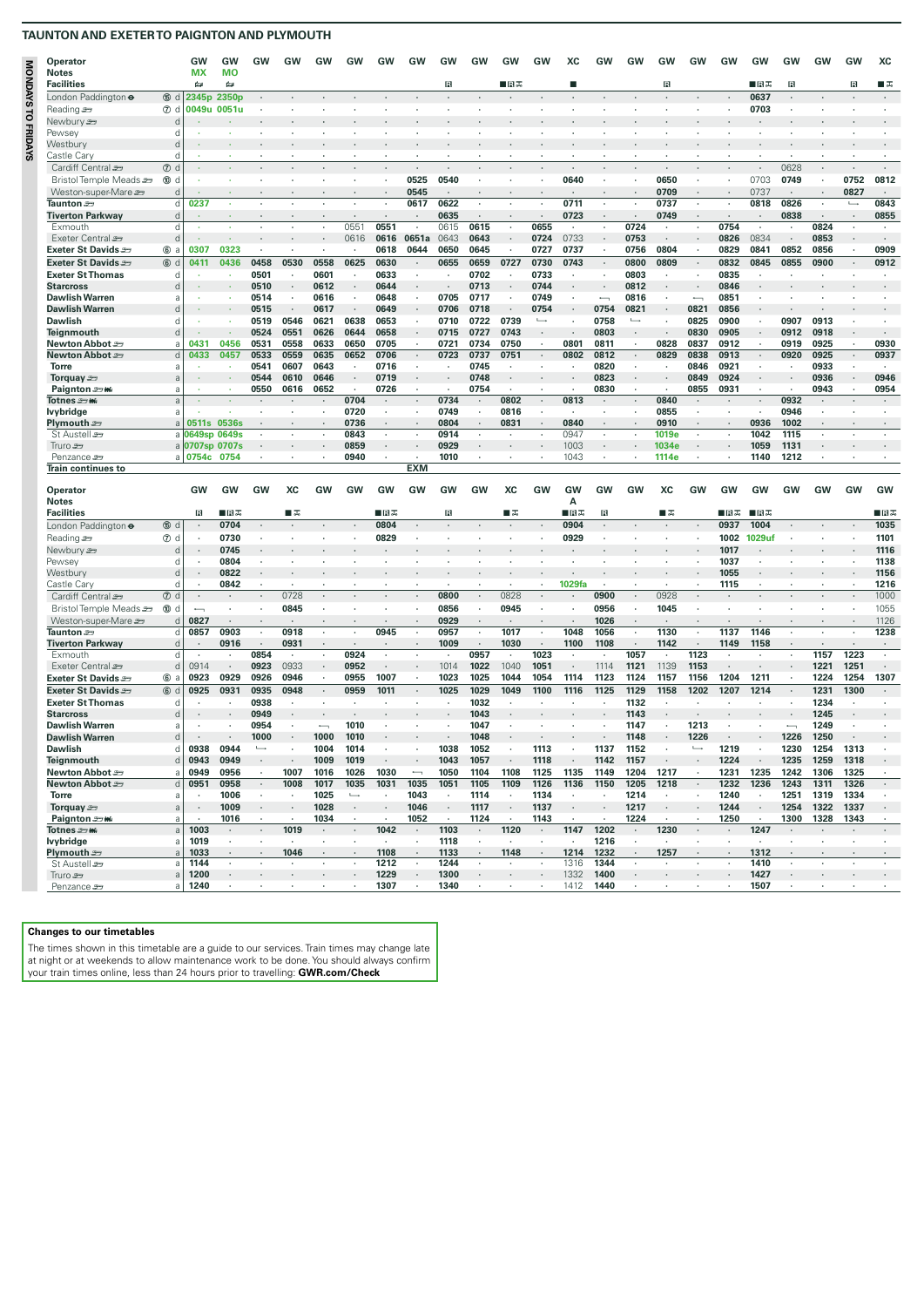|                  | <b>Operator</b>                                                |                   | GW                   | GW                       | GW              | XC              | GW                                     | GW                     | GW              | ХC                       | GW                 | GW                        | GW                        | GW                 | GW                  | XC              | GW           | GW              | GW                                      | GW                       | хc             | GW             | GW            | GW                               | GW                    |
|------------------|----------------------------------------------------------------|-------------------|----------------------|--------------------------|-----------------|-----------------|----------------------------------------|------------------------|-----------------|--------------------------|--------------------|---------------------------|---------------------------|--------------------|---------------------|-----------------|--------------|-----------------|-----------------------------------------|--------------------------|----------------|----------------|---------------|----------------------------------|-----------------------|
| <b>OLSAVGNOW</b> | <b>Facilities</b>                                              |                   | ⊟ਸ਼ਨ                 | B                        |                 | ■≖              |                                        | ⊟ਸ਼ਨ                   |                 | ∎ म्र                    |                    | ∎⊪ਸ਼ਨ                     | $\blacksquare$ E $\times$ | П                  |                     | ∎≖              |              | ∎⊟ਨ             | R                                       |                          | ∎ਨ             |                | ∎⊓∓           |                                  | ∎в≂                   |
|                  | London Paddington $\Theta$<br>15 d<br>$\circledD$<br>Reading s |                   | 1104<br>1129         |                          |                 |                 |                                        | 1204<br>1229uf         |                 |                          |                    | 1233<br>1301              | 1304<br>1329uf            | $\cdot$            |                     |                 |              | 1404<br>1429uf  |                                         |                          |                |                | 1436<br>1502  |                                  | 1504<br><b>1529uf</b> |
|                  | Newbury &                                                      | d                 |                      |                          |                 |                 |                                        |                        |                 |                          |                    | 1316                      |                           |                    |                     |                 |              |                 |                                         |                          |                |                | 1517          |                                  |                       |
|                  | Pewsey                                                         | d                 |                      |                          |                 |                 |                                        | ï                      |                 |                          |                    | 1337                      |                           |                    |                     |                 |              |                 |                                         |                          |                |                | 1536          |                                  |                       |
| <b>FRIDAYS</b>   | Westbury<br>Castle Cary                                        | d                 |                      |                          |                 |                 |                                        |                        |                 |                          |                    | 1356<br>1416              |                           |                    |                     |                 |              |                 |                                         |                          |                |                | 1554<br>1614  |                                  |                       |
|                  | $\circledcirc$ d<br>Cardiff Central                            |                   |                      | 1100                     |                 | 1130            |                                        |                        |                 | 1230                     |                    |                           |                           | 1300               |                     | 1330            |              |                 | 1400                                    |                          | 1430           |                |               |                                  |                       |
|                  | Bristol Temple Meads<br><b>®</b>                               | d                 |                      | 1155<br>1224             | ٠               | 1245            |                                        |                        |                 | 1345<br>1325             |                    |                           |                           | 1355<br>1428       | ٠                   | 1445            | ٠            |                 | 1455<br>1525                            | $\cdot$                  | 1545           |                |               |                                  |                       |
|                  | Weston-super-Mare<br>Taunton #                                 | d<br>d            | 1247                 | 1255                     | $\cdot$         | 1317            | ٠                                      | 1346                   | $\cdot$         | 1417                     | $\cdot$            | 1438                      | 1445                      | 1456               |                     | 1518            | $\cdot$      | 1547            | 1555                                    | $\cdot$                  | 1617           | $\blacksquare$ | 1635          | $\cdot$                          | 1649                  |
|                  | <b>Tiverton Parkway</b>                                        | d                 | 1259                 | 1307                     | $\cdot$         | 1330            |                                        |                        |                 | 1430                     |                    |                           | 1458                      | 1508               |                     | 1531            |              | 1559            | 1606                                    |                          | 1630           | ÷,             |               |                                  | 1702                  |
|                  | Exmouth<br>Exeter Central                                      | d<br>d            |                      | ٠<br>1312                | 1257<br>1321    | 1339            | 1323<br>1351                           | $\cdot$                | 1357<br>1421    | $\cdot$<br>1432          | 1423<br>1451       | ٠                         |                           | $\cdot$<br>1514    | 1457<br>1521        | 1532            | 1523<br>1551 |                 | 1613                                    | 1555<br>1623             | 1638           | $\blacksquare$ | 1623<br>1652  | 1623<br>1652                     | $\cdot$               |
|                  | Exeter St Davids<br>$^{\circ}$                                 | $\overline{a}$    | 1313                 | 1322                     | 1324            | 1344            | 1354                                   | 1409                   | 1424            | 1444                     | 1454               | 1507                      | 1512                      | 1523               | 1524                | 1545            | 1554         | 1612            | 1621                                    | 1626                     | 1644           | $\cdot$        | 1659          | 1655                             | 1715                  |
|                  | Exeter St Davids<br>$\circledR$                                | d                 | 1315                 | 1325                     | 1329            | 1349            | 1400                                   | 1412                   | 1429            | 1448                     | 1500               |                           | 1513                      | 1525               | 1529                | 1548            | 1558         | 1615            | 1628                                    | 1631                     | 1648           | ÷,             | 1701          | 1704                             | 1717                  |
|                  | <b>Exeter St Thomas</b><br><b>Starcross</b>                    | d<br>d            | $\cdot$              | $\cdot$                  | 1332<br>1343    |                 | $\cdot$                                | $\cdot$                | 1432<br>1443    | $\cdot$                  |                    |                           |                           | $\cdot$            | 1532<br>1543        | $\cdot$         | 1601<br>1610 |                 | $\cdot$                                 | 1634<br>1645             | $\mathbf{r}$   | $\cdot$        | $\cdot$       | 1707<br>1716                     | $\cdot$               |
|                  | <b>Dawlish Warren</b>                                          | a                 |                      |                          | 1347            |                 |                                        |                        | 1447            |                          |                    |                           |                           |                    | 1547                |                 | 1614         |                 |                                         | 1649                     |                |                |               | 1720                             |                       |
|                  | <b>Dawlish Warren</b><br><b>Dawlish</b>                        | d<br>d            | ٠                    | 1337                     | 1348<br>1352    |                 | 1413                                   | ٠                      | 1448<br>1452    |                          | 1513               |                           |                           |                    | 1548<br>1552        |                 | 1615<br>1619 |                 | 1640                                    | 1658<br>$\longmapsto$    |                | 1658<br>1702   | 1713          | 1728<br>$\overline{\phantom{a}}$ |                       |
|                  | Teignmouth                                                     | d                 |                      | 1342                     | 1357            |                 | 1418                                   |                        | 1457            |                          | 1518               |                           |                           |                    | 1557                |                 | 1624         |                 | 1645                                    |                          |                | 1707           | 1718          |                                  |                       |
|                  | Newton Abbot                                                   | a                 | 1334                 | 1349                     | 1404            | 1408            | 1425                                   | 1431                   | 1504            | 1507                     | 1525               |                           | 1532                      | 1544               | 1604                | 1607            | 1631         | 1634            | 1652                                    |                          | 1706           | 1714           | 1725          |                                  | 1736                  |
|                  | Newton Abbot <i>≅</i> ≡<br><b>Torre</b>                        | a                 | 1335                 | 1350                     | 1405<br>1413    | 1409            | 1426<br>1434                           | 1432<br>$\cdot$        | 1505<br>1513    | 1508<br>$\cdot$          | 1526<br>1534       |                           | 1534                      | 1546               | 1609<br>1617        | 1609            | 1631<br>1639 | 1635            | 1653                                    |                          | 1707           | 1715<br>1723   | 1726<br>1734  | ×                                | 1738                  |
|                  | Torquay $\equiv$                                               | a                 |                      |                          | 1416            |                 | 1437                                   |                        | 1516            |                          | 1537               |                           |                           |                    | 1620                |                 | 1642         |                 |                                         |                          |                | 1726           | 1738          |                                  |                       |
|                  | Paignton = W                                                   | a                 |                      | $\cdot$<br>1402          | 1424            | 1420            | 1443                                   | $\cdot$<br>1443        | 1523            | $\cdot$<br>1519          | 1543               |                           | 1544                      | $\cdot$<br>1558    | 1626                | $\cdot$<br>1621 | 1649         | 1646            | $\cdot$<br>1705                         |                          | 1718           | 1731           | 1744          |                                  | $\cdot$<br>1748       |
|                  | Totnes <i>s</i> wi<br>lvybridge                                | a<br>a            | 1346                 | 1416                     | ٠               |                 |                                        |                        |                 |                          |                    |                           |                           | 1613               | ٠                   |                 | ٠            |                 | 1719                                    | ٠                        |                |                |               | $\cdot$                          | 1803                  |
|                  | Plymouth $\equiv$                                              | a                 | 1413                 | 1432                     |                 | 1448            |                                        | 1508                   |                 | 1547                     |                    |                           | 1612                      | 1629               |                     | 1648            |              | 1712            | 1735                                    |                          | 1745           |                |               |                                  | 1816                  |
|                  | St Austell<br>Truro $\equiv$                                   | a<br>a            | 1516<br>1532         | 1544<br>1600             | ٠               |                 | ٠                                      | 1608<br>1625           | $\cdot$         | 1710<br>1727             | $\cdot$            |                           |                           | 1745<br>1801       | ٠                   |                 | $\cdot$      | 1821<br>1838    | 1844<br>1900                            |                          |                |                | ٠             |                                  | 1914<br>1930          |
|                  | Penzance s                                                     | a                 | 1612                 | 1640                     | $\cdot$         |                 |                                        | 1708                   |                 | 1810                     |                    | ٠                         |                           | 1841               |                     |                 | ٠            | 1923            | 1940                                    | ٠                        |                |                |               |                                  | 2010                  |
|                  | Operator                                                       |                   | GW                   | GW                       | XC              | <b>GW</b>       | <b>GW</b>                              | XC                     | GW              | GW                       | GW                 | ХC                        | GW                        | GW                 | GW                  | GW              | GW           | XC              | GW                                      | GW                       | GW             | GW             | GW            | GW                               | XC                    |
|                  | <b>Facilities</b>                                              |                   |                      |                          | ∎ क्र           |                 |                                        | ∎≖                     | ∎Bæ             |                          |                    | ∎⊶                        |                           | ∎в≂                | ∎вж                 |                 |              | ∎ѫ              |                                         | ⊞ਸ਼ਲ                     | ∎⊪ਸ਼ਨ          | ∎B⊶            |               | B                                | ∎ਨ                    |
|                  | London Paddington $\Theta$<br>(f) d                            |                   |                      |                          |                 |                 |                                        |                        | 1604            |                          |                    |                           |                           | 1636               | 1704                |                 |              |                 |                                         | 1736                     | 1804           |                |               |                                  |                       |
|                  | Reading s<br>℗<br>Newbury se                                   | d<br>d            |                      |                          |                 |                 |                                        | ٠                      | 1629uf          |                          |                    |                           |                           | 1702<br>1717       | 1729uf              |                 |              |                 |                                         | 1803<br>1819             | 1829ut<br>1844 |                |               |                                  |                       |
|                  | Pewsey                                                         | d                 |                      |                          |                 |                 |                                        |                        |                 |                          |                    |                           |                           | 1738               | 1759                |                 |              |                 |                                         | 1838                     |                |                |               |                                  |                       |
|                  | Westbury                                                       | d<br>d            |                      |                          | J.              |                 |                                        | $\ddot{\phantom{a}}$   | 1727            |                          |                    | $\lambda$                 |                           | 1757               |                     |                 |              |                 |                                         | 1856                     |                |                |               |                                  | $\cdot$               |
|                  | Castle Cary<br>$\circledD$ d<br>Cardiff Central s              |                   |                      |                          | 1530            |                 |                                        | 1600                   |                 |                          |                    | 1627                      |                           | 1817               |                     |                 |              | 1727            |                                         | 1916                     |                |                |               | 1800                             | 1830                  |
|                  | Bristol Temple Meads<br><b>10</b>                              | d                 |                      |                          | 1645            |                 |                                        | 1712                   |                 |                          |                    | 1745                      |                           | $\cdot$            |                     |                 | ٠            | 1847            |                                         |                          |                |                |               | 1857                             | 1949                  |
|                  | Weston-super-Mare<br>Taunton #                                 | d                 | $\cdot$              | $\cdot$                  | 1627<br>1718    | $\cdot$         | ٠                                      | 1743                   | 1749            | ٠                        | $\cdot$            | 1730<br>1817              | $\cdot$                   | 1838               | 1848                |                 | $\cdot$      | 1843<br>1920    | $\cdot$                                 | 1938                     | 1949           | $\cdot$        | ٠             | 1932<br>2001                     | 1945<br>2021          |
|                  | Tiverton Parkway                                               | d<br>d            |                      |                          | 1730            |                 |                                        | 1755                   | 1802            |                          |                    | 1829                      |                           |                    | 1901                |                 |              | 1932            |                                         | 1950                     |                |                |               | 2013                             | 2033                  |
|                  | Exmouth                                                        | d                 | $\cdot$              | 1657                     | $\blacksquare$  |                 | 1726                                   | $\cdot$                |                 |                          | 1756               | ٠                         | 1826                      | $\cdot$            | ٠                   |                 | 1856         | ٠               | 1924                                    | ٠                        |                | $\blacksquare$ | 1956          |                                  | $\blacksquare$        |
|                  | Exeter Central<br>Exeter St Davids<br>6a                       | d                 |                      | 1725<br>1728             | 1739<br>1746    |                 | 1754<br>1757                           | $\blacksquare$<br>1809 | 1815            |                          | 1824<br>1827       | 1843                      | 1855<br>1858              | 1902               | 1915                |                 | 1924<br>1927 | 1946            | 1952<br>1955                            | 2004                     | 2012           |                | 2023<br>2026  | 2029                             | 2039<br>2048          |
|                  | Exeter St Davids<br>$^{\circ}$                                 | d                 | $\cdot$              | 1732                     | 1748            |                 | 1800                                   | 1811                   | 1820            |                          | 1831               | 1847                      | 1901                      | 1911               | 1920                |                 | 1930         | 1948            | 2000                                    | 2006                     | 2014           |                | 2030          | 2041                             | 2050                  |
|                  | <b>Exeter St Thomas</b>                                        | d                 | ٠                    | 1735                     | ٠               |                 | 1803                                   | ٠                      |                 | ٠                        | 1834               | $\cdot$                   | 1904                      |                    |                     |                 | 1933         |                 | $\cdot$                                 |                          |                | $\cdot$        | 2033          |                                  | $\cdot$               |
|                  | <b>Starcross</b><br><b>Dawlish Warren</b>                      | a                 |                      | 1746<br>1750             | ٠               |                 | 1814<br>1818                           | $\cdot$                |                 | $\overline{\phantom{0}}$ | 1842<br>1847       |                           | 1915<br>1919              | $\cdot$            |                     |                 | 1944<br>٠    |                 |                                         | 2016                     |                |                | 2044<br>2048  |                                  |                       |
|                  | <b>Dawlish Warren</b>                                          | d                 | 1728                 | 1758                     |                 | 1758            | 1831                                   |                        |                 | 1831                     | 1847               |                           | 1931                      |                    |                     | 1931            |              |                 |                                         | 2025                     |                | 2025           | 2101          |                                  |                       |
|                  | <b>Dawlish</b>                                                 |                   | 1732                 | $\overline{\phantom{a}}$ | ٠               | 1802            | $\overline{\phantom{a}}$               | 1823                   |                 | 1835                     | 1851               |                           | $\overline{\phantom{a}}$  |                    |                     | 1935            | 1950         |                 | 2013                                    | $\overline{\phantom{a}}$ |                | 2030           | $\longmapsto$ |                                  |                       |
|                  | Teignmouth<br>Newton Abbot ≅                                   | a                 | 1737<br>1744         |                          | 1807            | 1807<br>1814    |                                        | 1828<br>1834           | 1839            | 1840<br>1847             | 1856<br>1903       | 1907                      |                           | 1931               | 1941                | 1940<br>1947    | 1955<br>2002 | 2007            | 2018<br>2025                            | ٠                        | 2033           | 2035<br>2043   | ٠             | 2100                             | 2109                  |
|                  | Newton Abbot ப                                                 | d                 | 1745                 |                          | 1808            | 1815            |                                        | 1835                   | 1841            | 1848                     | 1904               | 1908                      |                           | 1933               | 1943                | 1948            | 2010         | 2008            | 2025                                    |                          | 2034           | 2044           |               | 2101                             | 2110                  |
|                  | <b>Torre</b><br>Torquay $\equiv$                               | a<br>a            | 1753<br>1756         |                          | $\cdot$         | 1823<br>1826    |                                        | $\cdot$<br>1845        | ٠               | 1856<br>1859             | 1912<br>1916       | ٠                         |                           | $\cdot$            | ٠                   | 1956<br>1959    | 2018<br>2021 | ٠               | 2033<br>2036                            | ٠                        | $\cdot$        | $\cdot$        |               | ٠                                | ٠                     |
|                  | Paignton = mi                                                  | a                 | 1802                 |                          | $\cdot$         | 1832            | ٠                                      | 1852                   | $\cdot$         | 1909                     | 1924               | ×.                        |                           | $\cdot$            |                     | 2005            | 2027         | ٠               | 2044                                    | ٠                        |                | $\cdot$        |               |                                  | ٠                     |
|                  | Totnes <i>a</i> mi<br>lvybridge                                | a<br>a            | $\cdot$<br>٠         | $\cdot$                  | 1819<br>$\cdot$ |                 | ÷,<br>$\cdot$                          | $\cdot$<br>٠           | 1851<br>1906    | $\cdot$<br>٠             | $\cdot$<br>$\cdot$ | 1919<br>$\cdot$           |                           | 1943<br>1958       | 1953<br>٠           |                 | $\cdot$<br>٠ | 2019<br>$\cdot$ | $\cdot$<br>$\cdot$                      | $\cdot$<br>٠             | 2045           | 2055<br>2110   | $\cdot$<br>٠  | 2112<br>2127                     | 2121<br>$\cdot$       |
|                  | Plymouth $\equiv$                                              | a                 |                      |                          | 1847            |                 |                                        | ٠                      | 1920            | ٠                        |                    | 1946                      |                           | 2013               | 2020                |                 | ٠            | 2046            |                                         | ٠                        | 2112           | 2125           | ٠             | 2143                             | 2151                  |
|                  | St Austell s                                                   | a                 |                      | ٠                        | 1948            | $\cdot$         | ٠                                      |                        | 2022            | $\ddot{\phantom{a}}$     | $\cdot$            |                           |                           | $\cdot$            | 2128                |                 | ٠            |                 | $\cdot$                                 |                          | 2210           | $\cdot$        | $\cdot$       | 2245                             | $\cdot$               |
|                  | Truro $\equiv$<br>Penzance s                                   | a<br>a            |                      | ٠                        | 2005<br>2047    | $\cdot$         | ٠                                      | $\cdot$                | 2039<br>2120    | ٠                        |                    |                           | ٠                         | $\cdot$            | 2145<br>2225        | $\cdot$         | ٠            |                 | $\cdot$                                 | ٠                        | 2226<br>2259   | $\blacksquare$ | ٠             | 2300<br>2340                     | ٠                     |
|                  |                                                                |                   |                      |                          |                 |                 |                                        |                        |                 |                          |                    |                           |                           |                    |                     |                 |              |                 |                                         |                          |                |                |               |                                  |                       |
|                  | Operator<br><b>Notes</b>                                       |                   | GW                   | GW                       | GW              | GW<br><b>FX</b> | GW<br><b>FO</b>                        | GW                     | GW              | GW                       | GW                 | XC                        | GW                        | GW                 | GW                  | GW              | GW           | GW<br><b>FO</b> | GW<br><b>FX</b>                         |                          |                |                |               |                                  |                       |
|                  | <b>Facilities</b>                                              |                   |                      |                          | ∎в≂             | ∎⊟×             | $\blacksquare$ $\blacksquare$ $\times$ |                        | R               |                          | ■⊓⊼                | п                         |                           | ∎⊟ਨ                |                     | B               | ∎⊟ਨ          | 囱               | 酉                                       |                          |                |                |               |                                  |                       |
|                  | London Paddington $\Theta$<br>$^{\circledR}$                   | d                 |                      | ٠                        | 1836            | 1904<br>1931    | 1904<br>1931u                          | $\cdot$                |                 |                          | 2003<br>2029       | $\ddot{\phantom{0}}$<br>٠ |                           | 2104<br>2129       | ٠                   |                 | 2202         | 2345<br>0049u   | 2345                                    |                          |                |                |               |                                  |                       |
|                  | Reading<br>⑦ d<br>Newbury                                      | d                 |                      |                          | 1901<br>1916    |                 |                                        |                        | ٠               |                          | 2044               |                           |                           | 2144               |                     |                 | 2227         |                 | 0049u                                   |                          |                |                |               |                                  |                       |
|                  | Pewsey                                                         | d                 | ٠                    |                          | 1941            |                 |                                        |                        |                 |                          | 2103               | ×,                        |                           | 2203               | ٠                   |                 |              |                 |                                         |                          |                |                |               |                                  |                       |
|                  | Westbury<br>Castle Cary                                        | d<br>d            | ٠                    |                          | 1959<br>2019    |                 |                                        |                        |                 |                          | 2121<br>2141       | ٠                         |                           | 2222<br>2242       | ٠                   |                 |              |                 |                                         |                          |                |                |               |                                  |                       |
|                  | Cardiff Central s<br>$\circledcirc$ d                          |                   |                      |                          |                 |                 |                                        |                        | 1900            |                          |                    | 2030                      |                           | $\cdot$            |                     | 2130            | 2230         |                 |                                         |                          |                |                |               |                                  |                       |
|                  | Bristol Temple Meads                                           | d                 | ٠                    |                          | ٠               |                 |                                        | ٠                      | 1953            | ٠                        | $\cdot$            | 2144                      | ٠                         | $\cdot$            | 2200                | 2305            | 2348         |                 |                                         |                          |                |                |               |                                  |                       |
|                  | Weston-super-Mare<br>Taunton <b>27</b>                         | d<br>d            | $\ddot{\phantom{a}}$ | $\cdot$                  | 2041            | 2049            | 2049                                   | ٠<br>$\cdot$           | 2029<br>2058    | ٠                        | 2202               | 2137<br>2215              | ٠                         | 2303               | 2239<br>2314        | 2340<br>0009s   | 0044s        | 0237            | 0237                                    |                          |                |                |               |                                  |                       |
|                  | <b>Tiverton Parkway</b>                                        | d                 |                      |                          | 2053            | 2101            | 2101                                   |                        | 2110            |                          | 2214               | 2228                      |                           | 2316               | 2329                |                 | 0024s 0057s  |                 | $\mathcal{L}^{\mathcal{L}}$             |                          |                |                |               |                                  |                       |
|                  | Exmouth<br>Exeter Central                                      | d<br>d            |                      | ٠                        | 2024<br>2052    |                 | ×                                      | $\cdot$                | 2054<br>2122    | 2126<br>2154             | $\cdot$            | 2156<br>2226              | 2224<br>2255              | $\cdot$<br>$\cdot$ |                     |                 |              | ×.              | $\mathbf{r}$<br>$\mathbf{R}^{\prime}$ . |                          |                |                |               |                                  |                       |
|                  | Exeter St Davids<br>6a                                         |                   | $\cdot$              | ٠                        | 2109            | 2115            | 2115                                   | $\cdot$                | 2124            | 2157                     | 2228               | 2242                      | 2258                      | 2330               | 2346                | 0040            | 0112s        | 0307            | 0307                                    |                          |                |                |               |                                  |                       |
|                  | Exeter St Davids<br>6d                                         |                   | $\cdot$              | 2100                     | 2111            | 2118            | 2118                                   |                        | 2138            | 2201                     | 2230               | 2243                      | 2302                      | 2335               |                     |                 |              | 0411            | 0411                                    |                          |                |                |               |                                  |                       |
|                  | <b>Exeter St Thomas</b><br><b>Starcross</b>                    | d<br>d            | $\cdot$<br>$\cdot$   | 2103<br>2112             | $\cdot$         |                 |                                        | ٠                      |                 | 2204<br>2215             | $\cdot$            | $\blacksquare$<br>$\cdot$ | 2305<br>2316              | $\cdot$            |                     |                 |              |                 |                                         |                          |                |                |               |                                  |                       |
|                  | <b>Dawlish Warren</b>                                          | a                 |                      | 2116                     | ٠               |                 |                                        |                        | $\cdot$         | 2220                     | $\sim$             | $\blacksquare$            | 2321                      | $\sim$             | ٠                   |                 |              |                 | ×.                                      |                          |                |                |               |                                  |                       |
|                  | <b>Dawlish Warren</b>                                          | d                 | 2101                 | 2129                     |                 |                 |                                        | 2129                   |                 | 2220                     |                    |                           | 2321                      |                    |                     |                 |              |                 |                                         |                          |                |                |               |                                  |                       |
|                  | <b>Dawlish</b><br>Teignmouth                                   | d<br>d            | 2105<br>2110         | $\overline{\phantom{a}}$ | $\cdot$         |                 |                                        | 2133<br>2138           | 2150<br>2155    | 2224<br>2229             | 2242<br>2247       | $\sim$                    | 2325<br>2330              | $\cdot$<br>$\cdot$ |                     |                 |              |                 |                                         |                          |                |                |               |                                  |                       |
|                  | Newton Abbot 2                                                 | a                 | 2117                 | $\cdot$                  | 2130            | 2137            | 2137                                   | 2145                   | 2202            | 2236                     | 2254               | 2302                      | 2337                      | 2354               | $\cdot$             |                 | 0133s        | 0431            | 0431                                    |                          |                |                |               |                                  |                       |
|                  | Newton Abbot 2                                                 | d<br>a            | 2117<br>2125         | ٠                        | 2131            | 2139            | 2139                                   | 2146<br>2154           | 2203<br>$\cdot$ | 2237<br>2245             | 2255<br>$\cdot$    | 2303<br>×,                | 2337<br>2346              | 2355<br>$\cdot$    |                     |                 |              | 0433            | 0433                                    |                          |                |                |               |                                  |                       |
|                  | <b>Torre</b><br>Torquay $\equiv$                               | $\mathsf{a}$      | 2128                 |                          |                 |                 |                                        | 2157                   |                 | 2248                     |                    |                           | 2349                      |                    |                     |                 |              |                 |                                         |                          |                |                |               |                                  |                       |
|                  | Paignton = mi                                                  | a                 | 2135                 | ٠                        |                 |                 |                                        | 2204                   | ٠               | 2255                     | $\cdot$            | ٠                         | 2355                      | $\cdot$            |                     |                 |              |                 |                                         |                          |                |                |               |                                  |                       |
|                  | Totnes <i>a</i> mi<br>lvybridge                                | $\mathsf{a}$<br>a | $\cdot$              | $\cdot$                  | 2142            | 2149            | 2149<br>×                              | ٠                      | 2215<br>2229    |                          | 2306<br>2321       | 2314<br>٠                 |                           | 0005<br>$\cdot$    | $\overline{a}$<br>٠ |                 | ٠            |                 |                                         |                          |                |                |               |                                  |                       |
|                  | Plymouth $\equiv$                                              | $\mathsf a$       |                      |                          | 2209            | 2217            | 2217                                   | $\ddot{\phantom{a}}$   | 2246            |                          | 2336               | 2343                      |                           | 0033               |                     |                 | 0210         |                 | 0511s 0511s                             |                          |                |                |               |                                  |                       |
|                  | St Austell s<br>Truro s                                        | a<br>a            | ٠                    | ٠                        | ٠               | 2336<br>2353    | 2336<br>2353                           | ٠                      | ٠               | ٠                        | $\cdot$            | $\cdot$                   | ٠                         | $\cdot$            |                     |                 | ×.           |                 | 0643sp0649sp<br>0703sp0707sp            |                          |                |                |               |                                  |                       |
|                  | Penzance s                                                     | a                 |                      |                          |                 | 0035            | 0035                                   |                        |                 |                          |                    |                           |                           |                    |                     |                 |              |                 | 0750c 0754c                             |                          |                |                |               |                                  |                       |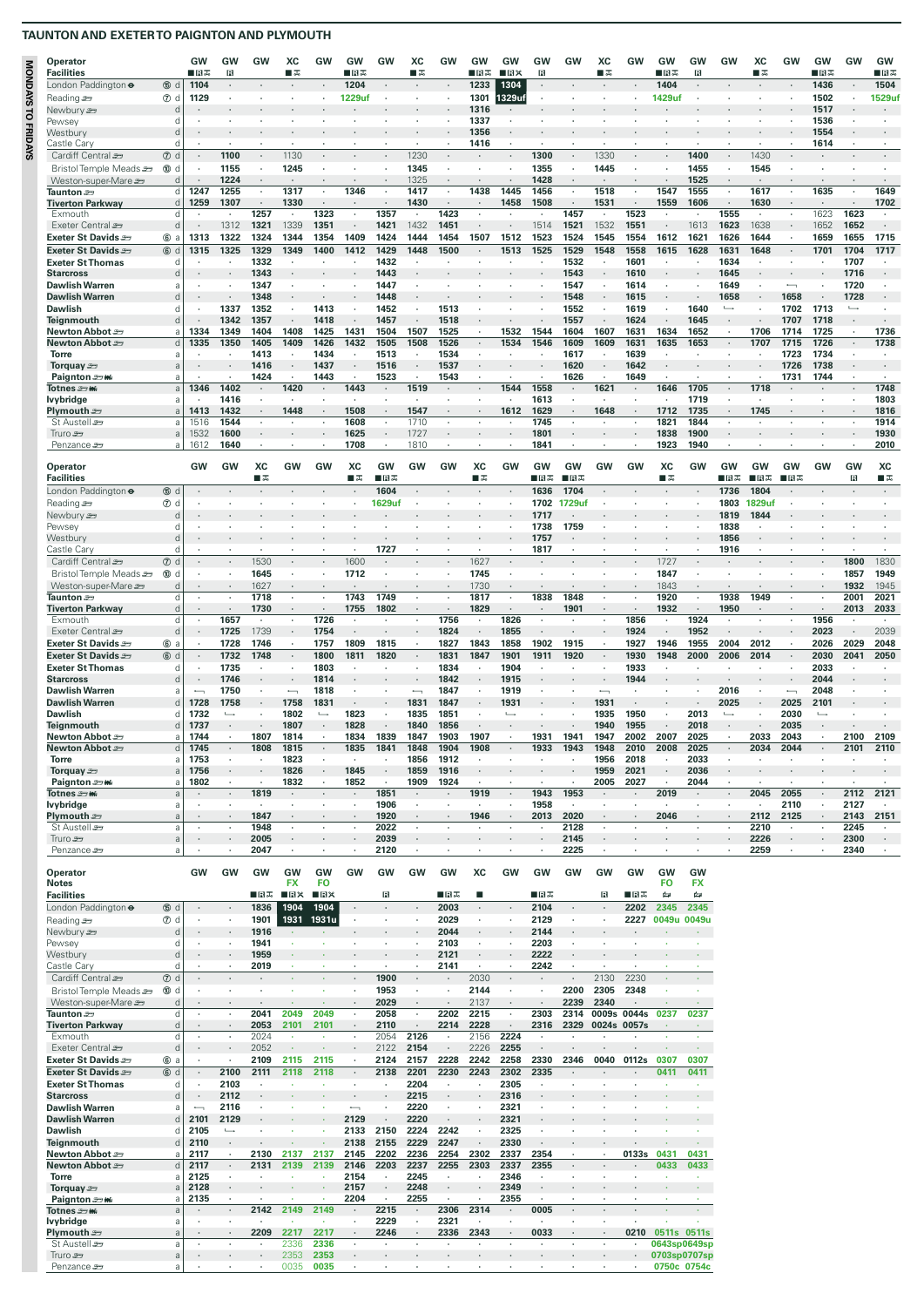**SATURDAYS UNTIL 10 SEPTEMBER**

SATURDAYS UNTIL 10 SEPTEMBER

| Operator                                        |                  | GW                     | GW      | GW      | GW             | GW                       | <b>GW</b>      | GW         | GW                       | <b>GW</b> | <b>GW</b> | GW                       | ХC<br>▬ | GW                       | GW                       | GW         | GW                       | GW      | GW                       | GW             | GW      | GW      | GW      | GW                       |
|-------------------------------------------------|------------------|------------------------|---------|---------|----------------|--------------------------|----------------|------------|--------------------------|-----------|-----------|--------------------------|---------|--------------------------|--------------------------|------------|--------------------------|---------|--------------------------|----------------|---------|---------|---------|--------------------------|
| <b>Facilities</b><br>London Paddington $\Theta$ | 160 d            | 酉<br>2345 <sub>p</sub> |         |         |                |                          |                |            | B                        |           |           |                          |         |                          | B                        | ⊞ਸ਼ਨ       | B                        |         |                          |                | ■■ਨ     |         |         |                          |
|                                                 |                  |                        |         |         |                |                          |                |            |                          |           |           |                          |         |                          |                          |            |                          |         |                          |                |         |         |         |                          |
| Reading s                                       | $\circledcirc$ d | 0049u                  |         |         |                |                          |                |            |                          |           |           |                          |         |                          |                          |            |                          |         |                          |                |         |         |         |                          |
| Newbury s                                       | d                |                        |         |         |                |                          |                |            |                          |           |           |                          |         |                          |                          |            |                          |         |                          |                |         |         |         |                          |
| Pewsey                                          | d                |                        |         |         |                |                          |                |            |                          |           |           |                          |         |                          |                          |            |                          |         |                          |                |         |         |         |                          |
| Westbury                                        | d<br>d           |                        |         |         |                |                          |                |            |                          |           |           |                          |         |                          |                          |            |                          |         |                          |                |         |         |         |                          |
| Castle Cary                                     |                  |                        |         |         |                |                          |                |            |                          |           |           |                          |         |                          |                          |            |                          |         |                          |                |         |         |         |                          |
| Cardiff Central s                               | $\circledcirc$ d |                        |         |         |                |                          |                |            |                          |           |           |                          |         |                          |                          |            |                          |         |                          |                |         |         |         |                          |
| Bristol Temple Meads                            | <b>10</b><br>d   |                        |         |         |                |                          |                | 0520       | 0540                     |           |           |                          | 0607    |                          |                          | 0640       |                          |         | 0725                     |                | 0742    |         |         | $\overline{\phantom{0}}$ |
| Weston-super-Mare                               | d                |                        |         |         |                |                          |                | 0543       | 0559                     |           |           |                          |         |                          |                          | 0700       |                          |         | 0759                     |                |         |         |         | 0759                     |
| Taunton =                                       | d                | 0237                   |         |         |                |                          |                | 0615       | 0627                     |           |           |                          | 0714    | ٠                        |                          | 0730       |                          |         | $\overline{\phantom{a}}$ |                | 0814    |         | $\cdot$ | 0830                     |
| <b>Tiverton Parkway</b>                         | d                |                        |         |         |                |                          | $\overline{a}$ |            | 0639                     | $\cdot$   |           |                          | 0726    | $\mathbf{r}$             | $\mathbf{r}$             | 0742       | $\cdot$                  | $\cdot$ |                          | $\cdot$        | $\cdot$ |         | $\cdot$ | 0842                     |
| Exmouth                                         | d                |                        |         |         | $\cdot$        |                          |                |            | $\overline{\phantom{a}}$ | ٠         | ٠         | 0655                     | $\cdot$ | $\cdot$                  |                          | $\cdot$    | ٠                        | 0725    | ٠                        | 0755           | $\cdot$ | ٠       | 0825    | $\cdot$                  |
| Exeter Central                                  | d                |                        |         |         |                |                          |                | 0651a      |                          |           |           | 0724                     | $\cdot$ |                          | 0739                     | $\cdot$    |                          | 0756    |                          | 0826           | 0834    |         | 0854    | ٠                        |
| Exeter St Davids                                | 6a               | 0307                   | $\cdot$ |         | $\cdot$        | $\cdot$                  | $\cdot$        | 0645       | 0653                     | $\cdot$   | $\cdot$   | 0727                     | 0740    | $\cdot$                  |                          | 0756       | ٠                        | 0759    | $\cdot$                  | 0828           | 0837    | $\cdot$ | 0857    | 0859                     |
| Exeter St Davids                                | 6d               | 0411                   | 0500    | 0530    | 0555           | 0628                     | 0635           |            | 0655                     | 0659      | 0722      | 0730                     | 0743    |                          | 0755                     | 0800       | $\cdot$                  | 0808    |                          | 0833           | 0845    |         | 0901    |                          |
| <b>Exeter St Thomas</b>                         | d                |                        | 0503    | ٠       | 0558           | ٠                        | 0638           | $\cdot$    | $\cdot$                  | 0702      | $\cdot$   | 0733                     | $\cdot$ | $\cdot$                  | $\ddot{\phantom{a}}$     |            | $\cdot$                  | 0811    | $\cdot$                  | 0836           | $\cdot$ | ٠       | $\cdot$ | $\mathbf{r}$             |
| <b>Starcross</b>                                | d                |                        | 0512    |         | 0609           |                          | 0649           |            |                          | 0713      |           | 0744                     |         |                          |                          |            |                          | 0820    |                          | 0847           |         |         |         |                          |
| <b>Dawlish Warren</b>                           | $\overline{a}$   |                        | 0516    | $\cdot$ | 0613           | $\cdot$                  | 0653           |            | 0705                     | 0717      | $\cdot$   | 0749                     | $\cdot$ | $\overline{\phantom{0}}$ | 0805                     |            | $\overline{\phantom{0}}$ | 0824    |                          | 0851           |         |         |         |                          |
| <b>Dawlish Warren</b>                           | d                |                        | 0517    |         | 0614           |                          | 0654           |            | 0706                     | 0718      |           | 0755                     |         | 0755                     | 0811                     |            | 0811                     | 0825    |                          | 0856           |         | 0856    |         |                          |
| <b>Dawlish</b>                                  | d                |                        | 0521    | 0546    | 0618           | 0641                     | 0658           | $\cdot$    | 0710                     | 0722      | 0734      | $\overline{\phantom{a}}$ | $\cdot$ | 0759                     | $\overline{\phantom{a}}$ |            | 0815                     | 0829    | ٠                        | $\longmapsto$  |         | 0900    | 0914    |                          |
| Teignmouth                                      | d                |                        | 0526    | 0551    | 0623           | 0646                     | 0703           |            | 0715                     | 0727      | 0739      |                          |         | 0804                     |                          |            | 0820                     | 0834    |                          |                |         | 0905    | 0919    |                          |
| Newton Abbot ാ                                  | $\overline{a}$   | 0431                   | 0533    | 0558    | 0630           | 0652                     | 0710           | $\cdot$    | 0721                     | 0734      | 0747      |                          | 0801    | 0811                     | $\cdot$                  | 0820       | 0826                     | 0841    | $\cdot$                  | $\cdot$        | 0904    | 0912    | 0926    |                          |
| Newton Abbot                                    | d                | 0433                   | 0534    | 0559    | 0632           | 0654                     | 0712           |            | 0723                     | 0735      | 0748      |                          | 0802    | 0812                     |                          | 0822       | 0828                     | 0843    |                          |                | 0905    | 0913    | 0927    |                          |
| <b>Torre</b>                                    | a                |                        | 0542    | 0607    | 0640           | $\lambda$                | 0720           | ٠.         |                          | 0743      | $\cdot$   | $\cdot$                  |         | 0820                     | $\cdot$                  |            | $\cdot$                  | 0851    | $\cdot$                  | $\cdot$        |         | 0921    | 0935    | ×.                       |
| Torquay $=$                                     | a                |                        | 0545    | 0610    | 0643           |                          | 0723           |            |                          | 0746      |           |                          |         | 0823                     |                          |            |                          | 0854    |                          |                |         | 0924    | 0938    |                          |
| Paignton = Mi                                   | a                |                        | 0552    | 0616    | 0650           | ٠                        | 0729           |            |                          | 0755      |           |                          |         | 0830                     |                          |            | $\cdot$                  | 0900    |                          | $\cdot$        | $\cdot$ | 0931    | 0945    |                          |
| Totnes saw                                      | $\overline{a}$   |                        |         |         |                | 0707                     |                |            | 0734                     |           | 0800      |                          | 0813    |                          |                          |            | 0839                     |         |                          |                | 0916    |         |         |                          |
| lvybridge                                       | a                |                        |         |         |                | 0722                     |                |            | 0749                     |           | 0816      |                          | ÷,      |                          |                          |            | 0854                     |         |                          |                |         |         |         |                          |
| Plymouth s                                      | a                | 0511s                  |         | $\cdot$ | $\sim$         | 0737                     | $\cdot$        | $\cdot$    | 0805                     | $\cdot$   | 0831      |                          | 0840    | $\cdot$                  | $\cdot$                  | 0857       | 0909                     | $\cdot$ | $\cdot$                  | $\blacksquare$ | 0943    | $\cdot$ | $\cdot$ |                          |
| St Austell                                      |                  | a 0643sp               |         |         | $\cdot$        | 0839                     | ٠              |            | 0915                     | $\cdot$   | 0944      |                          |         | ٠                        | $\ddot{\phantom{a}}$     |            | 1014                     |         |                          |                | 1041    | ٠       | $\cdot$ |                          |
| Truro se                                        |                  | a 0703sp               |         |         |                | 0855                     |                |            | 0930                     |           | 1001      |                          |         |                          |                          |            | 1030                     |         |                          |                | 1058    |         |         |                          |
| Penzance s                                      |                  | $a$ 0750 $c$           | $\cdot$ |         | ٠              | 0935                     | $\cdot$        | $\cdot$    | 1011                     | ٠         | 1044      |                          |         | ٠                        | ٠                        | $\cdot$    | 1111                     | $\cdot$ | ٠                        |                | 1141    | ٠       |         |                          |
| <b>Train continues to</b>                       |                  |                        |         |         |                |                          |                | <b>EXM</b> |                          |           |           |                          |         |                          |                          | <b>NQY</b> |                          |         |                          |                |         |         |         |                          |
| Operator                                        |                  | XC                     | GW      | GW      | GW             | XC                       | GW             | GW         | GW                       | GW        | GW        | GW                       | XC      | GW                       | GW                       | GW         | GW                       | GW      | GW                       | GW             | XC      | GW      | GW      | GW                       |
| <b>Facilities</b>                               |                  | ■≖                     | ■日素     | B       |                | ■≖                       |                |            | ∎в≖                      |           | B         |                          | ∎≖      |                          | ⊞ਸ਼ਨ                     | ■日素        |                          | ⊞ਸ਼ਲ    | B                        |                | ■≖      |         | ⊟ਸ਼ਨ    | R                        |
| London Paddington $\Theta$                      | (fi) d           |                        | 0700    |         |                |                          |                |            | 0804                     |           |           |                          |         | ٠                        | 0835                     | 0904       |                          |         |                          |                |         |         | 1004    |                          |
|                                                 | $^{\circledR}$ d |                        | 0728u   |         |                |                          |                |            | 0829u                    |           |           |                          |         |                          | 0902u                    | 0930u      | ٠                        |         |                          |                |         |         | 1030u   |                          |
| Reading s                                       | d                |                        |         |         |                |                          |                |            |                          |           |           |                          |         |                          | 0917                     |            |                          |         |                          |                |         |         |         |                          |
| Newbury s                                       | d                |                        |         |         |                |                          |                |            |                          |           |           |                          |         |                          | 0939                     | $\cdot$    |                          |         |                          |                |         |         |         |                          |
| Pewsey                                          | d                |                        |         |         |                |                          |                |            |                          |           |           |                          |         |                          | 0957                     |            |                          |         |                          |                |         |         |         |                          |
| Westbury<br>Castle Carv                         | d                |                        | 0815    |         |                |                          |                |            |                          |           |           |                          |         |                          | 1017                     | 1027       |                          |         |                          |                |         |         |         |                          |
|                                                 |                  |                        |         |         |                |                          |                |            |                          |           |           |                          |         |                          |                          |            |                          |         |                          |                |         |         |         |                          |
| Cardiff Central                                 | (7) d            |                        |         | 0629    |                | 0727                     |                |            |                          |           | 0800      |                          | 0827    |                          |                          |            |                          |         | 0900                     |                | 0927    |         |         |                          |
| Bristol Temple Meads                            | <b>®</b><br>d    | 0810                   |         | 0755    | $\blacksquare$ | 0845                     |                |            |                          |           | 0855      |                          | 0945    | ٠                        |                          |            |                          |         | 0955                     | $\cdot$        | 1045    |         |         |                          |
| Weston-super-Mare                               | d                |                        |         | 0827    | $\cdot$        | $\overline{\phantom{a}}$ |                |            |                          |           | 0924      |                          | $\cdot$ | $\mathbf{r}$             | $\ddot{\phantom{a}}$     |            |                          |         | 1025                     | $\cdot$        | 1035    |         | $\cdot$ |                          |
| Taunton =                                       | $\mathsf{d}$     | 0842                   | 0853    | 0859    | ×,             | 0917                     |                |            | 0945                     |           | 0952      |                          | 1017    | $\cdot$                  | 1039                     | 1048       |                          |         | 1055                     | $\cdot$        | 1117    |         | 1147    |                          |
| <b>Tiverton Parkway</b>                         | d                | 0854                   | $\cdot$ |         | $\cdot$        | 0932                     | $\cdot$        |            |                          | ٠         | 1004      |                          | 1030    | $\cdot$                  | 1052                     |            | $\cdot$                  | $\cdot$ | 1107                     | $\blacksquare$ | 1130    | $\cdot$ | 1159    | $\cdot$                  |
| Exmouth                                         | d                |                        | ٠       |         | 0855           | ٠                        |                | 0925       |                          |           |           | 0955                     |         | 1024                     |                          |            |                          |         |                          | 1057           |         | 1124    | $\cdot$ |                          |
| Exeter Central                                  | d                |                        |         | 0915    | 0923           | 0934                     |                | 0954       |                          |           | 1014      | 1022                     | 1039    | 1053                     |                          |            |                          |         | 1114                     | 1122           | 1139    | 1153    | $\cdot$ | 1214                     |
| Exeter St Davids                                | 6a               | 0908                   | 0917    | 0924    | 0926           | 0946                     |                | 0957       | 1009                     |           | 1018      | 1025                     | 1044    | 1056                     | 1107                     | 1110       |                          |         | 1122                     | 1125           | 1145    | 1156    | 1213    |                          |
| Exeter St Davids                                | $\circledR$<br>d | 0912                   | 0920    | 0926    | 0930           | 0949                     |                | 1005       | 1011                     |           | 1025      | 1028                     | 1049    | 1100                     | 1110                     | 1114       |                          |         | 1125                     | 1129           | 1149    | 1201    | 1216    | 1226                     |

| ıaunτon .≔                 | O                | U842    |         | U859                     |               | UY L                     |                          |               |              |                          | UY52                     |                          | 10 L                     |                          | 1039                     | 1048    |                          |                | פטו                      |                          | ш                        |                          | 1147                     |                          |
|----------------------------|------------------|---------|---------|--------------------------|---------------|--------------------------|--------------------------|---------------|--------------|--------------------------|--------------------------|--------------------------|--------------------------|--------------------------|--------------------------|---------|--------------------------|----------------|--------------------------|--------------------------|--------------------------|--------------------------|--------------------------|--------------------------|
| <b>Tiverton Parkway</b>    | d                | 0854    |         |                          |               | 0932                     |                          |               |              |                          | 1004                     |                          | 1030                     |                          | 1052                     |         |                          |                | 1107                     |                          | 1130                     |                          | 1159                     |                          |
| Exmouth                    | d                | $\cdot$ | $\cdot$ |                          | 0855          | $\cdot$                  | $\cdot$                  | 0925          | $\cdot$      |                          | $\overline{\phantom{a}}$ | 0955                     | $\cdot$                  | 1024                     | $\cdot$                  | $\cdot$ | $\lambda$                |                |                          | 1057                     |                          | 1124                     | $\cdot$                  |                          |
| Exeter Central             | $\mathsf{d}$     |         |         | 0915                     | 0923          | 0934                     |                          | 0954          | $\cdot$      |                          | 1014                     | 1022                     | 1039                     | 1053                     | $\cdot$                  |         |                          |                | 1114                     | 1122                     | 1139                     | 1153                     |                          | 1214                     |
| Exeter St Davids           | 6a               | 0908    | 0917    | 0924                     | 0926          | 0946                     | $\ddot{\phantom{a}}$     | 0957          | 1009         |                          | 1018                     | 1025                     | 1044                     | 1056                     | 1107                     | 1110    |                          |                | 1122                     | 1125                     | 1145                     | 1156                     | 1213                     | $\mathbf{r}$             |
| Exeter St Davids           | 6d               | 0912    | 0920    | 0926                     | 0930          | 0949                     |                          | 1005          | 1011         |                          | 1025                     | 1028                     | 1049                     | 1100                     | 1110                     | 1114    |                          |                | 1125                     | 1129                     | 1149                     | 1201                     | 1216                     | 1226                     |
| <b>Exeter St Thomas</b>    | d                |         |         | ÷.                       | 0934          | $\cdot$                  | $\cdot$                  | ÷.            |              |                          | $\overline{\phantom{a}}$ | 1031                     | $\overline{a}$           |                          |                          |         | $\lambda$                | $\overline{a}$ |                          | 1132                     | $\overline{\phantom{a}}$ | ÷.                       |                          |                          |
|                            |                  |         |         |                          | 0945          |                          |                          |               |              |                          |                          | 1042                     |                          |                          |                          |         |                          |                |                          | 1143                     |                          |                          |                          |                          |
| <b>Starcross</b>           | d                |         |         |                          |               |                          |                          |               |              |                          |                          |                          |                          |                          |                          |         |                          |                |                          |                          |                          |                          |                          |                          |
| <b>Dawlish Warren</b>      | $\overline{a}$   |         |         | $\cdot$                  | 0949          | ٠                        | $\overline{\phantom{0}}$ | 1016          | $\cdot$      |                          |                          | 1047                     | $\cdot$                  | 1111                     | 1122                     |         |                          |                |                          | 1147                     |                          | 1212                     |                          | 1237                     |
| <b>Dawlish Warren</b>      | d                |         |         |                          | 0959          |                          | 0959                     | 1022          |              | 1022                     |                          | 1047                     |                          | 1111                     | 1126                     |         |                          | 1126           |                          | 1148                     |                          | 1212                     |                          | 1238                     |
| <b>Dawlish</b>             | d                |         |         | 0938                     | $\longmapsto$ | ٠                        | 1004                     | $\mathbf{L}$  | $\cdot$      | 1027                     | 1037                     | 1052                     | ä,                       | 1116                     | L.                       |         |                          | 1131           | 1137                     | 1152                     |                          | 1217                     |                          | 1242                     |
| Teignmouth                 | $\sigma$         |         |         | 0943                     |               |                          | 1009                     |               |              | 1032                     | 1042                     | 1057                     |                          | 1121                     |                          |         |                          | 1137           | 1142                     | 1157                     |                          | 1222                     |                          | 1247                     |
| Newton Abbot =             | $\overline{a}$   | 0932    | 0939    | 0950                     |               | 1007                     | 1016                     |               | 1030         | 1041                     | 1049                     | 1104                     | 1108                     | 1128                     |                          | 1133    | $\overline{\phantom{0}}$ | 1144           | 1149                     | 1204                     | 1207                     | 1229                     | 1235                     | 1253                     |
| Newton Abbot <del></del>   | $\sigma$         | 0933    | 0940    | 0951                     |               | 1009                     | 1017                     | $\cdot$       | 1032         | 1042                     | 1050                     | 1106                     | 1109                     | 1138                     | $\overline{\phantom{a}}$ | 1135    | 1138                     | 1146           | 1150                     | 1206                     | 1209                     | 1230                     | 1236                     | 1255                     |
| <b>Torre</b>               | a                |         | ٠       |                          |               | $\cdot$                  | 1025                     | $\cdot$       | $\cdot$      | 1050                     | $\cdot$                  | 1114                     | $\cdot$                  | $\overline{\phantom{a}}$ | $\cdot$                  | ٠       | 1146                     | 1154           | $\cdot$                  | 1214                     | $\cdot$                  | 1238                     | $\cdot$                  |                          |
| Torquay $\equiv$           | a                | 0945    | 0955    |                          |               |                          | 1028                     |               |              | 1053                     |                          | 1117                     |                          |                          |                          |         | 1149                     | 1158           |                          | 1217                     |                          | 1241                     |                          |                          |
| Paignton = Mi              | a                | 0952    | 1002    |                          |               | $\cdot$                  | 1035                     | ٠             | $\mathbf{r}$ | 1100                     | $\cdot$                  | 1125                     | $\cdot$                  |                          | $\cdot$                  | $\cdot$ | 1158                     | 1205           | $\overline{\phantom{a}}$ | 1225                     | $\cdot$                  | 1250                     | $\lambda$                |                          |
| Totnes <i>a</i> mi         |                  |         | $\cdot$ | 1003                     |               | 1020                     |                          |               | 1042         |                          | 1102                     |                          | 1120                     |                          |                          | 1146    |                          |                | 1201                     |                          | 1220                     |                          | 1247                     | 1306                     |
|                            | a                |         |         |                          |               |                          | $\overline{\phantom{a}}$ |               |              |                          |                          |                          |                          |                          |                          |         |                          |                |                          |                          |                          |                          | $\overline{\phantom{a}}$ |                          |
| lvybridge                  | a                | ٠       | $\cdot$ | 1017                     |               | ٠                        |                          |               | $\cdot$      | $\cdot$                  | 1117                     | ٠                        | $\cdot$                  |                          |                          | $\cdot$ | $\ddot{\phantom{a}}$     |                | 1216                     | $\cdot$                  | $\cdot$                  | $\cdot$                  |                          | 1321                     |
| Plymouth $\equiv$          | a                |         | 1015    | 1032                     |               | 1047                     |                          |               | 1110         |                          | 1132                     |                          | 1148                     |                          |                          | 1213    | $\ddot{\phantom{a}}$     |                | 1231                     |                          | 1247                     |                          | 1315                     | 1336                     |
| St Austell s               | a                |         | 1118    | 1145                     | $\cdot$       |                          | $\cdot$                  |               | 1209         |                          | 1243                     | ٠                        |                          |                          |                          | 1316    | ٠                        |                | 1343                     | ٠                        |                          |                          | 1412                     | 1444                     |
| Truro $\equiv$             | a                |         | 1135    | 1200                     |               |                          |                          |               | 1226         |                          | 1259                     |                          |                          |                          |                          | 1333    |                          |                | 1359                     |                          |                          |                          | 1429                     | 1459                     |
| Penzance s                 | a                |         | 1217    | 1240                     | $\cdot$       | ٠                        | ٠                        |               | 1308         | $\cdot$                  | 1340                     | ٠                        | $\cdot$                  |                          | $\cdot$                  | 1416    | $\cdot$                  |                | 1440                     | $\cdot$                  | $\cdot$                  | $\cdot$                  | 1509                     | 1540                     |
|                            |                  |         |         |                          |               |                          |                          |               |              |                          |                          |                          |                          |                          |                          |         |                          |                |                          |                          |                          |                          |                          |                          |
| Operator                   |                  | GW      | GW      | GW                       | GW            | GW                       | GW                       | GW            | XC           | GW                       | GW                       | GW                       | GW                       | <b>GW</b>                | GW                       | XC      | GW                       | GW             | GW                       | GW                       | GW                       | GW                       | GW                       | GW                       |
| <b>Facilities</b>          |                  |         | ∎⊞क्र   |                          | ∎⊡ਨ           |                          | B                        |               | ∎≂           |                          | ∎⊡ਨ                      |                          | ∎⊪ਸ਼ਨ                    |                          |                          | ∎≂      |                          | ∎⊟ਨ            | ∎⊞क्र                    | B                        |                          |                          | ∎⊡ਨ                      |                          |
| London Paddington $\Theta$ | 15 d             |         | 1035    |                          | 1104          |                          |                          |               |              |                          | 1137                     |                          | 1204                     |                          |                          |         |                          | 1235           | 1304                     |                          |                          |                          | 1404                     |                          |
| Reading s                  | $\circledcirc$ d |         | 1101u   |                          | 1130u         |                          |                          |               |              |                          | 1205u                    |                          | 1230u                    |                          |                          |         |                          | 1301u          | 1330u                    |                          |                          |                          | 1429u                    |                          |
| Newbury s                  | $\Omega$         |         | 1116    |                          |               |                          |                          |               |              |                          |                          |                          |                          |                          |                          |         |                          | 1316           |                          |                          |                          |                          |                          |                          |
|                            | $\mathfrak{g}$   |         |         |                          |               |                          |                          |               |              |                          |                          |                          |                          |                          |                          |         |                          | 1338           |                          |                          |                          |                          |                          |                          |
| Pewsey                     |                  |         | 1135    |                          |               |                          |                          |               |              |                          |                          |                          |                          |                          |                          |         |                          |                |                          |                          |                          |                          |                          |                          |
| Westbury                   | $\Omega$         |         | 1153    |                          |               |                          |                          |               |              |                          | 1250                     |                          |                          |                          |                          |         |                          | 1356           |                          |                          |                          |                          |                          |                          |
| Castle Cary                | $\mathfrak{g}$   |         | 1213    |                          |               |                          |                          |               |              |                          |                          |                          |                          |                          |                          |         |                          | 1419           |                          |                          |                          |                          |                          |                          |
| Cardiff Central            | $\circledcirc$ d |         | 1000    |                          |               |                          | 1100                     |               | 1130         |                          |                          |                          |                          |                          |                          | 1227    |                          |                |                          | 1300                     |                          |                          |                          |                          |
| Bristol Temple Meads       | 10 d             | ٠       | 1055    |                          |               | ٠                        | 1155                     | ٠             | 1245         |                          |                          |                          |                          |                          |                          | 1345    |                          |                |                          | 1355                     |                          |                          |                          |                          |
| Weston-super-Mare          | $\sigma$         |         | 1125    |                          |               |                          | 1225                     |               |              |                          |                          |                          |                          |                          |                          | 1325    |                          |                |                          | 1426                     |                          |                          |                          |                          |
| Taunton =                  | d                | $\cdot$ | 1235    | ٠                        | 1245          | $\cdot$                  | 1300                     | $\cdot$       | 1317         |                          | 1328                     | $\cdot$                  | 1347                     |                          |                          | 1417    | $\cdot$                  | 1441           | 1449                     | 1456                     |                          | ٠                        | 1547                     | ٠                        |
| <b>Tiverton Parkway</b>    | d                |         | $\cdot$ |                          | 1257          | $\cdot$                  | 1313                     | $\cdot$       | 1330         |                          | 1340                     |                          | $\cdot$                  |                          |                          | 1430    |                          | $\cdot$        | 1501                     | 1508                     |                          | $\ddot{\phantom{0}}$     | 1559                     |                          |
| Exmouth                    | $\mathfrak{g}$   | 1157    | $\cdot$ | 1224                     |               | $\cdot$                  | 1257                     | 1257          | $\cdot$      |                          | ٠                        | 1324                     | $\cdot$                  |                          | 1357                     |         | 1424                     | $\cdot$        |                          |                          | 1457                     | 1525                     |                          |                          |
| Exeter Central             | $\Omega$         | 1222    | 1239    | 1253                     |               |                          | 1323                     | 1323          |              |                          | 1339                     | 1353                     |                          |                          | 1422                     | 1439    | 1453                     |                |                          | 1514                     | 1523                     | 1554                     |                          |                          |
| Exeter St Davids           | 6a               | 1225    | 1258    | 1256                     | 1311          | $\cdot$                  | 1330                     | 1326          | 1344         |                          | 1354                     | 1356                     | 1410                     |                          | 1425                     | 1445    | 1456                     | 1506           | 1514                     | 1523                     | 1526                     | 1557                     | 1613                     |                          |
| Exeter St Davids           | 6d               | 1229    |         |                          |               |                          |                          |               | 1347         |                          |                          |                          |                          |                          |                          | 1449    |                          |                |                          |                          |                          |                          |                          |                          |
|                            |                  |         | 1301    | 1306                     | 1314          |                          | 1332                     | 1336          |              |                          | 1358                     | 1406                     | 1413                     |                          | 1429                     |         | 1459                     | 1507           | 1517                     | 1526                     | 1530                     | 1605                     | 1615                     |                          |
| <b>Exeter St Thomas</b>    | d                | 1232    | ٠       |                          |               | ٠                        |                          | 1339          |              |                          |                          | ï                        |                          |                          | 1432                     | ٠       | ٠                        |                |                          |                          | 1533                     | 1608                     |                          |                          |
| <b>Starcross</b>           | $\sqrt{2}$       | 1243    |         |                          |               |                          |                          | 1350          |              |                          |                          |                          |                          |                          | 1443                     |         |                          |                |                          |                          | 1544                     | 1617                     |                          |                          |
| <b>Dawlish Warren</b>      | $\overline{a}$   | 1248    | 1311    | 1317                     |               | $\overline{\phantom{0}}$ | 1342                     | 1354          |              | $\overline{\phantom{0}}$ |                          | 1417                     |                          | $\overline{\phantom{0}}$ | 1447                     | ٠       | 1510                     |                |                          |                          | 1548                     | 1621                     |                          | $\overline{\phantom{0}}$ |
| <b>Dawlish Warren</b>      | $\sigma$         | 1248    | 1312    | 1325                     |               | 1325                     | 1342                     | 1359          |              | 1359                     |                          | 1424                     |                          | 1424                     | 1448                     |         | 1511                     |                |                          |                          | 1549                     | 1625                     |                          | 1625                     |
| <b>Dawlish</b>             | <sub>c</sub>     | 1252    | 1317    | $\overline{\phantom{a}}$ |               | 1329                     | 1346                     | $\longmapsto$ | $\cdot$      | 1403                     | ٠                        |                          | $\cdot$                  | 1428                     | 1452                     | $\cdot$ | 1515                     | 1520           | $\cdot$                  | 1538                     | 1553                     | $\overline{\phantom{a}}$ | $\cdot$                  | 1629                     |
| <b>Teignmouth</b>          | $\sigma$         | 1257    | 1323    |                          |               | 1335                     | 1351                     |               |              | 1408                     |                          |                          |                          | 1434                     | 1457                     |         | 1520                     | 1525           |                          | 1543                     | 1558                     |                          |                          | 1635                     |
| Newton Abbot æ             | a                | 1305    | 1329    | $\mathbf{r}$             | 1333          | 1342                     | 1358                     | ÷.            | 1408         | 1415                     | 1419                     | $\overline{\phantom{a}}$ | 1432                     | 1441                     | 1504                     | 1509    | 1527                     | 1532           | 1536                     | 1550                     | 1605                     | ÷.                       | 1634                     | 1643                     |
| Newton Abbot $\equiv$      | $\circ$          | 1306    | 1331    |                          | 1334          | 1343                     | 1359                     |               | 1409         | 1417                     | 1421                     |                          | 1433                     | 1443                     | 1506                     | 1509    | 1528                     | 1535           | 1537                     | 1551                     | 1606                     |                          | 1635                     | 1644                     |
| <b>Torre</b>               | a                | 1314    |         | $\mathbf{r}$             |               | 1351                     | $\overline{\phantom{a}}$ | ×.            |              | 1425                     | $\overline{\phantom{a}}$ | $\cdot$                  |                          | 1451                     | 1514                     | ٠       | 1536                     |                |                          | $\overline{\phantom{a}}$ | 1614                     | $\cdot$                  |                          | 1652                     |
|                            | a                | 1317    | 1340    |                          |               | 1354                     |                          |               |              | 1428                     |                          |                          |                          | 1454                     | 1517                     |         | 1539                     | 1546           |                          |                          | 1617                     |                          |                          | 1655                     |
| Torquay $\equiv$           |                  |         |         | ÷.                       |               | 1402                     | $\mathbf{r}$             |               | $\cdot$      | 1435                     |                          |                          | $\overline{\phantom{a}}$ |                          | 1525                     | ÷.      |                          |                | $\sim$                   | $\mathbf{r}$             | 1625                     | ٠                        | ٠.                       |                          |
| Paignton = Mi              | a                | 1325    | 1347    |                          |               |                          |                          |               |              |                          |                          |                          |                          | 1500                     |                          |         | 1546                     | 1553           |                          |                          |                          |                          |                          | 1702                     |
| Totnes = M                 | a                |         |         |                          | 1345          |                          | 1410                     |               | 1420         |                          |                          |                          | 1444                     |                          |                          | 1521    |                          |                | 1548                     | 1603                     |                          |                          | 1646                     |                          |
| lvybridge                  | a                | ×       | ٠       | $\overline{\phantom{a}}$ |               | $\cdot$                  | 1425                     | ٠.            |              |                          |                          | ٠                        |                          |                          | $\overline{\phantom{a}}$ |         | $\overline{\phantom{a}}$ | ٠.             |                          | 1617                     | $\overline{\phantom{a}}$ | ٠                        |                          |                          |
| Plymouth =                 | a                |         |         |                          | 1412          | $\cdot$                  | 1440                     | $\cdot$       | 1448         |                          | 1456                     |                          | 1511                     |                          |                          | 1549    |                          |                | 1615                     | 1632                     | $\cdot$                  |                          | 1713                     |                          |
| St Austell s               | $\overline{a}$   |         |         |                          | 1515          | $\cdot$                  | 1543                     | $\cdot$       |              |                          | $\lambda$                |                          | 1613                     |                          |                          |         |                          |                | 1712                     | 1745                     | $\cdot$                  |                          | 1812                     |                          |
| Truro se                   | a                |         |         |                          | 1532          |                          | 1559                     |               |              |                          |                          |                          | 1629                     |                          |                          |         |                          |                | 1729                     | 1800                     |                          |                          | 1829                     |                          |
| Penzance s                 | a                | $\cdot$ | $\cdot$ | $\cdot$                  | 1615          | $\cdot$                  | 1640                     | $\mathbf{r}$  | $\mathbf{r}$ | $\mathbf{r}$             | $\overline{\phantom{a}}$ | ÷.                       | 1709                     | $\cdot$                  | $\lambda$                |         | $\cdot$                  |                | 1811                     | 1841                     | $\cdot$                  | $\cdot$                  | 1909                     | $\sim$                   |
| <b>Train continues to</b>  |                  |         |         |                          |               |                          |                          |               |              |                          | <b>NQY</b>               |                          |                          |                          |                          |         |                          |                |                          |                          |                          |                          |                          |                          |
|                            |                  |         |         |                          |               |                          |                          |               |              |                          |                          |                          |                          |                          |                          |         |                          |                |                          |                          |                          |                          |                          |                          |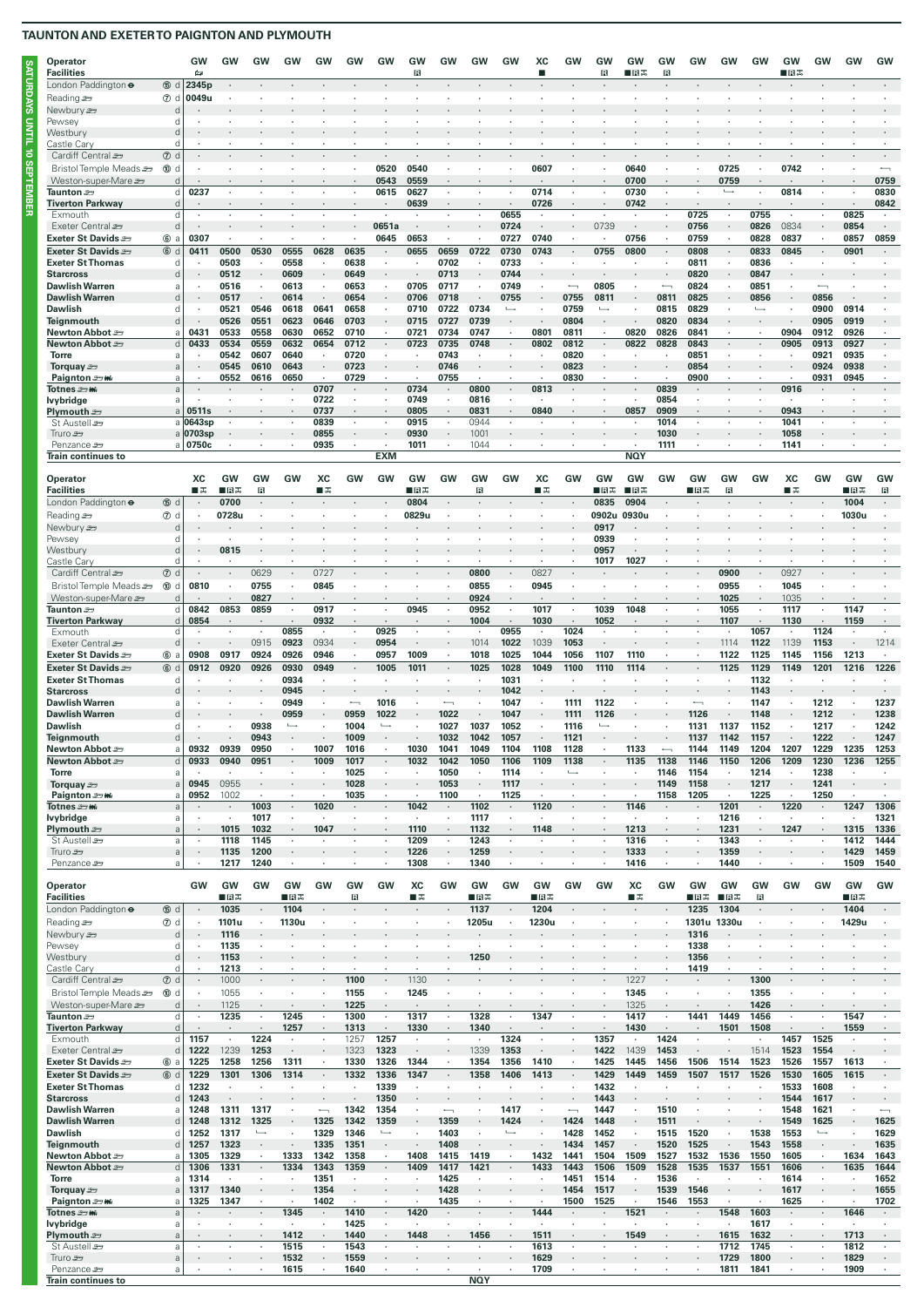**SATURDAYS UNTIL 10 SEPTEMBER**

SATURDAYS UNTIL 10 SEPTEMBER

| Operator                    |              | GV   | GW                | XC      | GW   | GW    | GW            | GW      | GW   | GW      | GW            | XC      | GW   | GW                | XC   | GW      | GW                       | GW            | XC   | <b>GW</b> | GW    | GW            | GW      | GW                       |
|-----------------------------|--------------|------|-------------------|---------|------|-------|---------------|---------|------|---------|---------------|---------|------|-------------------|------|---------|--------------------------|---------------|------|-----------|-------|---------------|---------|--------------------------|
| <b>Facilities</b>           |              | в    |                   | ■≖      |      | ∎в≖   |               | ■日素     |      | в       |               | ■≖      |      |                   |      | ■日本     |                          |               | ■≖   |           | ■日素   |               | ∎⊡⊼     |                          |
| London Paddington $\bullet$ | (fb) d       |      |                   |         |      | 1436  |               | 1504    |      |         |               |         |      |                   |      | 1604    |                          |               |      |           | 1636  |               | 1704    |                          |
| Reading                     | $(7)$ d      |      |                   |         |      | 1501u |               | 1529u   |      |         |               |         |      |                   |      | 1629u   |                          |               |      |           | 1701u |               | 1730u   |                          |
| Newbury s                   | d            |      |                   |         |      | 1516  |               |         |      |         |               |         |      |                   |      |         |                          |               |      |           | 1716  |               |         |                          |
| Pewsey                      | d            |      |                   |         |      | 1535  |               |         |      |         |               |         |      |                   |      |         |                          |               |      |           | 1735  |               |         |                          |
| Westbury                    | d            |      |                   |         |      | 1553  |               |         |      |         |               |         |      |                   |      |         |                          |               |      |           | 1753  |               |         |                          |
| Castle Cary                 | d            |      |                   |         |      | 1613  |               |         |      |         |               |         |      |                   |      | 1728    |                          |               |      |           | 1813  |               |         |                          |
| Cardiff Central             | $(7)$ d      | 1400 |                   | 1430    |      |       |               |         |      | 1500    |               | 1530    |      | ٠                 | 1600 |         |                          |               | 1627 |           |       |               |         |                          |
| Bristol Temple Meads        | 60d          | 1455 |                   | 1545    |      |       |               |         |      | 1555    |               | 1645    |      |                   | 1710 |         |                          |               | 1745 |           |       |               |         |                          |
| Weston-super-Mare           | d            | 1525 | $\cdot$           | ٠       |      |       |               |         |      | 1625    |               |         | ٠    |                   |      |         |                          |               | 1725 | $\cdot$   |       |               | ۰.      |                          |
| Taunton =                   | d            | 1555 | $\cdot$           | 1617    |      | 1635  |               | 1647    |      | 1655    |               | 1717    |      |                   | 1741 | 1750    |                          |               | 1817 | $\cdot$   | 1834  |               | 1847    |                          |
| <b>Tiverton Parkway</b>     | d            | 1607 | $\bullet$         | 1630    |      |       |               | 1659    |      | 1707    |               | 1730    |      | ٠                 | 1753 | 1802    | ٠                        |               | 1830 | $\cdot$   | 1847  | ٠             | 1859    |                          |
| Exmouth                     | d.           |      | 1555              |         |      |       | 1626          |         |      |         | 1656          |         |      | 1726              |      |         |                          | 1756          |      |           |       | 1828          | $\cdot$ |                          |
| Exeter Central              | d            | 1614 | 1624              | 1632    |      | 1640  | 1654          |         |      | 1714    | 1725          | 1733    |      | 1754              |      |         |                          | 1828          |      |           | 1838  | 1856          |         |                          |
| Exeter St Davids            | 6a           | 1623 | 1627              | 1646    |      | 1657  | 1657          | 1713    |      | 1723    | 1728          | 1745    |      | 1757              | 1807 | 1816    |                          | 1831          | 1844 |           | 1900  | 1859          | 1914    |                          |
| Exeter St Davids            | 6d           | 1625 | 1631              | 1649    |      | 1700  | 1703          | 1715    |      | 1725    | 1732          | 1749    | ٠    | 1801              | 1810 | 1820    | $\cdot$                  | 1835          | 1847 |           | 1902  | 1906          | 1917    |                          |
| <b>Exeter St Thomas</b>     | d            |      | 1635              | ٠       |      |       | 1706          |         |      |         | 1735          |         |      | 1804              |      |         |                          | 1838          |      |           |       | 1909          | $\cdot$ |                          |
| <b>Starcross</b>            | <sub>d</sub> |      | 1647              | ٠       |      |       | 1715          |         |      |         | 1746          | $\cdot$ |      | 1815              |      |         |                          | 1847          |      |           |       | 1920          | $\cdot$ |                          |
| <b>Dawlish Warren</b>       | a            |      | 1651              |         |      |       | 1719          |         |      | 1735    | 1750          |         |      | 1819              |      |         | $\overline{\phantom{0}}$ | 1851          |      |           |       | 1924          |         | $\overline{\phantom{0}}$ |
| <b>Dawlish Warren</b>       | <sub>d</sub> |      | 1659              | $\cdot$ | 1659 |       | 1726          |         | 1726 | 1735    | 1759          |         | 1759 | 1831              |      |         | 1831                     | 1858          |      | 1858      |       | 1928          | $\cdot$ | 1928                     |
| <b>Dawlish</b>              | d            | 1637 | $\longrightarrow$ |         | 1703 | 1713  | $\longmapsto$ |         | 1730 | 1739    | $\longmapsto$ |         | 1803 | $\longrightarrow$ | 1824 |         | 1835                     | $\longmapsto$ |      | 1902      | 1915  | $\longmapsto$ |         | 1932                     |
| Teignmouth                  | <sub>d</sub> | 1642 | $\cdot$           | $\cdot$ | 1708 | 1718  |               |         | 1736 | 1744    |               |         | 1808 | $\sim$            | 1829 |         | 1840                     | ٠             |      | 1907      | 1920  |               |         | 1937                     |
| Newton Abbot ₽              | a            | 1649 |                   | 1707    | 1715 | 1725  | $\cdot$       | 1734    | 1743 | 1750    |               | 1808    | 1815 |                   | 1835 | 1840    | 1847                     |               | 1905 | 1914      | 1926  |               | 1936    | 1944                     |
| Newton Abbot =              | $\mathsf{d}$ | 1650 | $\cdot$           | 1709    | 1716 | 1726  | $\cdot$       | 1736    | 1744 | 1752    |               | 1809    | 1817 | $\cdot$           | 1838 | 1841    | 1848                     |               | 1906 | 1915      | 1928  |               | 1938    | 1945                     |
| <b>Torre</b>                | a            |      |                   |         | 1724 |       |               |         | 1752 |         |               |         | 1825 |                   |      |         | 1856                     |               |      | 1923      | 1936  |               | $\cdot$ | 1953                     |
| Torquay $\equiv$            | a            |      |                   | ٠       | 1727 |       |               | $\cdot$ | 1755 | $\cdot$ |               |         | 1828 | $\cdot$           | 1847 |         | 1900                     | $\cdot$       |      | 1926      | 1939  | ٠             | $\cdot$ | 1956                     |
| Paignton = M                | a            |      |                   |         | 1735 |       |               |         | 1802 | ٠       |               |         | 1835 |                   | 1854 | $\cdot$ | 1906                     |               |      | 1934      | 1946  |               |         | 2003                     |
| Totnes ani                  | a            | 1702 | $\sim$            | 1720    |      |       |               | 1746    |      | 1803    |               | 1820    |      |                   |      | 1852    | $\sim$                   |               | 1917 |           |       |               | 1948    |                          |
| lvybridge                   | a            | 1716 |                   |         |      |       |               |         |      | 1818    |               |         |      |                   |      | 1907    |                          |               |      |           |       |               |         |                          |
| Plymouth =                  | a            | 1731 |                   | 1747    |      | 180   |               | 1814    |      | 1833    |               | 1848    |      |                   |      | 1922    |                          |               | 1944 |           |       |               | 2016    |                          |
| St Austell s                | a            | 1844 |                   |         |      |       |               | 1914    |      | 1945    |               | 1955    |      |                   |      | 2025    | ٠                        |               | 2043 |           |       |               | 2121    |                          |
| Truro $\equiv$              |              | 1900 |                   |         |      |       |               | 1930    |      | 2000    |               | 2011    |      |                   |      | 2040    |                          |               | 2059 |           |       |               | 2138    |                          |
| Penzance s                  | a            | 1940 |                   |         |      |       |               | 2010    |      | 2041    |               | 2053    |      |                   |      | 2121    |                          |               | 2139 |           |       |               | 2217    |                          |

| <b>Operator</b><br><b>Facilities</b>  |                  | GW<br>∎⊡ਨ    | GW            | GW<br>R      | GW                       | XC<br>■≖                  | GW<br>■日素            | GW<br>∎⊡ਨ      | XC<br>п              | GW<br>E.             | GW<br>∎⊟ਨ            |
|---------------------------------------|------------------|--------------|---------------|--------------|--------------------------|---------------------------|----------------------|----------------|----------------------|----------------------|----------------------|
| London Paddington $\Theta$            | (15) d           | 1804         | ä,            | ٠            | $\cdot$                  | $\cdot$                   | 1904                 | 2004           | ٠                    | ٠                    | 2032                 |
| Reading s                             | $\circled7$<br>d | 1829u        | ï             | ï            | ï                        | $\cdot$                   | 1929                 | 2029           | ï                    | ٠                    | 2057                 |
| Newbury s                             | d                |              |               |              |                          |                           | 1944                 | 2044           | ٠                    | ٠                    |                      |
| Pewsey                                | d                |              | ٠<br>ï        | $\cdot$<br>ï | ٠                        | $\blacksquare$<br>$\cdot$ | 2005                 | 2103           | ï                    |                      | $\blacksquare$       |
| Westbury                              | $\overline{d}$   | ٠            | ٠             | ٠            | $\cdot$                  | $\cdot$                   | 2024                 | 2121           |                      |                      | ٠                    |
| Castle Cary                           | d                |              | $\cdot$       | i.           |                          | $\cdot$                   | 2044                 | 2141           | ä,                   |                      | $\cdot$              |
| Cardiff Central                       | $\circledcirc$ d | 1700         | ×.            | 1800         |                          | 1827                      | 1900                 | $\blacksquare$ | 2029                 | 2100                 |                      |
|                                       | $\mathbf d$      | 1808         |               | 1853         |                          | 1945                      | 1955                 | 2011           | 2145                 | 2152                 | 2208                 |
| Bristol Temple Meads                  | $^{\circledR}$   |              | ×.            |              |                          |                           |                      |                |                      |                      |                      |
| Weston-super-Mare<br>Taunton $\equiv$ | d<br>d           | 1836<br>1945 |               | 1926         | $\ddot{\phantom{0}}$     | ٠<br>2017                 | 2028<br>2106         | 2040           | 2139<br>2217         | 2226                 | $\blacksquare$       |
|                                       |                  |              | ×.            | 1953         | ٠                        |                           |                      | 2203           |                      | 2257                 | 2307                 |
| <b>Tiverton Parkway</b><br>Fxmouth    | d<br>d           | 1957<br>1925 | ٠<br>1925     | 2005         | ٠                        | 2030<br>1958              | 2118<br>2058         | 2215<br>2154   | 2230                 | 2311                 | 2320                 |
| Exeter Central                        |                  | 1954         |               | ×            | ٠                        |                           | 2127                 |                |                      |                      | $\cdot$              |
|                                       | d                |              | 1954          | ٠            | ٠                        | 2026                      |                      | 2222           | ٠                    | $\ddot{\phantom{0}}$ | $\cdot$              |
| Exeter St Davids                      | $^{\circ}$<br>a  | 2010         | 1957          | 2019         |                          | 2044                      | 2132                 | 2229           | 2244                 | 2326                 | 2335                 |
| Exeter St Davids                      | 6d               | 2013         | 2016          | 2027         | $\ddot{\phantom{0}}$     | 2046                      | 2136                 | 2232           | 2249                 |                      |                      |
| <b>Exeter St Thomas</b>               | d                |              | 2019          |              |                          |                           |                      |                |                      |                      | $\cdot$              |
| <b>Starcross</b>                      | d                | ٠            | 2030          | ٠            |                          | $\blacksquare$            |                      | ٠              | $\cdot$              |                      | $\cdot$              |
| <b>Dawlish Warren</b>                 | a                |              | 2035          | ٠            | $\overline{\phantom{0}}$ | $\cdot$                   |                      | $\cdot$        |                      |                      |                      |
| <b>Dawlish Warren</b>                 | d                | ٠            | 2040          | ä,           | 2040                     | $\cdot$                   |                      |                | ä,                   |                      | $\cdot$              |
| <b>Dawlish</b>                        | d                |              | $\longmapsto$ | 2040         | 2045                     | $\ddot{\phantom{a}}$      | 2148                 | 2244           |                      |                      |                      |
| <b>Teignmouth</b>                     | d                |              | ٠             | 2045         | 2050                     | $\ddot{\phantom{a}}$      | 2153                 | 2249           | $\ddot{\phantom{0}}$ |                      | $\cdot$              |
| Newton Abbot ₽                        | a                | 2033         | ×.            | 2051         | 2057                     | 2104                      | 2200                 | 2256           | 2307                 | ٠                    | ٠                    |
| Newton Abbot =                        | d                | 2034         | ×.            | 2053         | 2059                     | 2105                      | 2201                 | 2257           | 2309                 | $\cdot$              | $\blacksquare$       |
| Torre                                 | a                |              | ×.            | ٠            | 2107                     |                           |                      | $\cdot$        |                      |                      |                      |
| Torquay $\equiv$                      | a                | ٠            | ٠             | ä,           | 2110                     |                           |                      | ×,             | ٠                    | $\cdot$              | ٠                    |
| Paignton = Mi                         | a                |              | $\cdot$       | ä,           | 2116                     |                           |                      | ×.             |                      |                      |                      |
| Totnes = Mi                           | a                | 2045         | ٠             | 2104         | $\ddot{\phantom{0}}$     | 2116                      | 2212                 | 2308           | 2320                 |                      | $\ddot{\phantom{a}}$ |
| lvybridge                             | a                |              | $\cdot$       | 2119         |                          |                           |                      | 2323           |                      |                      |                      |
| Plymouth s                            | a                | 2112         |               | 2134         | ٠                        | 2143                      | 2239                 | 2338           | 2347                 |                      |                      |
| St Austell and                        | a                | 2218         | ä,            | ×            | ٠                        |                           |                      |                |                      |                      | $\cdot$              |
| Truro se                              | a                | 2234         | ٠             | ٠            | $\cdot$                  | $\cdot$                   | $\ddot{\phantom{0}}$ | ٠              | $\cdot$              |                      | $\cdot$              |
| Penzance s                            | a                | 2315         | ٠             | ٠            | ٠                        | $\cdot$                   | ٠                    | ٠              | ٠                    | ٠                    | $\cdot$              |

## **Changes to our timetables**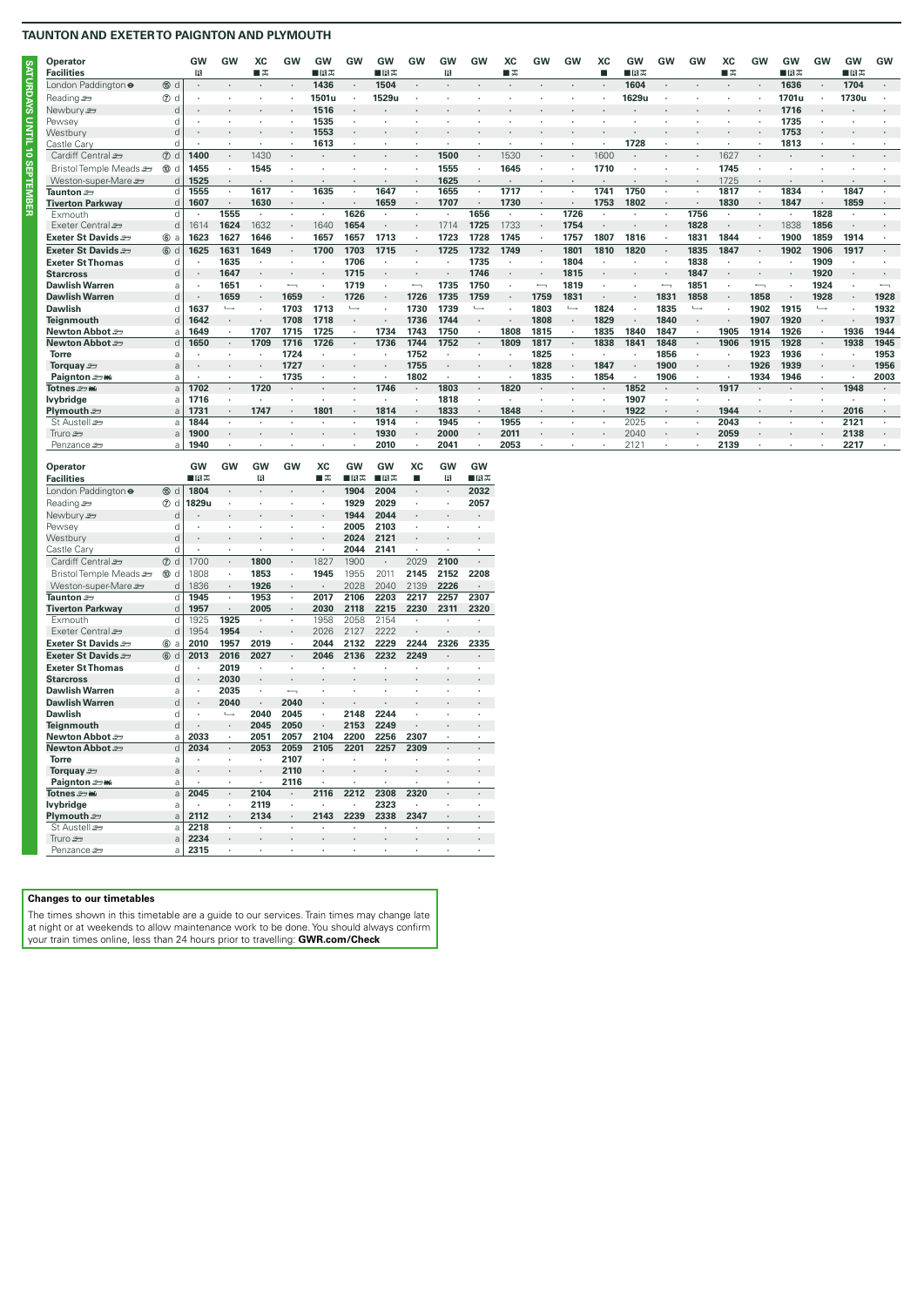| <b>Operator</b>                                |                          | GW                   | GW                       | GW                    | GW                       | GW                       | GW              | GW            | GW                     | GW                   | GW                   | GW                       | хc                              | GW           | GW                               | GW           | GW                       | <b>GW</b>                        | GW                | GW                       | GW                 | GW                       | GW                       | XC                       |
|------------------------------------------------|--------------------------|----------------------|--------------------------|-----------------------|--------------------------|--------------------------|-----------------|---------------|------------------------|----------------------|----------------------|--------------------------|---------------------------------|--------------|----------------------------------|--------------|--------------------------|----------------------------------|-------------------|--------------------------|--------------------|--------------------------|--------------------------|--------------------------|
| <b>Facilities</b>                              |                          | that                 |                          |                       |                          |                          |                 |               | B                      |                      | в                    |                          | г                               |              | B                                |              |                          |                                  | ■⊓ਸ               |                          |                    |                          | в                        | ∎≖                       |
| London Paddington $\Theta$                     |                          | <b>6 d 2345p</b>     |                          |                       |                          |                          |                 |               |                        |                      |                      |                          |                                 |              |                                  |              |                          |                                  |                   |                          |                    |                          |                          |                          |
| Reading s<br>Newbury s                         | $^{\circ}$<br>d<br>d     | 0049u                |                          |                       |                          |                          |                 |               |                        |                      |                      |                          |                                 |              |                                  |              |                          |                                  |                   |                          |                    |                          |                          |                          |
| Pewsey                                         | d                        |                      |                          |                       |                          |                          |                 |               |                        |                      |                      |                          |                                 |              |                                  |              |                          |                                  |                   |                          |                    |                          |                          |                          |
| Westbury                                       | d                        |                      |                          |                       |                          |                          |                 |               |                        |                      |                      |                          |                                 |              |                                  |              |                          |                                  |                   |                          |                    |                          |                          |                          |
| Castle Cary                                    | d                        |                      |                          |                       |                          |                          |                 |               |                        |                      |                      |                          |                                 |              |                                  |              |                          |                                  |                   |                          |                    |                          |                          |                          |
| Cardiff Central                                | 7 d<br><b>®</b>          |                      |                          |                       |                          |                          |                 | 0520          | 0540                   |                      |                      |                          | 0607                            |              | 0642                             |              | 0725                     |                                  | 0629<br>0742      |                          |                    |                          | 0755                     | 0810                     |
| Bristol Temple Meads<br>Weston-super-Mare s    | d<br>d                   |                      |                          |                       |                          |                          |                 | 0543          | 0559                   |                      |                      |                          |                                 |              | 0701                             |              | 0759                     |                                  |                   |                          |                    | 0759                     | 0827                     |                          |
| Taunton #                                      | d                        | 0237                 |                          |                       |                          |                          |                 | 0615          | 0627                   |                      |                      |                          | 0714                            | ٠            | 0730                             |              | $\overline{\phantom{a}}$ |                                  | 0814              |                          |                    | 0830                     | $\longmapsto$            | 0842                     |
| <b>Tiverton Parkway</b>                        | d                        |                      |                          |                       |                          |                          |                 |               | 0639                   |                      |                      |                          | 0726                            |              | 0742                             |              | $\cdot$                  |                                  |                   |                          |                    | 0842                     | $\cdot$                  | 0854                     |
| Exmouth                                        | d                        |                      |                          |                       |                          |                          |                 |               |                        |                      |                      | 0655                     |                                 |              |                                  | 0725         |                          | 0755                             | ٠                 | ٠                        | 0825               |                          | $\cdot$                  |                          |
| Exeter Central<br>Exeter St Davids             | d<br>6a                  | 0307                 |                          |                       |                          |                          |                 | 0651a<br>0645 | $\blacksquare$<br>0653 |                      |                      | 0724<br>0727             | $\epsilon$<br>0740              | ٠            | 0739<br>0756                     | 0756<br>0759 | ٠                        | 0826<br>0828                     | 0834<br>0837      | $\cdot$                  | 0854<br>0857       | $\blacksquare$<br>0859   | $\cdot$                  | 0908                     |
| Exeter St Davids                               | 6d                       | 0411                 | 0500                     | 0530                  | 0555                     | 0628                     | 0635            |               | 0655                   | 0659                 | 0722                 | 0730                     | 0743                            |              | 0800                             | 0808         |                          | 0833                             | 0845              |                          | 0901               |                          |                          | 0912                     |
| <b>Exeter St Thomas</b>                        | d                        |                      | 0503                     | ٠                     | 0558                     | ٠                        | 0638            | $\cdot$       |                        | 0702                 |                      | 0733                     | $\cdot$                         |              |                                  | 0811         |                          | 0836                             | ٠                 | ٠                        |                    |                          |                          |                          |
| <b>Starcross</b>                               | d                        |                      | 0512                     | $\cdot$               | 0609                     | ٠                        | 0649            |               |                        | 0713                 |                      | 0744                     |                                 |              |                                  | 0820         |                          | 0847                             |                   |                          |                    |                          |                          |                          |
| Dawlish Warren                                 | a                        | $\cdot$              | 0516                     | $\cdot$               | 0613                     | $\cdot$                  | 0653            | $\cdot$       | 0705                   | 0717                 | $\cdot$              | 0749                     | $\cdot$                         |              | ٠                                | 0824         | $\cdot$                  | 0851                             | ٠                 | $\overline{\phantom{0}}$ |                    |                          |                          |                          |
| <b>Dawlish Warren</b><br><b>Dawlish</b>        | d<br>d                   | ٠                    | 0517<br>0521             | $\cdot$<br>0546       | 0614<br>0618             | ٠<br>0641                | 0654<br>0658    |               | 0706<br>0710           | 0718<br>0722         | 0734                 | 0755<br>$\overline{a}$   | $\cdot$                         | 0755<br>0759 | 0812                             | 0825<br>0829 | ٠                        | 0856<br>$\overline{\phantom{a}}$ |                   | 0856<br>0900             | 0914               |                          |                          |                          |
| Teignmouth                                     |                          |                      | 0526                     | 0551                  | 0623                     | 0646                     | 0703            |               | 0715                   | 0727                 | 0739                 |                          |                                 | 0804         | 0817                             | 0834         |                          |                                  |                   | 0905                     | 0919               |                          |                          |                          |
| Newton Abbot æ                                 | a                        | 0431                 | 0533                     | 0558                  | 0630                     | 0652                     | 0710            | $\cdot$       | 0721                   | 0734                 | 0747                 | $\cdot$                  | 0801                            | 0811         | 0824                             | 0841         | ٠                        | $\overline{\phantom{a}}$         | 0904              | 0912                     | 0926               |                          | $\cdot$                  | 0932                     |
| Newton Abbot                                   | d                        | 0433                 | 0534                     | 0559                  | 0632                     | 0654                     | 0712            |               | 0723                   | 0735                 | 0748                 | $\cdot$                  | 0802                            | 0812         | 0825                             | 0843         |                          |                                  | 0905              | 0913                     | 0927               |                          |                          | 0933                     |
| <b>Torre</b>                                   | a                        |                      | 0542                     | 0607                  | 0640                     | $\cdot$                  | 0720            |               |                        | 0743                 |                      | $\cdot$                  |                                 | 0820         |                                  | 0851         |                          |                                  |                   | 0921                     | 0935               |                          |                          | 0945                     |
| Torquay $\equiv$<br>Paignton = Mi              | a<br>a                   |                      | 0545<br>0552             | 0610<br>0616          | 0643<br>0650             | ٠                        | 0723<br>0729    | $\cdot$       |                        | 0746<br>0755         | ٠                    | ٠                        |                                 | 0823<br>0830 | ٠                                | 0854<br>0900 | ٠                        |                                  | ٠                 | 0924<br>0931             | 0938<br>0945       | ٠                        | $\cdot$                  | 0952                     |
| Totnes <i>a</i> m                              | a                        |                      |                          |                       |                          | 0707                     |                 |               | 0734                   | $\epsilon$           | 0800                 | $\cdot$                  | 0813                            |              | 0837                             |              |                          |                                  | 0916              |                          |                    |                          |                          |                          |
| lvybridge                                      | a                        |                      |                          |                       |                          | 0722                     | $\cdot$         |               | 0749                   | $\sim$               | 0816                 | $\cdot$                  | $\cdot$                         | $\cdot$      | 0851                             |              |                          |                                  | $\cdot$           |                          |                    |                          |                          |                          |
| Plymouth =                                     | a                        | 0511s                |                          |                       |                          | 0737                     |                 |               | 0805                   | $\cdot$              | 0831                 |                          | 0840                            |              | 0908                             |              |                          |                                  | 0943              |                          |                    |                          |                          |                          |
| St Austell s<br>Truro se                       |                          | a 0643sp<br>a 0703sp |                          | $\cdot$               |                          | 0839<br>0855             | $\cdot$         |               | 0915<br>0930           | $\cdot$              | 0944<br>0959         | $\cdot$                  | ٠                               | ٠            | 1014<br>1030                     |              | ٠                        |                                  | 1041<br>1058      | ٠                        |                    |                          | $\cdot$                  | ä,                       |
| Penzance s                                     |                          | a   0750c            |                          |                       |                          | 0935                     |                 |               | 1011                   |                      | 1040                 |                          |                                 |              | 1111                             |              |                          |                                  | 1141              |                          |                    |                          |                          |                          |
| Train continues to                             |                          |                      |                          |                       |                          |                          |                 | <b>EXM</b>    |                        |                      |                      |                          |                                 |              |                                  |              |                          |                                  |                   |                          |                    |                          |                          |                          |
| Operator                                       |                          | GW                   | GW                       | XC                    | GW                       | GW                       | GW              | GW            | GW                     | GW                   | XC                   | GW                       | GW                              | GW           | GW                               | GW           | GW                       | XC                               | GW                | GW                       | GW                 | GW                       | GW                       | GW                       |
| <b>Facilities</b>                              |                          | $\mathbb{R}$         |                          | ■≖                    |                          |                          | ∎⊡ਨ             |               | R                      |                      | ■≖                   |                          | ⊞ਸ਼ਨ                            | ∎⊡⊼          |                                  | R            |                          | ■≖                               |                   | ■੩ਨ                      |                    | ■⊓≂                      |                          | ∎⊪∓                      |
| London Paddington $\Theta$                     | (f) d                    |                      |                          |                       |                          |                          | 0804            |               |                        |                      |                      |                          | 0835                            | 0904         |                                  |              |                          |                                  |                   | 1004                     |                    | 1035                     |                          | 1104                     |
| Reading                                        | ⑦ d                      |                      |                          |                       |                          |                          | 0829            |               |                        |                      |                      |                          | 0902                            | 0930         |                                  |              |                          |                                  |                   | 1030                     |                    | 1101                     | $\cdot$                  | 1130                     |
| Newbury s<br>Pewsey                            | d<br>d                   |                      |                          |                       |                          |                          |                 |               |                        |                      |                      |                          | 0917<br>0939                    |              |                                  |              |                          |                                  |                   |                          |                    | 1116<br>1135             | $\cdot$                  |                          |
| Westbury                                       | d                        |                      |                          |                       |                          |                          |                 |               |                        |                      |                      |                          | 0957                            |              |                                  |              |                          |                                  |                   |                          |                    | 1153                     |                          |                          |
| Castle Cary                                    | d                        |                      |                          |                       |                          |                          |                 |               |                        |                      |                      |                          | 1017                            | 1027         |                                  |              |                          |                                  |                   |                          |                    | 1213                     |                          |                          |
| Cardiff Central s                              | 7 d                      |                      |                          | 0727                  |                          |                          |                 |               | 0800                   |                      | 0827                 |                          |                                 |              |                                  | 0900         | ٠                        | 0927                             |                   |                          |                    | 1000                     |                          |                          |
| Bristol Temple Meads                           | <b>®</b><br>d            |                      | ٠                        | 0845                  |                          |                          |                 |               | 0855                   | $\epsilon$           | 0945                 | $\cdot$                  |                                 |              |                                  | 0955         | ٠                        | 1045                             |                   |                          |                    | 1055                     | $\cdot$                  | ٠                        |
| Weston-super-Mare<br>Taunton <b>27</b>         | d<br>d                   | 0827<br>0859         | $\cdot$<br>٠             | $\cdot$<br>0917       |                          | ٠                        | 0945            | ٠             | 0924<br>0952           | $\epsilon$<br>$\sim$ | $\cdot$<br>1017      | $\cdot$                  | 1039                            | 1048         | $\cdot$                          | 1025<br>1055 | $\cdot$<br>$\cdot$       | 1035<br>1117                     | ٠                 | 1147                     | $\cdot$<br>$\cdot$ | 1125<br>1235             | $\cdot$                  | ÷.<br>1245               |
| <b>Tiverton Parkway</b>                        | d                        |                      | $\cdot$                  | 0932                  |                          | $\cdot$                  |                 |               | 1004                   | $\cdot$              | 1030                 | $\cdot$                  | 1052                            |              | ÷.                               | 1107         | $\cdot$                  | 1130                             |                   | 1159                     |                    |                          | $\cdot$                  | 1257                     |
| Exmouth                                        | d                        |                      | 0855                     | $\cdot$               | $\cdot$                  | 0925                     | $\cdot$         | ٠             | $\cdot$                | 0955                 | ٠                    | 1024                     | $\cdot$                         | $\cdot$      | ÷.                               |              | 1057                     |                                  | 1124              | $\cdot$                  | 1157               |                          | 1224                     | $\cdot$                  |
| Exeter Central                                 | d                        | 0915                 | 0923                     | 0934                  |                          | 0954                     |                 |               | 1014                   | 1022                 | 1039                 | 1053                     |                                 |              |                                  | 1114         | 1122                     | 1139                             | 1153              |                          | 1222               | 1239                     | 1253                     |                          |
| Exeter St Davids                               | 6a<br>6 d                | 0924<br>0926         | 0926                     | 0946                  |                          | 0957                     | 1009<br>1011    |               | 1018<br>1025           | 1025                 | 1044<br>1049         | 1056<br>1100             | 1107                            | 1110<br>1114 |                                  | 1122<br>1125 | 1125                     | 1145<br>1149                     | 1156              | 1213<br>1216             | 1225               | 1258<br>1301             | 1256                     | 1311<br>1314             |
| Exeter St Davids<br><b>Exeter St Thomas</b>    | d                        |                      | 0930<br>0934             | 0949<br>$\cdot$       |                          | 1005<br>$\cdot$          |                 |               |                        | 1028<br>1031         | $\cdot$              | $\cdot$                  |                                 |              |                                  |              | 1129<br>1132             | $\lambda$                        | 1201<br>$\lambda$ |                          | 1229<br>1232       | $\cdot$                  | 1306                     |                          |
| <b>Starcross</b>                               | d                        |                      | 0945                     |                       |                          | ٠                        |                 |               |                        | 1042                 |                      |                          |                                 |              |                                  |              | 1143                     |                                  |                   |                          | 1243               |                          |                          |                          |
| Dawlish Warren                                 | a                        |                      | 0949                     | ٠                     | $\overline{\phantom{0}}$ | 1016                     |                 |               |                        | 1047                 |                      | 1111                     |                                 |              |                                  |              | 1147                     |                                  | 1212              |                          | 1248               | 1311                     | 1317                     |                          |
| <b>Dawlish Warren</b>                          |                          |                      | 0959                     |                       | 0959                     | 1022                     |                 | 1022          |                        | 1047                 |                      | 1111                     |                                 |              |                                  |              | 1148                     |                                  | 1212              |                          | 1248               | 1312                     | 1325                     |                          |
| <b>Dawlish</b><br>Teignmouth                   | d                        | 0940<br>0945         | $\overline{\phantom{a}}$ |                       | 1004<br>1009             | $\overline{\phantom{a}}$ |                 | 1027<br>1032  | 1037<br>1042           | 1052<br>1057         |                      | 1116<br>1121             |                                 |              |                                  | 1137<br>1142 | 1152<br>1157             |                                  | 1217<br>1222      |                          | 1252<br>1257       | 1317<br>1323             | $\overline{\phantom{a}}$ |                          |
| Newton Abbot =                                 | $\rm{a}$                 | 0951                 |                          | 1007                  | 1016                     |                          | 1030            | 1041          | 1049                   | 1104                 | 1108                 | 1128                     |                                 | 1133         | $\overline{\phantom{0}}$         | 1149         | 1204                     | 1207                             | 1229              | 1235                     | 1305               | 1329                     |                          | 1333                     |
| Newton Abbot $\equiv$                          | d                        | 0952                 | $\cdot$                  | 1009                  | 1017                     | $\cdot$                  | 1032            | 1042          | 1050                   | 1106                 | 1109                 | 1138                     |                                 | 1135         | 1138                             | 1150         | 1206                     | 1209                             | 1230              | 1236                     | 1306               | 1331                     |                          | 1334                     |
| Torre                                          | a                        | $\cdot$              |                          |                       | 1025                     | ٠                        | $\cdot$         | 1050          | $\cdot$                | 1114                 | $\cdot$              | $\overline{\phantom{a}}$ |                                 | $\cdot$      | 1146                             | $\cdot$      | 1214                     | $\cdot$                          | 1238              | $\cdot$                  | 1314               | $\cdot$                  | $\cdot$                  | $\epsilon$               |
| Torquay $\equiv$                               | $\rm{a}$                 |                      |                          |                       | 1028                     |                          |                 | 1053          |                        | 1117                 |                      |                          |                                 |              | 1149                             |              | 1217                     |                                  | 1241              | ٠                        | 1317               | 1340                     |                          | a.                       |
| Paignton = Mi<br>Totnes ஊ#                     | $\rm{a}$<br>$\rm{a}$     | 1004                 | ٠<br>$\cdot$             | 1020                  | 1035                     | ٠                        | $\cdot$<br>1042 | 1100          | $\cdot$<br>1102        | 1125<br>$\epsilon$   | ٠<br>1120            |                          | $\cdot$                         | 1146         | 1158<br>÷,                       | 1201         | 1225<br>$\cdot$          | 1220                             | 1250              | $\cdot$<br>1247          | 1325               | 1347                     | $\cdot$<br>$\epsilon$    | $\epsilon$<br>1345       |
| lvybridge                                      | $\rm{a}$                 | 1020                 | ٠                        |                       | $\cdot$                  | ٠                        | $\cdot$         | ٠             | 1117                   | $\blacksquare$       | ٠                    | $\cdot$                  | ٠                               |              | $\cdot$                          | 1216         | ٠                        | $\cdot$                          | ٠                 | ٠                        |                    | ٠                        | ٠                        | ٠                        |
| Plymouth #                                     | a                        | 1034                 | $\cdot$                  | 1047                  |                          |                          | 1110            |               | 1132                   | $\epsilon$           | 1148                 |                          |                                 | 1213         |                                  | 1231         |                          | 1247                             |                   | 1315                     |                    |                          |                          | 1412                     |
| St Austell s                                   | a                        | 1144                 | $\cdot$                  | $\cdot$               | $\cdot$                  | ٠                        | 1209            | $\cdot$       | 1243                   | $\cdot$              | ٠                    | ٠                        | $\cdot$                         | 1314         | $\cdot$                          | 1343         | $\cdot$                  | $\cdot$                          | ٠                 | 1412                     |                    | $\cdot$                  | $\cdot$                  | 1516                     |
| Truro se<br>Penzance s                         | a<br>a                   | 1200<br>1240         | ٠                        | $\cdot$               | $\cdot$                  | ٠                        | 1226<br>1308    | $\cdot$       | 1259<br>1340           | $\epsilon$           | $\cdot$              | $\cdot$                  | $\epsilon$                      | 1330<br>1410 | $\cdot$                          | 1359<br>1440 | ٠                        | $\cdot$                          | $\epsilon$        | 1429<br>1509             | $\epsilon$         | $\cdot$                  | $\cdot$                  | 1532<br>1613             |
|                                                |                          |                      |                          |                       |                          |                          |                 |               |                        |                      |                      |                          |                                 |              |                                  |              |                          |                                  |                   |                          |                    |                          |                          |                          |
| Operator<br><b>Facilities</b>                  |                          | GW                   | GW<br>R                  | GW                    | XC<br>∎≂                 | GW                       | GW              | GW<br>∎⊪ਸ਼ਨ   | GW                     | GW                   | XC<br>∎ѫ             | GW                       | GW<br>∎⊡ਨ                       | GW<br>∎⊡ਨ    | GW                               | GW<br>B      | GW                       | <b>GW</b>                        | GW<br>∎⊡ਨ         | GW                       | GW<br>B            | GW                       | XC<br>∎ѫ                 | GW                       |
| London Paddington $\Theta$                     | (f) d                    |                      | $\ddot{\phantom{a}}$     |                       |                          |                          |                 | 1204          | $\ddot{\phantom{a}}$   |                      |                      |                          | 1235                            | 1304         | ÷.                               |              |                          |                                  | 1404              | $\cdot$                  |                    |                          |                          | $\sim$                   |
| Reading                                        | $\circledcirc$ d         |                      |                          |                       |                          |                          |                 | 1230          |                        |                      | ٠                    |                          | 1301                            | 1330         | ï                                |              |                          |                                  | 1429              | ٠                        |                    |                          |                          | ä,                       |
| Newbury s                                      | d                        |                      |                          |                       |                          |                          |                 |               |                        |                      |                      |                          | 1316                            |              |                                  |              |                          |                                  |                   |                          |                    |                          |                          |                          |
| Pewsey                                         | d                        |                      |                          |                       |                          |                          |                 |               |                        |                      |                      |                          | 1338                            | $\cdot$      |                                  |              |                          |                                  |                   | ٠                        |                    |                          |                          | ä,                       |
| Westbury<br>Castle Cary                        | d<br>d                   |                      |                          | ï                     |                          |                          |                 |               |                        |                      |                      |                          | 1356<br>1419                    |              | ï                                |              |                          |                                  |                   |                          |                    |                          | $\cdot$                  | ٠                        |
| Cardiff Central                                | $\circledcirc$<br>d      |                      | 1100                     |                       | 1130                     |                          |                 |               |                        |                      | 1227                 |                          |                                 |              |                                  | 1300         |                          |                                  |                   |                          | 1400               |                          | 1430                     | k,                       |
| Bristol Temple Meads                           | <b>®</b><br>d            | ٠                    | 1155                     | $\cdot$               | 1245                     |                          |                 |               | ٠                      | $\blacksquare$       | 1345                 | $\cdot$                  | $\cdot$                         |              | ٠                                | 1355         | $\cdot$                  |                                  | ٠                 | ٠                        | 1455               | $\cdot$                  | 1545                     | $\epsilon$               |
| Weston-super-Mare                              | d                        |                      | 1225                     | $\cdot$               |                          | ٠                        |                 |               |                        |                      | 1325                 | $\cdot$                  |                                 |              | ٠                                | 1426         | $\cdot$                  |                                  |                   | ٠                        | 1525               | $\cdot$                  | $\cdot$                  | ×.                       |
| Taunton #<br><b>Tiverton Parkway</b>           | d<br>d                   |                      | 1300<br>1313             | $\epsilon$<br>$\cdot$ | 1317<br>1330             | ٠                        |                 | 1347          |                        | ¥                    | 1417<br>1430         | $\epsilon$<br>$\cdot$    | 1441<br>ä,                      | 1449<br>1501 | à.<br>$\cdot$                    | 1456<br>1508 | $\bullet$                | ٠                                | 1547<br>1559      | $\cdot$<br>$\cdot$       | 1555<br>1607       | i.<br>$\cdot$            | 1617<br>1630             | $\epsilon$<br>$\sim$     |
| Exmouth                                        | d                        |                      | 1257                     | 1257                  | $\cdot$                  |                          | 1324            |               |                        | 1357                 |                      | 1424                     | $\cdot$                         | $\cdot$      | ¥                                |              | 1457                     | 1525                             | ٠                 | $\cdot$                  |                    | 1555                     | $\cdot$                  | $\epsilon$               |
| Exeter Central                                 | d                        |                      | 1323                     | 1323                  | 1332                     |                          | 1353            |               |                        | 1422                 | 1439                 | 1453                     |                                 |              |                                  | 1514         | 1523                     | 1554                             | $\cdot$           |                          | 1614               | 1624                     | 1640                     | ×.                       |
| Exeter St Davids                               | 6a                       |                      | 1330                     | 1326                  | 1344                     |                          | 1356            | 1410          | $\cdot$                | 1425                 | 1445                 | 1456                     | 1506                            | 1514         | ¥                                | 1523         | 1526                     | 1557                             | 1613              | $\cdot$                  | 1623               | 1627                     | 1646                     | ä,                       |
| Exeter St Davids                               | 6d                       |                      | 1332                     | 1336                  | 1347                     | $\cdot$                  | 1406            | 1413          |                        | 1429                 | 1449                 | 1505                     |                                 | 1517         | ٠                                | 1526         | 1530                     | 1605                             | 1615              | $\cdot$                  | 1625               | 1631                     | 1649                     | $\cdot$                  |
| <b>Exeter St Thomas</b><br><b>Starcross</b>    | d<br>d                   | ٠                    | ٠                        | 1339<br>1350          | $\cdot$                  | ٠                        |                 |               | $\cdot$                | 1432<br>1443         |                      | ٠                        | $\cdot$                         |              | $\cdot$                          |              | 1533<br>1544             | 1608<br>1617                     | ٠                 | ٠                        |                    | 1635<br>1647             | $\cdot$                  | ٠                        |
| <b>Dawlish Warren</b>                          | a                        | $\longleftarrow$     | 1342                     | 1354                  | $\cdot$                  | $\overline{\phantom{0}}$ | 1417            |               |                        | 1447                 | ٠                    | 1516                     | $\cdot$                         |              |                                  |              | 1548                     | 1621                             | ٠                 | $\overline{\phantom{0}}$ | ٠                  | 1651                     | $\cdot$                  | $\overline{\phantom{0}}$ |
| <b>Dawlish Warren</b>                          | d                        | 1325                 | 1342                     | 1359                  |                          | 1359                     | 1424            |               | 1424                   | 1448                 |                      | 1517                     |                                 |              |                                  |              | 1549                     | 1625                             |                   | 1625                     |                    | 1659                     |                          | 1659                     |
| Dawlish                                        | d                        | 1329                 | 1346                     | $\longmapsto$         | $\cdot$                  | 1403                     | $\longmapsto$   | ٠             | 1428                   | 1452                 | $\cdot$              | 1521                     | $\cdot$                         |              | $\cdot$                          | 1538         | 1553                     | $\longmapsto$                    | ٠                 | 1629                     | 1637               | $\overline{\phantom{a}}$ | $\cdot$                  | 1703                     |
| Teignmouth                                     | d                        | 1335                 | 1351                     | $\cdot$               |                          | 1408                     |                 |               | 1434                   | 1457                 |                      | 1526                     |                                 |              |                                  | 1543         | 1558                     |                                  |                   | 1635                     | 1642               |                          |                          | 1708                     |
| Newton Abbot $\equiv$<br>Newton Abbot $\equiv$ | a<br>d                   | 1342<br>1343         | 1358<br>1359             | $\cdot$<br>$\cdot$    | 1408<br>1409             | 1415<br>1417             | $\cdot$         | 1432<br>1433  | 1441<br>1443           | 1504<br>1506         | 1509<br>1509         | 1533<br>1541             | $\ddot{\phantom{a}}$<br>$\cdot$ | 1536<br>1537 | $\overline{\phantom{0}}$<br>1541 | 1550<br>1551 | 1605<br>1606             | $\cdot$                          | 1634<br>1635      | 1643<br>1644             | 1649<br>1650       | $\cdot$<br>$\cdot$       | 1707<br>1709             | 1715<br>1716             |
| <b>Torre</b>                                   | a                        | 1351                 | ٠                        | $\cdot$               |                          | 1425                     | $\cdot$         |               | 1451                   | 1514                 | ٠                    | ∟,                       | $\cdot$                         |              | 1549                             | ٠            | 1614                     | ٠                                |                   | 1652                     | ٠                  | ٠                        | ٠                        | 1724                     |
| Torquay $\equiv$                               | a                        | 1354                 |                          |                       |                          | 1428                     |                 |               | 1454                   | 1517                 |                      |                          |                                 |              | 1552                             |              | 1617                     |                                  |                   | 1655                     |                    |                          |                          | 1727                     |
| Paignton = Mi                                  | $\rm{a}$                 | 1402                 | $\epsilon$               | $\cdot$               | $\cdot$                  | 1435                     | $\cdot$         | $\cdot$       | 1500                   | 1525                 | $\ddot{\phantom{a}}$ |                          | $\cdot$                         | $\cdot$      | 1558                             | $\cdot$      | 1625                     | $\cdot$                          | ×.                | 1702                     | ٠                  | $\ddot{\phantom{a}}$     | $\cdot$                  | 1735                     |
| Totnes = mi<br>lvybridge                       | $\rm{a}$                 |                      | 1410                     | $\cdot$               | 1420                     |                          |                 | 1444          |                        | $\epsilon$           | 1521                 |                          |                                 | 1548         | ÷,                               | 1603         |                          |                                  | 1646              | $\cdot$                  | 1702               |                          | 1720                     | $\cdot$                  |
|                                                |                          | ٠                    |                          |                       |                          | ٠                        |                 |               |                        | ٠                    |                      |                          |                                 |              | ¥                                |              | ٠                        |                                  |                   | $\cdot$                  |                    | ٠                        | ٠                        | $\epsilon$               |
| Plymouth =                                     | $\rm{a}$<br>$\mathsf{a}$ |                      | 1425<br>1440             | $\cdot$               | 1448                     | $\cdot$                  |                 | 1511          |                        |                      | 1549                 |                          |                                 | 1615         |                                  | 1617<br>1632 | $\cdot$                  |                                  | 1713              | $\cdot$                  | 1716<br>1731       |                          | 1747                     | $\epsilon$               |
| St Austell and                                 | a                        | $\cdot$              | 1543                     | $\cdot$               | $\cdot$                  |                          | $\cdot$         | 1612          | $\cdot$                | $\blacksquare$       | ٠                    | ٠                        | $\cdot$                         | 1712         | $\cdot$                          | 1745         | $\cdot$                  | $\cdot$                          | 1812              | $\cdot$                  | 1844               | $\cdot$                  | $\cdot$                  | $\epsilon$               |
| Truro $\equiv$<br>Penzance s                   | $\rm{a}$<br>a            |                      | 1559<br>1640             | ٠                     | ٠                        |                          |                 | 1629<br>1709  |                        |                      |                      |                          |                                 | 1729<br>1811 | $\cdot$                          | 1800<br>1841 | $\cdot$                  | ٠                                | 1829<br>1909      | $\cdot$                  | 1900<br>1940       | $\cdot$                  |                          | $\sim$                   |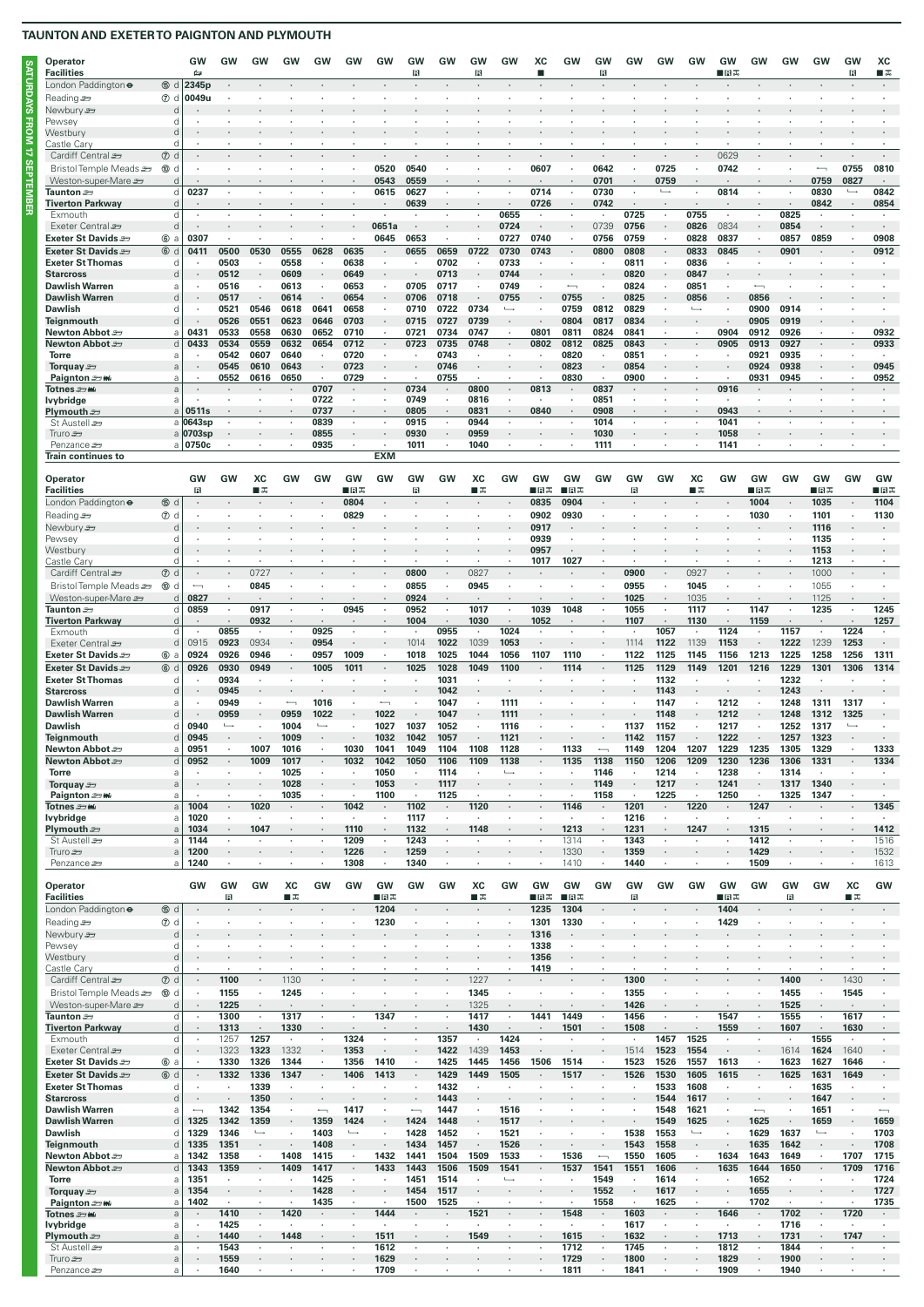| <b>Operator</b><br><b>Facilities</b> |                  | GW<br>∎⊡ਨ | GW                       | GW<br>∎⊓ਸ਼ਨ | GW   | GW<br>$\mathbb{R}$ | <b>GW</b>                | ХC<br>■ま | GW             | GW            | xс<br>г | GW<br>■日素 | GW      | GW                       | XС<br>■ま | GW   | GW<br>∎⊡⊼ | GW                       | GW<br>■日素 | <b>GW</b>                | <b>GW</b><br>■日素 | <b>GW</b>                | <b>GW</b><br>$\mathbb{R}$ | GW                       |
|--------------------------------------|------------------|-----------|--------------------------|-------------|------|--------------------|--------------------------|----------|----------------|---------------|---------|-----------|---------|--------------------------|----------|------|-----------|--------------------------|-----------|--------------------------|------------------|--------------------------|---------------------------|--------------------------|
| London Paddington $\Theta$           | 15 d             | 1436      |                          | 1504        |      |                    |                          |          |                |               |         | 1604      |         |                          |          |      | 1636      |                          | 1704      |                          | 1804             |                          |                           |                          |
| Reading                              | $(7)$ d          | 1501      |                          | 1529        |      |                    |                          |          |                |               |         | 1629      |         |                          |          |      | 1701      |                          | 1730      |                          | 1829             |                          |                           |                          |
| Newbury s                            | d                | 1516      |                          |             |      |                    |                          |          |                |               |         |           |         |                          |          |      | 1716      |                          |           |                          |                  |                          |                           |                          |
| Pewsey                               |                  | 1535      |                          |             |      |                    |                          |          |                |               |         |           |         |                          |          |      | 1735      |                          |           |                          |                  |                          |                           |                          |
| Westbury                             |                  | 1553      |                          |             |      |                    |                          |          |                |               |         |           |         |                          |          |      | 1753      |                          |           |                          |                  |                          |                           |                          |
| Castle Carv                          |                  | 1613      |                          |             |      |                    |                          |          |                |               |         | 1728      |         |                          |          |      | 1813      |                          |           |                          |                  |                          |                           |                          |
| Cardiff Central                      | $\circledcirc$ d |           |                          |             |      | 1500               |                          | 1530     |                |               | 1600    |           |         |                          | 1627     |      |           |                          |           |                          | 1700             |                          | 1800                      |                          |
| Bristol Temple Meads                 | 10 d             |           |                          |             |      | 1555               |                          | 1645     |                |               | 1710    |           |         |                          | 1745     |      |           |                          |           |                          | 1808             |                          | 1853                      |                          |
| Weston-super-Mare                    | d                |           |                          |             |      | 1625               |                          |          |                |               |         |           |         |                          | 1725     |      |           |                          |           | $\bullet$                | 1836             |                          | 1926                      |                          |
| Taunton so                           | $\mathsf{d}$     | 1635      |                          | 1647        |      | 1655               |                          | 1717     |                |               | 1741    | 1750      |         |                          | 1817     |      | 1834      |                          | 1847      |                          | 1945             |                          | 1953                      |                          |
| <b>Tiverton Parkway</b>              | d                |           | $\cdot$                  | 1659        |      | 1707               | $\cdot$                  | 1730     | $\bullet$      |               | 1753    | 1802      |         |                          | 1830     |      | 1847      | $\cdot$                  | 1859      | $\sim$                   | 1957             | $\cdot$                  | 2005                      | $\sim$                   |
| Exmouth                              | $\mathsf{d}$     |           | 1626                     |             |      |                    | 1656                     |          |                | 1726          |         |           |         | 1756                     |          |      | $\cdot$   | 1828                     | $\cdot$   | $\cdot$                  | 1925             | 1925                     | $\cdot$                   |                          |
| Exeter Central                       | d                |           | 1654                     | $\cdot$     |      | 1714               | 1725                     | 1739     | $\blacksquare$ | 1754          |         |           |         | 1828                     | $\cdot$  |      | $\cdot$   | 1856                     | $\cdot$   | $\cdot$                  | 1954             | 1954                     | $\sim$                    |                          |
| Exeter St Davids                     | 6a               | 1657      | 1657                     | 1713        |      | 1723               | 1728                     | 1745     | $\cdot$        | 1757          | 1807    | 1816      |         | 1831                     | 1844     |      | 1900      | 1859                     | 1914      |                          | 2010             | 1957                     | 2019                      |                          |
| Exeter St Davids                     | 6d               | 1700      | 1703                     | 1715        |      | 1725               | 1732                     | 1749     |                | 1801          | 1810    | 1820      |         | 1835                     | 1847     |      | 1902      | 1906                     | 1917      |                          | 2013             | 2016                     | 2027                      |                          |
| <b>Exeter St Thomas</b>              | d                |           | 1706                     |             |      |                    | 1735                     |          |                | 1804          |         |           |         | 1838                     |          |      |           | 1909                     |           |                          |                  | 2019                     |                           |                          |
| <b>Starcross</b>                     | $\mathsf{d}$     |           | 1715                     |             |      |                    | 1746                     |          |                | 1815          |         |           |         | 1847                     |          |      |           | 1920                     |           |                          |                  | 2030                     | $\cdot$                   |                          |
| <b>Dawlish Warren</b>                | a                |           | 1719                     |             |      | 1735               | 1750                     |          |                | 1819          |         |           |         | 1851                     |          |      |           | 1924                     |           | $\overline{\phantom{0}}$ |                  | 2035                     |                           | $\overline{\phantom{0}}$ |
| <b>Dawlish Warren</b>                | $\mathsf{d}$     |           | 1726                     | $\cdot$     | 1726 | 1735               | 1759                     |          | 1759           | 1831          |         | $\cdot$   | 1831    | 1858                     | $\cdot$  | 1858 | $\cdot$   | 1928                     |           | 1928                     |                  | 2040                     | $\cdot$                   | 2040                     |
| <b>Dawlish</b>                       | n                | 1713      | $\overline{\phantom{a}}$ |             | 1730 | 1739               | $\overline{\phantom{a}}$ |          | 1803           | $\longmapsto$ | 1824    |           | 1835    | $\overline{\phantom{a}}$ |          | 1902 | 1915      | $\overline{\phantom{a}}$ |           | 1932                     |                  | $\overline{\phantom{a}}$ | 2040                      | 2045                     |
| Teianmouth                           |                  | 1718      | $\cdot$                  | $\bullet$   | 1736 | 1744               |                          |          | 1808           |               | 1829    | $\cdot$   | 1840    |                          |          | 1907 | 1920      |                          |           | 1937                     |                  |                          | 2045                      | 2050                     |
| Newton Abbot                         |                  | 1725      |                          | 1734        | 1743 | 1750               |                          | 1808     | 1815           |               | 1835    | 1840      | 1847    |                          | 1905     | 1914 | 1926      |                          | 1936      | 1944                     | 2033             |                          | 2051                      | 2057                     |
| Newton Abbot $\equiv$                |                  | 1726      |                          | 1736        | 1744 | 1752               |                          | 1809     | 1817           | $\cdot$       | 1838    | 1841      | 1848    |                          | 1906     | 1915 | 1928      |                          | 1938      | 1945                     | 2034             |                          | 2053                      | 2059                     |
| <b>Torre</b>                         | a                |           |                          |             | 1752 |                    |                          |          | 1825           |               |         |           | 1856    |                          |          | 1923 | 1936      |                          |           | 1953                     |                  |                          |                           | 2107                     |
| Torquay $\mathcal{F}$                |                  |           |                          |             | 1755 |                    |                          |          | 1828           |               | 1847    |           | 1900    |                          |          | 1926 | 1939      |                          |           | 1956                     |                  |                          |                           | 2110                     |
| Paignton = Mi                        | a                |           |                          |             | 1802 |                    |                          |          | 1835           |               | 1854    |           | 1906    |                          |          | 1934 | 1946      |                          |           | 2003                     |                  |                          |                           | 2116                     |
| Totnes sam                           | $\overline{a}$   |           |                          | 1746        |      | 1803               |                          | 1820     |                |               |         | 1852      |         |                          | 1917     |      |           |                          | 1948      | $\cdot$                  | 2045             |                          | 2104                      |                          |
| lvybridge                            | $\overline{a}$   |           |                          |             |      | 1818               |                          |          |                |               |         | 1907      |         |                          |          |      |           |                          |           |                          |                  |                          | 2119                      |                          |
| Plymouth =                           |                  | 1801      |                          | 1814        |      | 1833               |                          | 1848     |                |               |         | 1922      | $\cdot$ |                          | 1944     |      |           |                          | 2016      | $\blacksquare$           | 2112             |                          | 2134                      |                          |
| St Austell s                         | $\overline{a}$   |           |                          | 1914        |      | 1945               |                          | 1955     |                |               |         | 2025      |         |                          | 2043     |      |           |                          | 2121      | $\cdot$                  | 2218             |                          |                           |                          |
| Truro $\equiv$                       | a                |           |                          | 1930        |      | 2000               |                          | 2011     |                |               |         | 2040      |         |                          | 2059     |      |           |                          | 2138      | $\cdot$                  | 2234             |                          |                           |                          |
| Penzance s                           | a                |           |                          | 2010        |      | 2041               |                          | 2053     |                |               |         | 2121      |         |                          | 2139     |      |           |                          | 2217      |                          | 2315             |                          |                           |                          |

| Operator<br><b>Facilities</b> |                     | XC<br>∎ਨ             | GW<br>⊞ਸ਼ਨ | GW<br>∎⊪ਸ਼ਨ          | XC<br>■              | GW<br>R        | GW<br>∎⊡ਨ            |
|-------------------------------|---------------------|----------------------|------------|----------------------|----------------------|----------------|----------------------|
| London Paddington $\bullet$   | (fi) d              |                      | 1904       | 2004                 | $\cdot$              | ٠              | 2032                 |
|                               |                     |                      |            |                      |                      |                |                      |
| Reading s                     | d<br>$\circledR$    | ï                    | 1929       | 2029                 |                      | ï              | 2057                 |
| Newbury s                     | d                   |                      | 1944       | 2044                 | $\cdot$              | ï              | $\cdot$              |
| Pewsey                        | d                   |                      | 2005       | 2103                 | ï                    |                |                      |
| Westbury                      | d                   |                      | 2024       | 2121                 |                      |                | $\ddot{\phantom{0}}$ |
| Castle Cary                   | d                   | ï                    | 2044       | 2141                 |                      |                | ٠                    |
| Cardiff Central               | (7)<br>d            | 1827                 | 1900       |                      | 2029                 | 2100           |                      |
| Bristol Temple Meads          | <b>10</b><br>d      | 1945                 | 1955       | 2011                 | 2145                 | 2152           | 2208                 |
| Weston-super-Mare             | d                   |                      | 2028       | 2040                 | 2139                 | 2226           |                      |
| Taunton se                    | d                   | 2017                 | 2106       | 2203                 | 2217                 | 2257           | 2307                 |
| <b>Tiverton Parkway</b>       | d                   | 2030                 | 2118       | 2215                 | 2230                 | 2311           | 2320                 |
| Fxmouth                       | d                   | 1958                 | 2058       | 2154                 | ï                    | ï              | ï                    |
| Fxeter Central                | d                   | 2026                 | 2127       | 2222                 |                      |                |                      |
| Exeter St Davids              | $6$<br>a            | 2044                 | 2132       | 2229                 | 2244                 | 2326           | 2335                 |
| Exeter St Davids              | $\mathsf{d}$<br>$6$ | 2046                 | 2136       | 2232                 | 2249                 | ï              | $\blacksquare$       |
| <b>Exeter St Thomas</b>       | d                   |                      |            |                      |                      |                |                      |
| <b>Starcross</b>              | d                   |                      | ٠          |                      |                      | ï              | $\cdot$              |
| <b>Dawlish Warren</b>         | a                   |                      | ï          | ï                    |                      |                |                      |
| <b>Dawlish Warren</b>         | d                   |                      | ٠          |                      | $\cdot$              | ٠              |                      |
| <b>Dawlish</b>                | d                   | ï                    | 2148       | 2244                 | ï                    | ï              | ٠                    |
| <b>Teignmouth</b>             | d                   |                      | 2153       | 2249                 |                      | ٠              |                      |
| Newton Abbot ₽                | a                   | 2104                 | 2200       | 2256                 | 2307                 | ï              | ٠                    |
| Newton Abbot ₽                | $\mathsf{d}$        | 2105                 | 2201       | 2257                 | 2309                 | $\overline{a}$ |                      |
| <b>Torre</b>                  | a                   |                      |            | ï                    | ï                    |                |                      |
| Torquay $\equiv$              | a                   |                      | ï          |                      |                      | ï              |                      |
| Paignton = Mi                 | a                   |                      |            | í.                   |                      |                | ٠                    |
| Totnes <del>s</del> ma        | a                   | 2116                 | 2212       | 2308                 | 2320                 | $\overline{a}$ |                      |
| lvybridge                     | a                   |                      |            | 2323                 |                      |                |                      |
| Plymouth s                    | a                   | 2143                 | 2239       | 2338                 | 2347                 |                | ٠                    |
| St Austell s                  | a                   |                      |            |                      |                      | ï              | ٠                    |
| Truro s                       | a                   | $\ddot{\phantom{0}}$ | ٠          | $\ddot{\phantom{0}}$ | $\ddot{\phantom{0}}$ | ٠              | $\ddot{\phantom{0}}$ |
| Penzance s                    | a                   | ï                    |            | ٠                    |                      |                | ٠                    |

## **Changes to our timetables**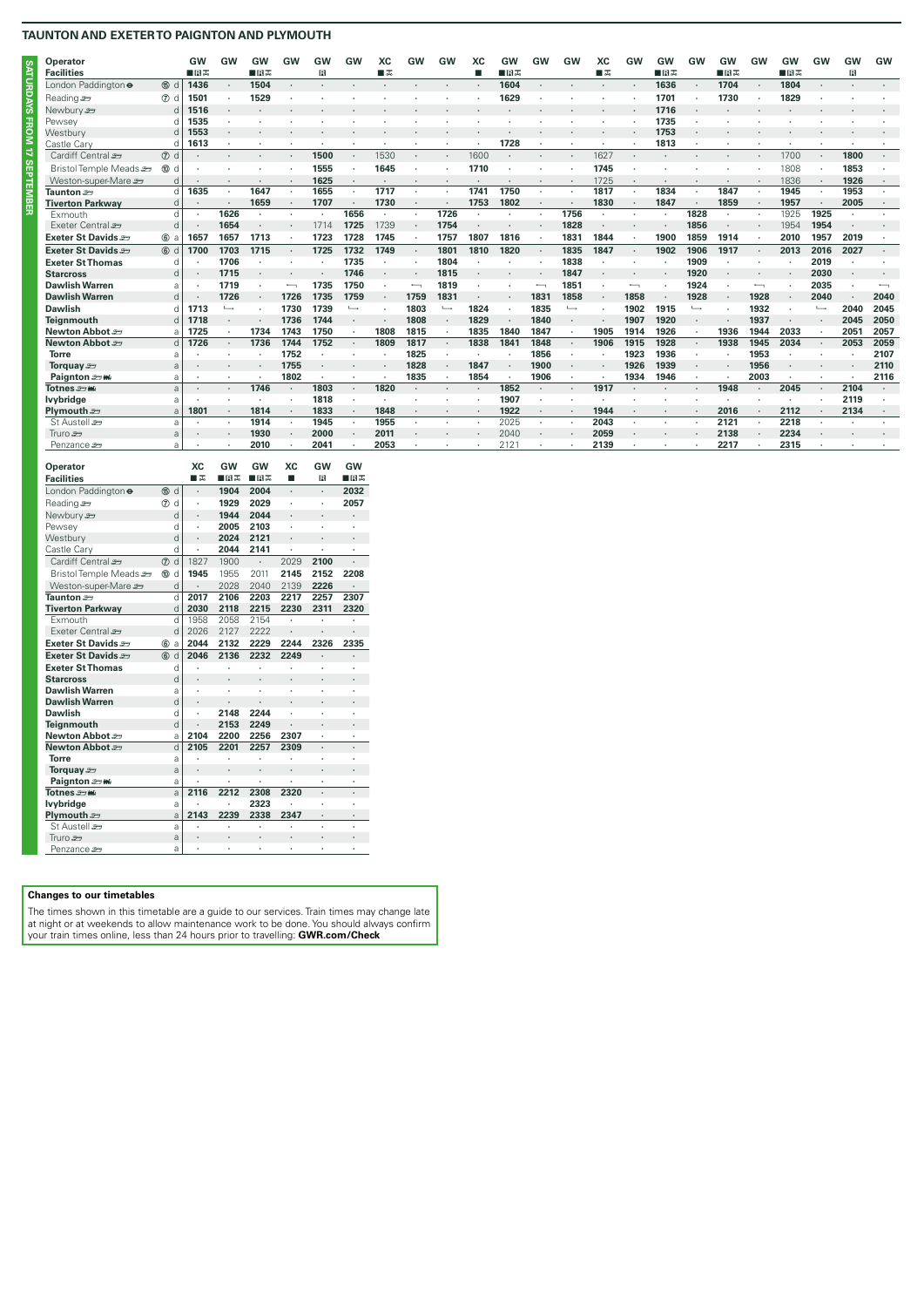| Operator                                        |                     | GW               | GW           | GW           | GW             | GW                               | ХC           | GW           | GW                    | GW              | GW                       | GW                           | GW                               | GW           | GW                        | XC                  | GW              | GW                              | GW                   | XC           | GW                               | GW                    | GW           | GW           |
|-------------------------------------------------|---------------------|------------------|--------------|--------------|----------------|----------------------------------|--------------|--------------|-----------------------|-----------------|--------------------------|------------------------------|----------------------------------|--------------|---------------------------|---------------------|-----------------|---------------------------------|----------------------|--------------|----------------------------------|-----------------------|--------------|--------------|
| <b>Notes</b><br><b>Facilities</b>               |                     |                  | в            | c            | R              |                                  | ■≖           |              | ∎⊟ਨ                   |                 | ■⊟ਨ                      | ▉β                           |                                  | R            |                           | ■≖                  | ∎⊟ਨ             |                                 | П                    | ■≖           | ∎в≂                              |                       | D<br>∎в≂     |              |
| London Paddington $\Theta$                      | 15 d                |                  |              |              |                |                                  |              |              | 0752                  |                 | 0813                     | 0851                         |                                  |              |                           |                     | 1003            |                                 |                      |              | 1036                             |                       | 1103         |              |
| Reading s                                       | $\circledcirc$ d    |                  |              |              |                |                                  |              |              | 0822                  |                 | 0837                     | 0918                         |                                  |              |                           |                     | 1028            |                                 |                      |              | 1101                             |                       | 1128         |              |
| Newbury se<br>Pewsey                            | d<br>d              |                  |              |              |                |                                  |              |              | 0839<br>0857          |                 |                          |                              |                                  |              |                           |                     |                 |                                 |                      |              | 1116<br>1135                     |                       |              |              |
| Westbury                                        | d                   |                  |              |              |                |                                  |              |              | 0917                  |                 |                          | 1004                         |                                  |              |                           |                     |                 |                                 |                      |              | 1153                             |                       |              |              |
| Castle Cary                                     | d                   |                  |              |              |                |                                  |              |              | 0937                  |                 |                          | 1024                         |                                  |              |                           |                     |                 |                                 |                      |              | 1213                             |                       |              |              |
| Cardiff Central<br>Bristol Temple Meads         | ⑦ d<br><b></b> ⊕ d  |                  |              |              | 0800           | ٠                                | 0844         |              | $\cdot$               | $\cdot$         | 0950                     | $\cdot$                      |                                  | 0955         | ٠                         | 0918<br>1055        |                 | $\cdot$                         | 1055<br>1145         | 1156         | $\cdot$                          |                       |              |              |
| Weston-super-Mare s                             | d                   |                  |              |              | 0828           |                                  |              |              |                       |                 |                          |                              |                                  | 1025         |                           |                     |                 |                                 | 1223                 | 1129         |                                  |                       |              |              |
| Taunton <i>s</i> ⊟                              | d                   |                  |              | ×.           | 0856           | $\cdot$                          | 0915         |              | 0958                  | $\cdot$         | 1027                     | 1045                         |                                  | 1105         |                           | 1126                | 1144            | $\cdot$                         | $\overline{a}$       | 1228         | 1234                             |                       | 1243         |              |
| <b>Tiverton Parkway</b><br>Exmouth              | d<br>d              |                  |              | ×            | 0908           | 0855                             | 0927         |              | 1010                  | 0955            | 1040                     | 1021                         | 1054                             | 1117         | ٠<br>$\cdot$              | 1138                | 1156<br>1123    | 1157                            | $\cdot$              | 1240         | $\cdot$<br>¥                     | 1226                  | 1255         |              |
| Exeter Central                                  | d                   |                  | 0842         | 0842         | 0913           | 0924                             | 0932         |              | 1016                  | 1023            |                          | 1053                         | 1119                             |              |                           | 1139                | 1152            | 1223                            |                      | 1239         |                                  | 1255                  |              |              |
| Exeter St Davids                                | 6a                  |                  |              |              | 0922           | 0927                             | 0941         |              | 1024                  | 1026            | 1056                     | 1109                         | 1122                             | 1132         | $\ddot{\phantom{a}}$      | 1152                | 1210            | 1227                            | $\ddot{\phantom{a}}$ | 1256         | 1259                             | 1258                  | 1309         |              |
| Exeter St Davids<br><b>Exeter St Thomas</b>     | 6d<br>d             | 0830<br>0833     | 0851         | 0851         | 0925<br>٠      | 0930<br>0933                     | 0942         | $\cdot$      | 1026                  | 1030<br>1033    | ٠                        | 1110                         | 1126<br>1129                     | 1138         | ï                         | 1153                | 1212            | 1230<br>1233                    | ٠                    | 1258         | 1302                             | 1306                  | 1311         |              |
| <b>Starcross</b>                                |                     | 0844             |              |              |                | 0944                             |              |              |                       | 1044            |                          |                              | 1140                             |              |                           |                     |                 | 1244                            |                      |              |                                  |                       |              |              |
| <b>Dawlish Warren</b>                           | a                   | 0848             | ×            |              |                | 0949                             |              |              |                       | 1048            |                          |                              | 1144                             |              |                           |                     |                 | 1248                            |                      |              |                                  | 1317                  |              |              |
| <b>Dawlish Warren</b><br><b>Dawlish</b>         |                     | 0849<br>0853     | 0903         | 0904         | 0937           | 0954<br>$\overline{\phantom{a}}$ | $\cdot$      | 0954<br>0958 |                       | 1049<br>1053    |                          |                              | 1149<br>$\overline{\phantom{a}}$ |              | 1149<br>1153              |                     |                 | 1249<br>1253                    |                      |              | 1314                             | 1322<br>$\longmapsto$ |              | 1322<br>1326 |
| Teignmouth                                      |                     | 0858             | 0907         | 0909         | 0942           |                                  |              | 1003         |                       | 1058            |                          |                              |                                  |              | 1158                      |                     |                 | 1258                            |                      |              | 1319                             |                       |              | 1331         |
| <b>Newton Abbot</b>                             | a                   | 0905             | 0915         | 0916         | 0949           | $\cdot$                          | 1001         | 1010         | 1045                  | 1105            | $\cdot$                  | 1129                         |                                  | 1156         | 1205                      | 1212                | 1233            | 1305                            | $\cdot$              | 1317         | 1326                             | $\cdot$               | 1330         | 1338         |
| Newton Abbot =<br><b>Torre</b>                  | d<br>a              | 0906<br>0914     | 0916<br>ч.   | 0916         | 0951           |                                  | 1002         | 1011<br>1019 | 1046<br>$\cdot$       | 1105<br>1113    |                          | 1131                         |                                  | 1158         | 1205<br>1212              | 1213                | 1235            | 1305<br>1312                    | ٠                    | 1318         | 1327<br>$\cdot$                  |                       | 1331         | 1339<br>1347 |
| Torquay $\equiv$                                | a                   | 0917             |              |              |                |                                  |              | 1022         |                       | 1116            |                          |                              |                                  |              | 1216                      |                     |                 | 1316                            |                      |              | 1337                             |                       |              | 1350         |
| Paignton = mi                                   | a                   | 0924             |              |              |                |                                  |              | 1029         |                       | 1123            |                          |                              |                                  |              | 1223                      |                     |                 | 1323                            |                      |              | 1344                             |                       |              | 1357         |
| Totnes <i>≊</i> ∋w≼<br>lvybridge                | $\mathsf{a}$<br>a   |                  | 0928<br>0942 | 0928<br>0945 | 1002<br>1016   |                                  | 1013         |              | 1057                  |                 |                          | 1141<br>$\ddot{\phantom{a}}$ |                                  | 1209<br>1223 | ٠                         | 1224                | 1245            |                                 |                      | 1330         |                                  |                       | 1342         |              |
| Plymouth =                                      | a                   |                  | 0959         | 0959         | 1032           | $\cdot$                          | 1040         |              | 1125                  |                 |                          | 1210                         |                                  | 1239         | $\cdot$                   | 1251                | 1313            |                                 |                      | 1357         |                                  |                       | 1409         |              |
| St Austell s                                    | a                   | $\cdot$          | 1059         | 1059         | 1144           | ٠                                | ٠            |              | 1240                  | $\cdot$         | $\cdot$                  | 1309                         | $\cdot$                          | 1344         | ٠                         |                     | 1409            | ٠                               |                      |              |                                  |                       |              |              |
| Truro $\equiv$<br>Penzance se                   | a<br>a              |                  | 1116<br>1159 | 1117<br>1159 | 1200<br>1240   |                                  |              |              | 1257<br>1340          |                 |                          | 1326<br>1406                 |                                  | 1400<br>1438 |                           |                     | 1426<br>1506    |                                 |                      |              |                                  |                       |              |              |
|                                                 |                     |                  |              |              |                |                                  |              |              |                       |                 |                          |                              |                                  |              |                           |                     |                 |                                 |                      |              |                                  |                       |              |              |
| Operator<br><b>Facilities</b>                   |                     | GW<br>B          | GW           | GW<br>■B*    | GW             | GW<br>R                          | XC<br>∎ रू   | GW<br>∎в≂    | GW                    | GW<br>■B*       | GW                       | GW<br>П                      | GW                               | GW<br>∎в≂    | GW<br>R                   | GW                  | XC<br>■≖        | GW                              | GW<br>■⊓∓            | GW<br>∎в≂    | GW<br>R                          | XC<br>■≖              | GW<br>R      | GW           |
| London Paddington $\Theta$                      | 15 d                |                  |              | 1203         |                |                                  |              | 1236         |                       | 1303            |                          |                              |                                  | 1403         |                           |                     |                 |                                 | 1436                 | 1503         |                                  |                       |              |              |
| Reading s                                       | $\circledcirc$ d    | ٠                |              | 1228         |                |                                  | $\cdot$      | 1301         | ٠                     | 1328            |                          | ٠                            |                                  | 1428         | ٠                         |                     | $\cdot$         | $\cdot$                         | 1501                 | 1528         | ٠                                |                       |              |              |
| Newbury s                                       | d                   |                  |              |              |                |                                  |              | 1316         |                       |                 |                          |                              |                                  |              |                           |                     |                 |                                 | 1516                 |              |                                  |                       |              |              |
| Pewsey<br>Westbury                              | d<br>d              |                  |              |              |                |                                  |              | 1335<br>1353 |                       |                 |                          |                              |                                  |              |                           |                     |                 |                                 | 1535<br>1553         |              |                                  |                       |              |              |
| Castle Cary                                     | d                   |                  |              |              |                |                                  | ٠            | 1413         |                       |                 |                          |                              |                                  |              |                           |                     |                 |                                 | 1613                 |              |                                  |                       |              |              |
| Cardiff Central s                               | $\circledcirc$ d    |                  |              |              |                | 1200                             | 1225         |              |                       |                 |                          | 1300                         |                                  |              | 1400                      |                     | 1425            |                                 |                      |              | 1500                             |                       |              |              |
| Bristol Temple Meads                            | ⑩<br>d              | $\longleftarrow$ |              |              |                | 1254                             | 1345         |              |                       |                 |                          | 1354                         |                                  |              | 1454                      |                     | 1545            |                                 |                      |              | 1554                             | 1614                  |              |              |
| Weston-super-Mare s<br>Taunton <i>s</i> ⊟       | d<br>d              | 1223<br>1249     | ٠            | 1343         | $\cdot$        | 1323<br>1354                     | 1418         | 1434         |                       | 1443            | $\cdot$                  | 1421<br>1449                 | $\cdot$                          | 1544         | 1524<br>1552              | $\cdot$             | 1617            | $\cdot$                         | 1634                 | 1644         | 1628<br>$\overline{\phantom{a}}$ | $\cdot$<br>1650       | 1628<br>1656 | ٠            |
| <b>Tiverton Parkway</b>                         | d                   | 1301             |              | 1355         | ٠              | $\blacksquare$                   | 1431         | $\cdot$      |                       | 1455            |                          | 1501                         |                                  | 1556         | $\cdot$                   |                     | 1629            |                                 | $\cdot$              | 1656         | $\ddot{\phantom{a}}$             | 1702                  | 1708         |              |
| Exmouth                                         | d                   |                  | 1257         | 1324         | 1357           | ٠                                |              |              | 1424                  |                 | ٠                        |                              | 1457                             | 1524         | $\cdot$                   | 1554                |                 | 1624                            | ٠                    |              |                                  |                       |              | 1656         |
| Exeter Central                                  | d                   |                  | 1322         | 1353         | 1420           |                                  | 1432         | 1439         | 1454                  |                 |                          |                              | 1520                             | 1553         |                           | 1619                | 1632            | 1652                            |                      |              |                                  |                       | 1714         | 1721         |
| Exeter St Davids<br>Exeter St Davids            | 60a<br>6 d          | 1315<br>1320     | 1325<br>1329 | 1409<br>1412 | 1424<br>1427   | 1423                             | 1445<br>1447 | 1458<br>1459 | 1457<br>1503          | 1508<br>1514    |                          | 1517<br>1524                 | 1524<br>1530                     | 1610<br>1613 | 1616<br>1618              | 1623<br>1627        | 1644<br>1645    | 1656<br>1700                    | 1659                 | 1710<br>1713 | ٠                                | 1716<br>1719          | 1722<br>1724 | 1724<br>1728 |
| <b>Exeter St Thomas</b>                         | d                   |                  | 1332         | ٠            | 1430           |                                  |              |              | 1506                  |                 | ٠                        | $\cdot$                      | 1533                             |              | $\cdot$                   | 1630                |                 |                                 |                      |              |                                  |                       |              | 1731         |
| <b>Starcross</b>                                | d                   |                  | 1343         |              | 1441           |                                  |              |              | 1517                  |                 |                          |                              | 1544                             |              |                           | 1641                |                 |                                 |                      |              |                                  |                       |              | 1742         |
| <b>Dawlish Warren</b>                           | a                   |                  | 1347         |              | 1446           |                                  |              | 1510         | 1522                  |                 | $\overline{\phantom{0}}$ |                              | 1548                             | ٠            | 1628                      | 1645                | $\cdot$         | 1711                            |                      |              |                                  |                       | 1734         | 1746         |
| <b>Dawlish Warren</b><br><b>Dawlish</b>         | d<br>d              | 1332             | 1348<br>1352 |              | 1446<br>1450   |                                  |              | 1511<br>1515 | 1526<br>$\longmapsto$ |                 | 1526<br>1530             | 1536                         | 1549<br>1553                     |              | 1629<br>1633              | 1646<br>1650        |                 | 1711<br>1715                    |                      |              |                                  | 1731                  | 1734<br>1738 | 1747<br>1751 |
| Teignmouth                                      | d                   | 1337             | 1357         |              | 1455           |                                  |              | 1520         |                       |                 | 1535                     | 1541                         | 1558                             |              | 1638                      | 1655                |                 | 1720                            |                      |              |                                  | 1736                  | 1743         | 1756         |
| Newton Abbot ≔                                  |                     | 1344             | 1404         | 1431         | 1502           |                                  | 1506         | 152          |                       | 1534            | 1542                     | 154                          | 605                              | 632          | 1644                      | 1702                | 1704            | 172                             |                      | 132          |                                  | 1742                  | 1749         | 1803         |
| Newton Abbot =<br><b>Torre</b>                  | d<br>a              | 1346             | 1404<br>1411 | 1432<br>٠    | 1503<br>1510   | ٠                                | 1507         | 1528<br>1536 | ٠                     | 1535            | 1542<br>1549             | 1549<br>×                    | 1605<br>1613                     | 1634<br>٠    | 1646                      | 1703<br>1711        | 1705            | 1728<br>1736                    | ٠                    | 1733         |                                  | 1743<br>٠             | 1753         | 1803<br>1811 |
| Torquay $\equiv$                                | a                   |                  | 1415         | ٠            | 1514           |                                  |              | 1539         |                       |                 | 1553                     | $\cdot$                      | 1616                             |              |                           | 1714                |                 | 1739                            |                      |              |                                  | 1753                  |              | 1814         |
| Paignton = Mi                                   | a                   | $\cdot$          | 1422         | $\cdot$      | 1520           | $\cdot$                          | $\cdot$      | 1546         | $\cdot$               | $\cdot$         | 1600                     | $\cdot$                      | 1624                             | $\cdot$      | $\cdot$                   | 1721                | $\cdot$         | 1745                            | $\cdot$              | $\cdot$      | $\cdot$                          | 1800                  | $\cdot$      | 1821         |
| Totnes <i>≊</i> ∋ww<br>lvybridge                | $\mathsf{a}$<br>a   | 1357<br>1412     | ٠<br>$\cdot$ | 1443<br>٠    | $\cdot$        | ٠                                | 1518         | ٠            | ٠                     | 1546<br>$\cdot$ | $\blacksquare$           | 1600<br>1614                 | $\cdot$<br>$\cdot$               | 1644<br>٠    | 1657<br>1711              | $\blacksquare$<br>٠ | 1717<br>$\cdot$ | $\cdot$<br>٠                    | ÷,<br>٠              | 1744         |                                  | $\cdot$<br>٠          | 1804<br>1818 | $\cdot$<br>٠ |
| Plymouth $\equiv$                               | a                   | 1430             | ٠            | 1510         |                |                                  | 1546         |              |                       | 1613            |                          | 1629                         |                                  | 1712         | 1726                      |                     | 1744            |                                 |                      | 1811         |                                  | $\cdot$               | 1833         |              |
| St Austell s                                    | a                   | 1539             | ٠            | 1608         |                |                                  |              | ٠            |                       |                 | ٠                        | 1734                         | $\cdot$                          | 1809         | 1835                      | ٠                   |                 | ï                               |                      |              | ٠                                |                       | 1934         | ٠            |
| Truro $\equiv$<br>Penzance s                    | a<br>a              | 1555<br>1636     | ٠            | 1625<br>1705 | $\cdot$        |                                  | $\cdot$      | $\cdot$      |                       | $\cdot$         | ٠                        | 1750<br>1829                 | $\sim$                           | 1826<br>1906 | 1850<br>1930              | $\cdot$             | $\cdot$         | $\cdot$                         | ٠                    |              | ٠                                | ٠                     | 1949<br>2030 | ٠            |
|                                                 |                     |                  |              |              |                |                                  |              |              |                       |                 |                          |                              |                                  |              |                           |                     |                 |                                 |                      |              |                                  |                       |              |              |
| Operator                                        |                     | GW<br>∎в≂        | GW<br>B      | GW           | GW<br>■੩≂      | XC<br>∎ ऊ                        | GW<br>∎в≂    | GW<br>∎B⊼    | GW<br>∎⊟∓             | GW              | GW                       | GW<br>⊞ਸ਼ਨ                   | GW                               | GW<br>∎⊟∓    | GW                        | XC<br>∎≖            | GW              | GW                              | GW                   | GW           | GW<br>■⊓≂                        | XC<br>п               | GW<br>∎в≂    | GW<br>酉      |
| <b>Facilities</b><br>London Paddington $\Theta$ | 15 d                | 1603             | $\cdot$      | ٠            | 1630           |                                  | 1637         | 1703         |                       |                 |                          | 1800                         | ∎в≂<br>1803                      |              |                           |                     |                 | ∎в≂<br>1836                     | ∎в≂<br>1903          |              | 2003                             |                       | 2103         | 2350         |
| Reading s                                       | $\circledcirc$<br>d | 1628             | ٠            | ٠            | 1655           | $\cdot$                          | 1702         | 1728         |                       |                 |                          | 1825                         | 1828                             |              |                           |                     |                 | 1901                            | 1928                 |              | 2028                             | ٠                     | 2128         | 0051u        |
| Newbury s                                       | d                   |                  |              |              |                |                                  | 1717         |              |                       |                 |                          |                              |                                  |              |                           |                     |                 | 1916                            |                      |              | 2044                             |                       |              |              |
| Pewsey<br>Westbury                              | d<br>d              | ٠                |              |              |                |                                  | 1738<br>1756 | ٠            |                       |                 |                          | ٠                            |                                  |              |                           |                     |                 | 1937<br>1955                    | $\cdot$              |              | 2103<br>2122                     |                       |              |              |
| Castle Cary                                     | d                   | ٠                |              |              |                | ٠                                | 1816         | ٠            |                       |                 |                          |                              |                                  |              |                           |                     |                 | 2015                            | ٠                    |              | 2142                             |                       |              |              |
| Cardiff Central                                 | $\circledcirc$ d    |                  |              |              |                | 1625                             |              |              | 1700                  |                 | 1725                     | ٠                            |                                  | 1825         |                           |                     |                 |                                 | $\cdot$              |              | 2000                             | 2030                  |              |              |
| Bristol Temple Meads                            | <b>®</b><br>d       | $\cdot$          |              |              | 1810           | 1745                             | $\cdot$      | ٠            | 1810                  | $\cdot$         | 1825                     | 1935                         | $\cdot$                          | 1935         | $\cdot$                   | 1945                |                 |                                 |                      |              | 2053                             | 2145                  |              |              |
| Weston-super-Mare<br>Taunton #                  | d<br>d              | 1744             | ٠            | $\cdot$      | $\overline{a}$ | 1735<br>1819                     | 1837         | 1846         | 1839<br>1906          |                 | 1900<br>1933             | $\longmapsto$                | 1943                             | 1927<br>2009 | $\blacksquare$<br>$\cdot$ | $\cdot$<br>2017     |                 | 2036                            | 2043                 | ٠            | 2126<br>2203                     | 2217                  | 2242s        | ٠            |
| <b>Tiverton Parkway</b>                         | d                   | 1756             |              |              | $\cdot$        | 1831                             |              | 1858         | $\cdot$               | $\cdot$         |                          | $\cdot$                      | 1956                             |              |                           | 2030                | $\cdot$         |                                 | 2056                 |              | 2216                             | 2230                  | 2255s        |              |
| Exmouth                                         | d                   | 1723             | $\cdot$      | 1757         | $\cdot$        | $\cdot$                          | 1824         | $\cdot$      | 1856                  | 1856            | ٠                        | $\cdot$                      | $\cdot$                          | $\cdot$      | 1959                      | $\cdot$             | $\cdot$         |                                 | $\cdot$              | 2056         | 2127                             | $\cdot$               |              | ٠            |
| Exeter Central                                  | d                   | 1753             |              | 1821         |                | 1839                             | 1852         | $\cdot$      | 1920                  | 1920            | ٠                        |                              | 1939                             | 2011         | 2028                      | $\blacksquare$      |                 | 2040                            | $\cdot$              | 2124         | 2155                             | $\cdot$               |              |              |
| Exeter St Davids<br>Exeter St Davids            | 6a<br>6d            | 1810<br>1812     | ٠<br>1820    | 1825<br>1828 | $\cdot$        | 1845<br>1848                     | 1901<br>1902 | 1912<br>1913 | 1929<br>1931          | 1924<br>1935    | 1959                     | ×                            | 2011<br>2013                     | 2032<br>2034 | 2032<br>2038              | 2044<br>2046        |                 | 2100<br>2101                    | 2111<br>2113         | 2128<br>2132 | 2230<br>2232                     | 2244<br>2246          | 2311         | 0323<br>0436 |
| <b>Exeter St Thomas</b>                         | d                   | $\cdot$          | $\cdot$      | 1831         | $\cdot$        |                                  |              |              | ٠                     | 1938            | ٠                        | ٠                            |                                  |              | 2041                      | ٠                   | $\cdot$         | $\cdot$                         |                      | 2135         | ٠                                |                       |              | $\cdot$      |
| <b>Starcross</b>                                | d                   |                  |              | 1842         |                |                                  |              |              |                       | 1949            |                          |                              |                                  |              | 2052                      |                     |                 |                                 |                      |              |                                  |                       |              |              |
| <b>Dawlish Warren</b>                           | a                   | $\blacksquare$   |              | 1847         | $\cdot$        |                                  |              |              |                       | 1953            | ٠                        |                              |                                  |              | 2056                      | ٠                   |                 | ï                               | ٠                    | 2147         | ٠                                |                       |              |              |
| <b>Dawlish Warren</b><br><b>Dawlish</b>         | d<br>d              | $\cdot$          | 1833         | 1847<br>1851 | ¥              |                                  |              |              | 1943                  | 1954<br>1958    | ٠                        |                              |                                  |              | 2101<br>$\longmapsto$     |                     | 2101<br>2105    | 2114                            | ٠                    | 2148<br>2152 | 2244                             | ٠                     |              |              |
| Teignmouth                                      | d                   | $\blacksquare$   | 1838         | 1856         |                |                                  |              |              | 1948                  | 2003            |                          |                              |                                  |              |                           |                     | 2110            | 2119                            |                      | 2157         | 2249                             | $\cdot$               |              |              |
| Newton Abbot <i>≊</i>                           | a                   | 1831             | 1844         | 1903         | $\cdot$        | 1906                             | 1921         | 1932         | 1955                  | 2010            | ٠                        |                              | 2032                             | 2053         | $\cdot$                   | 2108                | 2117            | 2125                            | 2132                 | 2204         | 2256                             | 2304                  |              | 0456         |
| <b>Newton Abbot</b>                             | d                   | 1833             | 1846         | 1904         | $\cdot$        | 1908                             | 1923         | 1933         | 1956                  | 2011            | ×.                       |                              | 2033                             | 2054         | $\epsilon$                | 2109                | 2118            | 2127                            | 2133                 | 2205         | 2257                             | 2306                  |              | 0457         |
| <b>Torre</b><br>Torquay $\equiv$                | a<br>a              | $\cdot$          | $\cdot$      | 1912<br>1915 | $\cdot$        | ٠                                | $\cdot$      | $\cdot$      |                       | 2019<br>2022    | ٠                        | ٠                            |                                  | ٠            | ٠                         |                     | 2126<br>2129    | $\cdot$<br>$\ddot{\phantom{a}}$ | ٠                    | 2213<br>2216 | ٠                                | ٠                     |              | ٠            |
| Paignton = Mi                                   | a                   | $\blacksquare$   |              | 1921         | ٠              |                                  |              |              |                       | 2028            | ٠                        |                              |                                  |              |                           |                     | 2135            |                                 |                      | 2223         | $\cdot$                          |                       |              |              |
| Totnes <i>≊</i> ∋₩                              | $\mathsf{a}$        | 1843             | 1857         |              | ÷,             | 1919                             | 1933         | 1944         | 2007                  |                 | $\ddot{\phantom{a}}$     |                              | 2044                             | 2105         | ÷,                        | 2120                |                 | 2137                            | 2144                 |              | 2308                             | 2317                  |              |              |
| lvybridge                                       | a<br>a              | 1911             | 1911<br>1926 | ٠<br>٠       | ٠<br>$\cdot$   | 1946                             | 1948<br>2003 | 2012         | 2034                  |                 |                          | ٠                            | 2111                             | 2132         | ٠<br>٠                    | ٠<br>2148           |                 | 2152<br>2207                    | ٠<br>2214            |              | ٠<br>2335                        | ٠<br>2344             |              | 0536s        |
| Plymouth $\equiv$<br>St Austell s               | a                   | 2009             | 2035         | $\cdot$      | $\blacksquare$ |                                  | $\cdot$      | 2108         | $\cdot$               |                 | ٠                        |                              | 2214                             | ٠            |                           |                     | $\cdot$         | ×                               |                      |              | ٠                                |                       |              | 0649         |
| Truro s                                         | a                   | 2026             | 2050         |              |                |                                  |              | 2125         |                       |                 |                          |                              | 2231                             |              |                           |                     |                 |                                 |                      |              |                                  |                       |              | 0707         |
| Penzance s                                      | a                   | 2106             | 2130         | ٠            | $\cdot$        |                                  | $\cdot$      | 2205         | $\cdot$               | $\epsilon$      | $\cdot$                  |                              | 2312                             | $\cdot$      | $\cdot$                   |                     |                 | ٠                               |                      |              |                                  |                       |              | 0754         |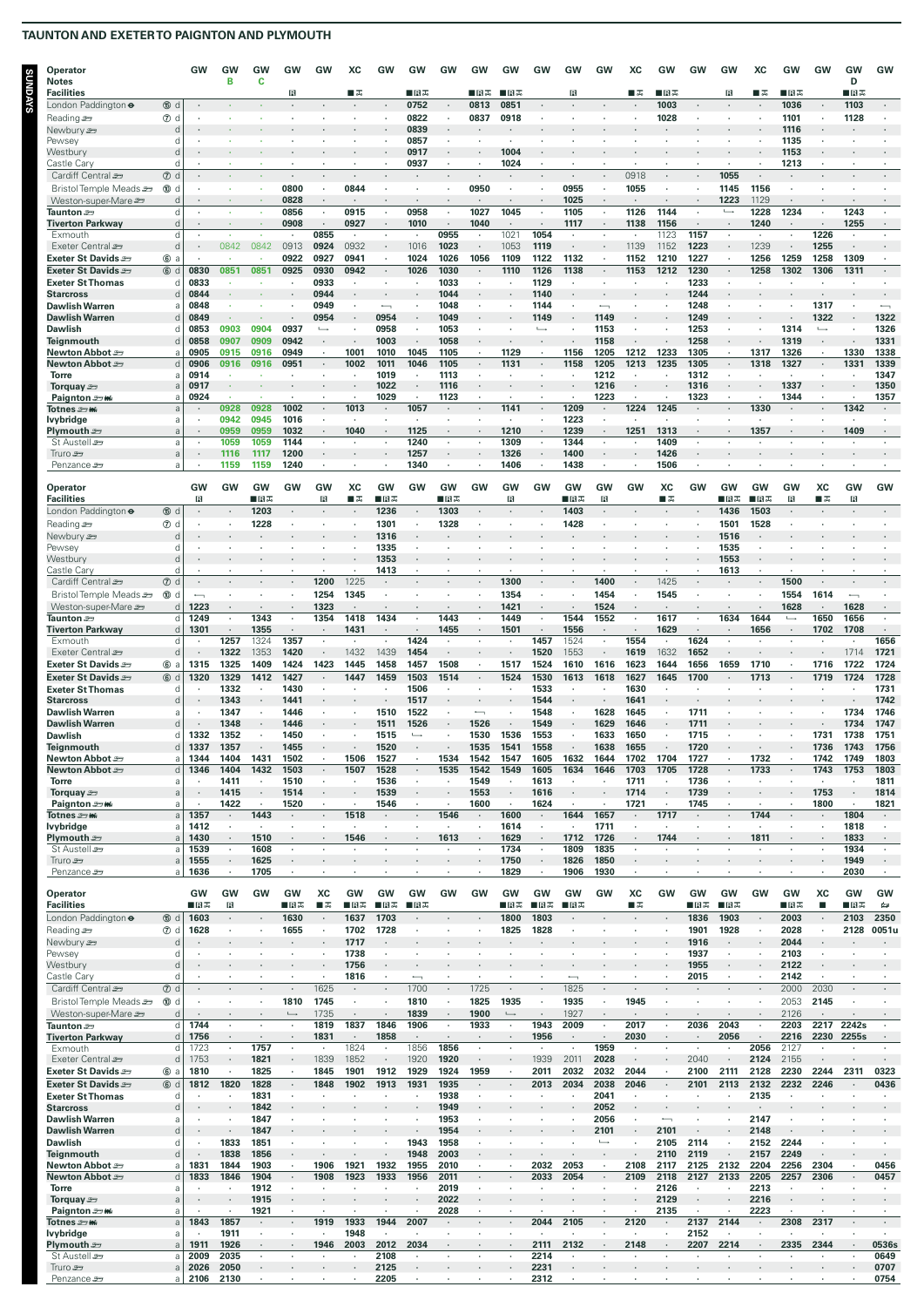| Operator<br><b>Notes</b>                                                                                                                                                                                                                                                                                                                                                                                                                                  |                  | GW<br><b>MO</b> | <b>GW</b><br><b>MX</b> | GW<br><b>MX</b>             | GW                       | XC           | GW             | GW                       | GW                       | GW                       | GW            | GW                       | GW            | ХC                       | GW           | GW            | GW      | GW           | GW                       | GW             | ХC           | GW                       | <b>GW</b> | GW   |
|-----------------------------------------------------------------------------------------------------------------------------------------------------------------------------------------------------------------------------------------------------------------------------------------------------------------------------------------------------------------------------------------------------------------------------------------------------------|------------------|-----------------|------------------------|-----------------------------|--------------------------|--------------|----------------|--------------------------|--------------------------|--------------------------|---------------|--------------------------|---------------|--------------------------|--------------|---------------|---------|--------------|--------------------------|----------------|--------------|--------------------------|-----------|------|
| <b>Facilities</b>                                                                                                                                                                                                                                                                                                                                                                                                                                         |                  | 酉               |                        | 酉                           | ∎⊟ਨ                      | ∎≖           | П              | ∎⊪ਸ਼ਨ                    |                          | ∎в≂                      | ∎⊪ਸ਼ਲ         |                          |               | ∎                        |              | ∎в≂           | ∎в≂     | ■■ਨ          |                          |                | ∎ѫ           |                          | B         |      |
| Penzance s                                                                                                                                                                                                                                                                                                                                                                                                                                                |                  | $d$ 2115p       |                        | 2145p                       |                          |              |                |                          |                          |                          |               |                          |               |                          |              |               | 0503    |              |                          |                |              |                          | 0540      |      |
| Truro $\equiv$                                                                                                                                                                                                                                                                                                                                                                                                                                            |                  | $d$ 2201pu      |                        | 2229 <sub>pu</sub>          |                          |              |                |                          |                          |                          |               |                          |               |                          |              |               | 0536    |              |                          |                |              |                          | 0618      |      |
| St Austell s                                                                                                                                                                                                                                                                                                                                                                                                                                              |                  | d 2219pu        |                        | <b>2247pu</b>               |                          |              |                |                          |                          |                          |               |                          |               |                          |              |               | 0553    |              |                          |                |              |                          | 0633      |      |
| Plymouth <i>s</i> ≡                                                                                                                                                                                                                                                                                                                                                                                                                                       |                  | d 2320pu        |                        | 2354pu                      | 0454                     | 0525         | ٠              | 0534                     | $\cdot$                  | 0549                     |               |                          |               | 0627                     | ٠            | 0640          | 0655    |              |                          | ٠              | 0725         | $\cdot$                  | 0746      |      |
| lvybridge                                                                                                                                                                                                                                                                                                                                                                                                                                                 | d                |                 |                        |                             |                          |              |                | 0548                     |                          |                          |               |                          |               |                          |              | 0654          |         |              |                          |                |              |                          | 0800      |      |
| Totnes = mi                                                                                                                                                                                                                                                                                                                                                                                                                                               | d                | 2348p           |                        | 0022                        |                          | 0551         | ٠              | 0602                     |                          |                          |               |                          |               | 0653                     |              | 0709          |         |              |                          |                | 0751         |                          | 0814      |      |
| Paignton = Mi                                                                                                                                                                                                                                                                                                                                                                                                                                             | d                | ×,              | 0001                   |                             |                          |              |                |                          | 0604                     |                          |               |                          | 0639          |                          |              |               |         |              | 0719                     | 0739           |              |                          |           | 0815 |
| Torquay 2                                                                                                                                                                                                                                                                                                                                                                                                                                                 | d                | ×               | 0006                   | ×                           |                          |              |                |                          | 0609                     |                          |               |                          | 0644          | $\cdot$                  |              |               |         |              | 0724                     | 0744           |              |                          |           | 0820 |
| <b>Torre</b>                                                                                                                                                                                                                                                                                                                                                                                                                                              | d                |                 | 0009                   |                             |                          |              |                |                          | 0612                     |                          |               |                          | 0647          |                          |              |               |         |              | 0727                     | 0747           |              |                          |           |      |
| Newton Abbot . ≡                                                                                                                                                                                                                                                                                                                                                                                                                                          | a                | 2359p           | 0017                   | 0034                        | 0528                     | 0602         |                | 0613                     | 0620                     | 0624                     |               |                          | 0655          | 0704                     |              | 0720          | 0730    |              | 0735                     | 0755           | 0802         |                          | 0825      |      |
| Newton Abbot ≅                                                                                                                                                                                                                                                                                                                                                                                                                                            | d                | 0001            | 0018                   | 0036                        | 0530                     | 0603         |                | 0615                     | 0634                     | 0625                     |               | 0634                     | 0656          | 0706                     |              | 0721          | 0731    |              | 0736                     | 0756           | 0804         |                          | 0826      |      |
| Teignmouth                                                                                                                                                                                                                                                                                                                                                                                                                                                | d                |                 | 0025                   | ×                           |                          |              |                | 0622                     | $\overline{\phantom{a}}$ |                          |               | 0641                     | 0703          |                          | ٠            | 0728          |         |              | 0743                     | 0803           | ٠            | $\cdot$                  | 0833      |      |
| <b>Dawlish</b>                                                                                                                                                                                                                                                                                                                                                                                                                                            | d                |                 | 0030                   |                             |                          |              |                | 0627                     |                          |                          |               | 0646                     | 0708          |                          |              | 0733          |         |              | 0748                     | 0808           |              |                          | 0838      |      |
| Dawlish Warren                                                                                                                                                                                                                                                                                                                                                                                                                                            | <b>a</b>         |                 |                        |                             |                          |              |                |                          |                          |                          |               | 0650                     | 0712          |                          |              |               |         |              | 0752                     | 0812           |              | $\overline{\phantom{0}}$ |           |      |
| <b>Dawlish Warren</b>                                                                                                                                                                                                                                                                                                                                                                                                                                     |                  |                 |                        |                             |                          |              |                |                          |                          |                          |               | 0650                     | 0718          |                          | 0718         |               |         |              | 0753                     | 0823           |              | 0823                     |           |      |
|                                                                                                                                                                                                                                                                                                                                                                                                                                                           | d                |                 |                        |                             |                          |              |                |                          |                          |                          |               |                          |               |                          |              |               |         |              |                          | $\overline{a}$ |              |                          |           |      |
| <b>Starcross</b>                                                                                                                                                                                                                                                                                                                                                                                                                                          | d                |                 |                        |                             |                          |              |                |                          |                          |                          |               | 0655                     | $\longmapsto$ |                          | 0723         |               |         |              | 0757                     |                |              | 0827                     | $\cdot$   |      |
| <b>Exeter St Thomas</b>                                                                                                                                                                                                                                                                                                                                                                                                                                   | d                |                 | 0042                   |                             |                          |              |                |                          |                          |                          |               | 0707                     |               |                          | 0735         |               |         |              | 0809                     |                |              | 0836                     |           |      |
| Exeter St Davids                                                                                                                                                                                                                                                                                                                                                                                                                                          | 6a               | 0023            | 0047                   | 0100                        | 0548                     | 0622         |                | 0639                     |                          | 0643                     |               | 0711                     |               | 0725                     | 0741         | 0746          | 0750    |              | 0814                     |                | 0823         | 0841                     | 0851      |      |
| Exeter St Davids                                                                                                                                                                                                                                                                                                                                                                                                                                          | 6d               | 0059            |                        | 0107                        | 0552                     | 0625         | 0636           | 0652                     | $\cdot$                  | 0646                     | 0652          | 0716                     |               | 0727                     | 0744         | 0800          | 0752    | 0800         | 0817                     | $\cdot$        | 0827         | 0846                     | 0852      |      |
| Exeter Central                                                                                                                                                                                                                                                                                                                                                                                                                                            | a                |                 |                        | ×                           | 0610                     | 0643         | ٠              | 0651                     | ×                        | $\cdot$                  |               | 0719                     |               | 0735                     | 0747         | $\longmapsto$ | 0805    | ٠            | 0820                     | ٠              | 0839         | 0849                     | 0905      |      |
| Exmouth                                                                                                                                                                                                                                                                                                                                                                                                                                                   | a                |                 |                        |                             | 0639                     | 0720         | $\cdot$        | 0720                     |                          |                          |               | 0749                     |               |                          | 0819         |               |         |              | 0849                     |                |              | 0919                     |           |      |
| <b>Tiverton Parkway</b>                                                                                                                                                                                                                                                                                                                                                                                                                                   | d                |                 |                        |                             | 0606                     | 0638         | 0650           | $\overline{\phantom{a}}$ | $\cdot$                  | ï                        | 0706          | ٠                        |               | 0741                     | ٠            | ٠             | ٠       | 0814         |                          | ٠              | 0841         |                          | 0906      |      |
| Taunton <i>s</i> ⊟                                                                                                                                                                                                                                                                                                                                                                                                                                        | a                |                 |                        | 0135                        | 0618                     | 0650         | 0702           |                          |                          | 0708                     | 0718          |                          |               | 0752                     |              |               | 0814    | 0826         |                          |                | 0852         |                          | 0918      |      |
| Weston-super-Mare                                                                                                                                                                                                                                                                                                                                                                                                                                         | a                |                 |                        | ×                           | 0705                     | 0723         | 0732           | $\cdot$                  | $\cdot$                  | ٠                        | 0751          | ٠                        | $\cdot$       | ×                        | ٠            | ٠             | 0846    | ٠            | $\blacksquare$           | ٠              | ٠            | $\cdot$                  | 0946      |      |
| Bristol Temple Meads                                                                                                                                                                                                                                                                                                                                                                                                                                      | <b>10</b><br>a   |                 |                        |                             |                          | 0725         | 0816           |                          |                          |                          | 0824          |                          |               | 0827                     |              |               | 0920    |              |                          |                | 0924         |                          | 1020      |      |
|                                                                                                                                                                                                                                                                                                                                                                                                                                                           |                  |                 |                        | $\mathcal{L}_{\mathcal{A}}$ | $\ddot{\phantom{a}}$     | 0847         | 0919           | $\cdot$                  | $\cdot$                  | $\cdot$                  |               | ٠                        |               | 0948                     | $\cdot$      |               | 1019    | $\cdot$      |                          | $\cdot$        | 1051         | $\cdot$                  | 1123      |      |
| Cardiff Central                                                                                                                                                                                                                                                                                                                                                                                                                                           | $^{\circledR}$ a |                 |                        |                             |                          |              |                |                          |                          |                          |               |                          |               |                          |              |               |         |              |                          |                |              |                          |           |      |
| Castle Cary                                                                                                                                                                                                                                                                                                                                                                                                                                               | a                |                 |                        |                             | 0639                     |              |                |                          |                          |                          | 0738          |                          |               |                          |              |               |         | 0846         |                          |                |              |                          |           |      |
| Westbury                                                                                                                                                                                                                                                                                                                                                                                                                                                  | a                |                 |                        |                             | 0700                     |              |                |                          |                          |                          | 0759          |                          |               |                          |              |               |         | 0911         |                          |                |              |                          |           |      |
|                                                                                                                                                                                                                                                                                                                                                                                                                                                           |                  |                 |                        |                             | 0718                     |              |                |                          |                          |                          | 0818          |                          |               |                          |              |               |         | 0929         |                          |                |              |                          |           |      |
|                                                                                                                                                                                                                                                                                                                                                                                                                                                           | a                |                 |                        |                             |                          |              |                |                          |                          |                          |               |                          |               |                          |              |               |         |              |                          |                |              |                          |           |      |
|                                                                                                                                                                                                                                                                                                                                                                                                                                                           | a                |                 |                        |                             | 0744                     |              |                |                          |                          | 0813                     | 0837          |                          |               |                          |              |               |         |              |                          |                |              |                          |           |      |
| Pewsey<br>Newbury s<br>Reading s                                                                                                                                                                                                                                                                                                                                                                                                                          | $\circledcirc$ a | 0405s           |                        | 0354s                       | 0801                     |              |                |                          |                          | 0830                     | 0853          |                          |               |                          |              |               | 0930    | 1002         |                          |                |              |                          |           |      |
| London Paddington $\bullet$                                                                                                                                                                                                                                                                                                                                                                                                                               | ⑮ a              | 0503            |                        | 0504                        | 0835                     | $\cdot$      |                |                          | $\cdot$                  | 0901                     | 0924          | ٠                        |               |                          |              |               | 0955    | 1029         |                          |                |              |                          |           |      |
| <b>Train continues to</b>                                                                                                                                                                                                                                                                                                                                                                                                                                 |                  |                 |                        |                             |                          | <b>EDB</b>   |                |                          |                          |                          |               |                          |               | <b>EDB</b>               |              |               |         |              |                          |                | <b>NCI</b>   |                          |           |      |
|                                                                                                                                                                                                                                                                                                                                                                                                                                                           |                  |                 |                        |                             |                          |              |                |                          |                          |                          |               |                          |               |                          |              |               |         |              |                          |                |              |                          |           |      |
| Operator                                                                                                                                                                                                                                                                                                                                                                                                                                                  |                  | GW              | GW                     | GW                          | GW                       | GW           | GW             | GW                       | XC                       | GW                       | GW            | GW                       | XC            | GW                       | GW           | GW            | GW      | GW           | GW                       | GW             | GW           | GW                       | XC        |      |
| <b>Facilities</b>                                                                                                                                                                                                                                                                                                                                                                                                                                         |                  | ■⊓≂             |                        | ∎⊞क्र                       |                          | B            |                | ■⊓≂                      | ∎ क्र                    |                          | B             |                          | ■≖            | Β                        |              | ■⊓≂           |         | ∎в≂          |                          | R              |              | ■⊟⊼                      | ∎ ऊ       |      |
|                                                                                                                                                                                                                                                                                                                                                                                                                                                           | d                | 0605            |                        |                             |                          | 0640         | $\blacksquare$ | 0710                     |                          | $\cdot$                  | 0740          |                          |               |                          |              | 0815          |         |              | $\cdot$                  | 0850           | $\cdot$      | 0910                     | 0925      |      |
| Penzance s<br>Truro s                                                                                                                                                                                                                                                                                                                                                                                                                                     | d                | 0641            |                        | $\cdot$                     |                          | 0720         | $\epsilon$     | 0749                     | $\cdot$                  | $\cdot$                  | 0820          | ٠                        |               |                          | ٠            | 0854          |         |              | $\cdot$                  | 0930           | ٠            | 0955                     | 1007      |      |
| St Austell s                                                                                                                                                                                                                                                                                                                                                                                                                                              | d                | 0658            |                        |                             |                          | 0736         |                | 0805                     |                          |                          | 0835          |                          |               |                          |              | 0910          |         |              |                          | 0946           |              | 1011                     | 1023      |      |
|                                                                                                                                                                                                                                                                                                                                                                                                                                                           | d                | 0815            |                        | 0835                        |                          | 0850         | ٠              | 0915                     | 0927                     | $\cdot$                  | 0937          | ٠                        |               |                          | ٠            | 1015          | ×       |              | $\cdot$                  | 1050           | $\cdot$      | 1115                     | 1127      |      |
|                                                                                                                                                                                                                                                                                                                                                                                                                                                           | d                |                 |                        | 0849                        |                          |              |                |                          |                          |                          | 0951          |                          |               |                          |              |               |         |              |                          | 1106           |              |                          |           |      |
| Plymouth <i>s</i> ≡<br>lvybridge<br>Totnes <i>s</i> mi                                                                                                                                                                                                                                                                                                                                                                                                    | d                | 0842            |                        | 0903                        |                          | 0916         | ٠              | 0942                     | 0953                     | ٠                        | 1005          |                          |               |                          | ٠            | 1042          |         |              |                          | 1121           | $\cdot$      | 1142                     | 1153      |      |
|                                                                                                                                                                                                                                                                                                                                                                                                                                                           | d                |                 | 0853                   |                             |                          |              | 0917           |                          |                          | 0945                     |               |                          | 1014          |                          | 1024         |               | 1042    | 1055         |                          |                | 1120         |                          |           |      |
|                                                                                                                                                                                                                                                                                                                                                                                                                                                           | d                | ٠               | 0858                   | ٠                           |                          |              | 0922           | $\cdot$                  |                          | 0950                     | $\cdot$       | ٠                        | 1020          | $\cdot$                  | 1029         | $\cdot$       | 1047    | 1101         |                          |                | 1125         |                          |           |      |
|                                                                                                                                                                                                                                                                                                                                                                                                                                                           | d                |                 | 0901                   |                             |                          |              | 0925           |                          |                          | 0953                     |               |                          |               |                          | 1032         |               | 1050    | 1104         |                          |                | 1128         |                          |           |      |
|                                                                                                                                                                                                                                                                                                                                                                                                                                                           | a                | 0853            | 0909                   | 0914                        |                          | 0928         | 0933           | 0953                     | 1004                     | 1003                     | 1017          |                          | 1028          |                          | 1040         | 1053          | 1059    | 1111         |                          | 1132           | 1136         | 1153                     | 1205      |      |
|                                                                                                                                                                                                                                                                                                                                                                                                                                                           | d                | 0854            | 0910                   | 0916                        | $\cdot$                  | 0929         | 0934           | 0954                     | 1005                     | 1009                     | 1018          | ٠                        | 1029          | $\cdot$                  | 1041         | 1054          | 1105    | 1113         |                          | 1133           | 1138         | 1154                     | 1206      |      |
|                                                                                                                                                                                                                                                                                                                                                                                                                                                           | d                |                 | 0917                   |                             |                          |              |                |                          |                          |                          |               | ٠                        |               | $\cdot$                  |              |               | 1112    |              | $\blacksquare$           |                |              |                          |           |      |
|                                                                                                                                                                                                                                                                                                                                                                                                                                                           | d                |                 | 0922                   | 0923<br>0928                |                          | 0936<br>0941 | 0941<br>0946   |                          |                          | 1016<br>1021             |               |                          | 1036<br>1041  |                          | 1048<br>1053 |               | 1117    | 1120<br>1125 |                          |                | 1145<br>1150 |                          |           |      |
|                                                                                                                                                                                                                                                                                                                                                                                                                                                           |                  | ٠               |                        |                             |                          |              |                |                          |                          |                          |               |                          |               |                          |              |               |         |              |                          |                |              |                          |           |      |
|                                                                                                                                                                                                                                                                                                                                                                                                                                                           | a                |                 | 0926                   | ٠                           | $\overline{\phantom{0}}$ |              | 0950           |                          |                          | 1025                     |               | $\overline{\phantom{0}}$ |               |                          |              |               | 1121    |              | $\overline{\phantom{0}}$ |                |              |                          |           |      |
|                                                                                                                                                                                                                                                                                                                                                                                                                                                           | d                |                 | 0932                   |                             | 0932                     |              | 0950           |                          |                          | 1029                     |               | 1029                     |               |                          |              |               | 1129    |              | 1129                     |                |              |                          |           |      |
|                                                                                                                                                                                                                                                                                                                                                                                                                                                           | d                | ٠               | $\overline{a}$         | ٠                           | ٠                        | $\cdot$      | 0955           | ٠                        |                          | $\overline{\phantom{a}}$ | $\cdot$       | 1034                     |               |                          |              |               |         | ٠            | 1133                     | $\cdot$        |              |                          |           |      |
|                                                                                                                                                                                                                                                                                                                                                                                                                                                           | d                |                 |                        |                             |                          |              | 1004           |                          |                          |                          |               | 1043                     |               |                          |              |               |         |              | 1142                     |                |              |                          |           |      |
|                                                                                                                                                                                                                                                                                                                                                                                                                                                           | 6a               | 0913            |                        | 0939                        | 0949                     | 0953         | 1009           | 1012                     | 1024                     | $\cdot$                  | 1038          | 1047                     | 1053          |                          | 1110         | 1113          |         | 1136         | 1147                     | 1153           | 1210         | 1212                     | 1225      |      |
|                                                                                                                                                                                                                                                                                                                                                                                                                                                           | 6d               | 0915            |                        | 0941                        | 0952                     | 0955         | 1015           | 1015                     | 1027                     |                          | 1044          | 1051                     | 1055          |                          | 1115         | 1115          |         | 1142         | 1151                     | 1154           | 1215         | 1215                     | 1227      |      |
|                                                                                                                                                                                                                                                                                                                                                                                                                                                           | a                | 09.58           |                        | ٠                           | 0955                     | 1007         | 1018           | 1028                     | 1045                     | $\cdot$                  |               | 1054                     | 1107          | $\cdot$                  | 1118         | 1128          |         | 1145         | 1154                     | 1207           | 1218         | 1228                     | 1245      |      |
|                                                                                                                                                                                                                                                                                                                                                                                                                                                           | $\alpha$         |                 |                        |                             | 1019                     |              | 1047           | $\ddot{\phantom{1}}$     | $\epsilon$               |                          |               | 1117                     | $\cdot$       |                          | 1147         |               |         |              | 1217                     |                | 1247         |                          |           |      |
|                                                                                                                                                                                                                                                                                                                                                                                                                                                           | d                | 0929            | $\cdot$                | $\cdot$                     | $\cdot$                  | $\cdot$      | $\cdot$        | 1029                     | 1041                     | $\cdot$                  | 1058          | $\cdot$                  | 1109          | $\cdot$                  | $\cdot$      | 1129          | $\cdot$ | ٠            | $\cdot$                  | $\cdot$        | $\cdot$      | 1229                     | 1241      |      |
|                                                                                                                                                                                                                                                                                                                                                                                                                                                           | a                | 0941            | $\cdot$                | 1003                        | $\cdot$                  | 1018         | $\epsilon$     | 1041                     | 1052                     | $\cdot$                  | 1110          | $\cdot$                  | 1120          | $\overline{\phantom{m}}$ | $\cdot$      | 1141          |         | 1204         | $\cdot$                  | 1217           | $\cdot$      | 1241                     | 1253      |      |
|                                                                                                                                                                                                                                                                                                                                                                                                                                                           |                  | $\cdot$         | $\cdot$                | $\sim$                      | $\cdot$                  | 1045         | $\cdot$        | $\cdot$                  | $\cdot$                  | $\cdot$                  | 1138          | $\cdot$                  | $\cdot$       | 1138                     | $\cdot$      | $\cdot$       | $\cdot$ | $\cdot$      | $\cdot$                  | 1245           | $\cdot$      | $\cdot$                  | 1336      |      |
|                                                                                                                                                                                                                                                                                                                                                                                                                                                           | a                |                 |                        |                             |                          |              |                |                          |                          |                          | $\longmapsto$ |                          |               |                          |              |               |         |              |                          |                |              |                          |           |      |
|                                                                                                                                                                                                                                                                                                                                                                                                                                                           |                  |                 |                        |                             |                          | 1117         |                |                          | 1124                     |                          |               |                          | 1154          | 1217                     |              |               |         |              |                          | 1316           |              |                          | 1326      |      |
|                                                                                                                                                                                                                                                                                                                                                                                                                                                           | $\circledcirc$ a | ٠               |                        | ٠                           | $\cdot$                  | 1221         | ٠              | ٠                        | 1245                     | ٠                        | $\cdot$       | ٠                        | $\cdot$       | 1326                     | ٠            | ٠             | ٠       | $\cdot$      | $\cdot$                  | 1420           | $\cdot$      | $\cdot$                  | 1448      |      |
|                                                                                                                                                                                                                                                                                                                                                                                                                                                           | a                | ×,              |                        | 1024                        | $\cdot$                  |              | ×.             |                          | $\cdot$                  | $\cdot$                  |               |                          |               |                          |              |               |         | 1225         | $\epsilon$               | $\cdot$        |              |                          |           |      |
|                                                                                                                                                                                                                                                                                                                                                                                                                                                           | a                | ٠               |                        | 1044                        | $\cdot$                  | $\cdot$      | ٠              | ٠                        | $\cdot$                  | ٠                        |               | ٠                        |               | $\cdot$                  | ٠            |               | ٠       | 1247         | $\blacksquare$           | ٠              |              |                          |           |      |
|                                                                                                                                                                                                                                                                                                                                                                                                                                                           | a                |                 |                        | 1101                        |                          |              |                |                          |                          |                          |               |                          |               |                          |              |               |         | 1306         |                          |                |              |                          |           |      |
| Paignton = Wi<br>Torquay =<br><b>Torre</b><br>Newton Abbot æ<br>Newton Abbot ≞<br>Teianmouth<br><b>Dawlish</b><br><b>Dawlish Warren</b><br><b>Dawlish Warren</b><br><b>Starcross</b><br><b>Exeter St Thomas</b><br>Exeter St Davids<br>Exeter St Davids<br>Exeter Central ஊ<br>Exmouth<br><b>Tiverton Parkway</b><br>Taunton #<br>Weston-super-Mare<br>Bristol Temple Meads = 10 a<br>Cardiff Central s<br>Castle Cary<br>Westbury<br>Pewsey<br>Newbury s | a                | ٠               |                        | 1121                        | ٠                        |              | ٠              | ٠                        |                          |                          |               |                          |               |                          |              |               | ٠       | 1326         | $\epsilon$               | ٠              | $\cdot$      |                          |           |      |
| Reading                                                                                                                                                                                                                                                                                                                                                                                                                                                   | $\circledcirc$ a | 1058            |                        | 1138                        |                          |              |                | 1201                     |                          |                          |               |                          |               |                          |              | 1258          |         | 1342         |                          |                |              | 1402                     |           |      |

## **Changes to our timetables**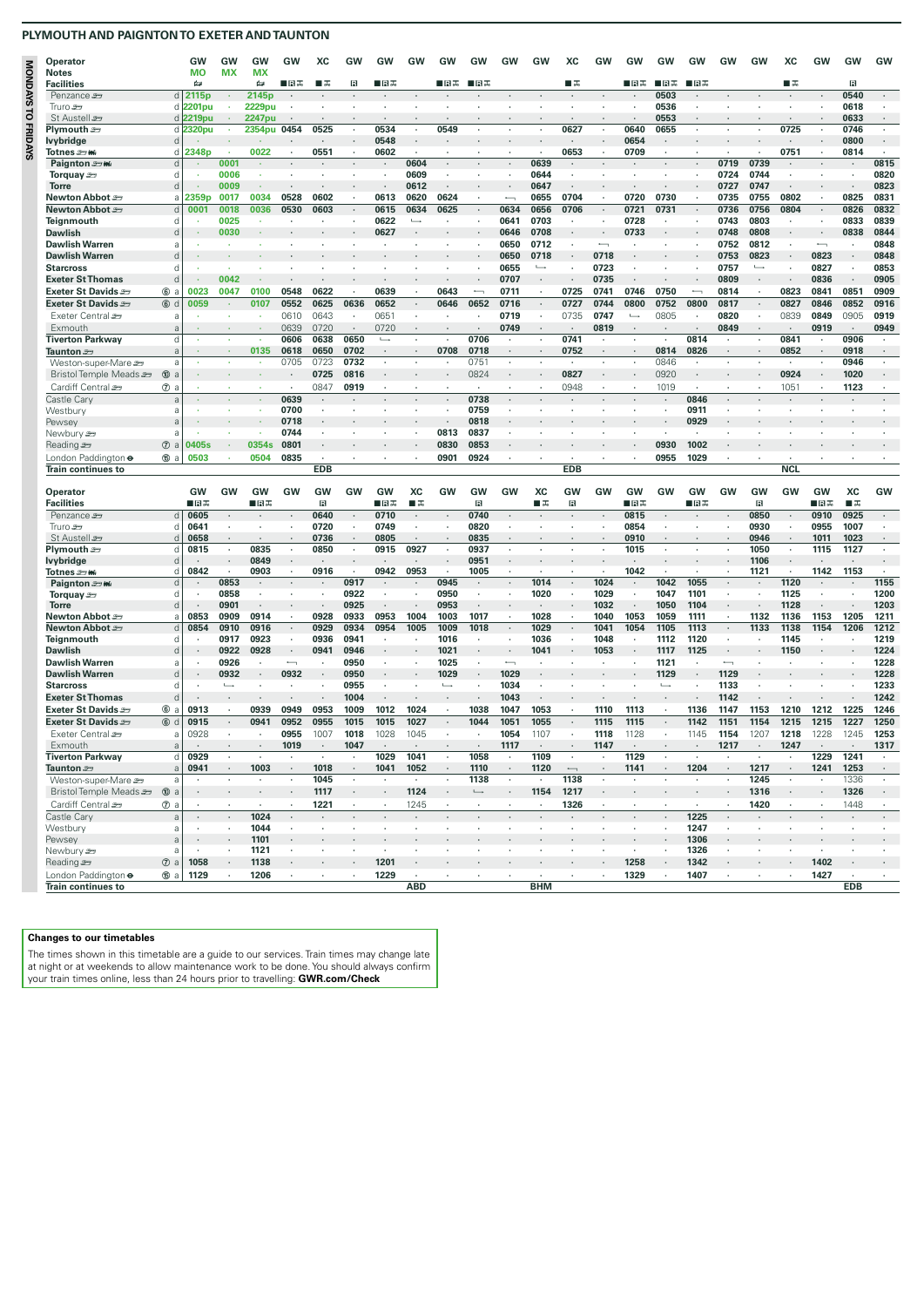|                    | Operator<br><b>Facilities</b>                  |                                     | ХC<br>∎≖        | GW             | GW<br>∎⊪∓          | XC<br>ᠼ         | GW<br>∎⊟∓       | GW                 | <b>GW</b><br>R  | GW                       | GW<br>∎в×       | xс<br>∎⊶                                       | GW               | GW<br>∎в≂                     | GW           | GW<br>⊟ਸ਼ਲ     | ХC<br>∎ म्र          | GW<br>■В        | GW           | GW<br>R                                | GW           | <b>GW</b><br>∎⊟ਨ | XC<br>∎≖     | GW           | GW           |
|--------------------|------------------------------------------------|-------------------------------------|-----------------|----------------|--------------------|-----------------|-----------------|--------------------|-----------------|--------------------------|-----------------|------------------------------------------------|------------------|-------------------------------|--------------|----------------|----------------------|-----------------|--------------|----------------------------------------|--------------|------------------|--------------|--------------|--------------|
| MONDAYS TO FRIDAYS | Penzance s<br>Truro æ                          | d<br>d                              | $\cdot$<br>٠    |                | 1015<br>1055       |                 |                 | $\cdot$            | 1050<br>1130    |                          |                 |                                                |                  |                               |              | 1215<br>1255   | ٠                    |                 |              | 1250<br>1330                           |              | $\cdot$          | 1315<br>1354 |              |              |
|                    | St Austell s                                   | d                                   |                 |                | 1111               |                 |                 |                    | 1146            |                          |                 |                                                |                  |                               |              | 1311           |                      |                 |              | 1346                                   |              |                  | 1410         |              |              |
|                    | Plymouth $\equiv$                              | d                                   | 1153            | ٠              | 1215               | 1227            |                 | ٠                  | 1250            | ٠                        | 1315            | 1327                                           |                  |                               |              | 1414           | 1427                 |                 |              | 1448                                   |              | 1515             | 1527         |              |              |
|                    | lvybridge<br>Totnes <i>a</i> mi                | d                                   |                 |                |                    |                 |                 |                    | 1304<br>1319    |                          | 1342            |                                                |                  |                               |              |                |                      |                 |              | 1502                                   |              |                  |              |              |              |
|                    | Paignton = W                                   | d<br>d                              | 1219            | 1220           | 1242               | 1253            |                 | 1255               |                 | 1320                     |                 | 1353                                           | 1355             | 1410                          | 1420         | 1441           | 1453                 |                 | 1452         | 1516<br>٠                              | 1524         | 1542             | 1553         | 1551         | 1608         |
|                    | Torquay set                                    | d                                   | $\cdot$         | 1225           | ٠                  |                 |                 | 1300               | $\cdot$         | 1325                     |                 | ٠                                              | 1400             | 1416                          | 1425         |                |                      | ٠               | 1458         | ٠                                      | 1529         |                  | ٠            | 1556         | 1613         |
|                    | <b>Torre</b><br><b>Newton Abbot</b>            | a                                   | 1230            | 1228<br>1236   | 1253               | 1305            | $\cdot$         | 1303<br>1311       | 1330            | 1328<br>1336             | 1353            | 1405                                           | 1403<br>1411     | 1425                          | 1428<br>1436 | 1452           | 1504                 | $\cdot$         | 1501<br>1511 | 1527                                   | 1532<br>1540 | 1553             | 1605         | 1600<br>1609 | 1616<br>1624 |
|                    | Newton Abbot =                                 | $\mathsf{d}$                        | 1231            | 1237           | 1255               | 1306            |                 | 1312               | 1331            | 1338                     | 1354            | 1406                                           | 1412             | 1427                          | 1437         | 1454           | 1506                 |                 | 1512         | 1528                                   | 1541         | 1554             | 1606         | 1610         | 1625         |
|                    | Teignmouth                                     | d                                   |                 | 1244           |                    |                 |                 | 1319               |                 | 1345                     |                 |                                                | 1419             | 1434                          | 1444         |                |                      |                 | 1519         | 1535                                   | 1548         | $\cdot$          |              | 1617         | 1632         |
|                    | <b>Dawlish</b><br><b>Dawlish Warren</b>        | d<br>a                              |                 | 1249           |                    |                 |                 | 1324<br>1328       |                 | 1350                     |                 |                                                | 1424<br>1428     | 1439                          | 1449         |                |                      |                 | 1524<br>1528 | 1539<br>٠                              | 1553         |                  |              | 1622<br>1626 | 1637<br>1641 |
|                    | <b>Dawlish Warren</b>                          | d                                   |                 |                |                    |                 |                 | 1329               |                 |                          |                 |                                                | 1428             |                               |              |                |                      |                 | 1529         |                                        |              |                  |              | 1626         | 1641         |
|                    | <b>Starcross</b>                               | d                                   | $\cdot$         |                |                    |                 |                 | 1333<br>1342       |                 |                          |                 |                                                | 1433             | $\cdot$                       |              |                |                      |                 | 1533         | ٠                                      |              |                  |              | 1631         | 1646         |
|                    | <b>Exeter St Thomas</b><br>Exeter St Davids    | d<br>6a                             | 1250            | 1309           | 1313               | 1325            |                 | 1347               | 1351            | 1409                     | 1412            | 1425                                           | 1442<br>1446     | 1450                          | 1510         | 1512           | 1525                 |                 | 1542<br>1547 | 1552                                   | 1610         | 1612             | 1625         | 1640<br>1646 | 1658<br>1709 |
|                    | Exeter St Davids                               | $\circledR$<br>d                    | 1252            | 1313           | 1315               | 1327            | 1343            | 1351               | 1353            | 1415                     | 1416            | 1427                                           | 1450             | 1454                          | 1515         | 1514           | 1527                 | 1540            | 1550         | 1553                                   | 1615         | 1615             | 1627         | 1649         | 1715         |
|                    | Exeter Central                                 | a                                   | 1307            | 1316           | 1328               | 1346            |                 | 1354               | 1406            | 1418                     | 1428            | 1445                                           | 1453             | 1508                          | 1518         | 1528           | 1545                 |                 | 1553         | 1605                                   | 1618         | 1628             | 1645         | 1652         | 1718         |
|                    | Exmouth<br><b>Tiverton Parkway</b>             | $\overline{a}$<br>d                 | 1306            | 1347           | 1330               | 1341            | 1358            | 1417<br>$\cdot$    |                 | 1447                     | 1430            | 1441                                           | 1517<br>٠        |                               | 1547         | 1529           | 1541                 |                 | 1617         | $\cdot$                                | 1647         | 1629             | 1641         | 1721         | 1751<br>٠    |
|                    | Taunton <i>s</i> ⊟                             | $\overline{a}$                      | 1317            |                | 1341               | 1353            | 1409            | $\cdot$            | 1416            |                          | 1442            | 1453                                           |                  | 1516                          |              | 1540           | 1552                 | 1602            |              | 1616                                   |              | 1641             | 1653         |              |              |
|                    | Weston-super-Mare s                            | a                                   | $\cdot$<br>1357 | $\cdot$        | $\cdot$            | $\cdot$<br>1426 | ٠               | $\cdot$            | 1446            | $\blacksquare$           | $\cdot$         | 1542                                           |                  | $\cdot$                       | ٠            |                | $\cdot$<br>1624      | ٠               | $\cdot$      | 1643                                   |              | $\cdot$          | 1739         | $\cdot$      | $\cdot$      |
|                    | Bristol Temple Meads<br>Cardiff Central s      | $^{\circ}$<br>a<br>⑦ a              | 1521            |                |                    | 1547            | ٠               |                    | 1516<br>1622    | ٠                        |                 | 1526<br>1644                                   | ٠                |                               |              |                | 1747                 |                 |              | 1719<br>1821                           |              | $\cdot$          | 1727<br>1846 |              |              |
|                    | Castle Cary                                    | a                                   |                 |                |                    |                 | 1430            |                    |                 |                          |                 |                                                |                  |                               |              |                |                      | 1624            |              |                                        |              |                  |              |              |              |
|                    | Westbury                                       | a                                   |                 |                |                    |                 | 1450            | ٠                  |                 |                          |                 |                                                |                  | 1553                          |              |                | ٠                    | 1644            |              |                                        |              |                  |              |              |              |
|                    | Pewsey<br>Newbury se                           | $\overline{a}$<br>$\overline{a}$    |                 |                |                    |                 | 1509<br>1531    |                    |                 |                          |                 |                                                |                  |                               |              |                |                      | 1702<br>1724    |              |                                        |              |                  |              |              |              |
|                    | Reading                                        | $^\circledR$<br>a                   |                 |                | 1458               |                 | 1547            |                    |                 |                          | 1557            |                                                |                  | 1643                          |              | 1701           |                      | 1742            |              |                                        |              | 1757             |              |              |              |
|                    | London Paddington $\bullet$                    | ⑮ a                                 | $\cdot$         |                | 1529               | $\cdot$         | 1614            | $\lambda$          |                 |                          | 1629            | $\cdot$                                        | $\cdot$          | 1710                          | $\cdot$      | 1729           | $\cdot$              | 1807            |              |                                        |              | 1824             | $\lambda$    |              |              |
|                    | <b>Train continues to</b>                      |                                     | <b>MAN</b>      |                |                    | <b>EDB</b>      |                 |                    |                 |                          |                 | <b>EDB</b>                                     |                  |                               |              |                | <b>EDB</b>           |                 |              |                                        |              |                  | LDS          |              |              |
|                    | Operator                                       |                                     | GW              | GW             | XC                 | GW              | GW              | GW                 | GW              | GW                       | GW              | GW                                             | xс               | <b>GW</b>                     | GW           | GW             | GW                   | GW              | GW           | GW                                     | GW           | GW               | XC           | GW           | GW           |
|                    | <b>Facilities</b><br>Penzance s                | d                                   | ■⊓∓<br>1415     |                | ∎ क्र              |                 | ∎⊟ਨ<br>1450     |                    |                 | B<br>1550                | $\cdot$         | $\blacksquare$ $\blacksquare$ $\times$<br>1615 | ∎ क्र            | ∎в≂                           |              | ⊟ਸ਼ਨ           | $\mathbb{R}$<br>1650 | ∎в              |              | ∎в≂                                    |              | ∎B⊶<br>1750      | п            |              |              |
|                    | Truro se                                       | d                                   | 1454            |                |                    |                 | 1529            | ٠                  |                 | 1630                     | $\cdot$         | 1655                                           |                  |                               |              |                | 1730                 |                 |              |                                        |              | 1830             | ٠            |              |              |
|                    | St Austell                                     | d                                   | 1511            |                |                    |                 | 1545            |                    |                 | 1646                     |                 | 1711                                           |                  |                               |              |                | 1746                 |                 |              |                                        |              | 1846             |              |              |              |
|                    | Plymouth $\equiv$<br>lvybridge                 | d<br>d                              | 1615            | $\cdot$        | 1627               | $\cdot$         | 1650<br>1704    | $\cdot$            | ٠               | 1750<br>1804             | $\cdot$         | 1816                                           | 1827             |                               | $\cdot$      | $\cdot$        | 1848<br>1902         | $\cdot$         |              | ٠                                      | $\cdot$      | 1950             |              |              | ٠            |
|                    | Totnes = Mi                                    | d                                   | 1642            |                | 1653               |                 | 1718            |                    |                 | 1819                     | $\cdot$         | 1843                                           | 1853             |                               |              |                | 1917                 |                 |              | ٠                                      |              | 2017             |              |              |              |
|                    | Paignton = W<br>Torquay =                      | d<br>d                              | $\cdot$         | 1640<br>1645   |                    |                 |                 | 1719<br>1724       | 1748<br>1753    | ٠                        | 1818<br>1824    |                                                |                  | $\cdot$                       | 1850<br>1855 | 1905<br>1911   | ٠                    |                 | 1920<br>1925 | $\ddot{\phantom{0}}$<br>$\blacksquare$ | 1947<br>1952 | $\cdot$          | 2019<br>2025 |              | 2028<br>2033 |
|                    | <b>Torre</b>                                   | d                                   |                 | 1648           |                    |                 |                 | 1727               | 1756            |                          | 1827            |                                                |                  |                               | 1858         |                |                      |                 | 1928         |                                        | 1955         |                  |              |              | 2036         |
|                    | Newton Abbot                                   | $\mathbf{a}$                        | 1653            | 1656           | 1704               |                 | 1729            | 1735               | 1804            | 1830                     | 1835            | 1854                                           | 1904             |                               | 1909         | 1919           | 1928                 | $\cdot$         | 1936         | $\blacksquare$                         | 2003         | 2028             | 2034         |              | 2044         |
|                    | Newton Abbot <i>s</i><br>Teignmouth            | d<br>d                              | 1654            | 1657<br>1704   | 1706<br>٠          |                 | 1731            | 1736<br>1743       | 1805<br>1812    | 1832<br>1839             | 1840<br>1847    | 1855                                           | 1906             | $\cdot$<br>$\cdot$            | 1910<br>1917 | 1921<br>1928   | 1929<br>٠            | $\cdot$         | 1937<br>1944 | ×,<br>٠                                | 2004<br>2011 | 2029<br>$\cdot$  | 2035<br>٠    | $\cdot$      | 2045<br>2052 |
|                    | <b>Dawlish</b>                                 | d                                   |                 | 1709           |                    |                 |                 | 1748               | 1817            | 1844                     | 1852            |                                                |                  |                               | 1922         | 1933           |                      |                 | 1949         |                                        | 2016         |                  |              |              | 2057         |
|                    | <b>Dawlish Warren</b><br><b>Dawlish Warren</b> | a<br>d                              |                 | 1713<br>1717   | ٠                  | 1717            |                 | 1752<br>1752       | 1821<br>1821    | 1847<br>1848             |                 |                                                |                  |                               | 1926<br>1926 | 1936<br>1941   | ٠                    | 1941            | 1953<br>1953 | ٠                                      | 2020<br>2020 |                  |              |              |              |
|                    | <b>Starcross</b>                               | d                                   |                 | $\overline{a}$ | ٠                  | 1722            | ٠               | 1757               | 1826            |                          |                 |                                                |                  |                               | 1931         | $\overline{a}$ | ٠                    |                 |              | ٠                                      | 2025         | ٠                |              |              |              |
|                    | <b>Exeter St Thomas</b>                        | d                                   |                 |                |                    | 1731            |                 | 1809               | 1838            |                          |                 |                                                |                  |                               | 1940         |                |                      |                 |              |                                        | 2034         |                  |              |              |              |
|                    | Exeter St Davids<br>Exeter St Davids           | $^{\circ}$<br>a<br>$\circledR$<br>d | 1712<br>1715    | $\cdot$        | 1725<br>1727       | 1735<br>1739    | 1749<br>1751    | 1813<br>1817       | 1842<br>1846    | 1859<br>1903             | 1909<br>1913    | 1915<br>1917                                   | 1925<br>1927     | $\cdot$<br>1935               | 1944         |                | 1948<br>1950         | 1953<br>1955    | 2009<br>2015 | $\cdot$<br>٠                           | 2038<br>2042 | 2048<br>2050     | 2054<br>2056 | 2106         | 2114<br>2118 |
|                    | Exeter Central                                 | a                                   | 1728            |                | $\cdot$            | 1742            | 1805            | 1820               | 1849            | $\ddot{\phantom{a}}$     | 1916            | 1928                                           | 1951             | $\cdot$                       |              |                | ٠                    | 2014            | 2018         | $\blacksquare$                         | 2045         | $\cdot$          |              | 2052d        | 2121         |
|                    | Exmouth                                        | $\overline{a}$                      |                 |                |                    | 1821            |                 | 1851               | 1919            |                          | 1946            |                                                | 2019             |                               |              |                |                      |                 | 2048         |                                        | 2118         |                  |              |              | 2150         |
|                    | <b>Tiverton Parkway</b><br>Taunton <b>e</b>    | d  <br>$\alpha$                     | 1729<br>1741    |                | 1741<br>1752       |                 | 1806<br>1817    |                    |                 | 1927                     |                 | 1932<br>1943                                   | 1941<br>1952     | 1950<br>2001                  |              |                | 2013                 | 2010<br>2021    |              |                                        |              | 2104<br>2116     | 2109<br>2121 | 2131         | ٠            |
|                    | Weston-super-Mare                              | a                                   | $\cdot$         | ٠              | 1838               | $\cdot$         | 1941            | $\cdot$            |                 |                          |                 |                                                |                  | 2027                          |              |                | 2044                 |                 |              | $\overline{\phantom{0}}$               |              |                  |              | 2200         | ٠            |
|                    | Bristol Temple Meads                           | $^{\circ}$<br>$\mathsf{a}$          |                 |                | 1824               |                 |                 |                    |                 | 2002                     |                 |                                                | 2024             | 2057                          |              |                | 2118                 |                 |              | 2057                                   |              | 2149             | 2156         | 2230         |              |
|                    | Cardiff Central s<br>Castle Cary               | $\circledcirc$ a<br>$\mathsf{a}$    | $\cdot$         |                | 1949               | $\cdot$         | ٠<br>1838       | $\cdot$            | $\cdot$         | 2124                     |                 | $\cdot$                                        | 2147             | $\longmapsto$                 |              |                | 2218<br>٠            | $\cdot$<br>2042 |              | ٠<br>$\cdot$                           |              |                  | $\cdot$      | 2333g        | ٠<br>×.      |
|                    | Westbury                                       | a                                   | ٠               |                | ٠                  |                 | 1858            |                    |                 |                          |                 | ٠                                              |                  |                               |              |                | ٠                    | 2101            |              | ٠                                      |              |                  | $\cdot$      |              | ٠            |
|                    | Pewsey                                         | a                                   |                 |                |                    |                 | 1915            |                    |                 |                          |                 | $\cdot$                                        |                  |                               |              |                |                      | 2120            |              |                                        |              |                  |              |              |              |
|                    | Newbury s<br>Reading                           | a<br>℗<br>a                         | $\cdot$<br>1857 |                | ٠                  |                 | 1935<br>1954    | ٠                  |                 |                          |                 | 2100                                           |                  |                               |              |                | ٠                    | 2141<br>2200    | ٠            | ٠<br>2208                              |              | 2310             |              |              |              |
|                    | London Paddington $\Theta$                     | 15 a                                | 1924            |                | ٠                  | $\cdot$         | 2019            | ٠                  |                 | ٠                        |                 | 2129                                           |                  |                               |              |                |                      | 2229            | $\cdot$      | 2236                                   | ٠            | 2356             | ٠            |              |              |
|                    | <b>Train continues to</b>                      |                                     |                 |                | LDS                |                 |                 |                    |                 | <b>GCR</b>               |                 |                                                | <b>BHM</b>       |                               |              |                |                      |                 |              |                                        |              |                  | <b>BHM</b>   |              |              |
|                    | Operator                                       |                                     | GW              | GW             | GW                 | GW              | GW              | GW                 | GW              | GW                       | GW              | GW                                             | GW               | GW                            |              |                |                      |                 |              |                                        |              |                  |              |              |              |
|                    | <b>Notes</b>                                   |                                     |                 |                |                    |                 |                 |                    |                 |                          |                 | <b>TSM</b>                                     | <b>FO</b><br>酉   | <b>FX</b>                     |              |                |                      |                 |              |                                        |              |                  |              |              |              |
|                    | <b>Facilities</b><br>Penzance s                | $\mathsf{d}$                        | 1815            |                | R                  |                 | B<br>1915       | $\cdot$            | 2015            | $\overline{\phantom{a}}$ | 2100            | $\cdot$                                        | 2145             | 囱<br>2145                     |              |                |                      |                 |              |                                        |              |                  |              |              |              |
|                    | Truro se                                       | d                                   | 1854            |                | ٠                  |                 | 1955            | $\cdot$            | 2055            | ٠                        | 2141            | ٠                                              | 2229u 2229u      |                               |              |                |                      |                 |              |                                        |              |                  |              |              |              |
|                    | St Austell s<br>Plymouth $\equiv$              | d<br>d                              | 1910<br>2024    | $\cdot$        | $\cdot$<br>$\cdot$ | $\cdot$         | 2011<br>2125    | $\cdot$<br>$\cdot$ | 2111<br>2225    | $\cdot$                  | 2157<br>2315    | $\cdot$                                        |                  | 2247u 2247u<br>2354u 2354u    |              |                |                      |                 |              |                                        |              |                  |              |              |              |
|                    | lvybridge                                      | d                                   | 2039            |                |                    |                 | 2140            |                    | 2240            |                          | 2330            |                                                | ×                | $\mathcal{A}^{\mathcal{A}}$ . |              |                |                      |                 |              |                                        |              |                  |              |              |              |
|                    | Totnes = Mi                                    | d                                   | 2052<br>$\cdot$ | 2055           | 2108               | 2139            | 2154            | $\cdot$<br>2220    | 2255            | ٠<br>2320                | 2344<br>$\cdot$ | ٠<br>0001                                      | 0022<br>$\alpha$ | 0022<br>$\sim$                |              |                |                      |                 |              |                                        |              |                  |              |              |              |
|                    | Paignton = Mi<br>Torquay stra                  | $\mathsf{d}$<br>d                   | $\cdot$         | 2100           | 2113               | 2144            | ٠               | 2225               | $\epsilon$      | 2325                     | $\cdot$         | 0006                                           | $\sim$           | 16                            |              |                |                      |                 |              |                                        |              |                  |              |              |              |
|                    | <b>Torre</b>                                   | d                                   | $\cdot$         | 2103           | 2116               | 2147            |                 | 2228               |                 | 2328                     | $\cdot$         | 0009                                           | $\lambda$        | $\mathbf{a}$ , $\mathbf{a}$   |              |                |                      |                 |              |                                        |              |                  |              |              |              |
|                    | Newton Abbot 2<br><b>Newton Abbot</b>          | a<br>d                              | 2104<br>2106    | 2111<br>2112   | 2124<br>2125       | 2155<br>2156    | 2206<br>2207    | 2237<br>2237       | 2307<br>2308    | 2336<br>2337             | 2356<br>2357    | 0017<br>0018                                   | 0034<br>0036     | 0034<br>0036                  |              |                |                      |                 |              |                                        |              |                  |              |              |              |
|                    | Teignmouth                                     | d                                   | 2113            | 2119           | 2132               | 2203            | 2214            | 2244               | 2315            | 2344                     | $\cdot$         | 0025                                           | ×                | 14                            |              |                |                      |                 |              |                                        |              |                  |              |              |              |
|                    | <b>Dawlish</b>                                 | d                                   | 2118            | 2124           | 2137               | 2208            | 2219<br>$\cdot$ | 2249               | 2321            | 2349                     |                 | 0030                                           |                  |                               |              |                |                      |                 |              |                                        |              |                  |              |              |              |
|                    | <b>Dawlish Warren</b><br><b>Dawlish Warren</b> | a<br>d                              | 2121<br>2122    | 2128<br>2128   | 2141<br>2141       | 2212<br>2212    |                 | 2253<br>2254       | ٠               | 2353<br>2353             | $\cdot$<br>٠    | ٠                                              |                  |                               |              |                |                      |                 |              |                                        |              |                  |              |              |              |
|                    | <b>Starcross</b>                               | d                                   |                 | 2133           | 2146               | 2217            | ٠               | 2258               | ٠               | 2358                     | $\cdot$         | ٠                                              |                  |                               |              |                |                      |                 |              |                                        |              |                  |              |              |              |
|                    | <b>Exeter St Thomas</b><br>Exeter St Davids    | d<br>6a                             | $\cdot$<br>2133 | 2145<br>2149   | 2158<br>2202       | 2229<br>2233    | ٠<br>2237       | 2309<br>2314       | $\cdot$<br>2333 | 0010<br>0014             | $\cdot$<br>0020 | 0042<br>0047                                   | ×<br>0058        | $\sim$<br>0100                |              |                |                      |                 |              |                                        |              |                  |              |              |              |
|                    | Exeter St Davids                               | 6d                                  | $\cdot$         | 2153           | 2203               | 2240            | 2242            | $\cdot$            |                 |                          |                 |                                                | 0107             | 0107                          |              |                |                      |                 |              |                                        |              |                  |              |              |              |
|                    | Exeter Central                                 | a                                   | $\cdot$         | 2156           | 2228               | 2243            | 2309            | $\cdot$            | 2343            | ٠                        | $\cdot$         | ٠                                              | ×                |                               |              |                |                      |                 |              |                                        |              |                  |              |              |              |
|                    | Exmouth<br><b>Tiverton Parkway</b>             | a<br>d                              | $\cdot$<br>٠    | 2219           | $\cdot$<br>2220    | 2314<br>$\cdot$ | $\cdot$<br>2256 | $\cdot$<br>$\cdot$ | 0012            | $\cdot$                  |                 |                                                |                  |                               |              |                |                      |                 |              |                                        |              |                  |              |              |              |
|                    | Taunton <b>ær</b>                              | $\rm{a}$                            | ٠               | $\sim$         | 2235               | $\sim$          | 2308            | $\epsilon$         | $\sim$          | $\cdot$                  | $\cdot$         | $\sim$                                         | 0140             | 0135                          |              |                |                      |                 |              |                                        |              |                  |              |              |              |
|                    | $M$ onton quant $M$                            |                                     |                 |                | 2210               |                 | 7227            |                    |                 |                          |                 |                                                |                  |                               |              |                |                      |                 |              |                                        |              |                  |              |              |              |

Weston-super-Mare <del>a</del> a a 2310 **2337** . . . . . . . .<br>Bristol Temple Meads a **①** a . . **2317** . **0004** . . . . . . . . . Cardiff Central ﷺ پہلے کی استعمال کی اللہ علیہ کا اللہ علیہ کا اللہ علیہ کا اللہ علیہ کا اللہ علیہ کا اللہ علی<br>اللہ علیہ کا اللہ علیہ کا اللہ علیہ کا اللہ علیہ کا اللہ علیہ کا اللہ علیہ کا اللہ علیہ کا اللہ علیہ کا اللہ Pewsey a a construction and construction and construction and construction and construction and construction and construction and construction and construction and construction and construction and construction and constr London Paddington T Ď a **· · · · · · · · · · 0507 0504**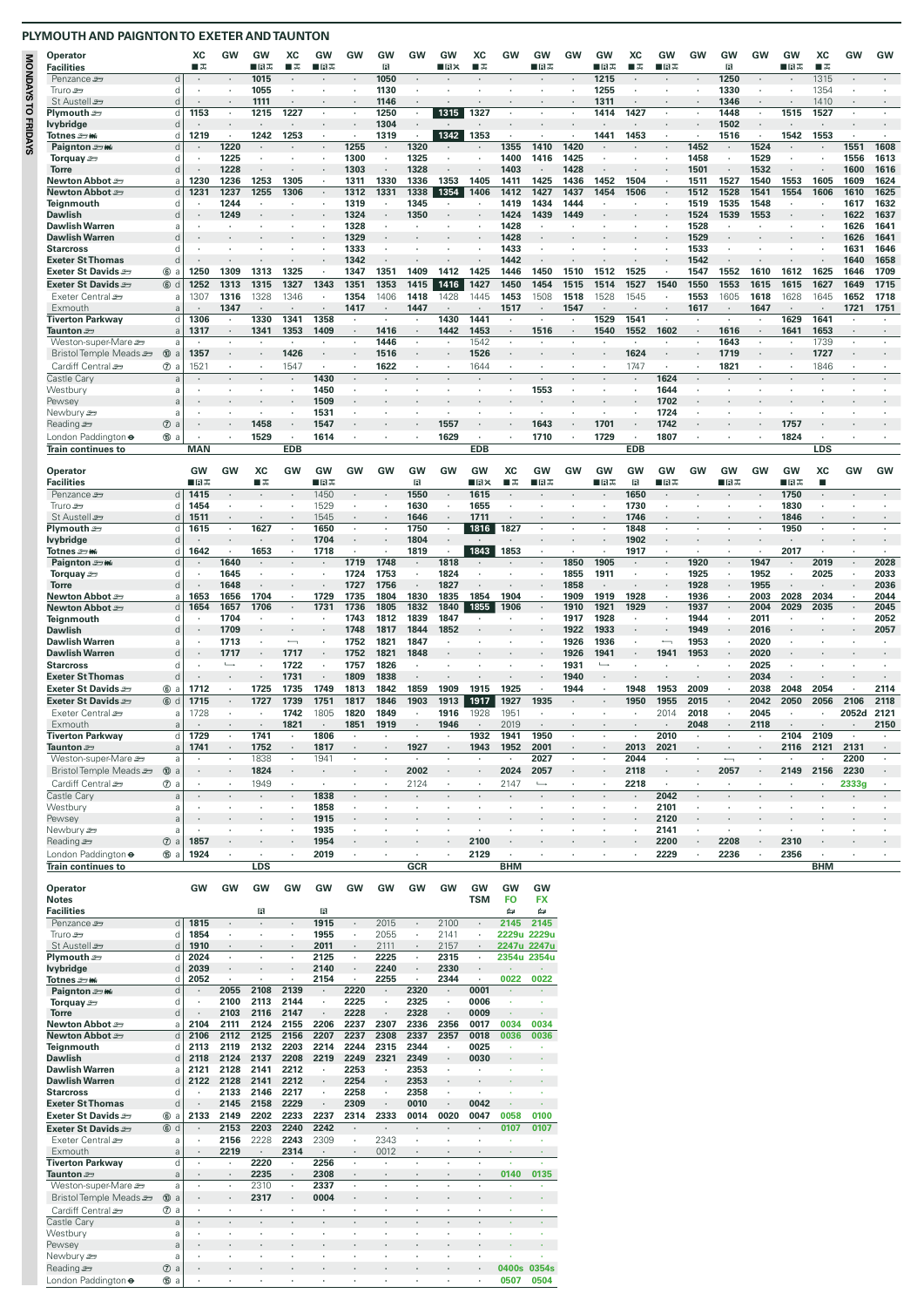| Operator<br><b>Facilities</b>                                                                 |                  | GW             | GW<br>the    | GW<br>R      | XC<br>■≖     | GW                       | GW<br>∎⊪ਸ਼ਲ              | GW            | GW                       | XC<br>п<br>ᠼ             | GW<br>■⊓⊼                | GW           | GW<br>■⊓⊼    | GW             | GV<br>HRT⊶       | GW<br>∎⊪क    | GW<br>■B₩                | G٧           | XC<br>∎ ऊ    | GW           | GW<br>R              | GW           | GW<br>∎в≂       | GW             |
|-----------------------------------------------------------------------------------------------|------------------|----------------|--------------|--------------|--------------|--------------------------|--------------------------|---------------|--------------------------|--------------------------|--------------------------|--------------|--------------|----------------|------------------|--------------|--------------------------|--------------|--------------|--------------|----------------------|--------------|-----------------|----------------|
| Penzance s                                                                                    | d                |                | 2145p        |              |              |                          |                          |               |                          |                          |                          |              |              |                |                  |              |                          |              |              |              | 0540                 |              | 0612            |                |
| Truro s                                                                                       | d                |                | 2229pu       |              |              |                          | $\overline{\phantom{a}}$ |               |                          | $\overline{\phantom{a}}$ |                          |              | $\cdot$      |                |                  |              |                          |              |              |              | 0620                 | $\cdot$      | 0648            |                |
| St Austell s                                                                                  | d                |                | 2247pu       |              |              |                          |                          |               |                          |                          |                          |              |              |                |                  |              |                          |              |              |              | 0636                 |              | 0705            |                |
| Plymouth $\equiv$                                                                             | d                | ٠              | 2354pu       | $\cdot$      | 0527         | $\cdot$                  | 0558                     |               |                          | 0624                     | ٠                        |              | 0640         | $\cdot$        | 0655             |              |                          |              | 0725         | $\cdot$      | 0747                 |              | 0814            | ٠              |
| lvybridge                                                                                     | d                |                |              |              |              |                          |                          |               |                          |                          |                          |              | 0654         | $\cdot$        |                  |              |                          |              |              |              | 0801                 | $\cdot$      |                 | $\cdot$        |
| Totnes <i>≌</i> ∋⊯n<br>Paignton = M                                                           | d                | 0001           | 0022         |              | 0553         | $\cdot$<br>0610          | 0625                     |               | 0637                     | 0650                     |                          |              | 0710         | 0710           |                  |              |                          |              | 0751         | 0750         | 0815                 | 0815         | 0841            | 0840           |
| Torquay =                                                                                     | d<br>C           | 0006           | ٠            |              |              | 0615                     | ٠                        |               | 0642                     | ٠                        |                          |              | ٠            | 0715           |                  |              |                          |              |              | 0755         | $\cdot$              | 0820         | ٠               | 0846           |
| <b>Torre</b>                                                                                  | d                | 0009           |              |              |              | 0618                     |                          |               | 0645                     |                          |                          |              |              | 0718           |                  |              |                          |              |              | 0758         | $\blacksquare$       | 0823         |                 | 0849           |
| Newton Abbot æ                                                                                | a                | 0017           | 0034         | $\epsilon$   | 0604         | 0626                     | 0636                     |               | 0653                     | 0701                     |                          |              | 0721         | 0726           | 0730             |              |                          |              | 0802         | 0806         | 0826                 | 0831         | 0852            | 0858           |
| Newton Abbot =                                                                                | d                | 0018           | 0036         |              | 0606         | 0628                     | 0637                     |               | 0655                     | 0703                     |                          |              | 0723         | 0735           | 0732             |              |                          | 0735         | 0803         | 0807         | 0828                 | 0833         | 0854            | 0900           |
| Teignmouth                                                                                    | C                | 0025           |              | $\cdot$      |              | 0635                     | ٠                        |               | 0702                     |                          |                          |              | 0730         | $\overline{a}$ |                  |              |                          | 0742         |              | 0814         | 0835                 | 0840         |                 | 0907           |
| <b>Dawlish</b>                                                                                | d                | 0030           |              |              |              | 0640                     |                          |               | 0707                     |                          |                          |              | 0735         |                |                  |              |                          | 0747         |              | 0819         | 0840                 | 0845         |                 | 0912           |
| Dawlish Warren                                                                                | a                |                |              |              |              | 0644                     | ٠                        |               | 0711                     |                          |                          |              | 0739         |                |                  |              |                          | 0751         | $\cdot$      | 0823         | ٠                    | 0849         |                 | 0916           |
| Dawlish Warren                                                                                | d                |                |              |              |              | 0649                     |                          | 0649          | 0715                     |                          |                          | 0715         | 0743         |                |                  | 0743         |                          | 0751         |              | 0823         |                      | 0849         |                 | 0916           |
| <b>Starcross</b>                                                                              | d                |                |              |              |              | $\overline{\phantom{a}}$ | ٠                        | 0654          | $\overline{\phantom{a}}$ |                          |                          | 0720         |              |                |                  |              |                          | 0756         | $\cdot$      | 0828         | $\cdot$              | 0854         | ٠               | 0921           |
| <b>Exeter St Thomas</b>                                                                       | d                | 0042           |              |              |              |                          |                          | 0706          |                          |                          |                          | 0732         |              |                |                  |              |                          | 0808         |              | 0837         | $\cdot$              | 0906         |                 | 0930           |
| Exeter St Davids                                                                              | 6a               | 0047           | 0058         | $\cdot$      | 0625         | $\cdot$                  | 0656                     | 0710          | $\cdot$                  | 0722                     |                          | 0736         |              |                | 0751             | 0756         |                          | 0812         | 0822         | 0841         | 0852                 | 0910         | 0913            | 0934           |
| Exeter St Davids                                                                              | 6d               |                | 0107         | 0548         | 0627         |                          | 0700                     | 0717          |                          | 0727                     | 0733                     | 0746         |              |                | 0752             | 0758         |                          | 0817         | 0827         | 0845         | 0855                 | 0915         | 0916            | 0945           |
| Exeter Central                                                                                | a                |                | ٠            | $\cdot$      | 0643         | $\cdot$                  | ٠                        | 0720          | $\cdot$                  | 0740                     | ٠                        | 0749         | $\cdot$      |                |                  | 0805         | ٠                        | 0820         | $\cdot$      | 0848         | 0907                 | 0918         | 0928            | 0948           |
| Exmouth                                                                                       | a                |                |              |              |              |                          |                          | 0750          |                          |                          |                          | 0820         |              |                |                  |              |                          | 0851         |              | 0920         | $\cdot$              | 0950         |                 | 1019           |
| <b>Tiverton Parkway</b>                                                                       | d                |                |              | 0602         | 0641         | $\cdot$                  | 0715                     |               |                          | 0741                     | ×                        |              | ٠            |                |                  | 0812         | $\cdot$                  | ٠            | 0841         |              | $\cdot$              |              | 0931            | $\cdot$        |
| Taunton <i>s</i> ⊟                                                                            | a                |                | 0140         | 0614         | 0652         | $\cdot$                  | 0726                     |               |                          | 0752                     | 0756                     |              |              |                | 0814             | 0824         |                          | $\cdot$      | 0852         |              | 0918                 |              | 0942            | ٠              |
| Weston-super-Mare =                                                                           | a                |                |              | 0642         | 0725         | $\cdot$                  | 0808                     |               |                          |                          | 0825                     |              |              |                | 0847             |              | $\overline{\phantom{0}}$ |              |              | ٠            | 0946                 |              |                 |                |
| Bristol Temple Meads                                                                          | <b>⑩</b> a       |                |              | 0720         | 0724         |                          |                          |               |                          | 0824                     | 0855                     |              |              |                | 0916             |              | 0855                     |              | 0924         |              | 1015                 |              |                 |                |
| Cardiff Central s                                                                             | $\circledcirc$ a |                | ٠            | 0813         | 0845         | $\cdot$                  | $\cdot$                  |               |                          | 0945                     | $\overline{a}$           |              |              |                | 102 <sup>7</sup> | $\cdot$      |                          |              | 1045         |              | 1122                 |              |                 |                |
| Castle Cary                                                                                   | a                |                |              |              |              |                          | 0747                     |               |                          |                          |                          |              |              |                |                  | 0844         |                          |              |              |              |                      |              |                 |                |
| Westbury                                                                                      | a                |                |              |              |              |                          | 0808                     |               |                          |                          |                          |              |              |                |                  | 0909         |                          |              |              |              |                      |              |                 |                |
| Pewsey                                                                                        | a                |                |              |              |              |                          | 0826                     |               |                          |                          |                          |              |              |                |                  | 0928         |                          |              |              |              |                      |              |                 |                |
| Newbury s                                                                                     | a                |                |              |              |              |                          | 0847                     |               |                          |                          |                          |              |              |                | 0925             |              |                          |              |              |              |                      |              |                 |                |
| Reading                                                                                       | $\circledcirc$ a |                | 0400s        |              |              |                          | 0903                     |               |                          |                          |                          |              |              |                | 0943             | 1000         | 1010                     |              |              |              |                      |              | 1101            |                |
| London Paddington $\bullet$                                                                   | ⑮ a              |                | 0507         |              |              |                          | 0929                     | $\cdot$       |                          |                          |                          |              |              |                | 1009             | 1029         | 1036                     |              |              |              |                      |              | 1129            |                |
| <b>Train continues to</b>                                                                     |                  |                |              |              | <b>EDB</b>   |                          |                          |               |                          | <b>EDB</b>               |                          |              |              |                |                  |              |                          |              | <b>EDB</b>   |              |                      |              |                 |                |
|                                                                                               |                  |                |              |              |              |                          |                          |               |                          |                          |                          |              |              |                |                  |              |                          |              |              |              |                      |              |                 |                |
| Operator                                                                                      |                  | GW             | GW           | GW           | GW           | GW                       | XC                       | GW            | GW                       | XC                       | GW                       | GW           | GW           | GW             | GW               | GW           | GW                       | GW           | GW           | XC           | GW                   | GW           | GW              | GW             |
| <b>Facilities</b>                                                                             |                  | ■⊟ਨ            | B            |              | - R          | ∎⊪ਸ਼ਨ                    | ■舌                       | B             |                          | ∎ѫ                       | B                        |              |              | ∎в≂            |                  | ⊟⊓∓          | R                        |              | ⊟ਸ਼ਨ         | ∎ਨ           |                      |              | ∎в≂             |                |
| Penzance s                                                                                    | d                |                | 0640         |              |              | 0710                     |                          |               |                          |                          |                          | 0740         |              | 0815           |                  |              | 0852                     |              | 0912         |              |                      |              | 1015            |                |
| Truro s                                                                                       | d                | ٠              | 0720         | $\cdot$      |              | 0752                     |                          |               |                          |                          |                          | 0820         | ٠            | 0856           | ٠                | ٠            | 0931                     | ٠            | 0956         |              |                      |              | 1056            |                |
| St Austell s<br>Plymouth $\equiv$                                                             | d<br>d           | ٠              | 0736<br>0848 | ÷<br>$\cdot$ | 0900         | 0808<br>0914             | 0927                     |               |                          | ×                        | $\cdot$                  | 0836<br>0950 | $\cdot$      | 0913<br>1014   | ٠                | ٠            | 0947<br>1049             | $\cdot$      | 1013<br>1114 | 1127         |                      |              | 1113<br>1214    | ٠              |
| lvybridge                                                                                     | d                |                | 0902         |              |              |                          |                          |               |                          |                          |                          | 1005         |              |                |                  |              | 1104                     |              |              |              |                      |              |                 |                |
| Totnes <i>≌</i> ∋mw                                                                           |                  |                | 0917         | $\cdot$      | 0927         | 0941                     | 0953                     |               |                          | $\cdot$                  |                          | 1019         | $\cdot$      | 1041           | $\cdot$          |              | 1118                     | ٠            | 1141         | 1153         | $\ddot{\phantom{a}}$ |              | 1241            | ٠              |
|                                                                                               |                  |                |              |              |              |                          |                          |               |                          |                          |                          |              |              |                | 1045             |              |                          | 1118         |              |              |                      | 1218         |                 | 1240           |
|                                                                                               | d                |                |              |              |              |                          |                          |               |                          |                          |                          |              |              |                |                  |              |                          |              |              |              |                      |              |                 |                |
| Paignton = M                                                                                  | d                | 0855           |              | 0916         |              |                          | ٠                        |               | 0948                     | 1010                     | $\cdot$                  | $\cdot$      | 1017         | $\cdot$        |                  | 1056         | $\cdot$                  |              | $\cdot$      |              | 1153                 |              | ٠               |                |
| Torquay =                                                                                     | C<br>d           | 0901           | ٠<br>٠       | 0922         |              |                          |                          |               | 0956<br>1000             | 1016                     |                          |              | 1023         |                | 1050             | 1102         |                          | 1124         |              |              | 1159                 | 1224         |                 | 1245           |
| <b>Torre</b>                                                                                  | a                | 0905           |              | 0925         |              |                          |                          |               |                          |                          |                          |              | 1026         |                | 1053             |              |                          | 1127         |              |              | 1202                 | 1227         |                 | 1248           |
| Newton Abbot <i>s</i> ∋<br>Newton Abbot ஊ                                                     | d                | 0912<br>0914   | 0928<br>0929 | 0933<br>0934 | 0938         | 0953<br>0954             | 1004<br>1006             |               | 1009<br>1011             | 1024<br>1026             |                          | 1030<br>1031 | 1035<br>1036 | 1052<br>1054   | 1102<br>1103     | 1111<br>1112 | 1129<br>1130             | 1135<br>1137 | 1152<br>1154 | 1204<br>1206 | 1211<br>1212         | 1235<br>1236 | 1252<br>1254    | 1257<br>1258   |
| Teignmouth                                                                                    | d                | 0922           | 0936         | 0942         |              |                          |                          |               | 1018                     | 1033                     |                          | 1038         | 1044         |                | 1111             | 1120         | 1137                     | 1144         |              |              | 1219                 | 1244         |                 | 1305           |
| Dawlish                                                                                       | d                | 0927           | 0941         | 0947         |              |                          |                          |               | 1024                     | 1038                     |                          | 1043         | 1049         |                | 1116             | 1125         | 1142                     | 1150         |              |              | 1224                 | 1249         |                 | 1310           |
| Dawlish Warren                                                                                | a                | 0930           | $\cdot$      | 0951         |              |                          |                          |               | 1028                     | $\cdot$                  |                          | 1047         | 1053         |                | 1120             | 1129         | $\cdot$                  | 1154         |              |              | 1228                 | 1253         |                 | 1314           |
| <b>Dawlish Warren</b>                                                                         | d                | 0931           |              | 0952         |              |                          |                          |               | 1028                     |                          |                          | 1048         | 1054         |                | 1121             | 1130         |                          | 1154         |              |              | 1228                 | 1254         |                 | 1328           |
| <b>Starcross</b>                                                                              | d                |                |              |              |              |                          |                          |               | 1033                     |                          |                          |              | $\cdot$      |                | 1126             |              |                          |              |              |              | 1233                 |              |                 | $\overline{a}$ |
| <b>Exeter St Thomas</b>                                                                       | d                |                |              |              |              |                          |                          |               | 1042                     |                          |                          |              |              |                | 1135             |              |                          |              |              |              | 1242                 |              |                 |                |
| Exeter St Davids                                                                              | <b>⑥</b> a       | 0943           | 0953         | 1009         |              | 1013                     | 1025                     |               | 1047                     | 1050                     | $\cdot$                  | 1100         | 1110         | 1113           | 1139             | 1142         | 1154                     | 1210         | 1214         | 1225         | 1248                 | 1309         | 1313            | ٠              |
| Exeter St Davids =                                                                            | 6d               | 0945           | 0955         | 1017         |              | 1016                     | 1027                     | 1043          | 1052                     | 1055                     |                          |              | 1116         | 1116           | 1145             | 1145         | 1155                     | 1217         | 1216         | 1227         | 1252                 | 1317         | 1316            |                |
| Exeter Central                                                                                | a                | 0954           | 1007         | 1020         |              | 1028                     | 1046                     |               | 1055                     | 1107                     |                          |              | 1119         | 1128           | 1148             | 1154         | 1208                     | 1220         | 1228         | 1246         | 1255                 | 1320         | 1328            |                |
| EXMOUTH                                                                                       | а                |                |              | 1050         |              |                          |                          |               | H∠u                      |                          |                          |              | טפוו         |                | 1220             |              |                          | 1250         |              |              | 1320                 | 1350         |                 |                |
| <b>Tiverton Parkway</b>                                                                       | d                | $\blacksquare$ |              | $\cdot$      |              | 1031                     | 1041                     | $\cdot$       | $\cdot$                  | 1109                     | $\cdot$                  |              | ٠            | 1131           | $\cdot$          |              | $\cdot$                  | $\cdot$      | 1231         | 1241         | $\blacksquare$       | $\cdot$      | 1331            |                |
| Taunton #                                                                                     | a                | 1007           | 1018         | ٠            |              | 1042                     | 1052                     | 1106          | $\cdot$                  | 1120                     | $\overline{\phantom{m}}$ |              |              | 1142           | $\cdot$          | 1207         | 1219                     | ٠            | 1242         | 1252         | $\cdot$              |              | 1342            | $\cdot$        |
| Weston-super-Mare                                                                             | $\mathsf{a}$     |                | 1046         | ٠            | ٠            | $\cdot$                  | ٠                        | 1135          | $\cdot$                  | 1200                     | 1135                     | ٠            |              | $\cdot$        | $\cdot$          |              | 1247                     | $\cdot$      | $\cdot$      | 1346         | $\cdot$              |              | ٠               |                |
| Bristol Temple Meads                                                                          | $^{\circledR}$ a | $\sim$         | 1116         | $\cdot$      |              |                          | 1124                     | $\longmapsto$ |                          | 1153                     | 1218                     |              |              |                |                  |              | 1316                     | $\cdot$      |              | 1324         | $\cdot$              |              |                 |                |
| Cardiff Central s                                                                             | $\circledcirc$ a | $\cdot$        | 1222         | ×.           |              | $\cdot$                  | 1245                     | $\cdot$       | $\cdot$                  | ٠                        | 1321                     | $\cdot$      | $\cdot$      | $\cdot$        | $\cdot$          | $\cdot$      | 1412                     | $\epsilon$   | $\cdot$      | 1445         | $\cdot$              |              |                 |                |
| Castle Cary                                                                                   | a                | 1028           | $\cdot$      | $\cdot$      |              |                          | ÷,                       | $\cdot$       |                          | ٠                        |                          |              |              |                |                  | 1226         | $\cdot$                  | $\cdot$      |              | ×.           | $\cdot$              |              |                 |                |
| Westbury                                                                                      | a                | 1048           | ٠            | ٠            |              | ٠                        | ٠                        | ٠             |                          | ٠                        | ٠                        |              | ٠            | ٠              |                  | 1248         | $\cdot$                  | ٠            |              | ٠            | ٠                    |              | ٠               | $\cdot$        |
| Pewsey                                                                                        | a                | 1106           | $\cdot$      |              |              |                          |                          |               |                          |                          |                          |              |              |                |                  | 1306         | ٠                        |              |              |              |                      |              |                 |                |
| Newbury s                                                                                     | a                | 1127           | $\cdot$      |              |              | $\epsilon$               |                          |               |                          |                          |                          |              |              | $\epsilon$     |                  | 1326         | $\cdot$                  |              | $\cdot$      |              |                      |              |                 |                |
|                                                                                               | $\circledcirc$ a | 1143           | $\cdot$      |              |              | 1200                     |                          |               |                          |                          |                          |              |              | 1259           |                  | 1343         | $\cdot$                  |              | 1359         |              |                      |              | 1500            |                |
|                                                                                               | $15 a$           | 1209           | $\cdot$      | à.           |              | 1229                     | $\cdot$                  |               |                          | ×                        |                          |              | $\cdot$      | 1329           | $\cdot$          | 1409         | $\cdot$                  | ×            | 1429         | $\cdot$      | ٠                    |              | 1529            |                |
|                                                                                               |                  |                |              |              | PGN          |                          | <b>ABD</b>               |               |                          | <b>BHM</b>               |                          |              |              |                |                  |              |                          |              |              | <b>EDB</b>   |                      |              |                 |                |
|                                                                                               |                  |                |              |              |              |                          |                          |               |                          |                          |                          |              |              |                |                  |              |                          |              |              |              |                      |              |                 |                |
|                                                                                               |                  | XC             | GW           | GW           | GW           | GW                       | GW                       | GW            | GW                       | GW                       | GW                       | GW           | GW           | GW             | GW               | XC           | GW                       | GW           | GW           | GW           | GW                   | GW           | ХC              | GW             |
| Reading<br>London Paddington $\bullet$<br>Train continues to<br>Operator<br><b>Facilities</b> |                  | ■≖             | ∎в≂          |              |              | ■日素                      |                          | ∎в≂           |                          | ∎в≂                      |                          | R            |              | ∎в≂            |                  | ∎ रू         |                          | ■⊓≂          | П            |              | ■日素                  |              | ■天              |                |
| Penzance s                                                                                    | d                | $\cdot$        |              | $\cdot$      | 1045         | $\cdot$                  |                          |               |                          | 1112                     | $\cdot$                  |              |              | 1218           |                  |              |                          |              | 1250         | $\cdot$      | 1310                 |              |                 |                |
| Truro se                                                                                      | d                | $\cdot$        |              | ×.           | 1125         | $\epsilon$               |                          |               |                          | 1156                     | $\cdot$                  |              | ٠            | 1259           | ٠                |              |                          |              | 1330         | $\epsilon$   | 1352                 |              |                 |                |
| St Austell s                                                                                  | d                |                |              | ٠            | 1141         | $\cdot$                  |                          | ٠             |                          | 1212                     | $\cdot$<br>$\cdot$       |              |              | 1315           | ٠<br>$\cdot$     |              | ٠                        |              | 1346         | ٠            | 1408                 | $\cdot$      |                 |                |
| Plymouth =<br><b>Ivybridge</b>                                                                | d<br>d           | 1227           | $\cdot$      |              | 1243<br>1257 | 1256<br>$\cdot$          |                          | ٠             |                          | 1315<br>٠                | $\cdot$                  |              |              | 1415<br>٠      | $\cdot$          | 1427<br>٠    | $\cdot$                  |              | 1448<br>1503 | $\cdot$<br>٠ | 1514<br>$\cdot$      |              | 1527<br>$\cdot$ |                |

| lvybridge                   | d                             |            |        |                          | 1257          |      |         |         |      |         |      |      |         |      |      |            |              |      | 1503    |      |      |                          |            |      |
|-----------------------------|-------------------------------|------------|--------|--------------------------|---------------|------|---------|---------|------|---------|------|------|---------|------|------|------------|--------------|------|---------|------|------|--------------------------|------------|------|
| Totnes = mi                 | d                             | 1253       |        |                          | 1311          |      |         |         |      | 1342    |      |      |         | 1442 |      | 1453       |              |      | 1517    |      | 1541 |                          | 1553       |      |
| Paignton = Mi               | d                             |            | 1256   |                          |               |      |         |         | 1318 | $\cdot$ | 1353 |      | 1418    |      | 1441 |            | $\cdot$      | 1456 |         | 1518 |      | 1539                     | $\cdot$    |      |
| Torquay $\equiv$            | d.                            |            | 1302   |                          |               |      |         |         | 1324 |         | 1358 |      | 1424    |      | 1446 |            |              | 1502 |         | 1524 |      | 1544                     |            |      |
| <b>Torre</b>                | d                             |            |        |                          |               |      |         |         | 1327 | $\cdot$ | 1401 |      | 1427    |      | 1449 |            |              |      |         | 1527 |      | 1547                     |            |      |
| Newton Abbot <b>≥</b>       | a                             | 1305       | 1311   |                          | 1322          | 1331 |         |         | 1336 | 1353    | 1409 |      | 1435    | 1453 | 1457 | 1504       |              | 1511 | 1528    | 1535 | 1552 | 1556                     | 1605       |      |
| Newton Abbot                | d                             | 1306       | 1312   | $\blacksquare$           | 1324          | 1332 | $\cdot$ |         | 1337 | 1354    | 1411 |      | 1437    | 1454 | 1458 | 1506       | $\mathbf{r}$ | 1513 | 1530    | 1537 | 1554 | 1557                     | 1606       |      |
| Teignmouth                  | d                             |            | 1319   | $\cdot$                  | 1331          |      |         |         | 1344 |         | 1418 |      | 1444    |      | 1505 | ٠          |              | 1520 | 1537    | 1544 |      | 1604                     |            |      |
| <b>Dawlish</b>              | d                             |            | 1324   | $\cdot$                  | 1336          |      |         |         | 1349 |         | 1424 |      | 1449    |      | 1510 |            | $\cdot$      | 1525 | 1542    | 1550 |      | 1609                     |            |      |
| <b>Dawlish Warren</b>       | a                             |            |        | $\overline{\phantom{0}}$ | 1339          |      |         |         | 1353 |         | 1428 |      | 1453    |      | 1514 |            | ⊸            | 1528 |         | 1554 |      | 1613                     |            |      |
| <b>Dawlish Warren</b>       | d                             |            |        | 1328                     | 1344          |      | 1344    |         | 1354 |         | 1428 |      | 1454    |      | 1519 | $\cdot$    | 1519         | 1529 |         | 1554 |      | 1618                     | $\bullet$  | 1618 |
| <b>Starcross</b>            | d                             |            |        | 1333                     | $\longmapsto$ |      |         |         |      |         | 1433 |      |         |      |      |            | 1523         |      |         |      |      | $\overline{\phantom{a}}$ |            | 1622 |
| <b>Exeter St Thomas</b>     | d                             |            |        | 1342                     |               |      |         |         |      |         | 1442 |      |         |      |      |            | 1532         |      |         |      |      |                          |            | 1634 |
| Exeter St Davids            | 6a                            | 1325       | 1336   | 1347                     |               | 1351 | 1358    |         | 1409 | 1413    | 1447 |      | 1510    | 1513 |      | 1525       | 1537         | 1541 | 1554    | 1609 | 1613 |                          | 1625       | 1640 |
| Exeter St Davids            | 6 d                           | 1327       | 1343   | 1352                     |               | 1354 |         | $\cdot$ | 1417 | 1416    | 1453 | 1454 | 1516    | 1516 |      | 1527       | 1545         | 1543 | 1556    | 1617 | 1615 |                          | 1627       | 1646 |
| Exeter Central              | a                             |            | 1346   | 1355                     |               | 1406 |         |         | 1420 | 1428    | 1456 |      | 1519    | 1528 |      |            | 1548         | 1554 | 1604    | 1620 | 1628 |                          |            | 1649 |
| Exmouth                     | a                             |            | $\sim$ | 1420                     |               |      |         |         | 1450 | $\cdot$ | 1521 |      | 1550    |      |      | $\cdot$    | 1621         |      | $\cdot$ | 1652 |      |                          |            | 1720 |
| <b>Tiverton Parkwav</b>     | d                             | 1341       |        |                          |               |      |         |         |      | 1431    |      |      |         | 1531 |      | 1541       |              |      |         |      | 1630 |                          | 1641       |      |
| Taunton <b>Strate</b>       | a                             | 1353       | 1405   | $\cdot$                  |               |      |         |         |      | 1442    |      | 1517 | $\cdot$ | 1542 |      | 1552       | $\cdot$      | 1606 | 1619    |      | 1641 |                          | 1653       |      |
| Weston-super-Mare           | a                             |            | 1447   |                          |               |      |         |         |      |         |      | 1546 |         |      |      |            |              |      | 1647    |      |      |                          |            |      |
| Bristol Temple Meads        | $\circledR$<br>$\overline{a}$ | 1426       | 1516   |                          |               |      |         |         |      |         |      | 1616 |         |      |      | 1624       |              |      | 1720    |      |      |                          | 1726       |      |
| Cardiff Central             | $\circledcirc$ a              | 1545       | 1621   | $\cdot$                  |               |      |         |         |      |         |      | 1720 |         |      |      | 1746       | ٠            |      | 1821    |      |      |                          | 1846       |      |
| Castle Cary                 | a                             |            | 1426   |                          |               |      |         |         |      |         |      |      |         |      |      |            |              | 1626 |         |      |      |                          |            |      |
| Westbury                    | a                             |            | 1446   |                          |               |      |         | 1446    |      |         |      |      |         |      |      |            |              | 1646 |         |      |      |                          |            |      |
| Pewsey                      | a                             |            |        |                          |               |      |         | 1509    |      |         |      |      |         |      |      |            |              | 1704 |         |      |      |                          |            |      |
| Newbury stra                | a                             |            |        |                          |               |      |         | 1532    |      |         |      |      |         |      |      |            |              | 1728 |         |      |      |                          |            |      |
| Reading $\equiv$            | $\circledcirc$ a              |            |        |                          |               | 1531 | $\cdot$ | 1552    |      | 1600    |      |      |         | 1659 |      |            |              | 1744 |         | ٠    | 1800 |                          |            |      |
| London Paddington $\bullet$ | ⑮ a                           |            |        |                          |               | 1556 |         | 1622    |      | 1629    |      |      |         | 1729 |      |            |              | 1809 |         |      | 1829 |                          |            |      |
| <b>Train continues to</b>   |                               | <b>EDB</b> |        |                          |               |      |         |         |      |         |      |      |         |      |      | <b>EDB</b> |              |      |         |      |      |                          | <b>YRK</b> |      |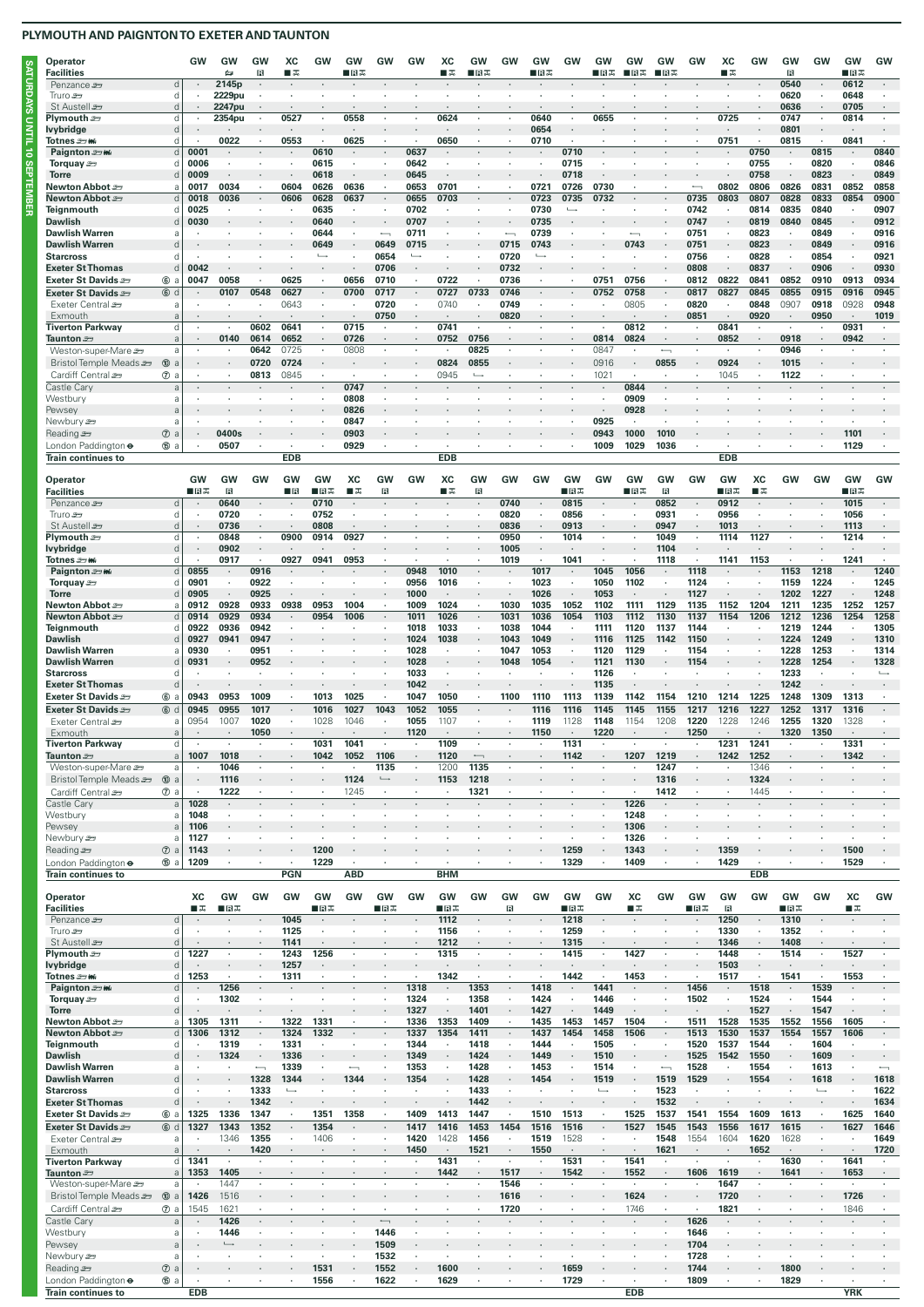| <b>Operator</b>             |                  | GW   | GW   | GW      | XC         | GW   | GW                       | GW   | GW      | GW   | GW   | GW           | GW   | GW   | XC         | GW   | GW               | <b>GW</b> | GW   | XC   | GW   | <b>GW</b> | GW   | GW         |
|-----------------------------|------------------|------|------|---------|------------|------|--------------------------|------|---------|------|------|--------------|------|------|------------|------|------------------|-----------|------|------|------|-----------|------|------------|
| <b>Facilities</b>           |                  | в    |      | ⊟⊓ੜ     | ∎≖         |      | ⊞⊓ਸਨ                     | 口日志  | ∎B      |      |      | $\mathbb{E}$ |      | ⊟ਸ਼ਨ | ■≖         |      | B                | ∎⊡ਨ       |      | ∎≖   | R    |           |      | ∎⊡ਨ        |
| Penzance s                  | d <sub>1</sub>   | 1350 |      | 1420    |            |      |                          | 1445 | $\cdot$ |      |      | 1550         |      | 1620 |            |      |                  | 1645      |      |      |      |           |      | 1715h      |
| Truro <del>so</del>         | d                | 1430 |      | 1500    |            |      |                          | 1528 |         |      |      | 1630         |      | 1700 |            |      |                  | 1727      |      |      |      |           |      | 1755h      |
| St Austell s                | d                | 1446 |      | 1516    |            |      |                          | 1544 |         |      |      | 1646         |      | 1716 |            |      |                  | 1743      |      |      |      |           |      | 1811h      |
| Plymouth $\equiv$           | d                | 1548 |      | 1615    | 1627       |      |                          | 1650 |         |      |      | 1748         |      | 1816 | 1827       |      | 1837             | 1850      |      |      |      |           |      | 1930       |
| lvybridge                   |                  | 1602 |      |         |            |      |                          | 1704 |         |      |      | 1803         |      |      |            |      | 1852             |           |      |      |      |           |      | $\cdot$    |
| Totnes = Mi                 |                  | 1615 |      | 1642    | 1653       |      |                          | 1719 |         |      |      | 1817         |      | 1843 | 1853       | ٠    | 1906             | 1917      |      |      |      |           |      | 1957       |
| Paignton = Mi               | $\mathsf{d}$     |      | 1615 |         |            | 1652 | 1705                     |      |         | 1714 | 1739 | ٠            | 1818 |      |            | 1852 |                  |           | 1918 | 1928 |      |           | 1938 | $\cdot$    |
| Torquay $\equiv$            | d                |      | 1621 |         |            | 1657 | 1711                     |      |         | 1720 | 1744 |              | 1824 |      |            | 1857 |                  |           | 1923 | 1934 |      |           | 1943 |            |
| <b>Torre</b>                | d                |      | 1624 | $\cdot$ |            | 1700 |                          |      |         | 1723 | 1747 | $\cdot$      | 1827 |      |            | 1900 | $\cdot$          |           | 1926 |      |      |           | 1946 | $\cdot$    |
| Newton Abbot <b>≥</b>       | a                | 1627 | 1633 | 1653    | 1705       | 1708 | 1721                     | 1730 |         | 1731 | 1756 | 1828         | 1835 | 1854 | 1904       | 1908 | 1917             | 1928      | 1934 | 1943 |      |           | 1954 | 2008       |
| Newton Abbot <b>≥</b>       | d                | 1628 | 1634 | 1655    | 1706       | 1710 | 1723                     | 1731 |         | 1734 | 1757 | 1830         | 1837 | 1856 | 1906       | 1909 | 1920             | 1930      | 1936 | 1944 |      |           | 1955 | 2009       |
| Teignmouth                  | n                | 1635 | 1641 |         |            | 1717 | 1730                     |      |         | 1741 | 1804 | 1837         | 1844 |      |            | 1916 | 1927             | 1937      | 1943 |      |      |           | 2002 | 2016       |
| <b>Dawlish</b>              |                  | 1640 | 1647 |         |            | 1723 | 1736                     |      |         | 1746 | 1809 | 1842         | 1849 |      |            | 1921 | 1932             | 1942      | 1948 |      |      |           | 2007 | 2021       |
| <b>Dawlish Warren</b>       | a                |      | 1651 |         |            | 1727 | 1739                     |      |         | 1751 | 1813 |              | 1853 |      |            | 1925 |                  |           | 1952 |      |      |           | 2011 |            |
| <b>Dawlish Warren</b>       | d                |      | 1651 |         |            | 1728 | 1745                     |      | 1745    | 1751 | 1817 |              | 1854 |      |            | 1925 |                  |           | 1956 |      |      | 1956      | 2011 |            |
| <b>Starcross</b>            | n                |      | 1656 |         |            | 1732 | $\overline{\phantom{a}}$ |      |         | 1756 | 1822 |              |      |      |            | 1930 |                  |           |      |      |      |           | 2016 |            |
| <b>Exeter St Thomas</b>     | $\mathsf{d}$     |      | 1708 |         |            | 1741 | $\cdot$                  |      |         | 1808 | 1834 |              |      |      |            | 1939 |                  |           |      |      |      |           | 2025 | $\cdot$    |
| Exeter St Davids            | 6 a              | 1653 | 1711 | 1715    | 1725       | 1748 |                          | 1751 | 1758    | 1813 | 1838 | 1854         | 1909 | 1916 | 1925       | 1943 | 1946             | 1954      |      | 2003 |      | 2012      | 2029 | 2033       |
| Exeter St Davids            | 6d               | 1655 | 1716 | 1717    | 1727       | 1751 | ۰.                       | 1755 | 1802    | 1816 | 1846 | 1904         | 1916 | 1918 | 1927       |      | 1948             | 1956      |      | 2008 |      | 2017      |      | 2035       |
| Exeter Central              | a                | 1707 | 1719 | 1728    | 1746       | 1754 |                          | 1803 |         | 1819 | 1849 |              | 1919 | 1928 |            |      | 200 <sup>°</sup> | 201'      |      |      |      | 2020      |      |            |
| Exmouth                     | a                |      | 1752 |         |            | 1824 |                          |      |         | 1852 | 1920 | $\cdot$      | 1950 |      |            |      |                  |           |      |      |      | 2050      |      |            |
| <b>Tiverton Parkway</b>     | d                |      |      | 1731    | 1741       |      |                          | 1811 | 1817    |      |      | 1918         |      | 1932 | 1941       |      | 2002             |           |      | 2021 |      |           |      |            |
| Taunton #                   |                  | 1718 |      | 1743    | 1753       |      |                          | 1822 | 1828    |      |      | 1930         |      | 1944 | 1952       |      | 2014             | 2018      |      | 2033 |      |           |      | 2057       |
| Weston-super-Mare           | a                | 1746 |      |         | 1847       |      |                          |      | 1858    | ٠    |      | 1954         |      |      | 2026       |      | 2050             |           |      |      | 2050 | $\cdot$   |      | 2123       |
| Bristol Temple Meads        | $10 a$           | 1816 |      |         | 1826       |      |                          |      | 1926    |      |      | 2016         |      |      | 2024       |      |                  |           |      | 2105 | 2125 |           |      | 2143       |
| Cardiff Central s           | $(7)$ a          | 1921 |      |         | 1947       |      |                          |      | 2045    |      |      |              |      |      | 2145       |      |                  |           |      |      | 2227 |           |      |            |
| Castle Cary                 | a                |      |      |         |            |      |                          | 1844 | $\cdot$ |      |      |              |      | 2004 |            |      |                  |           |      |      |      |           |      |            |
| Westbury                    | a                |      |      |         |            |      |                          | 1907 |         |      |      |              |      | 2024 |            |      |                  |           |      |      |      |           |      |            |
| Pewsev                      | a                |      |      |         |            |      |                          | 1925 | $\cdot$ |      |      |              |      | 2042 |            |      |                  |           |      |      |      |           |      |            |
| Newbury s                   | a                |      |      |         |            |      |                          | 1945 |         |      |      |              |      |      |            |      |                  | 2123      |      |      |      |           |      |            |
| Reading s                   | $\circledcirc$ a |      |      | 1859    |            |      |                          | 2002 | 2040    |      |      |              |      | 2115 |            |      |                  | 2143      |      |      |      |           |      |            |
| London Paddington $\bullet$ | <b>15</b> a      |      |      | 1929    |            |      |                          | 2026 | 2106    |      |      |              |      | 2139 |            |      |                  | 2209      |      |      |      |           |      |            |
| <b>Train continues to</b>   |                  |      |      |         | <b>LDS</b> |      |                          |      |         |      |      |              |      |      | <b>DBY</b> |      |                  |           |      |      |      |           |      | <b>BPW</b> |

| <b>Operator</b><br><b>Facilities</b> |                     | GW<br>∎⊡ਨ | GW      | GW             | GW<br>R | GW      | GW      |
|--------------------------------------|---------------------|-----------|---------|----------------|---------|---------|---------|
| Penzance s                           | $\mathsf{d}$        | 1750      |         | ï              | 1815    | ï       | 1930    |
| Truro $\equiv$                       | d                   | 1832      | ï       | ï              | 1855    | ï       | 2010    |
| St Austell s                         | $\mathsf{d}$        | 1848      |         | ï              | 1911    | ï       | 2026    |
| Plymouth $\equiv$                    | d                   | 1950      | ï       | ï              | 2020    | ï       | 2150    |
| lvybridge                            | d                   |           |         |                | 2035    | ï       | 2205    |
| Totnes <i>≌</i> ∋₩                   | d                   | 2017      | ï       | ٠              | 2048    | ï       | 2219    |
| Paignton = mi                        | d                   | 2006      | 2016    |                |         | 2120    |         |
| Torquay $\equiv$                     | d                   | 2012      | 2022    | ï              | ï       | 2125    |         |
| <b>Torre</b>                         | $\mathsf{d}$        | ï         | 2025    |                |         | 2128    |         |
| Newton Abbot                         | a                   | 2028      | 2034    | ï              | 2101    | 2136    | 2231    |
| Newton Abbot                         | $\overline{d}$      | 2029      | 2035    |                | 2102    | 2137    | 2232    |
| Teignmouth                           | d                   |           | 2042    | ï              | 2109    | 2144    | 2239    |
| <b>Dawlish</b>                       | d                   | ٠         | 2047    | $\cdot$        | 2114    | 2149    | 2244    |
| <b>Dawlish Warren</b>                | a                   | ï         | 2051    | ï              | 2118    | 2153    | 2248    |
| <b>Dawlish Warren</b>                | d                   |           | 2051    | ä,             | 2118    | 2153    | 2249    |
| <b>Starcross</b>                     | d                   | ï         | 2056    | ï              | ï       | 2158    | 2253    |
| <b>Exeter St Thomas</b>              | d                   | ï         | 2108    |                |         | 2207    | 2302    |
| Exeter St Davids                     | $6$<br>a            | 2048      | 2113    |                | 2130    | 2211    | 2307    |
| Exeter St Davids                     | $\mathsf{d}$<br>$6$ | 2051      | 2117    | 2119           |         | 2217    |         |
| Exeter Central                       | a                   | 2059      | 2120    | 2114d          | ï       | 2220    | 2316    |
| Exmouth                              | a                   |           | 2150    |                |         | 2250    | 2346    |
| <b>Tiverton Parkway</b>              | d                   | 2105      | ï       | 2135           | ٠       |         | ٠       |
| Taunton <i>s</i> ∋                   | a                   | 2117      | $\cdot$ | 2148           |         | $\cdot$ | $\cdot$ |
| Weston-super-Mare                    | a                   | 2154      | ٠       | 2218           | ٠       | ï       | ï       |
| Bristol Temple Meads                 | <b>10</b><br>a      | 2149      |         | 2250           |         | ï       |         |
| Cardiff Central                      | $\circled7$<br>a    | 2301      |         |                | ٠       | ï       | ٠       |
| Castle Carv                          | a                   |           |         | ä,             |         |         |         |
| Westbury                             | a                   | ä,        | ï       | ï              |         | ï       | ï       |
| Pewsey                               | a                   |           | ٠       | $\cdot$        |         | $\cdot$ | ٠       |
| Newbury s                            | a                   |           | ï       | ï              | ٠       | ï       | ٠       |
| Reading                              | $\circledD$<br>a    | 2311      |         | $\blacksquare$ |         | $\cdot$ | ٠       |
| London Paddington $\bullet$          | $(5)$<br>a          | 2342      | ï       |                | ٠       | ٠       |         |

## **Changes to our timetables**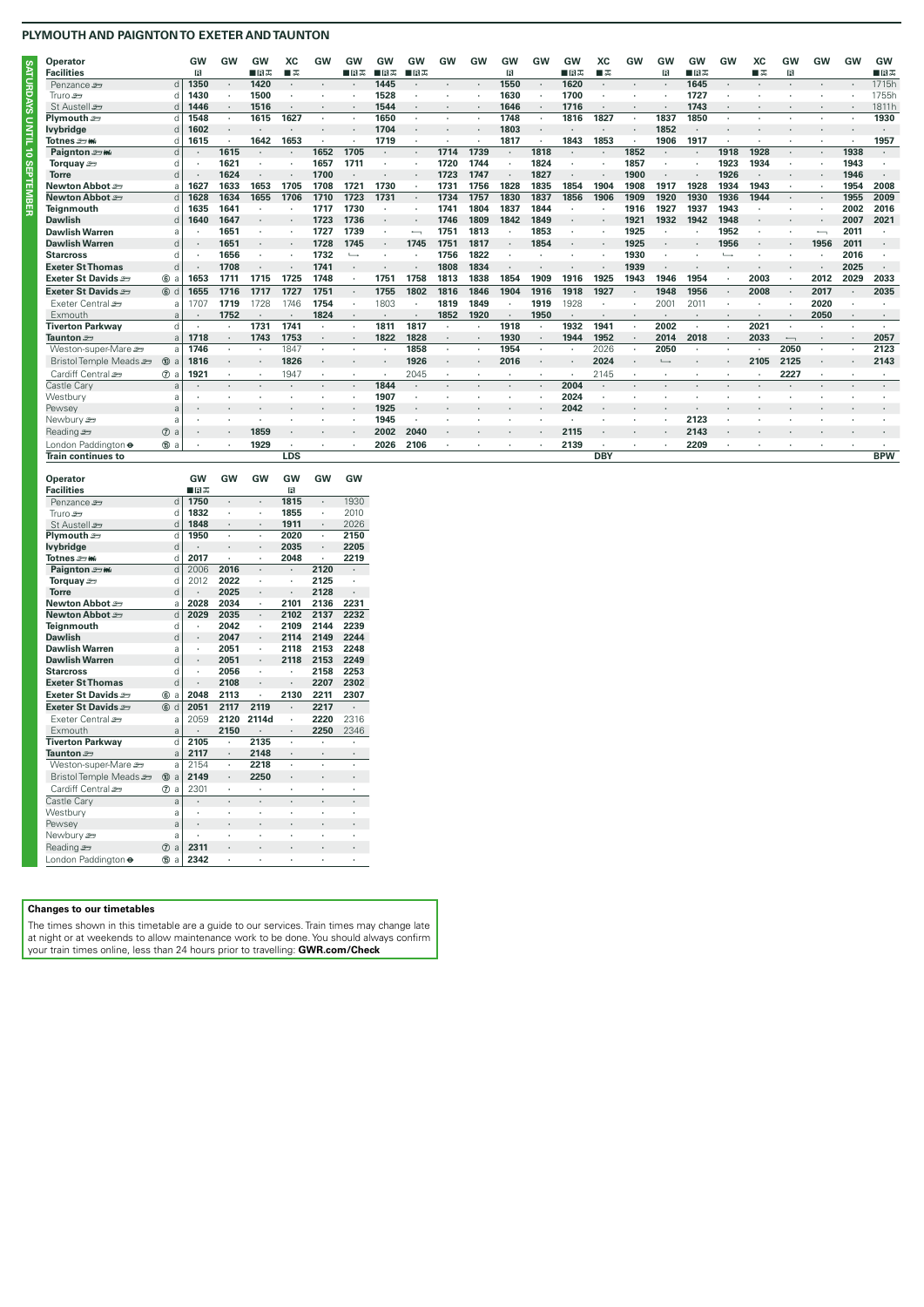| Operator<br><b>Facilities</b>                                                                                                                                                               |                          | GW           | GW<br>that       | GW<br>R              | XC<br>■≖     | GW             | GW<br>∎⊓ਡ     | GW         | GW                       | ХC<br>■≖         | GW<br>■⊓≂      | GW           | <b>GW</b><br>■B₩ | GW             | GW<br>∎в≂ | GW<br>■⊓≂ | GW<br>■⊓⊼                | GW      | XC<br>∎ѫ     | GW      | GW<br>R         | <b>GW</b> | GW<br>∎в     | GW                   |
|---------------------------------------------------------------------------------------------------------------------------------------------------------------------------------------------|--------------------------|--------------|------------------|----------------------|--------------|----------------|---------------|------------|--------------------------|------------------|----------------|--------------|------------------|----------------|-----------|-----------|--------------------------|---------|--------------|---------|-----------------|-----------|--------------|----------------------|
| Penzance s                                                                                                                                                                                  | d                        |              | 2145p            | $\cdot$              |              |                |               |            |                          |                  |                |              |                  |                |           |           |                          |         |              |         | 0540            |           | 0612         |                      |
| Truro $\equiv$                                                                                                                                                                              | d                        |              | 2229pu           | $\cdot$              |              |                |               |            |                          |                  |                |              |                  |                |           |           |                          |         | ٠            |         | 0620            |           | 0648         | $\cdot$              |
| St Austell s                                                                                                                                                                                | d<br>d                   |              | 2247pu<br>2354pu |                      | 0527         |                | 0558          |            |                          | 0624             |                |              | 0640             |                | 0655      |           |                          |         | 0725         |         | 0636<br>0747    |           | 0705<br>0814 | $\cdot$              |
| Plymouth $\equiv$<br>lvybridge                                                                                                                                                              | d                        |              |                  |                      |              |                |               |            |                          |                  |                |              | 0654             |                |           |           |                          |         |              |         | 0801            |           |              |                      |
| Totnes ാ‱                                                                                                                                                                                   | d                        |              | 0022             | ٠                    | 0553         |                | 0625          |            |                          | 0650             |                |              | 0710             | ٠              |           |           |                          |         | 0751         |         | 0815            |           | 0841         | ٠                    |
| Paignton = Wi                                                                                                                                                                               | $\mathsf{d}$             | 0001         |                  |                      |              | 0610           |               |            | 0637                     |                  |                |              |                  | 0710           |           |           |                          |         |              | 0750    |                 | 0815      |              | 0840                 |
| Torquay $\equiv$                                                                                                                                                                            | d                        | 0006         | $\cdot$          |                      |              | 0615           | $\cdot$       |            | 0642                     |                  |                |              | $\cdot$          | 0715           |           |           |                          |         | ٠            | 0755    | $\cdot$         | 0820      | $\cdot$      | 0846                 |
| <b>Torre</b>                                                                                                                                                                                | d                        | 0009         |                  |                      |              | 0618           |               |            | 0645                     |                  |                |              |                  | 0718           |           |           |                          |         |              | 0758    |                 | 0823      | $\cdot$      | 0849                 |
| Newton Abbot                                                                                                                                                                                | a                        | 0017         | 0034             | ٠                    | 0604         | 0626           | 0636          |            | 0653                     | 0701             |                |              | 0721             | 0726           | 0730      |           |                          |         | 0802         | 0806    | 0826            | 0831      | 0852         | 0858                 |
| Newton Abbot                                                                                                                                                                                | d                        | 0018         | 0036             | $\ddot{\phantom{a}}$ | 0606         | 0628           | 0637          |            | 0655                     | 0703             |                |              | 0723             | 0735           | 0732      |           |                          | 0735    | 0803         | 0807    | 0828            | 0833      | 0854         | 0900                 |
| Teignmouth                                                                                                                                                                                  | d                        | 0025         | $\cdot$          |                      |              | 0635           | $\cdot$       |            | 0702                     | $\cdot$          |                |              | 0730             | $\overline{a}$ |           |           |                          | 0742    |              | 0814    | 0835            | 0840      | $\cdot$      | 0907                 |
| <b>Dawlish</b>                                                                                                                                                                              | d                        | 0030         |                  |                      |              | 0640           |               |            | 0707                     |                  |                |              | 0735             |                |           |           |                          | 0747    |              | 0819    | 0840            | 0845      |              | 0912                 |
| <b>Dawlish Warren</b>                                                                                                                                                                       | a                        |              |                  |                      |              | 0644           |               |            | 0711                     |                  |                |              | 0739             |                |           |           |                          | 0751    |              | 0823    | $\cdot$         | 0849      | ٠            | 0916                 |
| <b>Dawlish Warren</b>                                                                                                                                                                       | d                        |              |                  |                      |              | 0649           |               | 0649       | 0715                     |                  |                | 0715         | 0743             |                |           | 0743      |                          | 0751    |              | 0823    |                 | 0849      |              | 0916                 |
| <b>Starcross</b>                                                                                                                                                                            | d                        |              |                  |                      |              | $\overline{a}$ |               | 0654       | $\overline{\phantom{a}}$ |                  |                | 0720         | $\overline{a}$   |                |           | ٠         |                          | 0756    |              | 0828    | $\cdot$         | 0854      | $\cdot$      | 0921                 |
| <b>Exeter St Thomas</b>                                                                                                                                                                     | d                        | 0042         |                  |                      |              |                |               | 0706       |                          |                  |                | 0732         |                  |                |           | ٠         |                          | 0808    |              | 0837    |                 | 0906      | $\cdot$      | 0930                 |
| Exeter St Davids                                                                                                                                                                            | 6a                       | 0047         | 0058             | ٠                    | 0625         | ٠              | 0656          | 0710       | ٠                        | 0722             |                | 0736         |                  |                | 0751      | 0756      |                          | 0812    | 0822         | 0841    | 0852            | 0910      | 0913         | 0934                 |
| Exeter St Davids =                                                                                                                                                                          | 6 d                      |              | 0107             | 0548                 | 0627         |                | 0700          | 0717       |                          | 0727             | 0733           | 0746         |                  |                | 0752      | 0758      |                          | 0817    | 0827         | 0845    | 0855            | 0915      | 0916         | 0945                 |
| Exeter Central                                                                                                                                                                              | a                        |              |                  |                      | 0643         | ٠              |               | 0720       | ٠                        | 0740             |                | 0749         | $\cdot$          |                |           | 0805      |                          | 0820    | $\cdot$      | 0848    | 0907            | 0918      | 0928         | 0948                 |
| Exmouth                                                                                                                                                                                     | a                        |              |                  | 0602                 |              |                | 0715          | 0750       |                          | 0741             |                | 0820         |                  |                |           | 0812      |                          | 0851    |              | 0920    |                 | 0950      |              | 1019                 |
| <b>Tiverton Parkway</b><br>Taunton <i>s</i>                                                                                                                                                 | d<br>$\mathsf{a}$        |              | 0140             | 0614                 | 0641<br>0652 | ٠              | 0726          |            | ٠                        | 0752             | 0756           |              |                  |                | 0814      | 0824      |                          | $\cdot$ | 0841<br>0852 |         | $\cdot$<br>0918 |           | 0931<br>0942 |                      |
| Weston-super-Mare                                                                                                                                                                           | a                        |              |                  | 0642                 | 0725         | ٠              | 0808          |            |                          |                  | 0825           |              |                  |                | 0847      | ٠         | $\overline{\phantom{0}}$ | $\cdot$ | ٠            |         | 0946            |           | $\cdot$      |                      |
| Bristol Temple Meads                                                                                                                                                                        | <b>10</b><br>a           |              |                  | 0720                 | 0724         |                |               |            |                          | 0824             | 0855           |              |                  |                | 0916      |           | 0855                     |         | 0924         |         | 1015            |           |              |                      |
| Cardiff Central s                                                                                                                                                                           | $\circledcirc$ a         |              | $\cdot$          | 0813                 | 0845         | $\cdot$        | $\cdot$       |            | $\cdot$                  | 0945             | $\overline{a}$ |              |                  | $\cdot$        | 1021      | $\cdot$   |                          | $\cdot$ | 1045         | $\cdot$ | 1122            |           | $\cdot$      |                      |
| Castle Carv                                                                                                                                                                                 | a                        |              |                  |                      |              |                | 0747          |            |                          |                  |                |              |                  |                |           | 0844      |                          |         |              |         |                 |           |              |                      |
| Westbury                                                                                                                                                                                    | a                        |              |                  |                      |              | ٠              | 0808          |            |                          |                  |                |              |                  |                | $\cdot$   | 0909      |                          |         |              |         |                 |           |              |                      |
| Pewsey                                                                                                                                                                                      | a                        |              |                  |                      |              |                | 0826          |            |                          |                  |                |              |                  |                |           | 0928      |                          |         |              |         |                 |           |              |                      |
| Newbury se                                                                                                                                                                                  | a                        |              |                  |                      |              |                | 0847          |            |                          |                  |                |              |                  |                | 0925      |           |                          |         |              |         |                 |           |              |                      |
| Reading                                                                                                                                                                                     | $^\circledR$<br>$\rm{a}$ |              | 0400s            |                      |              |                | 0903          |            |                          |                  |                |              |                  |                | 0943      | 1000      | 1010                     |         |              |         |                 |           | 1101         |                      |
| London Paddington $\Theta$                                                                                                                                                                  | ⑮ a                      | $\cdot$      | 0507             | $\cdot$              |              | $\cdot$        | 0929          | $\cdot$    |                          |                  |                |              |                  |                | 1009      | 1029      | 1036                     |         |              |         |                 |           | 1129         |                      |
|                                                                                                                                                                                             |                          |              |                  |                      |              |                |               |            |                          |                  |                |              |                  |                |           |           |                          |         |              |         |                 |           |              |                      |
| <b>Train continues to</b>                                                                                                                                                                   |                          |              |                  |                      | <b>EDB</b>   |                |               |            |                          | <b>EDB</b>       |                |              |                  |                |           |           |                          |         | <b>EDB</b>   |         |                 |           |              |                      |
| Operator                                                                                                                                                                                    |                          | GW           | GW               | GW                   | GW           | XC             | GW            | GW         | XC                       | GW               | GW             | GW           | GW               | GW             | GW        | GW        | GW                       | ХC      | GW           | GW      | GW              | XC        | GW           | GW                   |
| <b>Facilities</b>                                                                                                                                                                           |                          | ■⊓⊼          | B                |                      | ∎⊟ਨ          | ∎ѫ             | Π             |            | ∎≂                       | B                |                | ■੩≂          | ■⊓≂              |                | B         |           | ■⊓≂                      | ∎≂      |              |         | ∎в≂             | ∎ѫ        | ∎в≂          |                      |
| Penzance s                                                                                                                                                                                  | d                        |              | 0640             | $\cdot$              | 0710         |                |               |            |                          |                  |                | 0815         |                  |                | 0852      | ٠         | 0912                     |         |              |         | 1015            |           |              |                      |
| Truro $\equiv$                                                                                                                                                                              | d                        |              | 0720             | $\cdot$              | 0752         | ٠              |               |            |                          |                  |                | 0856         |                  |                | 0931      | ٠         | 0956                     |         |              |         | 1056            |           |              |                      |
| St Austell ≞                                                                                                                                                                                | d                        |              | 0736             | $\cdot$              | 0808         |                |               |            |                          |                  |                | 0913         |                  |                | 0947      |           | 1013                     |         |              |         | 1113            |           |              |                      |
| Plymouth $\equiv$                                                                                                                                                                           | d                        |              | 0848             |                      | 0914         | 0927           |               |            |                          |                  |                | 1014         |                  |                | 1049      |           | 1114                     | 1127    |              |         | 1214            | 1227      |              |                      |
| lvybridge                                                                                                                                                                                   | d<br>d                   |              | 0902             | ٠                    |              |                |               |            |                          |                  |                |              | $\cdot$          |                | 1104      |           |                          |         |              |         |                 |           |              |                      |
| Totnes <i>≌</i> ∋mki                                                                                                                                                                        | d                        | 0855         | 0917             | 0916                 | 0941         | 0953           |               | 0948       | 1010                     | $\cdot$          | 1017           | 1041         |                  | 1055           | 1118      | 1118      | 1141                     | 1153    | 1153         | 1218    | 1241            | 1253      | $\cdot$      | 1253                 |
| Paignton <i>s</i> wi<br>Torquay $\equiv$                                                                                                                                                    | d                        | 0901         | $\sim$           | 0922                 |              |                |               | 0956       | 1016                     | $\cdot$          | 1023           | $\cdot$      |                  | 1100           | $\cdot$   | 1124      |                          |         | 1159         | 1224    |                 |           |              | 1259                 |
| <b>Torre</b>                                                                                                                                                                                | d                        | 0905         |                  | 0925                 |              |                |               | 1000       | $\cdot$                  |                  | 1026           |              |                  | 1103           |           | 1127      |                          |         | 1202         | 1227    |                 |           |              | 1302                 |
|                                                                                                                                                                                             | a                        | 0912         | 0928             | 0933                 | 0953         | 1004           |               | 1009       | 1024                     |                  | 1035           | 1052         |                  | 1111           | 1129      | 1135      | 1152                     | 1204    | 1211         | 1235    | 1252            | 1305      |              | 1311                 |
|                                                                                                                                                                                             | $\mathsf{d}$             | 0914         | 0929             | 0934                 | 0954         | 1006           |               | 1011       | 1026                     |                  | 1036           | 1054         |                  | 1113           | 1130      | 1137      | 1154                     | 1206    | 1212         | 1236    | 1254            | 1306      |              |                      |
|                                                                                                                                                                                             | d                        | 0922         | 0936             | 0942                 |              | ٠              |               | 1018       | 1033                     | $\cdot$          | 1044           | ٠            | $\blacksquare$   | 1120           | 1137      | 1144      |                          |         | 1219         | 1244    | $\cdot$         |           | $\cdot$      |                      |
|                                                                                                                                                                                             |                          | 0927         | 0941             | 0947                 |              |                |               | 1024       | 1038                     |                  | 1049           |              |                  | 1125           | 1142      | 1150      |                          |         | 1224         | 1249    |                 |           |              | 1312<br>1319<br>1324 |
| Newton Abbot <b>£</b><br>Newton Abbot ≞<br>Teignmouth<br><b>Dawlish</b><br><b>Dawlish Warren</b>                                                                                            | a                        | 0930         | ٠                | 0951                 |              |                |               | 1028       | $\cdot$                  | $\cdot$          | 1053           | $\cdot$      |                  | 1129           |           | 1154      |                          |         | 1228         | 1253    |                 |           |              | 1328                 |
| <b>Dawlish Warren</b>                                                                                                                                                                       | d                        | 0931         |                  | 0952                 |              |                |               | 1028       |                          |                  | 1054           |              |                  | 1129           |           | 1154      |                          |         | 1228         | 1254    |                 |           |              | 1328                 |
| <b>Starcross</b>                                                                                                                                                                            | d                        |              | $\cdot$          |                      |              |                |               | 1033       | $\cdot$                  |                  |                |              |                  | 1134           | $\cdot$   |           |                          |         | 1233         | $\cdot$ |                 |           |              | 1333                 |
|                                                                                                                                                                                             | d                        |              |                  |                      |              |                |               | 1042       | ٠                        |                  |                |              |                  | 1143           |           |           |                          |         | 1242         |         |                 |           |              |                      |
| <b>Exeter St Thomas</b><br>Exeter St Davids                                                                                                                                                 | 6a                       | 0943         | 0953             | 1009                 | 1013         | 1025           |               | 1047       | 1050                     | $\cdot$          | 1110           | 1113         |                  | 1147           | 1154      | 1210      | 1214                     | 1225    | 1248         | 1309    | 1313            | 1325      | $\cdot$      | 1342<br>1347         |
|                                                                                                                                                                                             | 6d                       | 0945         | 0955             | 1017                 | 1016         | 1027           | 1043          | 1052       | 1055                     |                  | 1116           | 1116         | 1143             | 1152           | 1155      | 1217      | 1216                     | 1227    | 1252         | 1317    | 1316            | 1327      | 1343         |                      |
|                                                                                                                                                                                             | a                        | 0954         | 1007             | 1020                 | 1028         | 1046           |               | 1055       | 1107                     |                  | 1119           | 1128         |                  | 1155           | 1208      | 1220      | 1228                     | 1246    | 1255         | 1320    | 1328            | 1346      | $\cdot$      |                      |
|                                                                                                                                                                                             | $\mathsf{a}$             |              | $\cdot$          | 1050                 |              |                |               | 1120       |                          |                  | 1150           |              |                  | 1220           |           | 1250      |                          |         | 1320         | 1350    |                 |           |              |                      |
|                                                                                                                                                                                             | d                        |              | ٠                |                      | 1031         | 1041           |               | ٠          | 1109                     |                  | ٠              | 1131         |                  |                | $\cdot$   |           | 1231                     | 1241    | ٠            |         | 1331            | 1341      | ٠            |                      |
|                                                                                                                                                                                             | a                        | 1007         | 1018             | $\cdot$              | 1042         | 1052           | 1106          | $\cdot$    | 1120                     | $\longleftarrow$ | ٠              | 1142         | 1205             | $\cdot$        | 1219      | ٠         | 1242                     | 1252    | ٠            | $\cdot$ | 1342            | 1353      | 1405         |                      |
|                                                                                                                                                                                             | a                        |              | 1046             | $\cdot$              |              |                | 1135          | ٠          | 1200                     | 1135             | ٠              |              |                  | ×              | 1247      | ٠         |                          | 1346    | ٠            | $\cdot$ |                 |           |              |                      |
|                                                                                                                                                                                             | $10 a$                   |              | 1116             |                      |              | 1124           | $\longmapsto$ |            | 1153                     | 1218             |                |              |                  |                | 1316      |           |                          | 1324    |              |         |                 | 1426      | $\cdot$      |                      |
|                                                                                                                                                                                             | $\circledcirc$ a         |              | 1222             | ä,                   | $\cdot$      | 1245           | $\cdot$       | $\epsilon$ | $\cdot$                  | 1321             | $\cdot$        |              | $\epsilon$       | ٠              | 1412      |           |                          | 1445    | $\cdot$      |         | $\cdot$         | 1545      | $\cdot$      |                      |
|                                                                                                                                                                                             | $\rm{a}$                 | 1028         | $\cdot$          | $\ddot{\phantom{0}}$ |              |                | $\cdot$       |            |                          | $\cdot$          | $\cdot$        |              | 1226             | $\cdot$        |           |           |                          |         | $\cdot$      |         |                 |           | 1426         |                      |
| Exeter St Davids<br>Exeter Central<br>Exmouth<br><b>Tiverton Parkway</b><br>Taunton <b>27</b><br>Weston-super-Mare<br>Bristol Temple Meads<br>Cardiff Central se<br>Castle Cary<br>Westbury | $\rm{a}$                 | 1048         | $\cdot$          | ٠                    | $\cdot$      | ٠              |               | ٠          | ٠                        | ٠                | ٠              |              | 1248             | $\cdot$        | $\cdot$   | ٠         |                          | ٠       | ٠            |         | ٠               | $\cdot$   | 1446         |                      |
|                                                                                                                                                                                             | $\rm{a}$                 | 1106         |                  |                      |              |                |               |            |                          |                  |                |              | 1306             |                |           |           |                          |         |              |         |                 |           | 1504         |                      |
| Pewsey<br>Newbury s                                                                                                                                                                         | $\rm{a}$                 | 1127         | ٠                |                      |              |                |               |            |                          |                  |                | ٠            | 1326             | ٠              |           |           |                          |         |              |         | $\cdot$         |           | 1528         | 1352<br>1355<br>1420 |
| Reading<br>London Paddington $\Theta$                                                                                                                                                       | $\circledcirc$ a<br>16 a | 1143<br>1209 | ٠<br>٠           | ٠                    | 1200<br>1229 | ٠              |               |            |                          |                  |                | 1259<br>1329 | 1343<br>1409     | ٠              | ٠         | ٠         | 1359<br>1429             | $\cdot$ |              |         | 1500<br>1529    | $\cdot$   | 1546<br>1611 |                      |

## **Changes to our timetables**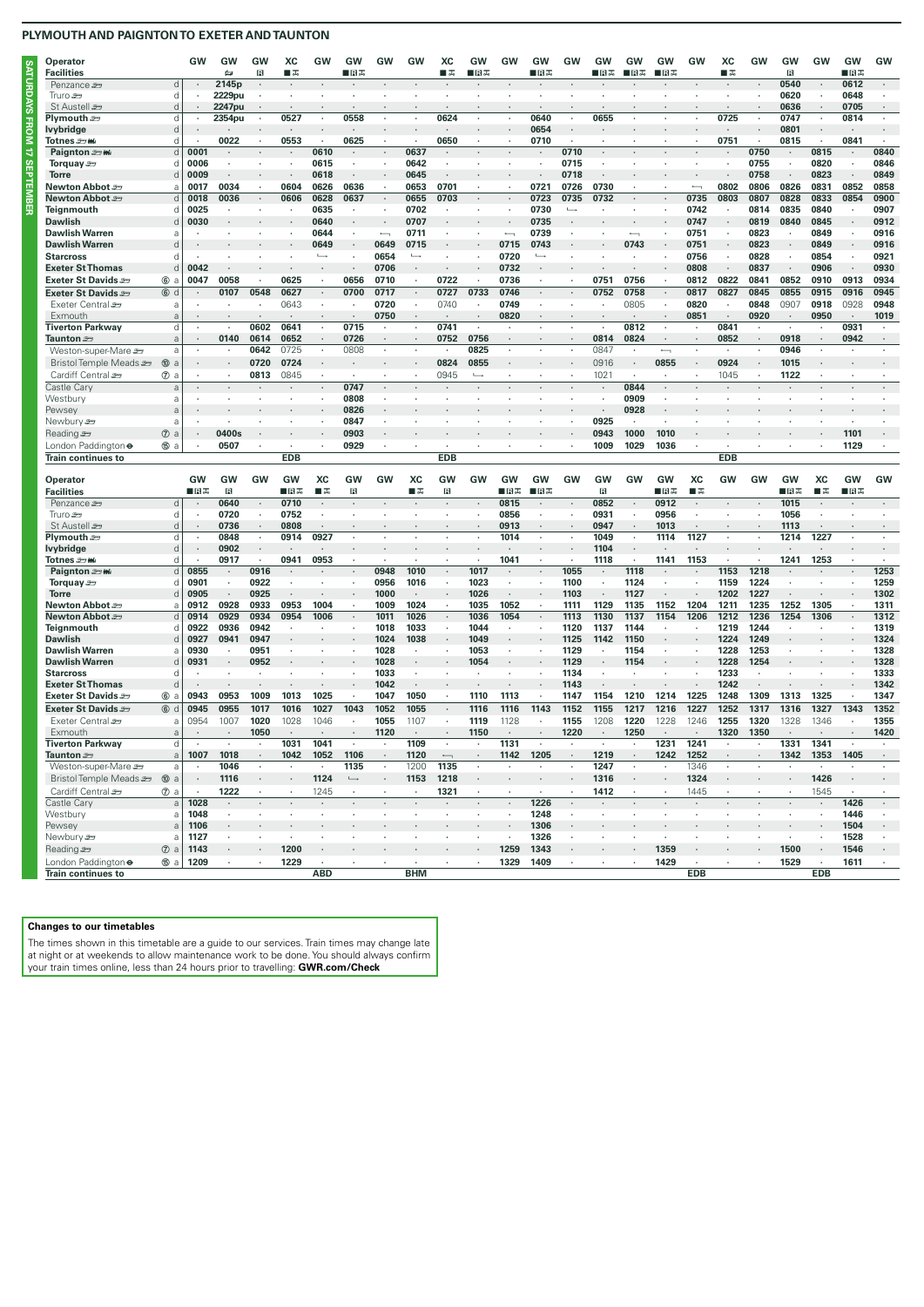| <b>Operator</b>            |                  | GV   | GW      | GW        | GW   | GW   | GW   | GW   | XC         | GW   | GW   | GW           | GW   | GW      | GW   | XC         | GW                       | GW   | GW   | GW   | XC   | GW   | GW      | GW   |
|----------------------------|------------------|------|---------|-----------|------|------|------|------|------------|------|------|--------------|------|---------|------|------------|--------------------------|------|------|------|------|------|---------|------|
| <b>Facilities</b>          |                  | в    |         | ∎⊓ਸ       |      |      | ∎в≂  |      | ■≖         |      | ∎в≖  | $\mathbb{R}$ |      | ∎⊡⊼     |      | ■天         |                          | R    |      | ■日素  | ■≖   |      | ∎⊟ਨ     |      |
| Penzance s                 | d                | 1050 |         | 1115      |      |      | 1218 |      |            |      |      | 1250         |      | 1315    |      |            |                          | 1350 |      | 1420 |      |      | 1450    |      |
| Truro æ                    | d                | 1130 |         | 1154      |      |      | 1259 |      |            |      |      | 1330         |      | 1354    |      |            |                          | 1430 |      | 1500 |      |      | 1530    |      |
| St Austell s               | d                | 1146 |         | 1210      |      |      | 1315 |      |            |      |      | 1346         |      | 1410    |      |            |                          | 1446 |      | 1516 |      |      | 1546    |      |
| Plymouth $\equiv$          | d                | 1250 | $\cdot$ | 1315      |      |      | 1415 |      | 1427       |      |      | 1448         |      | 1514    |      | 1527       |                          | 1548 |      | 1615 | 1627 |      | 1650    |      |
| lvybridge                  | d                | 1304 | $\cdot$ |           |      |      |      |      |            |      |      | 1503         |      |         |      |            |                          | 1602 |      |      |      |      | 1704    |      |
| Totnes ാ‱                  | d                | 1319 | $\cdot$ | 1342      |      |      | 1442 |      | 1453       |      |      | 1517         |      | 1541    |      | 1553       |                          | 1615 |      | 1642 | 1653 |      | 1719    |      |
| Paignton = Mi              | d                |      | 1318    | $\cdot$   | 1353 | 1418 |      | 1441 |            |      | 1456 |              | 1518 | $\cdot$ | 1539 |            |                          |      | 1615 |      |      | 1652 | $\cdot$ | 1714 |
| Torquay $\mathcal{F}$      | d                |      | 1324    |           | 1358 | 1424 |      | 1446 |            |      | 1502 |              | 1524 | $\cdot$ | 1544 |            |                          |      | 1621 |      |      | 1657 |         | 1720 |
| <b>Torre</b>               | $\mathsf{d}$     |      | 1327    | $\cdot$   | 1401 | 1427 |      | 1449 |            |      |      |              | 1527 | $\cdot$ | 1547 |            |                          |      | 1624 |      |      | 1700 | $\cdot$ | 1723 |
| Newton Abbot .             | a                | 1330 | 1336    | 1353      | 1409 | 1435 | 1453 | 1457 | 1504       |      | 1511 | 1528         | 1535 | 1552    | 1556 | 1605       | $\cdot$                  | 1627 | 1633 | 1653 | 1705 | 1708 | 1730    | 1731 |
| Newton Abbot =             | d                | 1331 | 1337    | 1354      | 1411 | 1437 | 1454 | 1458 | 1506       |      | 1513 | 1530         | 1537 | 1554    | 1557 | 1606       | $\cdot$                  | 1628 | 1634 | 1655 | 1706 | 1710 | 1731    | 1734 |
| Teignmouth                 | d                |      | 1344    |           | 1418 | 1444 |      | 1505 |            |      | 1520 | 1537         | 1544 |         | 1604 |            | $\cdot$                  | 1635 | 1641 |      |      | 1717 |         | 1741 |
| <b>Dawlish</b>             | $\mathsf{d}$     |      | 1349    |           | 1424 | 1449 |      | 1510 |            |      | 1525 | 1542         | 1550 |         | 1609 |            |                          | 1640 | 1647 |      |      | 1723 |         | 1746 |
| Dawlish Warren             | a                |      | 1353    |           | 1428 | 1453 |      | 1514 |            |      | 1528 |              | 1554 |         | 1613 |            | $\overline{\phantom{0}}$ |      | 1651 |      |      | 1727 |         | 1751 |
| <b>Dawlish Warren</b>      | $\mathsf{d}$     |      | 1354    |           | 1428 | 1454 |      | 1519 |            | 1519 | 1529 |              | 1554 |         | 1618 |            | 1618                     |      | 1651 |      |      | 1728 |         | 1751 |
| <b>Starcross</b>           | d                |      |         |           | 1433 |      |      |      |            | 1523 |      |              |      |         |      |            | 1622                     |      | 1656 |      |      | 1732 |         | 1756 |
| <b>Exeter St Thomas</b>    | d                |      |         |           | 1442 |      |      |      |            | 1532 |      |              |      |         |      |            | 1634                     |      | 1708 |      |      | 1741 | $\cdot$ | 1808 |
| Exeter St Davids           | 6a               | 1351 | 1409    | 1413      | 1447 | 1510 | 1513 |      | 1525       | 1537 | 1541 | 1554         | 1609 | 1613    |      | 1625       | 1640                     | 1653 | 171' | 1715 | 1725 | 1748 | 1751    | 1813 |
| Exeter St Davids           | 6d               | 1353 | 1417    | 1416      | 1453 | 1516 | 1516 |      | 1527       | 1545 | 1543 | 1556         | 1617 | 1615    |      | 1627       | 1646                     | 1655 | 1716 | 1717 | 1727 | 1751 | 1755    | 1816 |
| Exeter Central             | a                | 1406 | 1420    | 1428      | 1456 | 1519 | 1528 |      |            | 1548 | 1554 | 1604         | 1620 | 1628    |      |            | 1649                     | 1707 | 1719 | 1728 | 1746 | 1754 | 1803    | 1819 |
| Exmouth                    | $\overline{a}$   |      | 1450    | $\bullet$ | 1521 | 1550 |      |      |            | 1621 |      |              | 1652 |         |      |            | 1720                     |      | 1752 |      |      | 1824 | $\cdot$ | 1852 |
| <b>Tiverton Parkway</b>    | d                | 1407 |         | 1431      |      |      | 1531 |      | 1541       |      |      |              |      | 1630    |      | 1641       | $\cdot$                  |      |      | 1731 | 1741 |      | 1811    |      |
| Taunton <b>Strate</b>      | a                | 1419 | $\cdot$ | 1442      |      |      | 1542 |      | 1552       |      | 1606 | 1619         |      | 1641    |      | 1653       | $\cdot$                  | 1718 |      | 1743 | 1753 |      | 1822    |      |
| Weston-super-Mare          | a                | 1447 |         | 1546      |      |      |      |      |            |      |      | 1647         |      |         |      |            |                          | 1746 |      |      | 1847 |      | 1936    |      |
| Bristol Temple Meads       | $① a$            | 1516 |         | 1616      |      |      |      |      | 1624       |      |      | 1720         |      |         |      | 1726       |                          | 1816 |      |      | 1826 |      | 2007    |      |
| Cardiff Central            | $\circledcirc$ a | 1621 | $\cdot$ | 1720      |      |      |      |      | 1746       |      |      | 1821         |      |         |      | 1846       | $\cdot$                  | 1921 |      |      | 1947 |      |         |      |
| Castle Cary                | $\overline{a}$   |      |         |           |      |      |      |      |            |      | 1626 |              |      |         |      |            |                          |      |      |      |      |      | 1844    |      |
| Westbury                   | a                |      |         |           |      |      |      |      |            |      | 1646 |              |      |         |      |            |                          |      |      |      |      |      | 1907    |      |
| Pewsey                     | a                |      |         |           |      |      |      |      |            |      | 1704 |              |      |         |      |            |                          |      |      |      |      |      | 1925    |      |
| Newbury se                 | a                |      |         |           |      |      |      |      |            |      | 1728 |              |      |         |      |            |                          |      |      |      |      |      | 1945    |      |
| Reading s                  | $\circledcirc$ a |      |         | 1600      |      |      | 1659 |      |            |      | 1744 |              |      | 1800    |      |            |                          |      |      | 1859 |      |      | 2002    |      |
| London Paddington $\Theta$ | <b>66</b> a      |      |         | 1629      |      |      | 1729 |      |            |      | 1809 |              |      | 1829    |      |            |                          |      |      | 1929 |      |      | 2026    |      |
| <b>Train continues to</b>  |                  |      |         |           |      |      |      |      | <b>EDB</b> |      |      |              |      |         |      | <b>YRK</b> |                          |      |      |      | LDS  |      |         |      |

| Operator                    |        | GW      | GW             | GW         | <b>GW</b>            | XC                   | GW                   | GW   | GW      | GW                   | <b>GW</b> | <b>GW</b>            | GW                       | GW      | GW           | GW                   |
|-----------------------------|--------|---------|----------------|------------|----------------------|----------------------|----------------------|------|---------|----------------------|-----------|----------------------|--------------------------|---------|--------------|----------------------|
| <b>Facilities</b>           |        |         | B              |            | ■日素                  | ∎≖                   |                      | в    |         |                      | ∎⊡ਨ       |                      |                          | R       |              |                      |
| Penzance s                  | d      |         | 1550           | $\epsilon$ | 1620                 | ÷                    | $\cdot$              | 1650 |         | $\mathbf{r}$         | 1750      |                      | $\overline{\phantom{a}}$ | 1815    |              | 1930                 |
| Truro se                    | d      | ٠       | 1630           | ٠          | 1700                 | $\cdot$              | $\ddot{\phantom{0}}$ | 1730 | $\cdot$ | $\ddot{\phantom{a}}$ | 1832      | $\ddot{\phantom{a}}$ |                          | 1855    | $\cdot$      | 2010                 |
| St Austell s                | d      |         | 1646           |            | 1716                 |                      | $\cdot$              | 1746 |         | $\cdot$              | 1848      |                      |                          | 1911    |              | 2026                 |
| Plvmouth =                  | d      | ٠       | 1748           | $\cdot$    | 1816                 | 1827                 | ٠                    | 1848 |         | $\ddot{\phantom{a}}$ | 1950      |                      |                          | 2020    | ٠            | 2150                 |
| lvybridge                   | d      | ٠       | 1803           | ٠          | $\cdot$              | ٠                    | ٠                    | 1902 | $\cdot$ | $\cdot$              | ٠         | $\cdot$              | $\blacksquare$           | 2035    | ٠            | 2205                 |
| Totnes ാ‱                   | d      | ٠       | 1817           |            | 1843                 | 1853                 | ٠                    | 1917 |         |                      | 2017      |                      |                          | 2048    |              | 2219                 |
| Paignton = Mi               | d      | 1739    |                | 1818       | $\cdot$              | ٠                    | 1852                 | ٠    | 1918    | 1938                 | 2006      | 2016                 | ÷.                       | $\cdot$ | 2120         |                      |
| Torquay =                   | d      | 1744    | $\blacksquare$ | 1824       | $\ddot{\phantom{a}}$ | ٠                    | 1857                 | ×.   | 1923    | 1943                 | 2012      | 2022                 |                          | ٠       | 2125         |                      |
| <b>Torre</b>                | d      | 1747    |                | 1827       |                      | $\cdot$              | 1900                 | ٠    | 1926    | 1946                 | $\cdot$   | 2025                 |                          | $\cdot$ | 2128         |                      |
| Newton Abbot ₽              | a      | 1756    | 1828           | 1835       | 1854                 | 1904                 | 1908                 | 1928 | 1934    | 1954                 | 2028      | 2034                 | $\cdot$                  | 2101    | 2136         | 2231                 |
| Newton Abbot                | d      | 1757    | 1830           | 1837       | 1856                 | 1906                 | 1909                 | 1929 | 1936    | 1955                 | 2029      | 2035                 | $\cdot$                  | 2102    | 2137         | 2232                 |
| Teignmouth                  | d      | 1804    | 1837           | 1844       |                      |                      | 1916                 | 1936 | 1943    | 2002                 |           | 2042                 |                          | 2109    | 2144         | 2239                 |
| <b>Dawlish</b>              | d      | 1809    | 1842           | 1849       | $\cdot$              | $\cdot$              | 1921                 | 1941 | 1948    | 2007                 | $\cdot$   | 2047                 | $\blacksquare$           | 2114    | 2149         | 2244                 |
| Dawlish Warren              | a      | 1813    |                | 1853       | ٠                    | ٠                    | 1925                 |      | 1952    | 2011                 | ٠         | 2051                 |                          | 2118    | 2153         | 2248                 |
| <b>Dawlish Warren</b>       | d      | 1817    |                | 1854       | ٠                    | ٠                    | 1925                 | ٠    | 1956    | 2011                 | ٠         | 2051                 | $\blacksquare$           | 2118    | 2153         | 2249                 |
| <b>Starcross</b>            | d      | 1822    |                |            |                      | ٠                    | 1930                 |      |         | 2016                 | $\cdot$   | 2056                 |                          |         | 2158         | 2253                 |
| <b>Exeter St Thomas</b>     | d      | 1834    |                | $\cdot$    | $\cdot$              | ٠                    | 1939                 |      | $\cdot$ | 2025                 | ٠         | 2108                 | $\cdot$                  | $\cdot$ | 2207         | 2302                 |
| Exeter St Davids            | 6a     | 1838    | 1854           | 1909       | 1916                 | 1925                 | 1943                 | 1953 | 2012    | 2029                 | 2048      | 2113                 |                          | 2130    | 2211         | 2307                 |
| Exeter St Davids            | 6 d    | 1846    | 1904           | 1916       | 1918                 | 1927                 |                      | 1955 | 2017    |                      | 2051      | 2117                 | 2119                     |         | 2217         | 2313                 |
| Fxeter Central              | a      | 1849    |                | 1919       | 1928                 |                      | 2001                 | 2011 | 2020    |                      | 2059      | 2120                 | 2114d                    |         | 2220         | 2316                 |
| Exmouth                     | a      | 1920    |                | 1950       | $\cdot$              | ٠                    | ٠                    | ٠    | 2050    | ٠                    | ٠         | 2150                 | ٠                        | ٠       | 2250         | 2346                 |
| <b>Tiverton Parkway</b>     | d      |         | 1918           | $\cdot$    | 1932                 | 1941                 | $\ddot{\phantom{0}}$ | 2009 |         |                      | 2105      |                      | 2135                     | $\cdot$ |              |                      |
| Taunton <i>≅</i>            | a      | $\cdot$ | 1930           | $\cdot$    | 1944                 | 1952                 | $\blacksquare$       | 2021 | ٠       | ٠                    | 2117      | $\blacksquare$       | 2148                     | ٠       | $\cdot$      | $\cdot$              |
| Weston-super-Mare           | a      | ٠       | 1954           |            | $\cdot$              | 2026                 | $\ddot{\phantom{0}}$ | 2050 |         | $\ddot{\phantom{a}}$ | 2154      | $\cdot$              | 2218                     | $\cdot$ |              |                      |
| Bristol Temple Meads        | $10$ a | $\cdot$ | 2016           | $\cdot$    | $\cdot$              | 2024                 | ٠                    | 2125 |         | $\mathbf{r}$         | 2149      | $\cdot$              | 2250                     | $\cdot$ | $\mathbf{r}$ | ٠                    |
| Cardiff Central             | $①$ a  | $\cdot$ | ٠              |            |                      | 2145                 | ٠                    | 2227 |         | $\cdot$              | 2301      | ٠                    |                          | ٠       | $\cdot$      | ٠                    |
| Castle Cary                 | a      | $\cdot$ |                | $\cdot$    | 2004                 | $\ddot{\phantom{0}}$ | $\cdot$              |      |         |                      |           |                      |                          | $\cdot$ |              | $\ddot{\phantom{a}}$ |
| Westbury                    | a      |         |                | ٠          | 2024                 | ٠                    |                      |      |         |                      |           |                      |                          |         |              |                      |
| Pewsev                      | a      | $\cdot$ |                | ٠          | 2042                 | $\cdot$              |                      |      |         |                      | ٠         |                      |                          | $\cdot$ | ٠            | $\sim$               |
| Newbury s                   | a      |         |                |            |                      |                      |                      |      |         |                      |           |                      |                          |         |              |                      |
| Reading                     | $①$ a  |         |                |            | 2115                 | ٠                    |                      |      |         |                      | 2311      |                      |                          |         |              | $\cdot$              |
| London Paddington $\bullet$ | 15 a   |         |                |            | 2139                 |                      | ٠                    |      |         | $\cdot$              | 2342      | ٠                    |                          |         |              |                      |
| <b>Train continues to</b>   |        |         |                |            |                      | <b>DBY</b>           |                      |      |         |                      |           |                      |                          |         |              |                      |

## **Changes to our timetables**